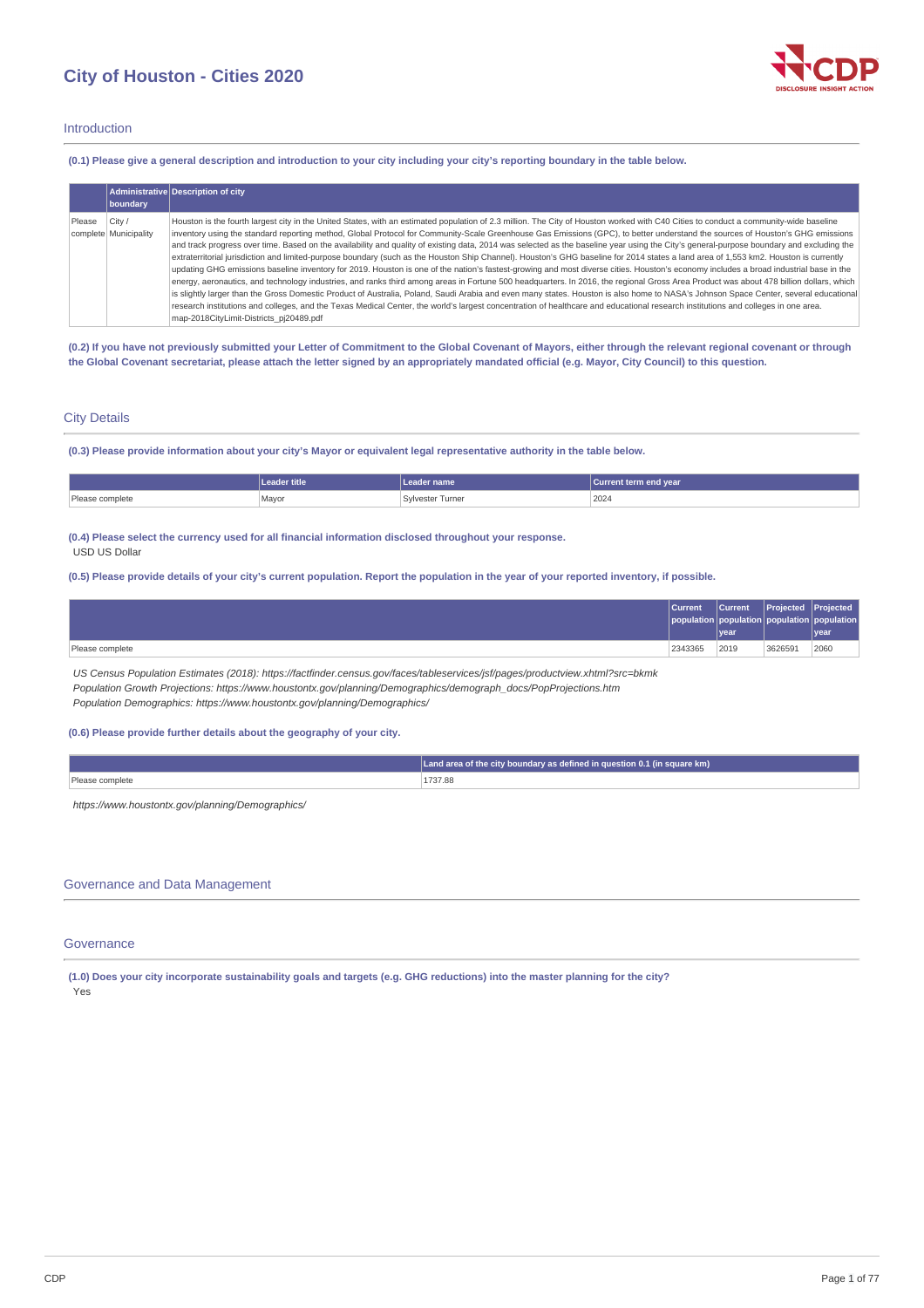# (1.0a) Please detail which goals and targets are incorporated in your city's master plan and describe how these goals are addressed in the table below.

| Goal type                                                         | How are these goals/targets addressed in the city master plan?                                                                                                                                                                                                                                                                                                                                                                                                                                                                                                                                                                                                                                                                                                                                                                                                               |
|-------------------------------------------------------------------|------------------------------------------------------------------------------------------------------------------------------------------------------------------------------------------------------------------------------------------------------------------------------------------------------------------------------------------------------------------------------------------------------------------------------------------------------------------------------------------------------------------------------------------------------------------------------------------------------------------------------------------------------------------------------------------------------------------------------------------------------------------------------------------------------------------------------------------------------------------------------|
| Other, please specify (Sustainability and Environmental<br>Goals) | Goals include creation of walkable and bikeable neighborhoods, increasing recycling citywide, efficient use, reuse, and conservation of resources,<br>increased investment in public transit and creation of more parks and greenspace. http://planhouston.org/<br>http://www.greenhoustontx.gov/pressrelease20200806.html                                                                                                                                                                                                                                                                                                                                                                                                                                                                                                                                                   |
| Adaptation targets                                                | Resilient Houston is a framework for collective action that links new and existing efforts to protect Houston against future disasters-from hurricanes and<br>flooding to extreme heat waves—and chronic stresses such as aging infrastructure, poor air quality, and climate change. The strategy frames five key<br>Visions for Houston's future along with 18 goals and 62 actions describing timeframes, partners, implementation opportunities, and corresponding U.N.<br>Sustainable Development Goals. The master plan includes a goal to create resilient man-made and natural systems that protect citizens and assets from<br>disasters and other risks. This goal measures and aims to reduce the number of structures at-risk in the floodplain, percent of residences inside<br>floodplain, and percent of power distribution that is underground or fortified. |
| Emissions reduction targets                                       | Houston Climate Action Plan, a science-based, community-driven strategy for the City of Houston to reduce greenhouse gas (ghg) emissions, meet the<br>Paris Agreement goal of carbon neutrality by 2050, and lead a global energy transition.                                                                                                                                                                                                                                                                                                                                                                                                                                                                                                                                                                                                                                |
| Renewable energy targets                                          | Grow Houston's investment in renewable and resilient energy, support and promote the use and development of renewable energy, support and promote<br>retail renewable energy opportunities, advocate for renewable energy policies at the local, state, and federal levels, and target 5 million MWh local solar<br>per year by 2050.                                                                                                                                                                                                                                                                                                                                                                                                                                                                                                                                        |
| Energy efficiency targets                                         | Update energy code and increase compliance, develop programs that improve building efficiency, reduce water and wastewater energy consumption by<br>10%, promote clean energy financing programs, expand utility energy financing and incentive programs, provide training in the operation, management,<br>and maintenance of relevant building systems.                                                                                                                                                                                                                                                                                                                                                                                                                                                                                                                    |
| Water security targets                                            | Houston has a water reduction target of 1.6% every five years. Houston plans to reduce water loss by 1% every year with the long-term target of 10% or<br>less of water loss. This goal is reasonable given Houston's water loss trends in the last decade, and the target is consistent with the water loss target<br>adopted by the Region H Water Planning Group in the 2016 Region H Water Conservation Plan.                                                                                                                                                                                                                                                                                                                                                                                                                                                            |

*http://www.houstontx.gov/mayor/press/marissa-*

*aho-chief-resilience-officer.html*

# **(1.6) How many city staff (FTE) work on topics related to climate change mitigation and adaptation?**

|             | ---<br><b>Mitigation</b> | <b>Adaptation</b> | <b>Comment</b>                                                                               |
|-------------|--------------------------|-------------------|----------------------------------------------------------------------------------------------|
| mplete<br>. |                          |                   | and adaptation<br>e change mitigation :<br>con topics related to climate<br>emr<br>ugae work |

# Climate Hazards and Vulnerability

# Climate Risk and Vulnerability Assessment

**(2.0) Has a climate change risk and vulnerability assessment been undertaken for your city?**

Yes

*https://www.houstontx.gov/mayor/press/climate-action-summit.html*

(2.0a) Please select the primary process or methodology used to undertake the risk and vulnerability assessment of your city.

|                 | <b>Primary methodology</b>                | <b>Description</b>                                                                                                                  |
|-----------------|-------------------------------------------|-------------------------------------------------------------------------------------------------------------------------------------|
| Risk assessment | Other, please specify (C40's Climate Risk | https://cdn.locomotive.works/sites/5ab410c8a2f42204838f797e/content_entry5ab410fb74c4833febe6c81a/5b17dd2614ad660612c5dc54/files/C4 |
| methodology     | Assessment Guidance)                      | 10 Cities Climate Change Risk Assessment Guidance.pdf?1541689629                                                                    |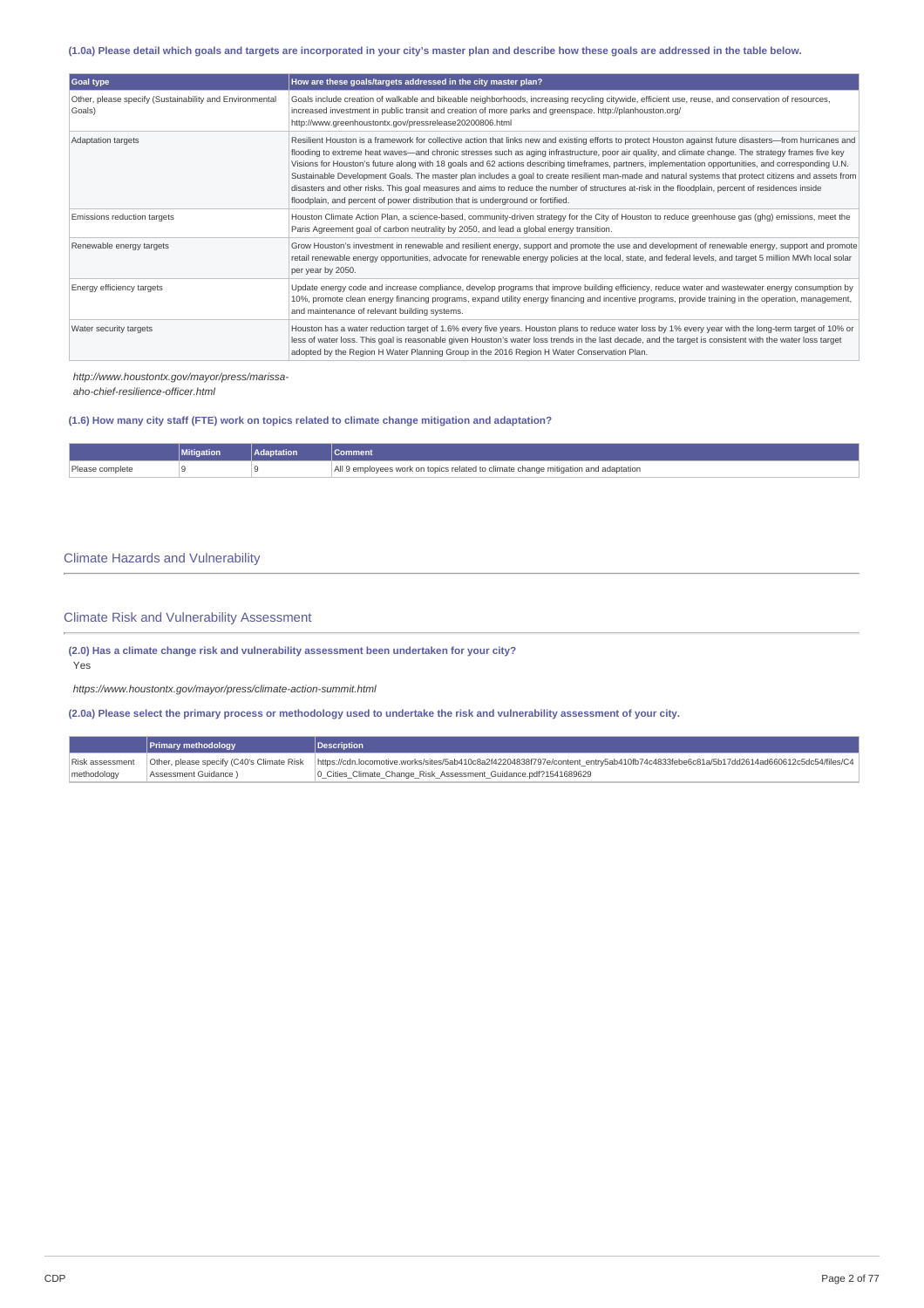(2.0b) Please attach and provide details on your climate change risk and vulnerability assessment. Please provide details on the boundary of your assessment, **and where this differs from your city's boundary, please provide an explanation.**

**Publication title and attach the document** Houston's Climate Future: Climate Impact Assessment

**Web link** TBA

**Year of publication or approval from local government** 2020

**Boundary of assessment relative to city boundary (reported in 0.1)**

Larger – covers the whole city and adjoining areas

**Explanation of boundary choice where the assessment boundary differs from the city boundary**

The boundary was expanded beyond the city boundaries based on a partnership with a local research firm. The data is based on 11 individual weather stations across the Greater Houston area.

**Primary author of assessment** Consultant

**Does the assessment identify vulnerable populations?** No

**Areas/sectors covered by the risk and vulnerability assessment** Energy Water Supply & Sanitation Education Public health Emergency Management

### **Please explain**

The Climate Impact Assessment presents and analyzes historical and projected trends in 27 different climate indicators, from the temperature of the hottest day of the year to projected changes in heavy precipitation at all 11 weather station locations. Sectors selected are the most relevant for the 27 different indicators.

# Climate Hazards

(2.1) Please list the most significant climate hazards faced by your city and indicate the probability and consequence of these hazards, as well as the expected future change in frequency and intensity. Please also select the most relevant assets or services that are affected by the climate hazard and provide a description **of the impact.**

# **Climate Hazards**

Extreme hot temperature > Extreme hot days

**Did this hazard significantly impact your city before 2020?**

Yes

**Current probability of hazard** High

**Current magnitude of hazard** Medium

# **Social impact of hazard overall**

Fluctuating socio-economic conditions Increased risk to already vulnerable populations

### **Most relevant assets / services affected overall**

Energy Water supply & sanitation **Transport** Tourism Public health Emergency services

# **Please identify which vulnerable populations are affected**

Children & youth Elderly Persons with disabilities Persons with chronic diseases Low-income households Persons living in sub-standard housing

**Future change in frequency** Increasing

**Future change in intensity** Increasing

**Future expected magnitude of hazard** High

**When do you first expect to experience those changes in frequency and intensity?** Immediately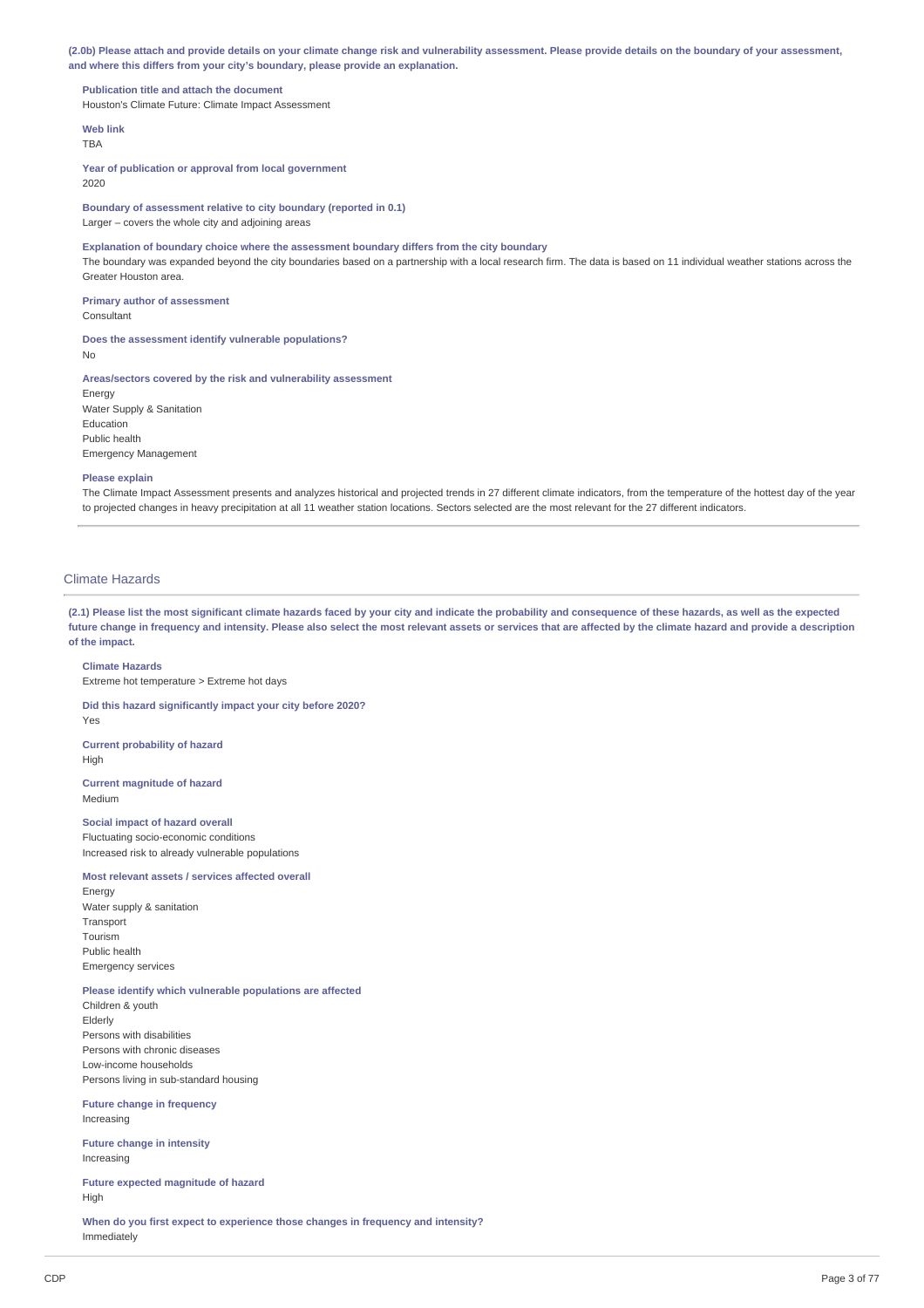#### Please describe the impacts experienced so far, and how you expect the hazard to impact in the future

Extreme hot days increase energy use in buildings, contribute to higher ozone levels, cause brownouts which can lead to increased levels of PM 2.5 and PM 10, and lead to heat-related illnesses/death. Between 2003 to 2008, there were 31 heat-related deaths in Harris County. The National Center for Atmospheric Research estimates that by 2050 more than half of summer nights in Houston may qualify as high heat stress nights and the number of summer days that qualify for heat advisories may increase. Increased energy usage also means increased water usage for the energy production at power plants. Additionally, hot and sunny conditions paired with increased electricity usage can lead to greater ozone formation, and the greater Houston region is currently failing to meet its federal and state ozone standards.

# **Climate Hazards**

Water Scarcity > Drought

### **Did this hazard significantly impact your city before 2020?** Yes

**Current probability of hazard** High

**Current magnitude of hazard** Medium

**Social impact of hazard overall** Fluctuating socio-economic conditions

# **Most relevant assets / services affected overall**

Water supply & sanitation Transport Food & agriculture

### **Please identify which vulnerable populations are affected**

Children & youth Elderly Persons with disabilities Persons with chronic diseases Low-income households Persons living in sub-standard housing

**Future change in frequency** Increasing

**Future change in intensity** Increasing

**Future expected magnitude of hazard** High

**When do you first expect to experience those changes in frequency and intensity?** Immediately

Please describe the impacts experienced so far, and how you expect the hazard to impact in the future More frequent droughts deplete water resources for people and wildlife and cause infrastructure problems. It also leads to drought-stressed trees and vegetation which reduces the urban forest that would normally provide cooling and improve air quality.

### **Climate Hazards**

Extreme hot temperature > Heat wave

**Did this hazard significantly impact your city before 2020?** Yes

**Current probability of hazard** High

**Current magnitude of hazard** Medium

**Social impact of hazard overall** Fluctuating socio-economic conditions Increased risk to already vulnerable populations

**Most relevant assets / services affected overall** Energy

Water supply & sanitation Public health

### **Please identify which vulnerable populations are affected**

Children & youth Elderly Persons with disabilities Persons with chronic diseases Low-income households Persons living in sub-standard housing

**Future change in frequency** Increasing

**Future change in intensity** Increasing

**Future expected magnitude of hazard** High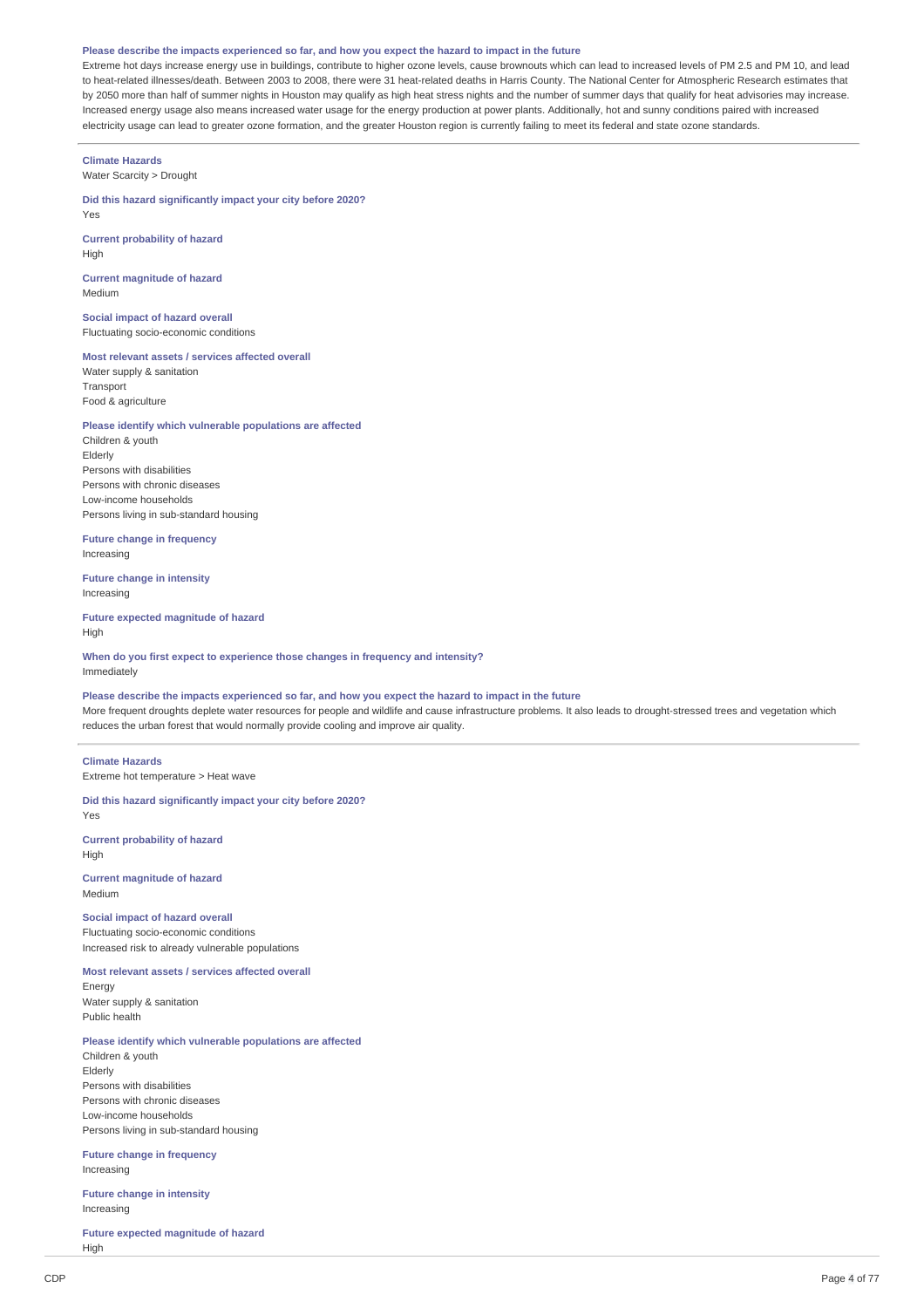### **When do you first expect to experience those changes in frequency and intensity?** Immediately

### Please describe the impacts experienced so far, and how you expect the hazard to impact in the future

Heat waves increase energy use in buildings, contribute to higher ozone levels, can be potential causes for brownouts which lead to increased levels of PM 2.5 and PM 10, and lead to heat-related illnesses/death. Between 2003 to 2008, there were 31 heat-related deaths in Harris County. Increased energy usage also means increased water usage for energy production at power plants.

# **Climate Hazards**

Flood and sea level rise > Flash / surface flood

### **Did this hazard significantly impact your city before 2020?**

Yes

**Current probability of hazard** High

# **Current magnitude of hazard** High

# **Social impact of hazard overall**

Fluctuating socio-economic conditions Increased incidence and prevalence of disease and illness Increased demand for public services Increased demand for healthcare services Increased risk to already vulnerable populations Increased resource demand Population displacement

# **Most relevant assets / services affected overall**

Water supply & sanitation Transport Food & agriculture Waste management Public health Emergency services

# **Please identify which vulnerable populations are affected**

Women & girls Children & youth Elderly Marginalized groups Persons with disabilities Persons with chronic diseases Low-income households Unemployed persons Persons living in sub-standard housing

# **Future change in frequency** Increasing

**Future change in intensity** Increasing

### **Future expected magnitude of hazard** High

**When do you first expect to experience those changes in frequency and intensity?** Immediately

### Please describe the impacts experienced so far, and how you expect the hazard to impact in the future

Houston has experienced 6 federally declared flooding disasters in 5 years, including Hurricane Harvey and Tropical Storm Imelda. Flooding can disrupt mobility, damage buildings and assets in the community assets, and increase risk of a water-borne illnesses. Flooding in the area also increases risk of environmental contamination. In the aftermath of Hurricane Harvey, Escherichia coli was found in flood waters at 4 times the level considered safe. Additionally, elevated levels of lead and arsenic were found in flood water. Flooded houses also face risk of mold growth which can irritate or damage the respiratory tract and exacerbate chronic conditions such as asthma and some pulmonary conditions.

### **Climate Hazards**

Yes

Storm and wind > Cyclone (Hurricane / Typhoon)

# **Did this hazard significantly impact your city before 2020?**

**Current probability of hazard** High

# **Current magnitude of hazard** High

# **Social impact of hazard overall**

Fluctuating socio-economic conditions Increased incidence and prevalence of disease and illness Increased demand for public services Increased demand for healthcare services Increased risk to already vulnerable populations Increased resource demand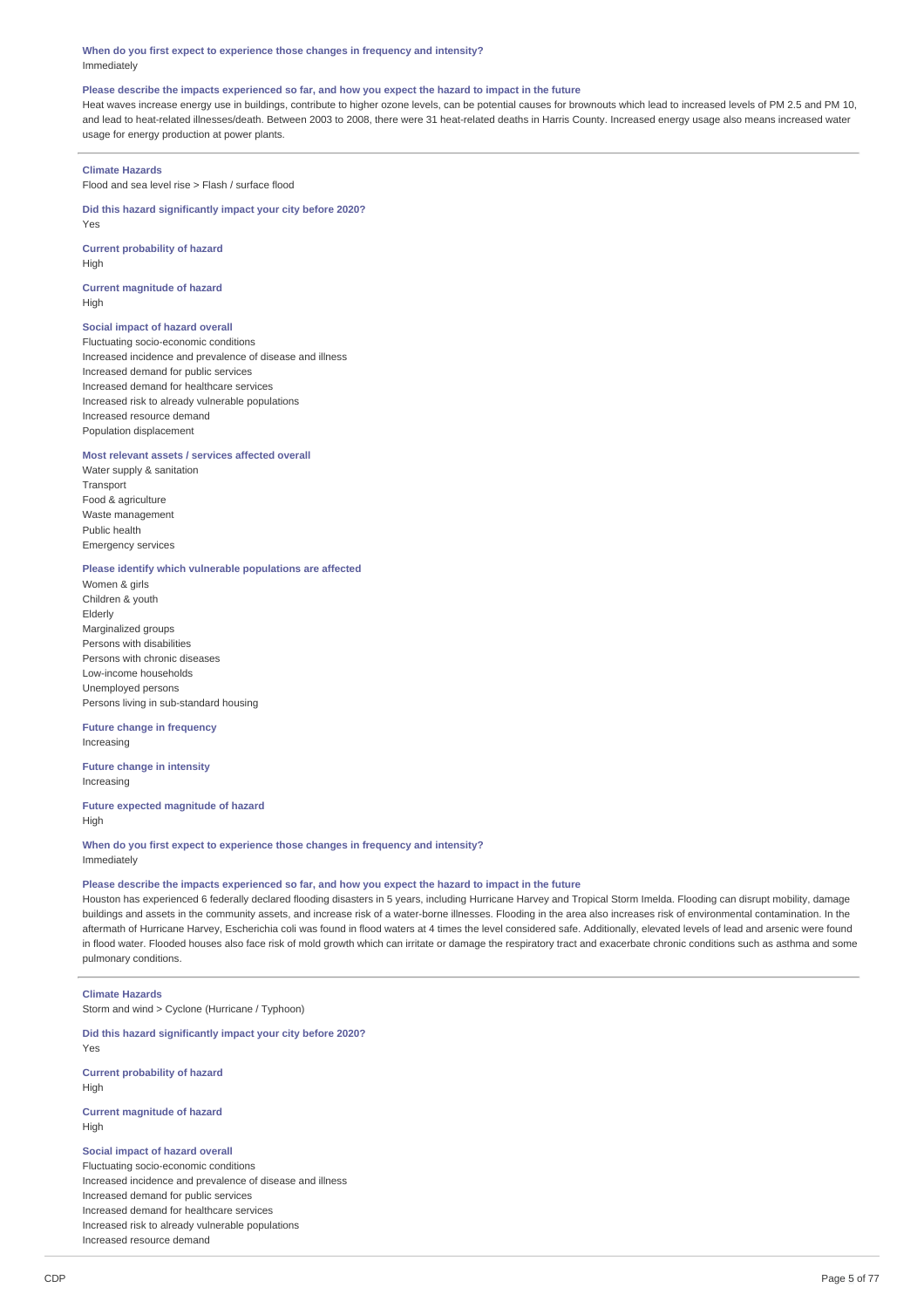### **Most relevant assets / services affected overall**

Energy **Transport** Waste management Information & communications technology Residential Public health Emergency services

# **Please identify which vulnerable populations are affected**

Children & youth Elderly Persons with disabilities Persons with chronic diseases Low-income households Persons living in sub-standard housing

# **Future change in frequency**

Increasing

**Future change in intensity** Increasing

# **Future expected magnitude of hazard** High

**When do you first expect to experience those changes in frequency and intensity?** Immediately

# Please describe the impacts experienced so far, and how you expect the hazard to impact in the future

Tropical storms can disrupt mobility, damage buildings and assets in the community assets, and disrupt the power supply to homes and buildings. It is estimated that a "Hurricane Katrina-like" storm would cause aggregate losses to the Texas economy of \$73 billion in gross product, \$61.3 billion in income and 863,000 jobs. Hurricane Ike in 2008 cost the region \$30 billion in damages and Hurricane Harvey is estimated to have cost \$125 billion. Additionally, hurricanes such as Hurricane Harvey can have dramatic impacts on public health and safety. Eighty-two people are believed to have died as a result of Hurricane Harvey. Flood waters and damaged buildings can also have lasting impacts on public health due to contamination and increased growth of mold which can trigger asthma attacks or allergic reactions. As some of the largest refineries in the nation are located in the greater Houston area, hurricanes and tropical storms have the ability to greatly impact the nation's gasoline prices and an extended shutdown of Houston-area refineries would likely cause shortages of fuel and pose a national security risk. About 13% of the nation's petroleum products are refined in the Houston area. Additionally, the high concentration of refineries and chemical manufacturing operations can cause toxic releases into the air and water. After Hurricane Harvey, more than 90 chemical releases were reported and estimated to have involved more than 700,000 gallons of pollutants being released into the water, and 38,000 pounds of pollutants being released into the air.

### **Climate Hazards**

Storm and wind > Storm surge

### **Did this hazard significantly impact your city before 2020?** Yes

**Current probability of hazard** High

### **Current magnitude of hazard** Medium High

### **Social impact of hazard overall**

Fluctuating socio-economic conditions Increased demand for public services Increased risk to already vulnerable populations

### **Most relevant assets / services affected overall**

Water supply & sanitation Transport Waste management Commercial Public health Emergency services

### **Please identify which vulnerable populations are affected**

Children & youth Elderly Persons with disabilities Persons with chronic diseases Low-income households Persons living in sub-standard housing Other, please specify (Residential, commercial and industry could be impacted in the event of a storm surge)

**Future change in frequency** Increasing

**Future change in intensity** Increasing

**Future expected magnitude of hazard** High

**When do you first expect to experience those changes in frequency and intensity?** Immediately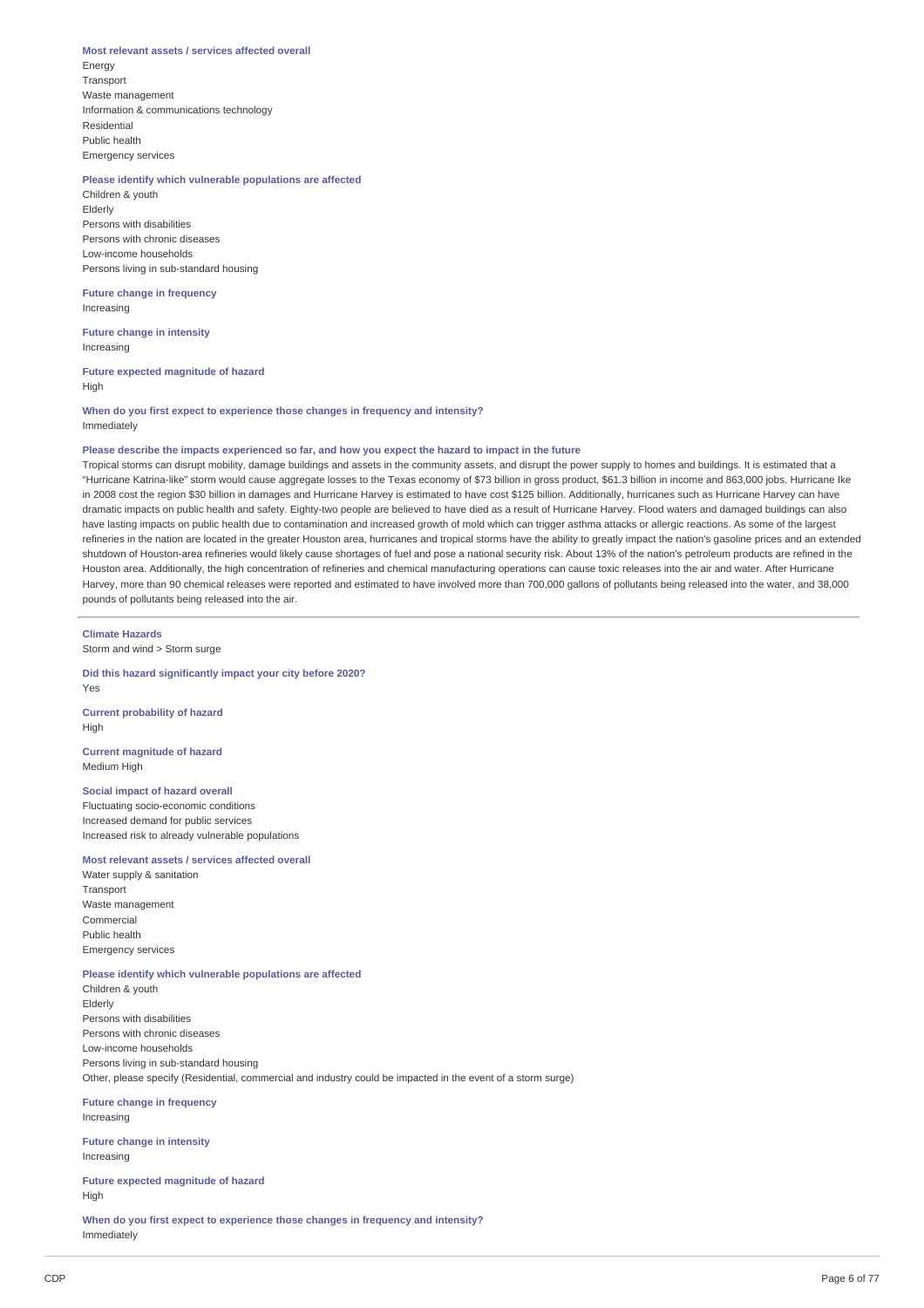### Please describe the impacts experienced so far, and how you expect the hazard to impact in the future

Storm surges can disrupt mobility, damage buildings and community assets, increase salt water intrusion, and affect water quality. It is estimated that a "Hurricane Katrinalike" storm would cause aggregate losses to the Texas economy of \$73 billion in gross product, \$61.3 billion in income and 863,000 jobs. Hurricane Ike in 2008 cost the region \$30 billion in damages and Hurricane Harvey is estimated to have cost \$125 billion. As some of the largest refineries in the nation are located within a short distance of Galveston Bay, storm surges have the ability to greatly impact the nation's gasoline prices and an extended shutdown of Houston-area refineries would likely cause shortages of fuel and pose a national security risk. About 13% of the nation's petroleum products are refined in the Houston area. Additionally, the high concentration of refineries and chemical manufacturing operations can cause toxic releases into the air and water. After Hurricane Harvey, more than 90 chemical releases were reported and estimated to have involved more than 700,000 gallons of pollutants being released into the water, and 38,000 pounds of pollutants being released into the air.

### **Climate Hazards**

Mass movement > Subsidence

**Did this hazard significantly impact your city before 2020?** Yes

**Current probability of hazard** Medium Low

**Current magnitude of hazard** Medium

**Social impact of hazard overall** Increased demand for public services Increased resource demand

**Most relevant assets / services affected overall** Water supply & sanitation Transport Land use planning

**Please identify which vulnerable populations are affected** Low-income households

**Future change in frequency** Decreasing

**Future change in intensity** Decreasing

**Future expected magnitude of hazard** Medium Low

**When do you first expect to experience those changes in frequency and intensity?** Immediately

### Please describe the impacts experienced so far, and how you expect the hazard to impact in the future

Historically in Harris County, subsidence has been worse in areas where groundwater,oil, and gas are removed from the ground, causing the land to sink by fractions of an inch a year, and in some places by feet over many years. Groundwater withdrawals have caused about 3,200 square miles of the Houston-Galveston area to subside (or sink) more than a foot, with some areas subsiding as much as 12 to 13 feet. Over the last century, aquifers in this area have lost between 300 and 400 feet, leaving some of the land to collapse. Spring Branch, where Interstate 10 and Beltway 8 meet, has dropped four feet since 1975. Jersey Village, at US 290 and Beltway 8, is almost two feet lower than it was in 1996. And Greater Greenspoint, where Interstate 45 intersects with Beltway 8, has given up about two feet in the last decade, according to USGS data. Also according to the USGS, while some areas in Houston have significantly reduced their groundwater pumping (particularly with the creation of subsidence and groundwater districts, whose purpose is to regulate groundwater pumping), subsidence remains a threat for the region.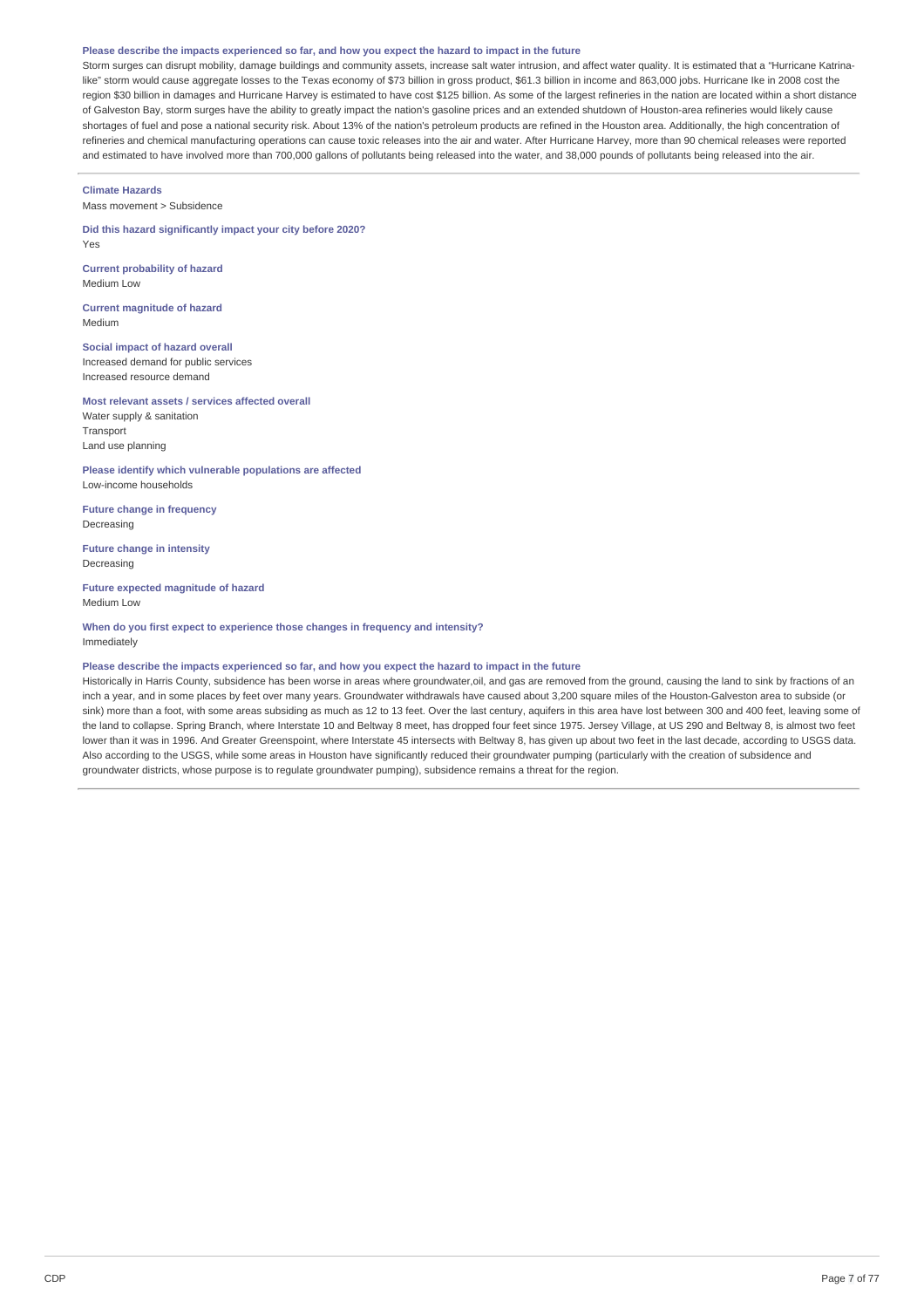# (2.2) Please identify and describe the factors that most greatly affect your city's ability to adapt to climate change and indicate how those factors either support or **challenge this ability.**

| <b>Factors that</b><br>affect ability<br>to adapt    | <b>Indicate if</b><br>this factor<br>either<br>supports<br>or<br>challenges<br>the ability<br>to adapt | Level of degree to<br>which factor<br>challenges/supports<br>the adaptive<br>capacity of your city | Please describe how the factor supports or challenges the adaptive capacity of your city                                                                                                                                                                                                                                                                                                                                                                                                                                                                                                                                                                                                                                                                                                                                                                                                                                                                                                                                                                                                                                                                                                                                                                                                                                                                                                                                                                                                                                                                                                                                                                                                                                                                                               |
|------------------------------------------------------|--------------------------------------------------------------------------------------------------------|----------------------------------------------------------------------------------------------------|----------------------------------------------------------------------------------------------------------------------------------------------------------------------------------------------------------------------------------------------------------------------------------------------------------------------------------------------------------------------------------------------------------------------------------------------------------------------------------------------------------------------------------------------------------------------------------------------------------------------------------------------------------------------------------------------------------------------------------------------------------------------------------------------------------------------------------------------------------------------------------------------------------------------------------------------------------------------------------------------------------------------------------------------------------------------------------------------------------------------------------------------------------------------------------------------------------------------------------------------------------------------------------------------------------------------------------------------------------------------------------------------------------------------------------------------------------------------------------------------------------------------------------------------------------------------------------------------------------------------------------------------------------------------------------------------------------------------------------------------------------------------------------------|
| Government<br>capacity                               |                                                                                                        | Challenges Significantly<br>challenges                                                             | There is limited government capacity to fund projects, materials, and emergency personnel. City government budget cuts have led to many vacant positions<br>being eliminated and forced some departments to continue to operate short-handed. Houston lacks regulatory authority to make changes in electricity market,<br>emissions control, transportation system, and other sectors.                                                                                                                                                                                                                                                                                                                                                                                                                                                                                                                                                                                                                                                                                                                                                                                                                                                                                                                                                                                                                                                                                                                                                                                                                                                                                                                                                                                                |
| Political<br>engagement /<br>transparency            |                                                                                                        | Challenges   Significantly<br>challenges                                                           | Political engagement/ transparency becomes another conflict when the issue itself becomes politically polarized by party politics. Political involvement withdraws<br>when monetary donations to politicians and government agencies are at risk. Political involvement withdraws often to promote business and political motives<br>nullifying intervention or regulatory changes that can help the cities to mitigate causes. Transparency slows the city's ability to adapt when FEMA or other<br>government agencies remove informative text and material from their websites that hinder education to citizens.                                                                                                                                                                                                                                                                                                                                                                                                                                                                                                                                                                                                                                                                                                                                                                                                                                                                                                                                                                                                                                                                                                                                                                   |
| Budgetary<br>capacity                                |                                                                                                        | Challenges Significantly<br>challenges                                                             | Budgetary capacity becomes problematic when the importance of adapting the city to climate change is not prioritized For three consecutive years the City of<br>Houston has faced budget cuts, approximately \$80 million each year, due to the revenue cap, hurricane recovery spending, and COVID-19-related impacts. The<br>budget shortfall that the city has faced has made it difficult to undertake projects requiring capital, even if these projects would improve efficiency and save the<br>city money in the long run. In some cases, lack of budgetary capacity directly prevents the city and region from undertaking necessary adaptation measures.<br>Refineries around the Houston Ship Channel and Galveston Bay produce 40% of the nation's petroleum and half of the country's jet fuel. Storm surges and<br>flooding in this region pose two grave risks: 1) Serious environmental contamination, and 2) huge shortages of petroleum products. As a result of Hurricane Ike in<br>2008, 500,000 gallons of crude oil were spilled causing \$29 billion in damages. A group of universities and partners have led the planning for the "Ike Dike," a<br>defensive barrier designed to protect this key area. The project would extend an existing sea wall, construct a 17 ft revetment near the beach and add flood<br>gates. Gates and barriers would likely be modelled after those at use in the Netherlands' Delta Works project. The project is estimated to cost \$15 billion and<br>has been stalled due to lack of funding. This project is necessary to protect public health and national security as a hurricane wiping out oil production ability in<br>the region could cause fuel shortages and greatly impair transportation in the United States. |
| Rapid<br>urbanization                                |                                                                                                        | Challenges Significantly<br>challenges                                                             | Rapid urbanization over the years along with unsatisfactory infrastructure capacity, building code regulations, and inadequate land use planning has caused<br>streets, channels, river, dikes, drainage ditches, levees, dams and reservoirs to flood or overflow andcause extreme flooding throughout the Houston area.<br>Additionally, rapid development and urbanization has exacerbated the extreme heat and heat wave impacts                                                                                                                                                                                                                                                                                                                                                                                                                                                                                                                                                                                                                                                                                                                                                                                                                                                                                                                                                                                                                                                                                                                                                                                                                                                                                                                                                   |
| Environmental Challenges Significantly<br>conditions |                                                                                                        | challenges                                                                                         | Houston's topography and soil type contribute to it being a flood prone region. The area is low lying and has clay-based soil with low permeability. The area has<br>historically relied on natural wetlands and bayous for drainage. However, when severe storms occur these natural protections are unable to handle the<br>inundation of water.                                                                                                                                                                                                                                                                                                                                                                                                                                                                                                                                                                                                                                                                                                                                                                                                                                                                                                                                                                                                                                                                                                                                                                                                                                                                                                                                                                                                                                     |
| Infrastructure<br>capacity                           |                                                                                                        | Challenges Significantly<br>challenges                                                             | Storm water infrastructure in Houston poses major difficulties. As Houston is located in a low-lying region with a clay-like soil that naturally has low-permeability,<br>the region's bayous have functioned as the main drainage system, but many neighborhoods must have engineered storm water management systems in place.<br>Aging infrastructure can limit the effectiveness of storm water drains. Additionally, as the frequency and intensity of storms increase, it becomes clear that the<br>engineered capacity of such systems may not have been high enough to face the increased intensity of storms. Limited storm water capacity can lead to flooded<br>streets impairing residents' ability to evacuate in emergency situations. The American Society of Civil Engineers 2017 Report Card gave the State of Texas a C-<br>for infrastructure noting that the state earned a D for flood control and roadways.                                                                                                                                                                                                                                                                                                                                                                                                                                                                                                                                                                                                                                                                                                                                                                                                                                                       |
| Land use<br>planning                                 |                                                                                                        | Challenges   Significantly<br>challenges                                                           | The City of Houston is the largest city in the United States to not have zoning laws in an effort to encourage development. Largely unobstructed either by rules or<br>by natural features such as mountains, the Houston area sprawled. Nearly 25,000 acres of natural wetlands were developed between 1992 and 2010, mostly in<br>Harris County. Between 1992 and 2010 alone nearly 30% of wetlands in Harris County were destroyed due to development. The region is low lying and with soil<br>that is mostly clay-based, causing the region to be naturally prone to flooding and drainage problems. The area's bayous have largely functioned as storm water<br>management and drainage systems. However, development in the area and over wetlands threaten this natural drainage mechanism. As Houston is rapidly<br>expanding-- the population in Houston and the surrounding cities is expected to grow by 66.7% by 2040-- land use planning poses a huge challenge to manage<br>the cities development and drainage needs, and to adapt to changing flood plains.                                                                                                                                                                                                                                                                                                                                                                                                                                                                                                                                                                                                                                                                                                           |

**(2.3) Is your city facing risks to public health or health systems associated with climate change?** Yes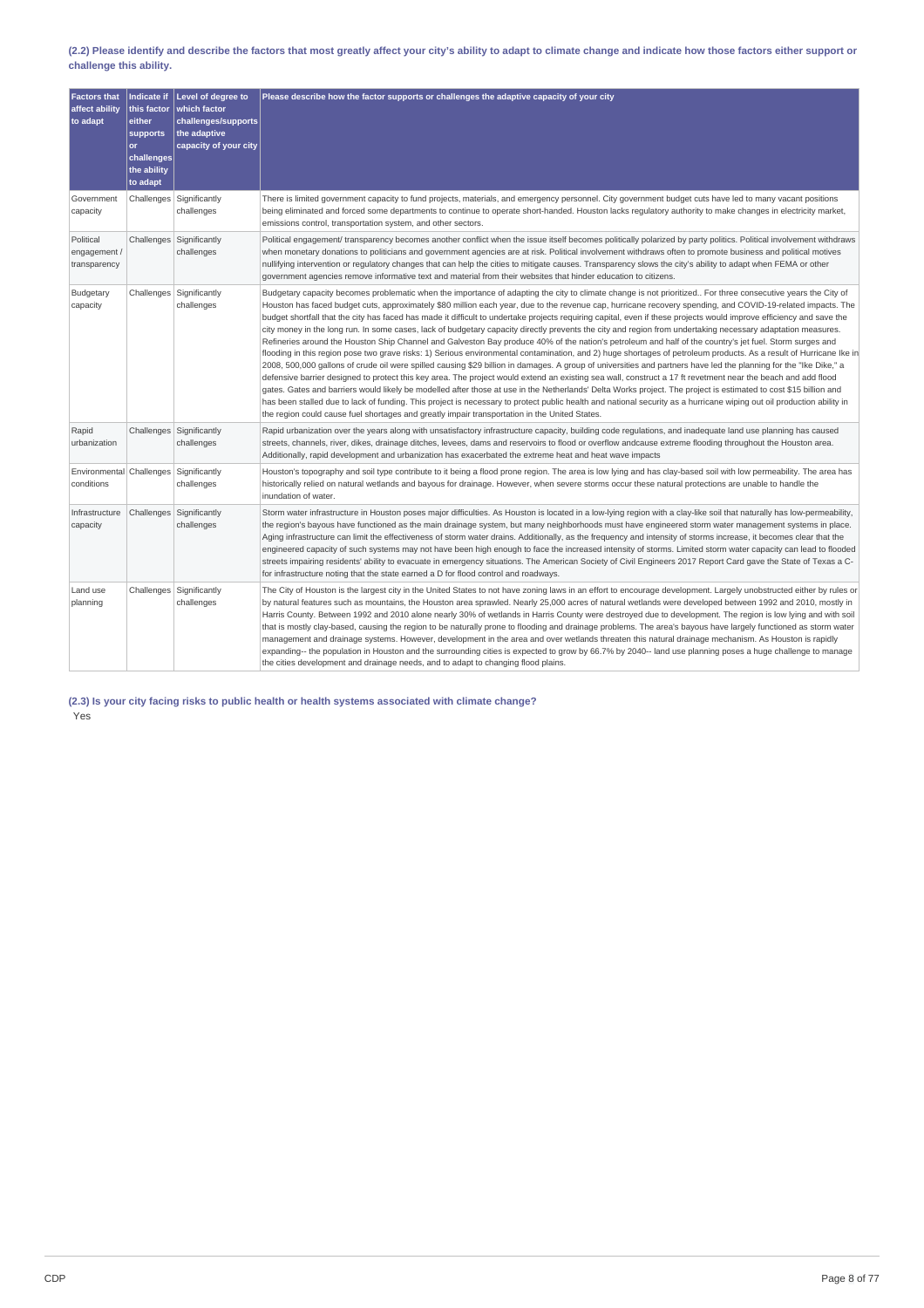#### **(2.3a) Please report on how climate change impacts health outcomes and health services in your city.**

**Area affected by climate change** Health outcomes Health systems (service provision, infrastructure and technologies) Areas outside the health sector (e.g. agriculture, water and sanitation, transport, power generation, built environment)

# **Health-related risk and vulnerability assessment undertaken**

No

# **Identify the climate hazards most significantly impacting the selected areas**

Extreme Precipitation > Rain storm Storm and wind > Cyclone (Hurricane / Typhoon) Storm and wind > Tropical storm Extreme hot temperature > Heat wave Extreme hot temperature > Extreme hot days Water Scarcity > Drought Flood and sea level rise > Coastal flood Chemical change > Atmospheric CO2 concentrations Biological hazards > Water-borne disease Biological hazards > Vector-borne disease Biological hazards > Air-borne disease Biological hazards > Insect infestation

### **Identify the climate-related health issues faced by your city**

Heat-related illnesses Vector-borne infectious diseases (e.g. malaria, dengue, Lyme disease, tick-borne encephalitis) Air-pollution related illnesses Exacerbation of Non-Communicable Disease Symptoms (e.g. respiratory disease, cardiovascular disease, renal disease) Mental health impacts Direct physical injuries and deaths due to extreme weather events Food & Nutrition Security Disruption to water, sanitation and wastewater services Disruption to health service provision Overwhelming of health service provision due to increased demand Lack of climate-informed surveillance, preparedness, early warning and response Damage/destruction to health infrastructure and technology Disruption of health-related services (e.g. roads, electricity, communications, emergency/ambulatory response, laboratories, pharmacies)

# **Timescale of climate-related issues for the selected health area**

### Current

#### **Please identify which vulnerable populations are affected by these climate-related impacts**

Women Children and youth Elderly Marginalized groups Outdoor workers Persons with disabilities Persons with pre-existing medical conditions Low-income households Persons living in sub-standard housing

### **Please explain**

Climate change is projected to harm human health by increasing ground-level ozone and/or particulate matter air pollution in some locations. Ground-level ozone (a key component of smog) is associated with many health problems, such as diminished lung function, increased hospital admissions, emergency room visits for asthma, and increases in premature deaths. According to the City of Houston's Climate Action Plan, Tailpipe emissions, which comprise 47% of Houston's total GHG emissions, worsen air quality and threaten the public's overall health. Extreme heat events have constantly threatened public health in Houston. Heat is even more concerning in underserved communities that are less likely to have central air conditioning. Deaths result from heat stroke and related conditions, but also from cardiovascular disease, respiratory disease, and cerebrovascular disease. Extreme summer heat is increasing in Houston, and climate projections indicate that extreme heat events will be more frequent and intense in coming decades. Houston will go from experiencing 10 days a year with a heat index of 105 or more during our hot summers today to 74 days a year by 2050. Flooding may be the most significant mass health issue Houston regularly faces. It is an ongoing threat and its consequences can be devastating. Sitting only 50 feet above sea level, streets tend to flood easily and often (Urban Flooding). Flooding poses a number of different public health risks, both during and after the event, including: Drowning incidents, injuries that can occur in areas covered by floodwater, such as falling into manholes or stepping on foreign objects; Infection or illness resulting from exposure to flood water containing bacteria, chemicals or human waste; Illness from drinking contaminated tap water or water from lakes and streams; Illness resulting from mold exposure due to growth on water-damaged surfaces in homes, schools, or businesses.

# Adaptation

### Adaptation Actions

(3.0) Please describe the main actions you are taking to reduce the risk to, and vulnerability of, your city's infrastructure, services, citizens, and businesses from **climate change as identified in the Climate Hazards section.**

### **Climate hazards**

Extreme hot temperature > Extreme hot days

### **Action**

Cooling centers, pools, water parks/plazas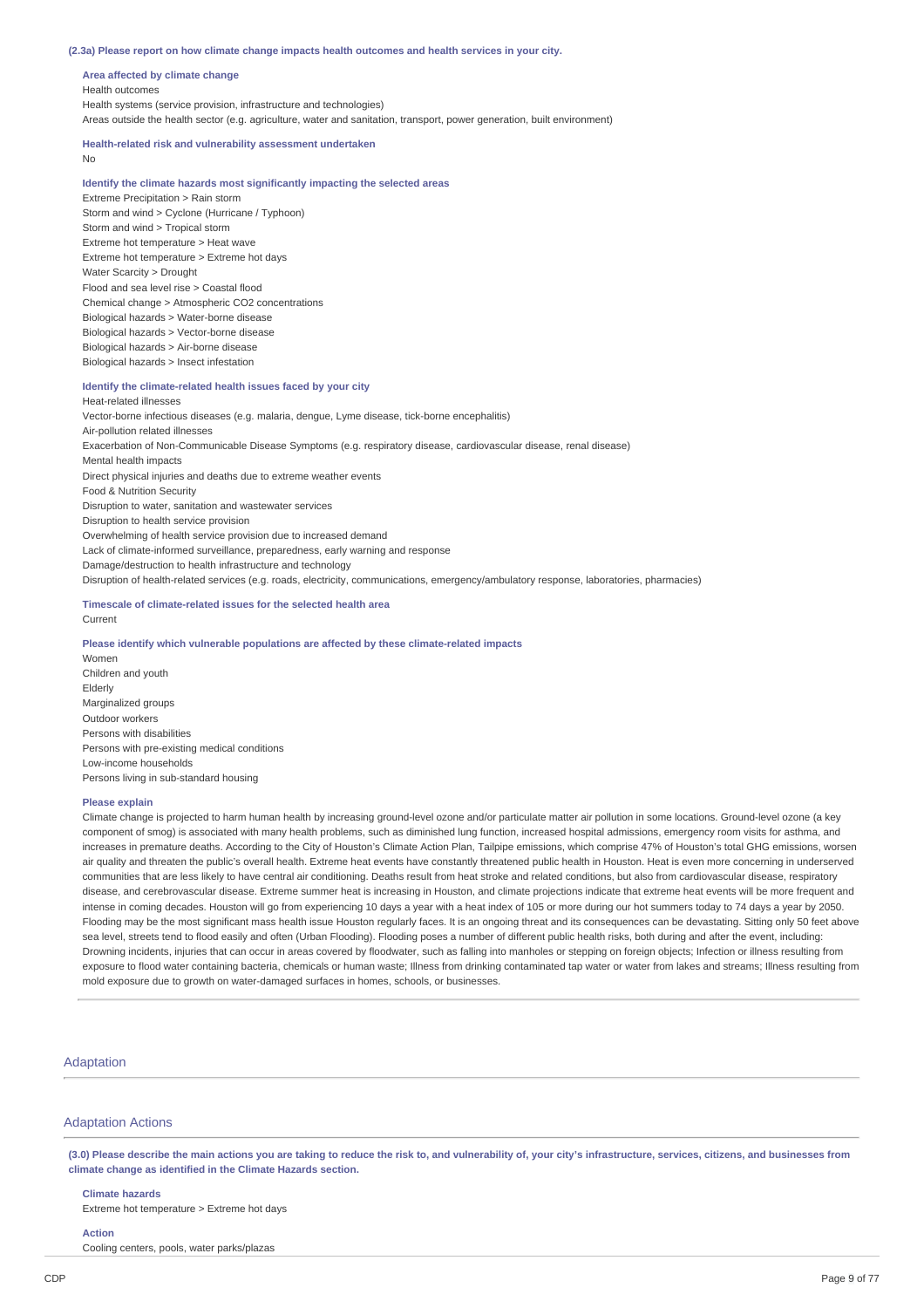### **Action title** Cooling Center

**Status of action** Operation

**Means of implementation** Awareness raising program or campaign

**Co-benefit area** Enhanced resilience Social community and labour improvements

**Sectors/areas adaptation action applies to** Public Health and Safety

# **Action description and implementation progress**

The City of Houston activates Heat the Emergency Plan and opens 98 cooling centers (e.g. city libraries, multi-service centers and park and recreation centers) to residents without access to air conditioning during heat waves. When the National Weather Service issues a Heat Advisory (Heat index of 108 F for two consecutive days), the City of Houston may open cooling centers in the interest of public health. The City also activates the Heat Emergency Management Group that publicizes the opening of the cooling centers. The cooling centers are City facilities open during normal business hours. On weekends, hours may be extended at a few locations. 311, the City's help and information hotline, takes calls for transportation and METRO provides free transportation to the cooling centers.

**Finance status** Finance secured

**Majority funding source** Local

**Total cost of the project (currency)** 60000

**Total cost provided by the local government (currency)**

**Total cost provided by the majority funding source (currency)** 60000

### **Web link**

https://www.houstontx.gov/health/NewsReleases/heatplan.html. Cooling centers operate at City of Houston's facilities during normal operational hours. No additional costs are incurred. Additional costs may be incurred for staffing when cooling centers must be operated outside normal operational hours. Due to COVID-19, NRG's "Beat the Heat" program focuses on helping seniors and vulnerable populations with portable AC units instead of staffing City facilities.

#### **Climate hazards**

Storm and wind > Cyclone (Hurricane / Typhoon)

**Action** Storm water capture systems

**Action title** Climate Hazards

**Status of action** Operation

**Means of implementation** Infrastructure development

**Co-benefit area** Enhanced resilience

Disaster preparedness

**Sectors/areas adaptation action applies to** Transport (Mobility)

Water

# **Action description and implementation progress**

Build Houston Forward is the City of Houston's initiative to improve the quality of life and mobility for residents by rebuilding its drainage and street infrastructure. To support the initiative, the City has established a dedicated, pay-as-you-go fund to maintain the infrastructure and to plan upgrades to meet future needs as the City grows. Since the start of Build Houston Forward, Houston Public Works (HPW) has reconstructed 349 miles and rehabilitated 573 lane miles. In all, Build Houston Forward is responsible for more than 900 miles or roadway improvements across the City. The Fiscal Year 2017-2021 Capital Improvement Plan allows funding of \$63 million of the \$100 million commitment between the City of Houston and the Houston Parks Board for the Bayou Greenways Initiative. Previous appropriations equal \$37 million. The Houston Parks Board has committed \$88 million of \$120 million matching funds for the Bayou Greenways Initiative, which is being invested in linear parks land, design, and construction. HPW, with funding from ReBuild Houston, plans to: 1) Rehabilitate or reconstruct more than 483 miles of roadway; 2) Place more than 1.3 million feet (246 miles) of sidewalks throughout the City; 3) Add more than 20,288 feet of on-street bikeways and off-street trails; 5) Add 1,025 curb ramps as part of its safe sidewalks program; 4) Make 154 miles of storm water drainage improvements; 6) Build 4,663 storm water inlets; 7) Add 8 acre feet of in-pipe detention which will hold more than 2.6 million gallons of storm runoff water.

**Finance status** Finance secured

**Majority funding source** Local

**Total cost of the project (currency)** 188000000

**Total cost provided by the local government (currency)** 63000000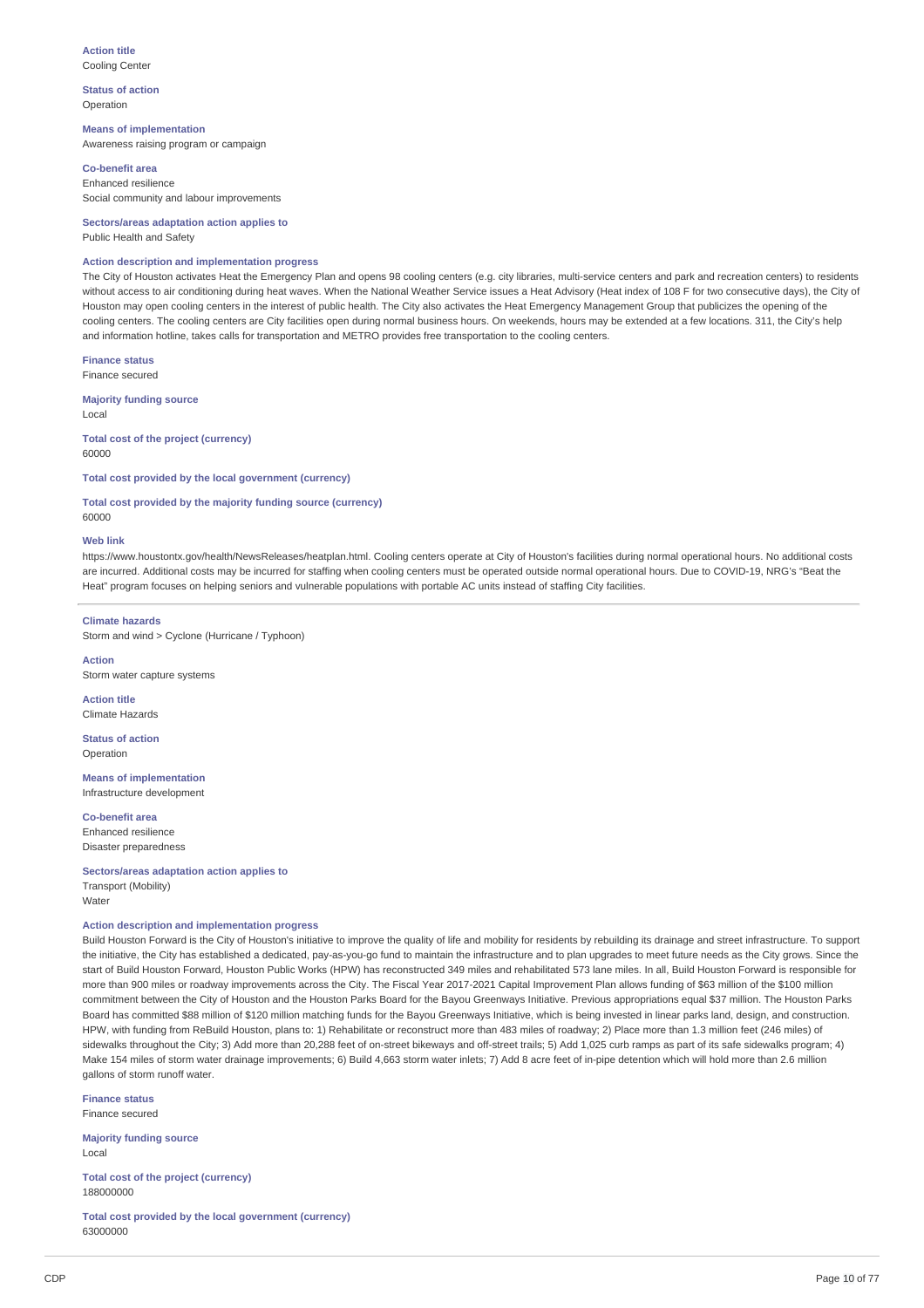### **Total cost provided by the majority funding source (currency)** 100000000

**Web link** http://www.buildhoustonforward.org/

**Climate hazards** Water Scarcity > Drought

# **Action**

Maintenance/repair – leaking infrastructure

**Action title** Maintenance

**Status of action** Implementation

**Means of implementation** Assessment and evaluation activities

**Co-benefit area** Enhanced resilience Improved resource efficiency (e.g. food, water, energy)

**Sectors/areas adaptation action applies to** Water

### **Action description and implementation progress**

The City of Houston Water Conservation Plan (effective 2019-2024), highlights water conservation goals and continuous progress that will preserve long-term water supplies for the City of Houston and the greater Houston region. Water supply planning is important to the City of Houston in order to meet long term growth in demand and to comply with 30 TAC Chapter 288 that requires the City to prepare and implement a water conservation plan that meets certain requirements. This plan includes information to fulfil these requirements in addition to information specific to the City of Houston's water supply and treatment systems. The current plan includes measures to be taken internally at the City of Houston as well as programs for water customers. These include current programs such as an in-house public education program, continued enforcement of water-wise building and plumbing codes, and the Consumption Awareness Program which communicates real-time meter data to household users. This document also summarizes plans to develop an internal Water Loss Program, pilot a Mainline Leak Detection Program and expand the Consumption Awareness Program.

**Finance status** Seeking funding

**Majority funding source** Other, please specify (City Capital Projects )

**Total cost of the project (currency)** 1047000000

**Total cost provided by the local government (currency)** 1047000000

**Total cost provided by the majority funding source (currency)** 1047000000

### **Web link**

https://www.publicworks.houstontx.gov/sites/default/files/assets/2019\_water\_conservation\_plan\_01132020.pdf

**Climate hazards** Flood and sea level rise > Flash / surface flood

**Action** Additional reservoirs and wells for water storage

**Action title** Additional water storage

**Status of action** Operation

**Means of implementation** Infrastructure development

**Co-benefit area**

Disaster Risk Reduction Enhanced resilience Disaster preparedness Resource conservation (e.g. soil, water)

# **Sectors/areas adaptation action applies to**

Transport (Mobility) Spatial Planning Public Health and Safety

# **Action description and implementation progress**

Bayou Greenways 2020 is a \$220 million project that is a public-private partnership between Houston Parks Board, the Houston Parks and Recreation Department and the Harris County Flood Control District. When complete, Houston will have added more than 3,000 acres of new and equitably distributed green spaces that can also serve the function of flood control and storm water quality enhancement. We will have also completed 80 new miles of continuous all-weather hike and bike trails that will meander through those greenways — an amenity unparalleled in the nation – that will provide a total network of 150 miles of greenspace and trails crisscrossing the city. When the project is complete, approximately 60 percent of Houstonians will live within 1.5 miles of a Bayou Greenway. There are numerous other benefits associated with utilizing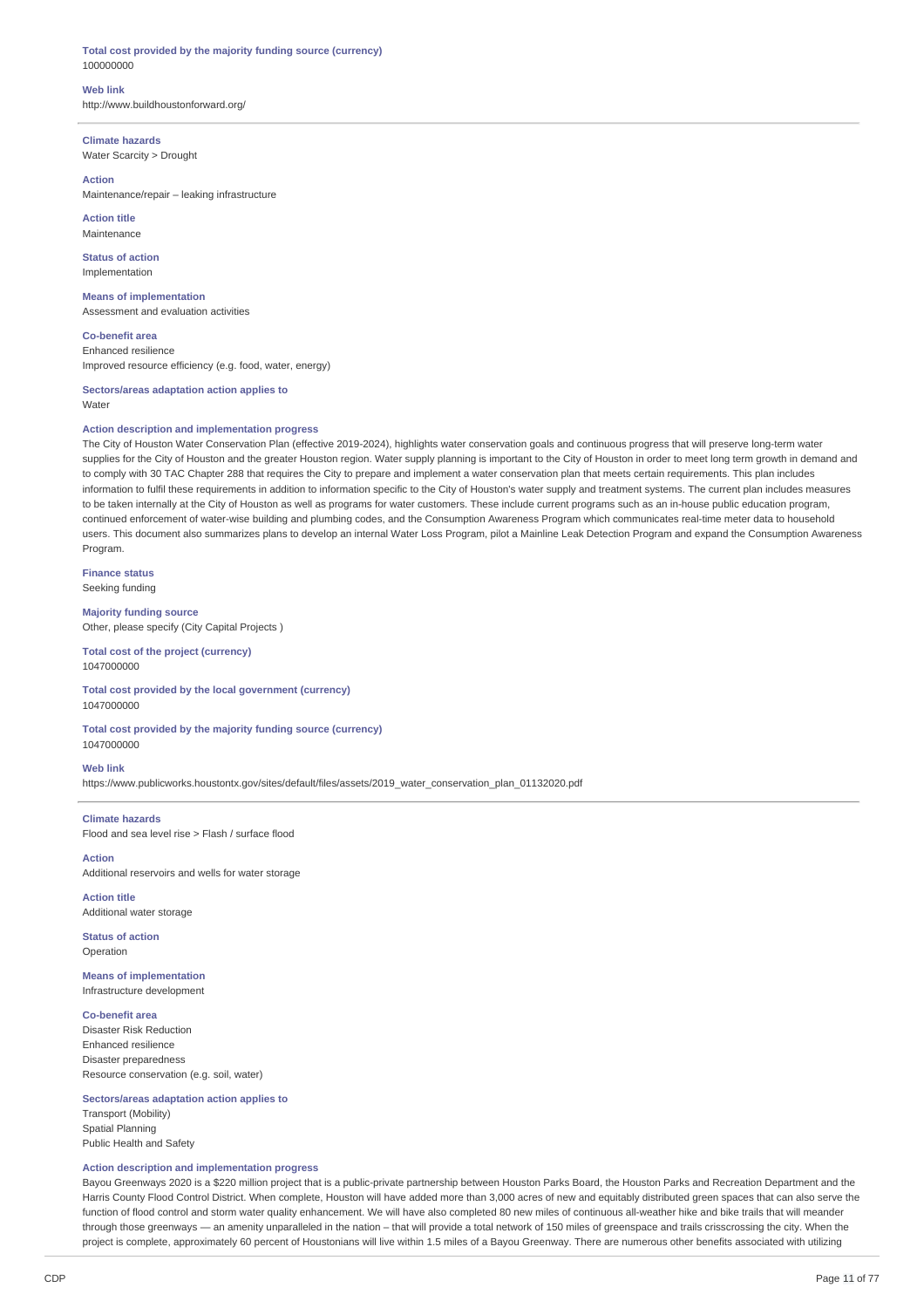our bayou corridors for green space and recreation: 1) Reduced doctor visits due to increased access to recreation opportunities; 2) Increase in use of alternative transportation for commuting along the hike and bike trails; 3) Increase in property values along the corridor resulting in increased revenue to the city; 4) Increased flood prevention due to the opportunity for wet-bottom detention areas in the newly created green spaces; 5) Increased water quality due to the simple plantings located strategically along the bayous, the wet-bottom detention ponds, and reduced runoff; 6) Increased air quality due to increased CO2 sequestration by newly planted trees and grasses, and use of trails for alternative transportation; and 7) Change in Houston's image to attract the best and brightest to our city.

**Finance status** Finance secured

**Majority funding source** Local

**Total cost of the project (currency)** 220000000

**Total cost provided by the local government (currency)** 100000000

**Total cost provided by the majority funding source (currency)** 100000000

**Web link** http://houstonparksboard.org/bayou-greenways-2020/2020/

**Climate hazards** Storm and wind > Storm surge

**Action** Flood defences – development and operation & storage

**Action title** Development of flood defenses

**Status of action** Pre-implementation

**Means of implementation** Infrastructure development

**Co-benefit area** Disaster Risk Reduction Enhanced resilience Disaster preparedness

**Sectors/areas adaptation action applies to**

Building and Infrastructure Industry Water Public Health and Safety

# **Action description and implementation progress**

Refineries around the Houston Ship Channel and Galveston Bay produce 40% of the nation's petroleum and half of the country's jet fuel. Storm surges and flooding in this region poses two grave risks: 1) Serious environmental contamination, and 2) huge shortages of petroleum products. As a result of Hurricane Ike in 2008, 500,000 gallons of crude oil were spilled causing \$29 billion in damages. A group of universities and partners have led the planning for the "Ike Dike," a defensive barrier designed to protect this key area. The project would extend an existing sea wall, construct a 17 ft revetment near the beach, and add flood gates. Gates and barriers would likely be modelled after those at use in the Netherlands' Delta Works project. The project is estimated to cost \$15 billion and has been stalled due to lack of funding. On 05/16/2018, US Senator John Cornyn introduced legislation that would expedite feasibility studies for the project and a coastal spine that would protect Houston and the greater region.

**Finance status** Seeking funding

**Majority funding source** Local

**Total cost of the project (currency)** 15000000000

**Total cost provided by the local government (currency)**

**Total cost provided by the majority funding source (currency)**

**Web link** http://www.tamug.edu/ikedike/

**Climate hazards** Flood and sea level rise > Flash / surface flood

**Action** Restrict development in at risk areas

**Action title** Restricted development in risk areas

**Status of action** Pre-implementation

**Means of implementation** Infrastructure development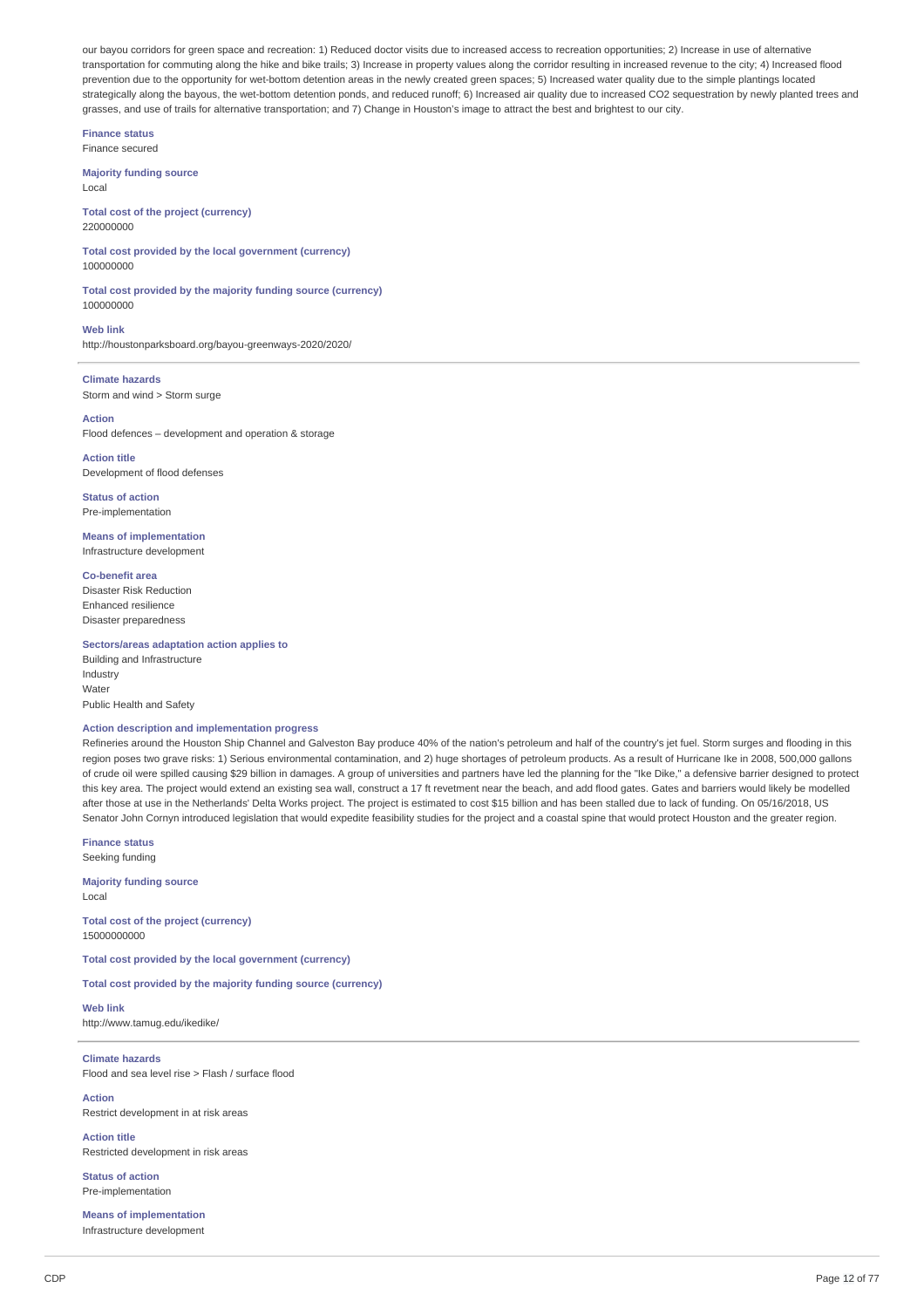**Co-benefit area** Disaster Risk Reduction Enhanced resilience Shift to more sustainable behaviours

**Sectors/areas adaptation action applies to**

Building and Infrastructure Spatial Planning Public Health and Safety

# **Action description and implementation progress**

Harvey flooded an unprecedented number of homes across the city. Many of these homes were destroyed or remain uninhabitable. Prior to the disaster, many communities had vacant lots in need of infill development. The Single Family Home Development Program provides \$200 million for recovery and reconstruction as well as opportunities for residents to move out of areas prone to repetitive flooding. Additionally, the Buyout Program authorizes \$40 million to demolish homes that have flooded repeatedly and create open spaces or detention areas.

**Finance status** Finance secured

**Majority funding source** (Sub)national

**Total cost of the project (currency)** 240000000

**Total cost provided by the local government (currency)**

**Total cost provided by the majority funding source (currency)** 240000000

**Web link** http://houstontx.gov/housing/chdo.html

#### **Climate hazards**

Flood and sea level rise > Flash / surface flood

**Action** Resilience and resistance measures for buildings

**Action title** Building regulations

**Status of action** Operation

**Means of implementation** Infrastructure development

**Co-benefit area** Enhanced resilience Enhanced climate change adaptation

**Sectors/areas adaptation action applies to** Building and Infrastructure

# **Action description and implementation progress**

After the devastating flood damage caused by Hurricane Harvey, the City of Houston has resolved to leverage every opportunity to make the City more resilient to future flooding disasters. The City's floodplain regulations are an important tool for reducing the flooding risk to lives and property in new development and redevelopment projects. With the goal of informing a review of those regulations, Houston Public Works (HPW) has prepared a report, based on extensive analysis of data collected both before and after the storm. Work on the report began in September 2017. The data clearly shows that current floodplain regulations – which require only structures in the 100-year floodplain be elevated one foot above the 100-year flood elevation – were inadequate to protect homes from flooding in Harvey. While 33 percent of all homes in the 500-year floodplain flooded during Harvey, an even higher percentage (38 percent) of all the currently compliant homes in the 100-year floodplain flooded. Chapter 19 regulations were changed to require all new structures in the 100- and 500-year floodplains to be elevated 2 feet above the 500-year flood elevation. Houston Public Works is coordinating with other groups within the City and local and regional stakeholders on a variety of flood risk reduction efforts.

**Finance status** Finance secured

**Majority funding source** Other, please specify (HCFDC and FEMA)

**Total cost of the project (currency)** 709012000

**Total cost provided by the local government (currency)** 64012000

**Total cost provided by the majority funding source (currency)** 645000000

### **Web link**

Hurricane recovery progress report January 2019- https://www.houstontx.gov/postharvey/public/documents/11.28.2018\_progress\_report\_updated.pdf and 2020 progress report - http://www.houstontx.gov/mayor/harvey-recovery-report-2020-q1.pdf

#### **Climate hazards**

Flood and sea level rise > Flash / surface flood

**Action**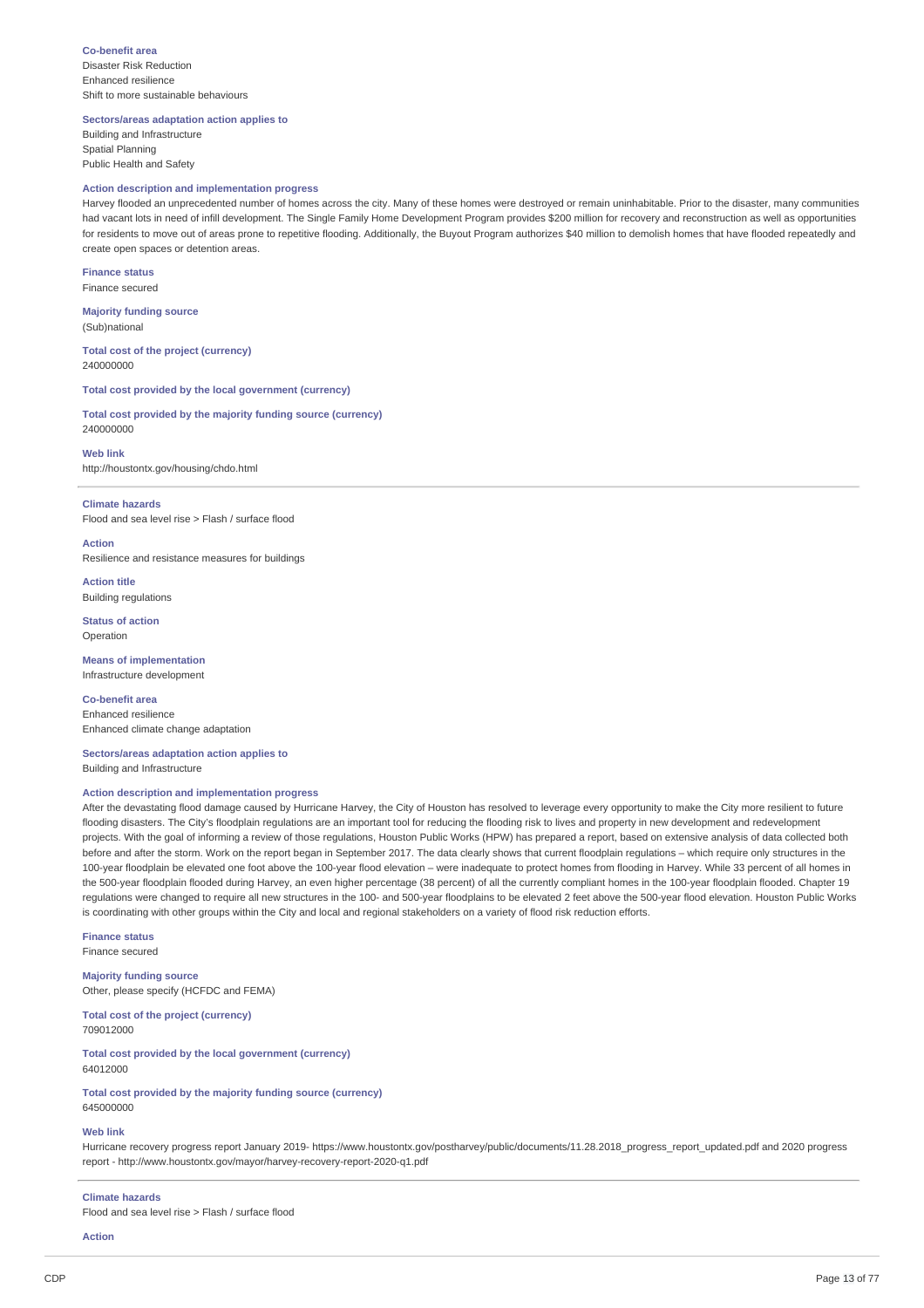#### Flood defences – development and operation & storage

**Action title** Develop flood defences

**Status of action** Implementation

# **Means of implementation** Infrastructure development

**Co-benefit area** Disaster Risk Reduction Disaster preparedness Enhanced climate change adaptation

**Sectors/areas adaptation action applies to** Building and Infrastructure

### **Action description and implementation progress**

Following Hurricane Harvey, the City of Houston submitted applications for flood risk reduction. These include channel improvements, detention basins, dam improvements, and home elevation. Three applications have been approved and funded for the design phase. These include 1) North Canal, a project creating a high-flow diversion channel in downtown Houston. The project will include utility relocation and bridge improvements. 2) Inwood, where the City of Houston purchased a 227 acre golf course for \$9.3 million and spent \$2.5 million building the first two detention basins, and plans to spend \$34 million to design and develop additional basins to produce a total 1300 acre feet of storm water storage. 3) Lake Houston, where several flood detention projects and planned improvements to improve the Lake Houston Dam gates are in progress.

**Finance status** Seeking funding

**Majority funding source** Other, please specify (FEMA)

**Total cost of the project (currency)** 230000000

**Total cost provided by the local government (currency)** 105000000

**Total cost provided by the majority funding source (currency)** 125000000

### **Web link**

https://www.houstontx.gov/mayor/cro-fema-grants/north-canal.pdf https://www.houstontx.gov/mayor/cro-fema-grants/lake-houston.pdf https://www.houstontx.gov/mayor/cro-fema-grants/inwood.pdf

# **Climate hazards**

Extreme hot temperature > Heat wave

# **Action**

Heat mapping and thermal imaging

# **Action title**

Resilient Houston Action 16.1: Launch an urban heat island mapping campaign

**Status of action** Pre-implementation

# **Means of implementation**

Awareness raising program or campaign

# **Co-benefit area**

Enhanced resilience Enhanced climate change adaptation Improved public health Ecosystem preservation and biodiversity improvement Improved access to and quality of mobility services and infrastructure Shift to more sustainable behaviours Improved access to data for informed decision-making

# **Sectors/areas adaptation action applies to**

Energy Transport (Mobility) Building and Infrastructure Spatial Planning Public Health and Safety

# **Action description and implementation progress**

Houston was selected for the 2020 HeatWatch program to conduct an urban heat island mapping campaign to engage and educate the general public about Houston's urban heat islands and heat-health safety. Houstonians will be empowered as "citizen scientists," collecting data that will help us understand how the built environment affects perceived temperatures across different neighborhoods. This initiative can be modelled after similar efforts successfully executed in other cities.

**Finance status** Seeking funding

# **Majority funding source**

Other, please specify (NOAA, The Nature Conservancy )

**Total cost of the project (currency)**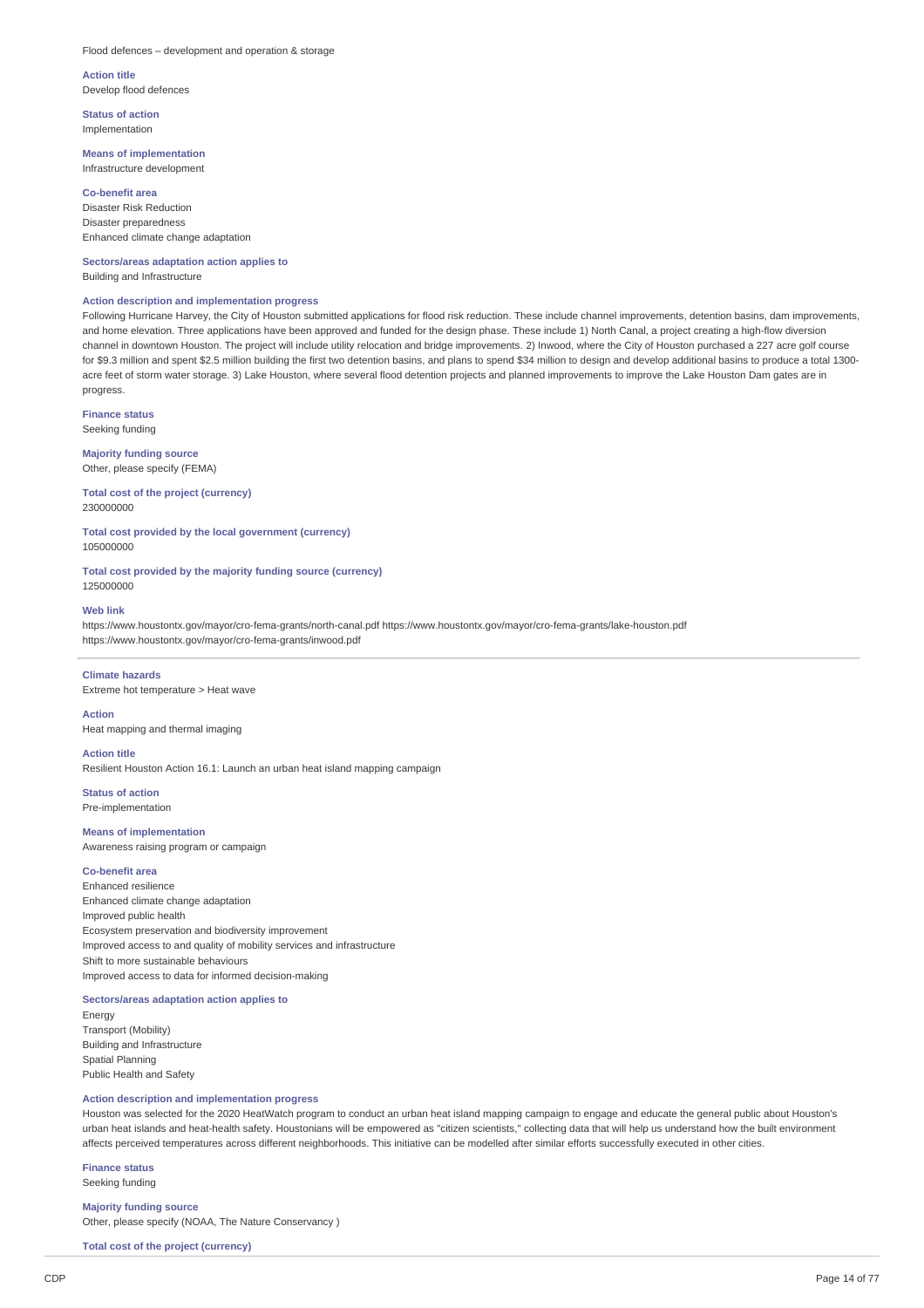#### 35000

**Total cost provided by the local government (currency)** 10000

**Total cost provided by the majority funding source (currency)** 20000

### **Web link**

www.h3at.org http://www.greenhoustontx.gov/pressrelease20200805.html

### **Climate hazards**

Flood and sea level rise > Flash / surface flood

**Action**

Resilience and resistance measures for buildings

# **Action title**

Disaster Recovery Multi-Family Affordable Housing Resilience Matrix

**Status of action** Implementation

### **Means of implementation**

Capacity building and training activities Infrastructure development Development and implementation of action plan Policy and regulation

### **Co-benefit area**

Disaster preparedness Enhanced climate change adaptation Reduced GHG emissions Shift to more sustainable behaviours Improved access to data for informed decision-making

**Sectors/areas adaptation action applies to** Building and Infrastructure

### **Action description and implementation progress**

As part of the Houston Housing and Community Development Department's 2nd round Notice of Funding for Multi-family Housing as a part of Harvey Recovery efforts, a Resilience Matrix was developed to encourage multifamily developers to incorporate a minimum number (12) of resilience components to any project, including protection, adaptation, back up, community, green buildings, green infrastructure, solar, and EV, mostly aligned with the Strategies for Multifamily Building Resilience by Enterprise Green Communities.

**Finance status** Finance secured

**Majority funding source** (Sub)national

**Total cost of the project (currency)** 175000000

**Total cost provided by the local government (currency)**  $\theta$ 

**Total cost provided by the majority funding source (currency)** 175000000

**Web link** https://recovery.houstontx.gov/multifamily-program/

# **Climate hazards**

Flood and sea level rise > Flash / surface flood

**Action** Nature based solutions for water

**Action title** Houston Incentives for Green Development

**Status of action** Implementation

### **Means of implementation**

Awareness raising program or campaign Infrastructure development Policy and regulation Financial mechanism

# **Co-benefit area**

Disaster Risk Reduction Enhanced resilience Enhanced climate change adaptation Social community and labour improvements Greening the economy Shift to more sustainable behaviours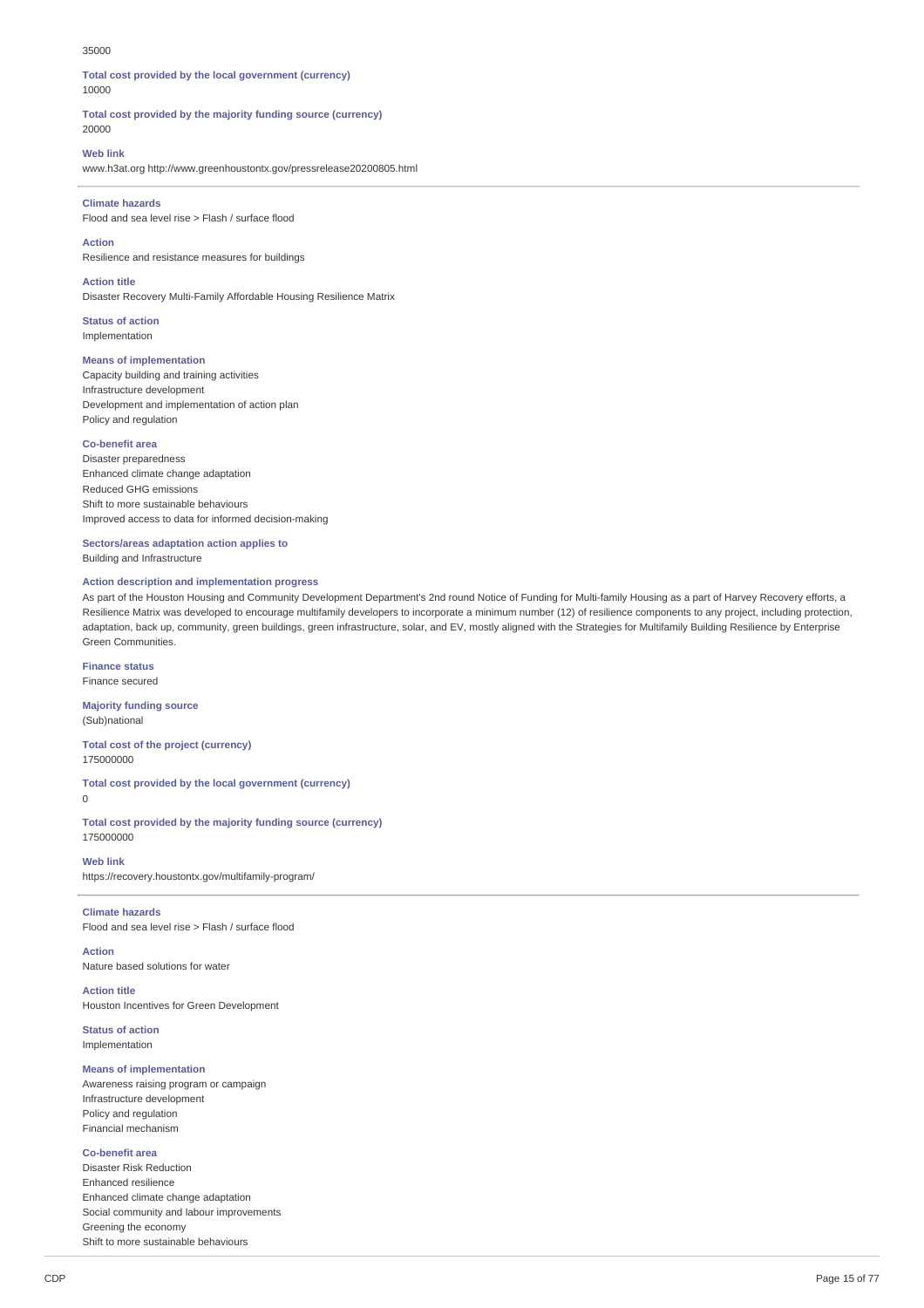### **Sectors/areas adaptation action applies to** Building and Infrastructure Spatial Planning **Water** Public Health and Safety

# **Action description and implementation progress**

Creating Houston's Green Development Incentives is the first step toward achieving a robust green infrastructure program, which includes municipal and private projects. Through funding from Houston Endowment, the City's Chief Recovery Office commissioned a one-year study to identify and recommend incentives to encourage the use of green stormwater infrastructure (GSI) in private land development, leading to economic, social, and environmental benefits as well as resilience. Green infrastructure strives to mimic how rain falls on undeveloped, green landscape. Typical design elements include green roofs, rain garden bio-retention systems, permeable pavements, rainwater harvesting, urban forests, constructed wetlands and other strategies to manage rainwater. It improves the performance of drainage systems and can make real estate projects safer and more attractive to buyers. After interviews with cities with GSI programs, external stakeholders, and city leadership, and analysis of costs and benefits, the following incentive programs are recommended: Integrated GSI Development Rules Property Tax Abatements Award and Recognition Program Increased Permitting Process Certainty and Speed

**Finance status**

Feasibility finalized, and finance partially secured

**Majority funding source** Local

**Total cost of the project (currency)** 2000000

**Total cost provided by the local government (currency)**

**Total cost provided by the majority funding source (currency)**

**Web link** http://www.houstontx.gov/igd/

### **Climate hazards**

Extreme hot temperature > Extreme hot days

**Action**

Tree planting and/or creation of green space

**Action title** Plant 4.6 million new native trees

**Status of action** Pre-implementation

### **Means of implementation**

Awareness raising program or campaign Stakeholder engagement Infrastructure development Assessment and evaluation activities Monitor activities Development and implementation of action plan Financial mechanism

# **Co-benefit area**

Enhanced resilience Enhanced climate change adaptation Reduced GHG emissions Social inclusion, social justice Improved public health Ecosystem preservation and biodiversity improvement Improved access to data for informed decision-making

### **Sectors/areas adaptation action applies to**

Building and Infrastructure Industry Spatial Planning Agriculture and Forestry Public Health and Safety

### **Action description and implementation progress**

Houston's Resilient Houston and Climate Action Plan both include a new City tree planting target of 4.6 million new native trees by 2030. This target was established in 2020 to accelerate and increase tree planting in Houston to meet multiple resilience goals and actions. Public and private partners are working collaboratively to develop an action plan for being able to meet this 10-year goal. This work will include the evaluation of supply chain capacity for native trees, identification of potential locations for enhanced planting in coordination with climate/heat mapping.

**Finance status** Pre-feasibility/impact assessment study status

**Majority funding source** Other, please specify (Regular city operational budget)

**Total cost of the project (currency)**

**Total cost provided by the local government (currency)**

**Total cost provided by the majority funding source (currency)**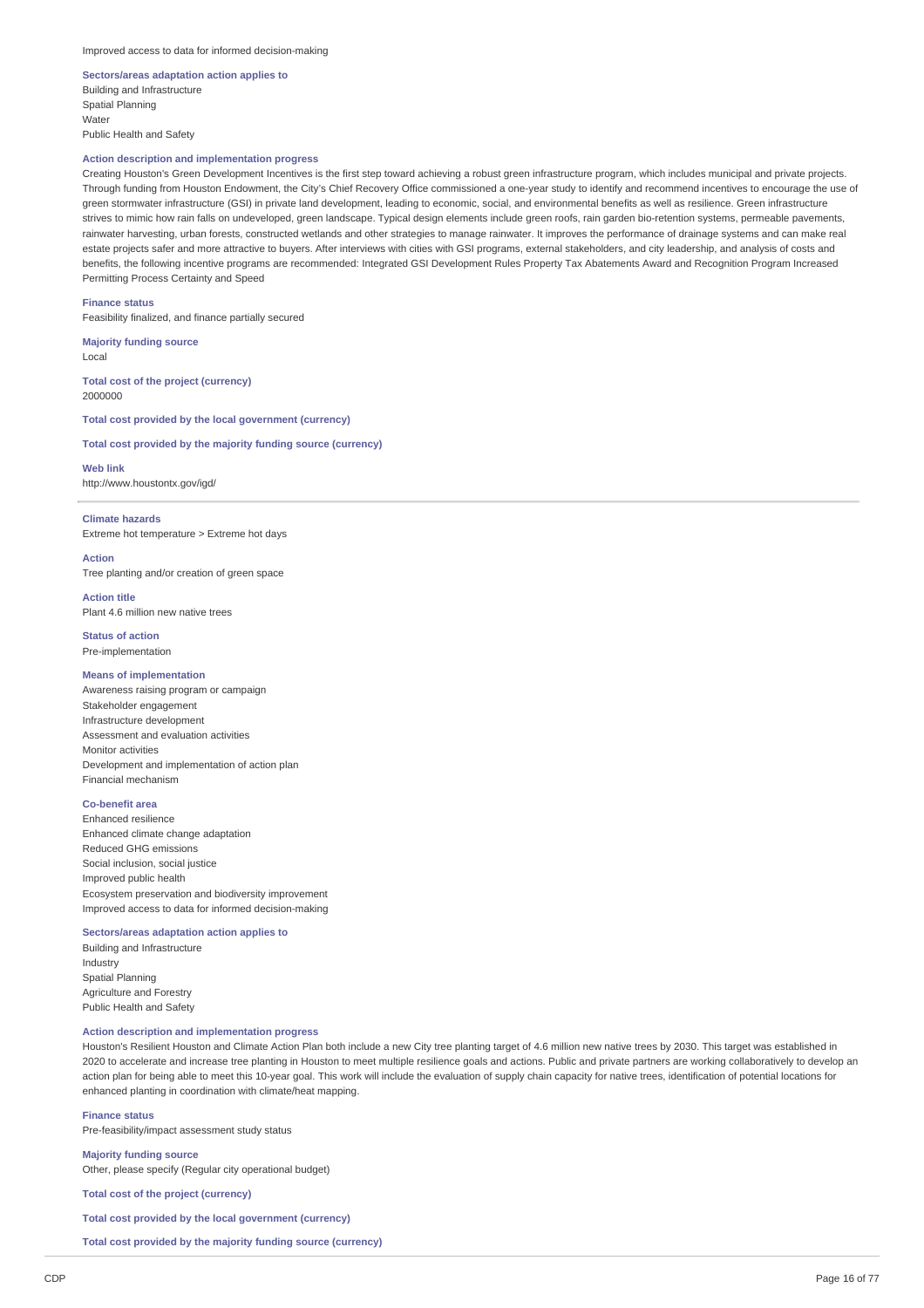#### **Web link**

https://www.houstontx.gov/mayor/Resilient-Houston-20200518-single-page.pdf http://greenhoustontx.gov/climateactionplan/CAP-April2020.pdf

### **Climate hazards**

Flood and sea level rise > Flash / surface flood

### **Action**

Restrict development in at risk areas

# **Action title**

Remove habitable structures from the floodway

**Status of action** Implementation

### **Means of implementation**

Development and implementation of action plan

### **Co-benefit area**

Disaster Risk Reduction Enhanced resilience Poverty reduction / eradication Improved public health Improved access to data for informed decision-making

### **Sectors/areas adaptation action applies to**

Building and Infrastructure Spatial Planning Public Health and Safety

### **Action description and implementation progress**

Resilient Houston Action 25.1 Remove all habitable structures and prevent new development in the floodway. To accomplish this objective, some mapped floodways may be able to be made smaller through engineering solutions; in other areas, buyouts and property swaps will need to occur. Local ordinances have already been updated to prevent the development of habitable structures within the FEMA-defined floodway and other high-hazard areas.

### **Finance status**

Feasibility finalized, and finance partially secured

**Majority funding source** (Sub)national

**Total cost of the project (currency)**

**Total cost provided by the local government (currency)**

**Total cost provided by the majority funding source (currency)**

#### **Web link**

https://www.houstontx.gov/mayor/Resilient-Houston-20200518-single-page.pdf

# Adaptation Planning

(3.2) Does your city council, or similar authority, have a published plan that addresses climate change adaptation?

#### Yes

(3.2a) Please provide more information on your plan that addresses climate change adaptation and attach the document. Please provide details on the boundary **of your plan, and where this differs from your city's boundary, please provide an explanation.**

### **Publication title and attach the document** Resilient Houston

Resilient-Houston-20200518-double-page.pdf

### **Web link**

https://www.houstontx.gov/mayor/Resilient-Houston-20200518-single-page.pdf

# **Sectors/areas covered by plan that addresses climate change adaptation**

Energy Transport (Mobility) Building and Infrastructure Industry Agriculture and Forestry Water Waste Public Health and Safety Business and Financial Service Social Services

# **Climate hazards factored into plan that addresses climate change adaptation**

Storm and wind > Cyclone (Hurricane / Typhoon) Storm and wind > Storm surge Extreme hot temperature > Extreme hot days Water Scarcity > Drought Flood and sea level rise > Flash / surface flood

**Year of adoption from local government**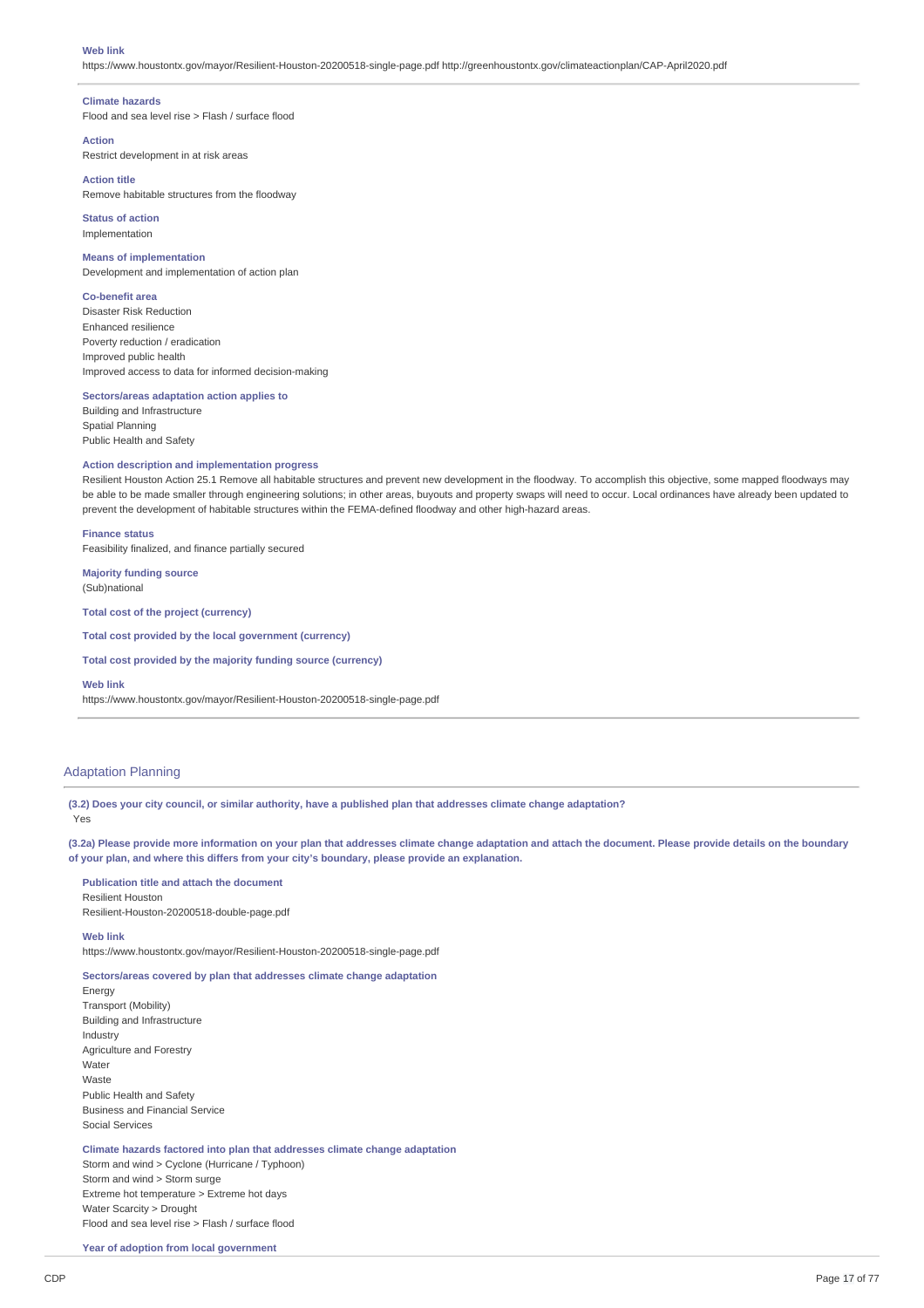# **Boundary of plan relative to city boundary (reported in 0.1)**

Larger – covers the whole city and adjoining areas

### **If the city boundary is different from the plan boundary, please explain why**

The plan included a regional approach beyond the city's immediate boundaries to emphasize the partnership opportunities for resilience-building in the region and to address that the resilience challenges do not stop at the city boundaries.

**Stage of implementation** Plan in implementation

**Type of plan**

### Integrated mitigation / adaptation

Has your local government assessed the synergies, trade-offs, and co-benefits, if any, of the main mitigation and adaptation actions you identified? Yes

### **Describe the synergies, trade-offs, and co-benefits of this interaction**

In 2020, City of Houston released Resilient Houston, which addresses Climate Adaptation as one of 5 core themes. The release of Resilient Houston included a corresponding Executive Order on Resilient as an implementation tool that directed City Departments and Divisions to implement Resilient Houston. Leading up to the release of Resilient Houston, the City also released a Living with Water Houston report that informed many of the goals, targets, actions and sub-actions in Resilient Houston. In May 2020, the City released a COVID-19 addendum to Resilient Houston to show the applicability of 42 of the 62 actions in Resilient Houston to also advancing response, recovery, adaptation, and institutionalization of COVID-19. Resilient Houston is a framework for collective action and links existing efforts with new ones that will work collectively to protect Houston against future disasters—from hurricanes and flooding to extreme heat waves—and chronic stresses such as aging infrastructure, poor air quality, and climate change. The strategy frames five key Visions for Houston's future along with 18 goals and 62 actions describing the path forward, timeframe, partners, implementation opportunities, and corresponding U.N. Sustainable Development Goals.

### **Primary author of plan**

Dedicated city team

# **Description of the stakeholder engagement processes**

Resilient Houston was forged during an 18-month process in collaboration with local stakeholders and regional, national and global partners. Resilient Houston will help to mitigate flooding risk and improve climate readiness. The stakeholder engagement consisted of two major "Living with Water" workshops held in November 2018 and May 2019 to develop recommendations at the regional, city, and neighborhood scale. During the May 2019 workshop, there was a community open house to review and provide feedback on the visions that were being sketched for three specific neighborhoods. The recommendations from this process primarily informed the Bayou chapter of Resilient Houston. An additional "agenda setting" workshop was held in November of 2018 with 250 stakeholders, the project team held interviews with public, private, academic, and non-profit stakeholders. In 2019 five working groups were established, with nearly 100 stakeholders, many of whom represented other coalitions, and groups. These multi-disciplinary working groups focused on 1) equity and inclusion, 2) housing and mobility, 3) living with water, 4) economy and infrastructure, and 5) health and safety. The working group members developed over 100 potential actions to be included in Resilient Houston. In addition to the working groups many other stakeholders were engaged through one-on-one interviews, and through presentations to organizations for additional feedback. A draft outline was also available for public comment.

# **Update/revision process in place for the Adaptation Plan** <Not Applicable>

### **Publication title and attach the document** Living With Water Houston

**Web link**

https://www.houstontx.gov/mayor/Living-With-Water-Final-Report.pdf

### **Sectors/areas covered by plan that addresses climate change adaptation** Industry Water Public Health and Safety

### **Climate hazards factored into plan that addresses climate change adaptation**

Extreme Precipitation > Rain storm Storm and wind > Cyclone (Hurricane / Typhoon) Storm and wind > Storm surge Water Scarcity > Drought Flood and sea level rise > Flash / surface flood

**Year of adoption from local government** 2020

**Boundary of plan relative to city boundary (reported in 0.1)** Larger – covers the whole city and adjoining areas

# **If the city boundary is different from the plan boundary, please explain why**

The plan included a regional approach beyond the city's immediate boundaries to emphasize the partnership opportunities for resilience-building in the region and to address that the resilience challenges do not stop at the city boundaries.

**Stage of implementation** Plan in implementation

**Type of plan** Integrated mitigation / adaptation

Has your local government assessed the synergies, trade-offs, and co-benefits, if any, of the main mitigation and adaptation actions you identified? Yes

### **Describe the synergies, trade-offs, and co-benefits of this interaction**

Living With Water Houston was undertaken as part of the Resilient Houston strategy development process. The Mayor's Office for Resilience teamed with The Water Institute of the Gulf, Waggonner & Ball, and the Kingdom of the Netherlands to hold two Living With Water workshops to develop place-specific strategies to reduce flood risk and equip Houstonians to prepare for the next storm. The outcomes of the Living With Water workshops are summarized in the following report and incorporated into the Resilient Houston strategy. Living with Water is an exploration of the regional systems, natural and built, that define Houston and an analysis of regional flood risk in the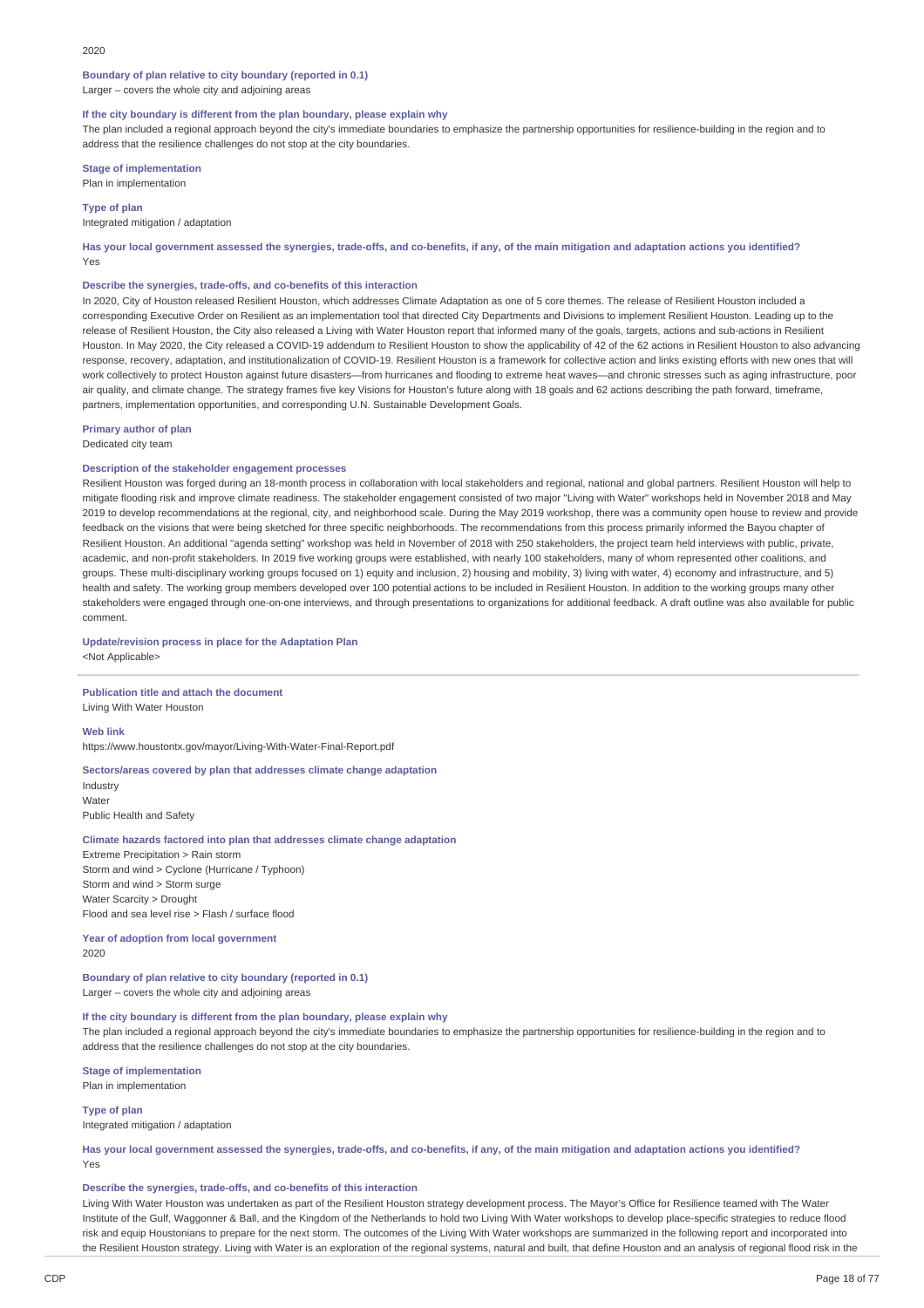context of climate projections and increasing urbanization. The key to Living With Water approach – and Resilient Houston strategy - is a recognition that actions to reduce risk and increase resilience can be taken at multiple interconnected scales—from the home, to the block, neighborhood, bayou, city, and region. The report goes on to highlight design proposals and recommendations developed for three focus areas – Kashmere Gardens, Independence Heights, and Greenspoint – as well as overall neighborhood-scale recommendations. The Living With Water workshops provided an opportunity for a deep dive into this critical component of Houston's resilience. Houston is the first city to integrate these two-well established frameworks for advancing city resilience, combining a comprehensive vision for a more resilient Houston with place-based strategies that reduce risk and deliver multiple community benefits. Living With Water Houston builds on the many local efforts underway to reduce flood risk and provides a framework and illustrative vision for aligning future actions. The strategies presented in this document should be embraced, localized, developed, and deployed to address the increasing riverine/bayou, urban drainage, and storm surge flooding that threatens Houston. http://www.greenhoustontx.gov/pressrelease20200130.html

**Primary author of plan** Dedicated city team

### **Description of the stakeholder engagement processes**

Living With Water Houston was undertaken as part of the Resilient Houston strategy development process. In August 2018, the one-year anniversary of Hurricane Harvey, Mayor Sylvester Turner, 100 Resilient Cities—Pioneered by the Rockefeller Foundation, and Shell joined forces to name Houston as the 101st member of the 100 Resilient Cities Network, now known as the Global Resilient Cities Network. The stakeholder engagement consisted of two major "Living with Water" workshops held in November 2018 and May 2019 to develop recommendations at the regional, city, and neighborhood scale. During the May 2019 workshop, there was a community open house to review and provide feedback on the visions that were being sketched for three specific neighborhoods. The recommendations from this process primarily informed the Bayou chapter of Resilient Houston.

**Update/revision process in place for the Adaptation Plan**

<Not Applicable>

# **Publication title and attach the document**

Houston Resilient Assessment

# **Web link**

https://www.houstontx.gov/mayor/Resilient-Houston-Resilience-Assessment-2019may.pdf

### **Sectors/areas covered by plan that addresses climate change adaptation**

Energy Transport (Mobility) Building and Infrastructure Industry Spatial Planning Agriculture and Forestry Water Business and Financial Service Social Services

# **Climate hazards factored into plan that addresses climate change adaptation**

Extreme Precipitation > Rain storm Storm and wind > Severe wind Storm and wind > Tornado Storm and wind > Cyclone (Hurricane / Typhoon) Storm and wind > Tropical storm Storm and wind > Storm surge Storm and wind > Lightning / thunderstorm Extreme cold temperature > Cold wave Extreme hot temperature > Heat wave Extreme hot temperature > Extreme hot days

**Year of adoption from local government** 2019

# **Boundary of plan relative to city boundary (reported in 0.1)** Larger – covers the whole city and adjoining areas

# **If the city boundary is different from the plan boundary, please explain why**

The plan included a regional approach beyond the city's immediate boundaries to emphasize the partnership opportunities for resilience-building in the region and to address that the resilience challenges do not stop at the city boundaries.

### **Stage of implementation**

Other, please specify (This report was a baseline analysis to inform Resilient Houston. )

### **Type of plan**

Other, please specify (This report was a baseline analysis to inform Resilient Houston. )

Has your local government assessed the synergies, trade-offs, and co-benefits, if any, of the main mitigation and adaptation actions you identified? Yes

#### **Describe the synergies, trade-offs, and co-benefits of this interaction**

The Resilient Assessment main focus was to establish a comprehensive list of shocks and stresses that Houston was susceptible to, based on quantitative and qualitative data. Through this assessment, the challenges and opportunities were grouped and ranked to establish priority areas and themes based on finding synergies, analyzing trade-offs and prioritizing opportunities for co-benefits.

# **Primary author of plan**

Consultant

### **Description of the stakeholder engagement processes**

The Resilience Assessment was developed after the Resilient Houston agenda-setting workshop with over 200 community members and additional interviews and review of existing programs and policies.

# **Update/revision process in place for the Adaptation Plan**

<Not Applicable>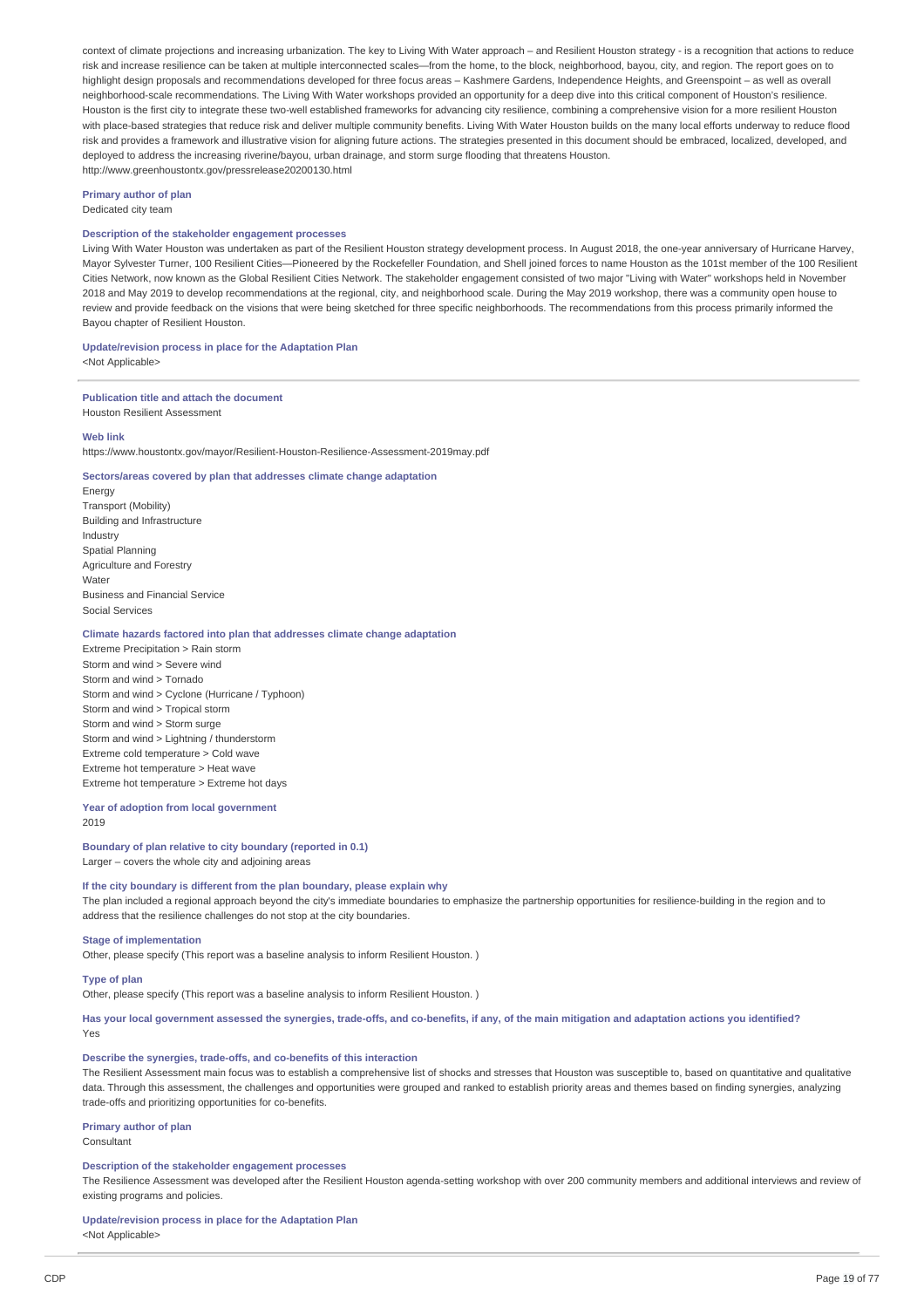# Adaptation Goals

### (3.3) Please describe the main goals of your city's adaptation efforts and the metrics / KPIs for each goal.

# **Adaptation goal**

Attract or incubate 50 Energy 2.0 companies in Greater Houston by 2025

# **Climate hazards that adaptation goal addresses**

Storm and wind > Storm surge Extreme hot temperature > Extreme hot days Water Scarcity > Drought Flood and sea level rise > Coastal flood Biological hazards > Water-borne disease

### **Target year of goal**

2025

**Description of metric / indicator used to track goal** New companies

**Does this goal align with a requirement from a higher level of government?** No

**Select the initiatives related to this adaptation goal that your city has committed to** 100 Resilient Cities

### **Comment**

Global Resilient Cities Network should be included as a related initiative.

### **Adaptation goal**

Remove all habitable structures from the floodway by 2030

# **Climate hazards that adaptation goal addresses**

Extreme Precipitation > Rain storm Flood and sea level rise > Flash / surface flood Flood and sea level rise > River flood

# **Target year of goal**

2030

**Description of metric / indicator used to track goal** Habitable units in the floodway 1) buy outs 2) narrowing of the floodway

#### **Does this goal align with a requirement from a higher level of government?** No

**Select the initiatives related to this adaptation goal that your city has committed to** 100 Resilient Cities

### **Comment**

Global Resilient Cities Network should be included as a related initiative.

# **Adaptation goal** Plant 4.6 million new native trees by 2030

**Climate hazards that adaptation goal addresses**

Extreme hot temperature > Extreme hot days Chemical change > Atmospheric CO2 concentrations

#### **Target year of goal** 2030

**Description of metric / indicator used to track goal** Trees planted

**Does this goal align with a requirement from a higher level of government?**

No

**Select the initiatives related to this adaptation goal that your city has committed to** 100 Resilient Cities

### **Comment**

Global Resilient Cities Network should be included as a related initiative.

# **Adaptation goal**

Carbon neutral by 2050 in accordance with the Paris Agreement

# **Climate hazards that adaptation goal addresses**

Extreme Precipitation > Rain storm Storm and wind > Cyclone (Hurricane / Typhoon) Extreme hot temperature > Extreme hot days Water Scarcity > Drought

**Target year of goal** 2040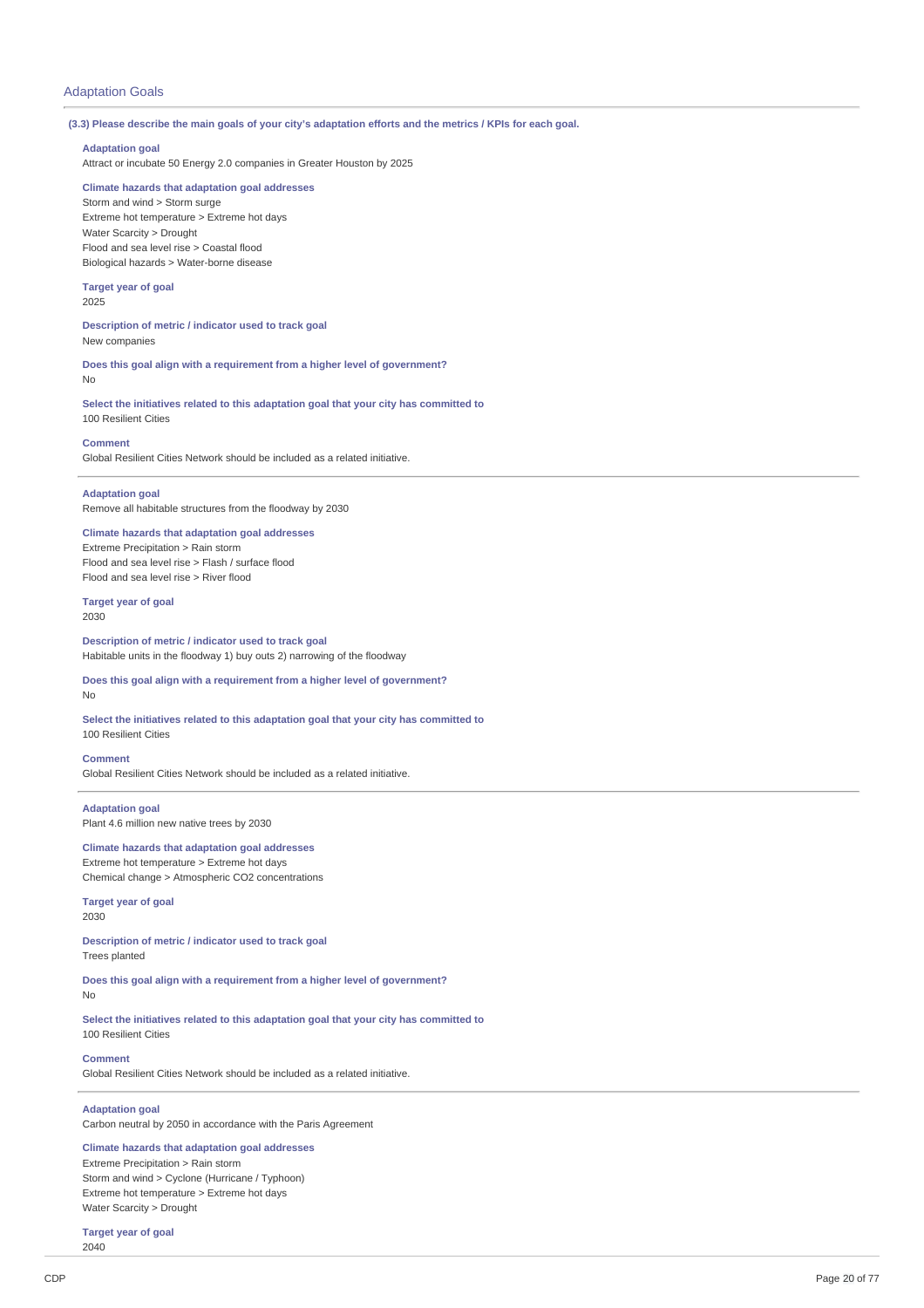**Description of metric / indicator used to track goal** Reduction in carbon.

**Does this goal align with a requirement from a higher level of government?** No

**Select the initiatives related to this adaptation goal that your city has committed to**

Mayors National Climate Action Agenda

### **Comment**

Global Resilient Cities Network should be included as a related initiative.

# **Adaptation goal**

100 new green stormwater infrastructure projects by 2025

### **Climate hazards that adaptation goal addresses** Extreme Precipitation > Rain storm

Extreme hot temperature > Extreme hot days Flood and sea level rise > Flash / surface flood

# **Target year of goal**

2025

**Description of metric / indicator used to track goal** Public/private new green stormwater projects - associated co-benefits.

### **Does this goal align with a requirement from a higher level of government?** No

**Select the initiatives related to this adaptation goal that your city has committed to** 100 Resilient Cities

### **Comment**

Global Resilient Cities Network should be included as a related initiative.

### **Adaptation goal**

Conserve 24% of undeveloped regional lands as natural spaces by 2040

# **Climate hazards that adaptation goal addresses**

Extreme hot temperature > Extreme hot days Flood and sea level rise > Flash / surface flood

### **Target year of goal** 2040

**Description of metric / indicator used to track goal** Acres conserved

**Does this goal align with a requirement from a higher level of government?** No

**Select the initiatives related to this adaptation goal that your city has committed to** 100 Resilient Cities

### **Comment**

Global Resilient Cities Network should be included as a related initiative.

### **Adaptation goal**

Invest \$50 billion in major recovery, mitigation, and modernization projects that increase resilience by 2040

# **Climate hazards that adaptation goal addresses** Extreme hot temperature > Extreme hot days

Flood and sea level rise > Flash / surface flood

#### **Target year of goal** 2040

**Description of metric / indicator used to track goal** Dollars invested

**Does this goal align with a requirement from a higher level of government?** No

# **Select the initiatives related to this adaptation goal that your city has committed to** 100 Resilient Cities

### **Comment**

Global Resilient Cities Network should be included as a related initiative.

# Adaptation Planning Process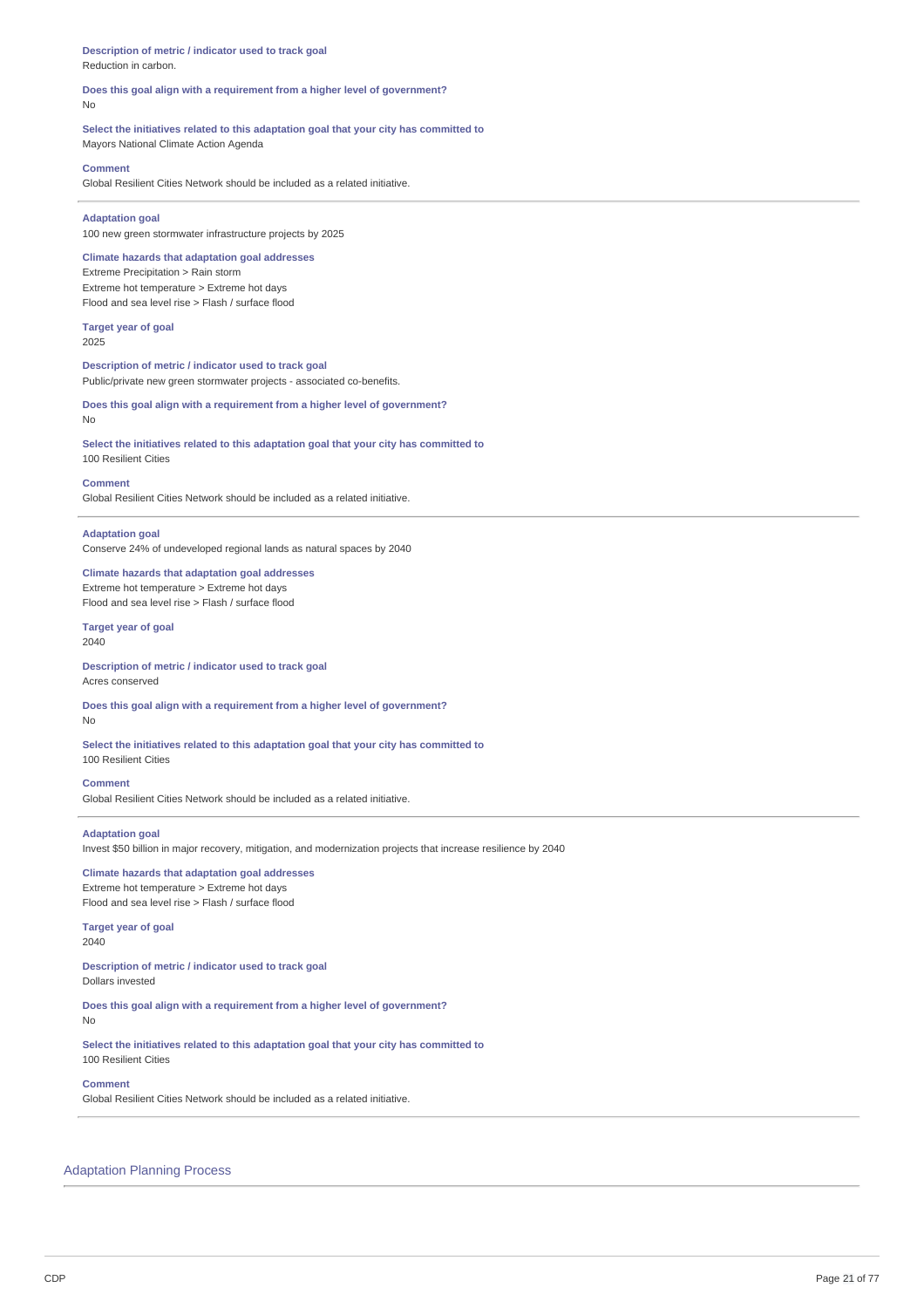(3.4) Does your local/regional government apply a Monitoring and Evaluation (M&E) system for monitoring the implementation of adaptation goals and targets as **part of the climate adaptation plan (or integrated climate action plan)?**

### **Monitoring & Evaluation (M&E) system**

# **Response**

Yes

### **Description of Monitoring and Evaluation (M&E) system applied**

The City of Houston is in the process of developing Action-level KPIs to track all resilient measures, including climate adaptation actions in addition to the 18 overarching targets, including many related to climate adaptation. The monitoring and evaluation of Resilient Houston is led by the Chief Resilience Officer in coordination with Departmental Resilience Officers in every city department as well as additional internal and external implementation partners. Internal reporting is occurring at a minimum of quarterly with additional reporting planned for the annual anniversary of the February 2020 release of Resilient Houston.

#### **(3.5) Please explain how your city has addressed vulnerable groups through transformative action.**

A holistic approach to resilience specifically focuses on our most vulnerable people, places and systems. The development of and implementation of resilient Houston is centered around 5 visions, a healthy place to live, and equitable, inclusive and affordable city, a leader in climate adaptation, a city that builds up, not out, and a transformative economy that builds forward. In this vision actions specifically addressing, engaging, and calling attention to the specific needs of vulnerable groups, from people with disabilities, to small businesses, young people, the elderly, the undocumented, immigrants and non-English speakers, Houstonians experiencing homelessness, Houstonians living in bayou floodways and historically under-invested communities through direct ties to Mayor Turner's Complete Community program.

### **(3.6) Please explain the level of inclusion of the planning process.**

Thousands of Houstonians contributed to the Resilient Houston planning process, and large and small workshops, working group and sub working group meetings, presentations to diverse groups over an 18-month period, one-on-one conversations with the Chief Resilience Officer, and a public review of the draft strategy outline posted online in English and Spanish. The Kashmere Gardens Super Neighborhood hosted a flood resilience workshop as part of the resilience-strategy process and the Complete Communities Action Planning process.

### City-wide Emissions

### City-wide GHG Emissions Data

**(4.0) Does your city have a city-wide emissions inventory to report?** Yes

(4.1) Please state the dates of the accounting year or 12-month period for which you are reporting your latest city-wide GHG emissions inventory.

|                       | From           | 10               |
|-----------------------|----------------|------------------|
| Accounting year dates | January 1 2019 | December 31 2019 |

#### **(4.2) Please indicate the category that best describes the boundary of your city-wide GHG emissions inventory.**

|         | Boundary of inventory relative to city boundary<br>$\sqrt{\frac{1}{1}}$ (reported in 0.1) | areas | Excluded sources / Explanation of boundary choice where the inventory boundary differs from the city boundary (include inventory<br>boundary, GDP and population) |
|---------|-------------------------------------------------------------------------------------------|-------|-------------------------------------------------------------------------------------------------------------------------------------------------------------------|
| Please  | Same – covers entire city and nothing else                                                |       |                                                                                                                                                                   |
| explain |                                                                                           |       |                                                                                                                                                                   |

(4.3) Please give the name of the primary protocol, standard, or methodology you have used to calculate your city's city-wide GHG emissions.

|                              | <b>Primary protocol</b>                                                  | Commen |
|------------------------------|--------------------------------------------------------------------------|--------|
| <b>Emissions methodology</b> | Global Protocol for Community Greenhouse Gas Emissions Inventories (GPC) |        |

(4.3a) The Global Covenant of Mayors requires committed cities to report their inventories in the format of the new Common Reporting Framework (CRF). Would you like to report your inventory in the CRE format or continue to report in the GPC format? This question triggers the display of the corresponding emissions **table.**

Yes – I will use the CRF format

**(4.4) Which gases are included in your city-wide emissions inventory?**

C<sub>O2</sub>

 $CHA$ 

N20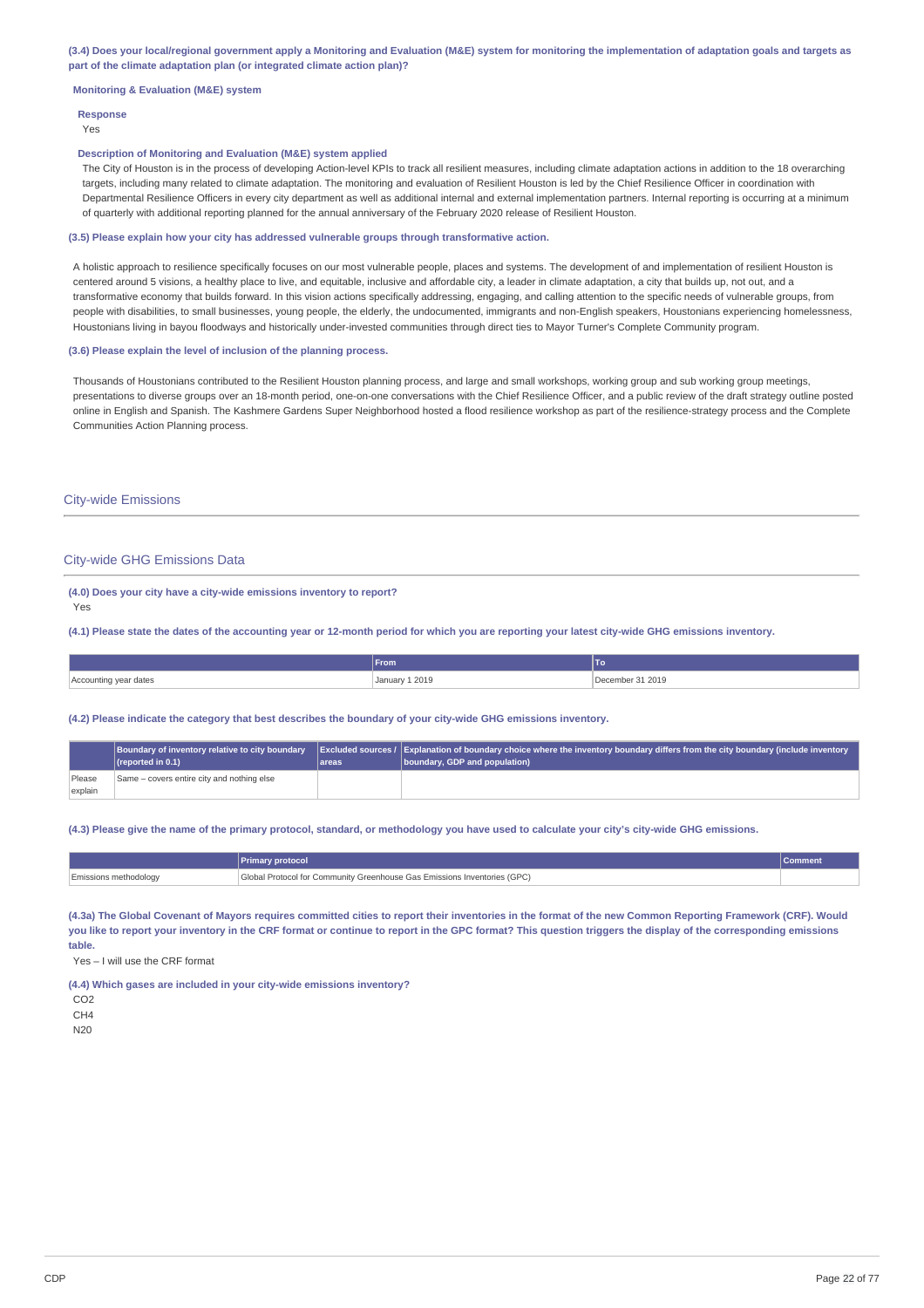(4.5) Please attach your city-wide inventory in Excel or other spreadsheet format and provide additional details on the inventory calculation methods in the table **below.**

# **Emissions inventory format**

GPC format: City Inventory Reporting and Information System (CIRIS)

# **Document title and attachment**

2019 Houston GHG Emissions Inventory COH 2019 GHG Emissions UEF 082420 CDP Final.xlsx

### **Emissions factors used** IPCC

**Global Warming Potential (select relevant IPCC Assessment Report)** IPCC 4th AR (2007)

### **Please select which additional sectors are included in the inventory** No additional sectors included

**Population in inventory year**

2320268

**Overall level of confidence** High

# **Comment on level of confidence**

The City recently completed its 2019 GHG Emissions Inventory and is exploring options for third party review and verification. The City followed a similar methodology as the 2014 GHG Emissions Inventory for which a high level of confidence was reported.

(4.6a) The Global Covenant of Mayors requires committed cities to report their inventories in the format of the new Common Reporting Framework, to encourage standard reporting of emissions data. Please provide a breakdown of your city-wide emissions by sector and sub-sector in the table below. Where emissions data **is not available, please use the relevant notation keys to explain the reason why.**

|                                                                      | <b>Direct</b><br>emissions<br>(metric<br>tonnes<br>CO <sub>2e</sub> ) | If you have no direct<br>emissions to report,<br>please select a<br>notation key to<br>explain why | Indirect emissions from the If you have no indirect Emissions occurring<br>use of grid-supplied<br>electricity, heat, steam<br>and/or cooling (metric<br>tonnes CO2e) | emissions to report,<br>please select a<br>notation key to<br>explain why | outside the city<br>boundary as a result of<br>in-city activities (metric<br>tonnes CO2e) | If you have no emissions occurring<br>outside the city boundary to report<br>as a result of in-city activities, please<br>select a notation key to explain why | Please explain any excluded<br>sources, identify any<br>emissions covered under an<br>ETS and provide any other<br>comments |
|----------------------------------------------------------------------|-----------------------------------------------------------------------|----------------------------------------------------------------------------------------------------|-----------------------------------------------------------------------------------------------------------------------------------------------------------------------|---------------------------------------------------------------------------|-------------------------------------------------------------------------------------------|----------------------------------------------------------------------------------------------------------------------------------------------------------------|-----------------------------------------------------------------------------------------------------------------------------|
| Stationary<br>energy ><br>Residential<br>buildings                   | 815970                                                                | Please select                                                                                      | 4049204                                                                                                                                                               | Please select                                                             |                                                                                           | Not Estimated                                                                                                                                                  |                                                                                                                             |
| Stationary<br>energy<br>Commercial<br>buildings &<br>facilities      | 449325                                                                | Please select                                                                                      | 8834817                                                                                                                                                               | Please select                                                             |                                                                                           | Not Estimated                                                                                                                                                  |                                                                                                                             |
| Stationary<br>energy ><br>Institutional<br>buildings &<br>facilities |                                                                       | Integrated Elsewhere                                                                               |                                                                                                                                                                       | Integrated Elsewhere                                                      |                                                                                           | Not Estimated                                                                                                                                                  |                                                                                                                             |
| Stationary<br>energy ><br>Industrial<br>buildings &<br>facilities    | 1183160                                                               | Please select                                                                                      |                                                                                                                                                                       | Integrated Elsewhere                                                      |                                                                                           | Not Estimated                                                                                                                                                  |                                                                                                                             |
| Stationary<br>energy ><br>Agriculture                                |                                                                       | Integrated Elsewhere                                                                               |                                                                                                                                                                       | Integrated Elsewhere                                                      |                                                                                           | Not Estimated                                                                                                                                                  |                                                                                                                             |
| Stationary<br>energy<br>Fugitive<br>emissions                        | 35031                                                                 | Please select                                                                                      |                                                                                                                                                                       | Please select                                                             |                                                                                           | Not Estimated                                                                                                                                                  |                                                                                                                             |
| Total Stationary 2483487<br>Energy                                   |                                                                       | Please select                                                                                      | 12884021                                                                                                                                                              | Please select                                                             |                                                                                           | Not Estimated                                                                                                                                                  |                                                                                                                             |
| Transportation<br>> On-road                                          | 16853981                                                              | Please select                                                                                      |                                                                                                                                                                       | Integrated Elsewhere                                                      |                                                                                           | Not Estimated                                                                                                                                                  |                                                                                                                             |
| Transportation<br>> Rail                                             | 217846                                                                | Please select                                                                                      |                                                                                                                                                                       | Integrated Elsewhere                                                      |                                                                                           | Not Estimated                                                                                                                                                  |                                                                                                                             |
| Transportation<br>> Waterborne<br>navigation                         |                                                                       | Not Occurring                                                                                      |                                                                                                                                                                       | Not Occurring                                                             |                                                                                           | Not Estimated                                                                                                                                                  |                                                                                                                             |
| Transportation<br>> Aviation                                         | 575                                                                   | Please select                                                                                      |                                                                                                                                                                       | Not Occurring                                                             |                                                                                           | Not Estimated                                                                                                                                                  |                                                                                                                             |
| Transportation<br>> Off-road                                         |                                                                       | Not Occurring                                                                                      |                                                                                                                                                                       | Not Occurring                                                             |                                                                                           | Not Estimated                                                                                                                                                  |                                                                                                                             |
| Total Transport                                                      | 17072403                                                              | Please select                                                                                      |                                                                                                                                                                       | Please select                                                             |                                                                                           | Not Estimated                                                                                                                                                  |                                                                                                                             |
| Waste > Solid<br>waste disposal                                      | 30089                                                                 | Please select                                                                                      |                                                                                                                                                                       | Please select                                                             | 566598                                                                                    | Please select                                                                                                                                                  |                                                                                                                             |
| Waste ><br>Biological<br>treatment                                   |                                                                       | Not Occurring                                                                                      |                                                                                                                                                                       | Please select                                                             | 20414                                                                                     | Please select                                                                                                                                                  |                                                                                                                             |
| Waste<br>Incineration and<br>open burning                            |                                                                       | Not Occurring                                                                                      |                                                                                                                                                                       | Please select                                                             |                                                                                           | Not Occurring                                                                                                                                                  |                                                                                                                             |
| Waste<br>Wastewater                                                  | 225177                                                                | Please select                                                                                      |                                                                                                                                                                       | Please select                                                             |                                                                                           | Not Occurring                                                                                                                                                  |                                                                                                                             |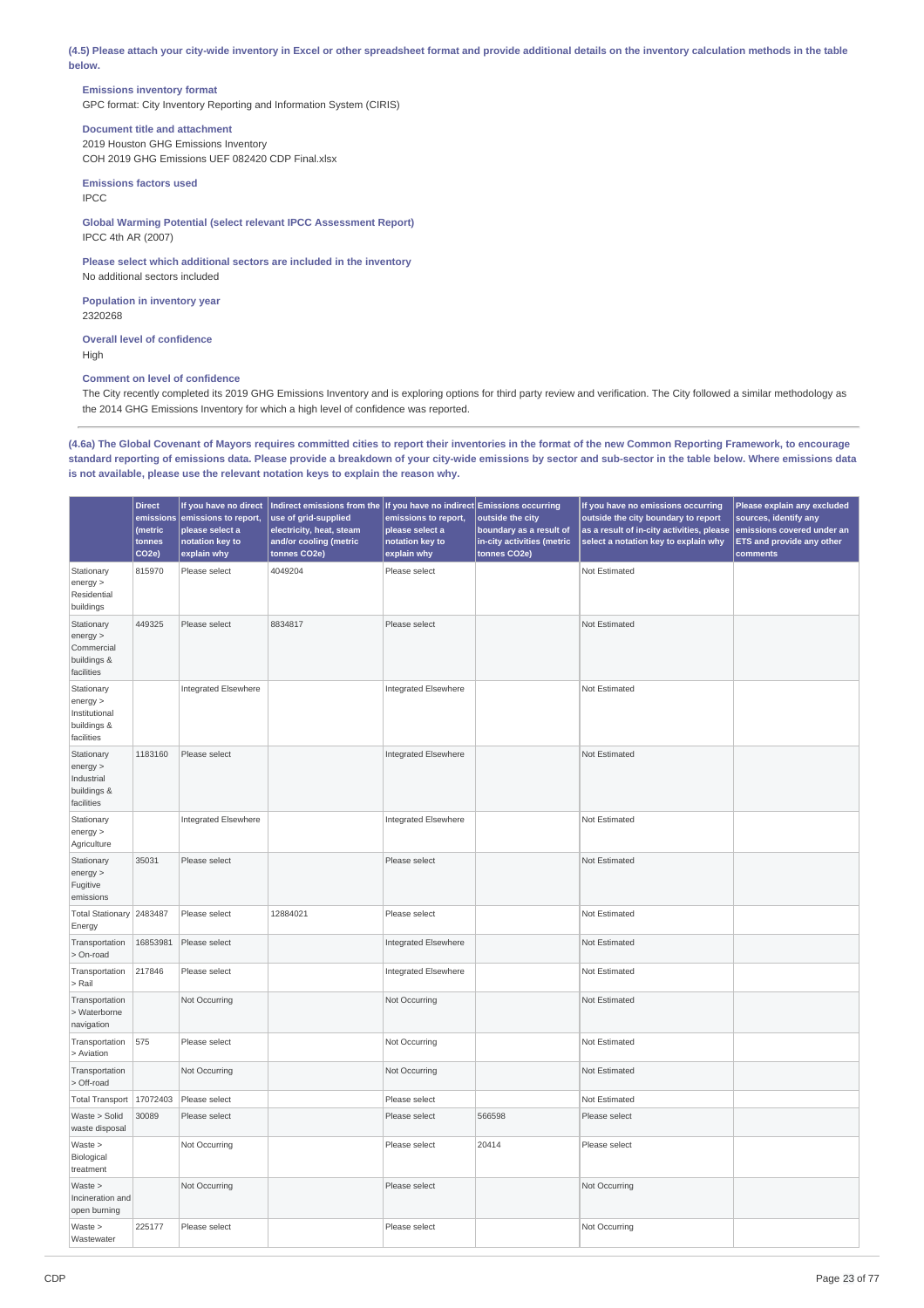|                                                                                     | <b>Direct</b><br>emissions<br>(metric<br>tonnes<br>CO <sub>2e</sub> ) | If you have no direct<br>emissions to report,<br>please select a<br>notation key to<br>explain why | Indirect emissions from the If you have no indirect Emissions occurring<br>use of grid-supplied<br>electricity, heat, steam<br>and/or cooling (metric<br>tonnes CO2e) | emissions to report,<br>please select a<br>notation key to<br>explain why | outside the city<br>boundary as a result of<br>in-city activities (metric<br>tonnes CO2e) | If you have no emissions occurring<br>outside the city boundary to report<br>as a result of in-city activities, please<br>select a notation key to explain why | Please explain any excluded<br>sources, identify any<br>emissions covered under an<br>ETS and provide any other<br>comments |
|-------------------------------------------------------------------------------------|-----------------------------------------------------------------------|----------------------------------------------------------------------------------------------------|-----------------------------------------------------------------------------------------------------------------------------------------------------------------------|---------------------------------------------------------------------------|-------------------------------------------------------------------------------------------|----------------------------------------------------------------------------------------------------------------------------------------------------------------|-----------------------------------------------------------------------------------------------------------------------------|
| <b>Total Waste</b>                                                                  | 255266                                                                | Please select                                                                                      |                                                                                                                                                                       | Please select                                                             | 587012                                                                                    | Please select                                                                                                                                                  |                                                                                                                             |
| IPPU<br>Industrial<br>process                                                       |                                                                       | Not Estimated                                                                                      |                                                                                                                                                                       | Please select                                                             |                                                                                           | Not Estimated                                                                                                                                                  |                                                                                                                             |
| IPPU > Product<br>use                                                               |                                                                       | Not Estimated                                                                                      |                                                                                                                                                                       | Please select                                                             |                                                                                           | Not Estimated                                                                                                                                                  |                                                                                                                             |
| <b>Total IPPU</b>                                                                   |                                                                       | Not Estimated                                                                                      |                                                                                                                                                                       | Please select                                                             |                                                                                           | Not Estimated                                                                                                                                                  |                                                                                                                             |
| $AFOLU$ ><br>Livestock                                                              |                                                                       | Not Estimated                                                                                      |                                                                                                                                                                       | Please select                                                             |                                                                                           | Not Estimated                                                                                                                                                  |                                                                                                                             |
| AFOLU > Land<br>use                                                                 |                                                                       | Not Estimated                                                                                      |                                                                                                                                                                       | Please select                                                             |                                                                                           | Not Estimated                                                                                                                                                  |                                                                                                                             |
| AFOLU > Other<br><b>AFOLU</b>                                                       |                                                                       | Not Estimated                                                                                      |                                                                                                                                                                       | Please select                                                             |                                                                                           | Not Estimated                                                                                                                                                  |                                                                                                                             |
| <b>Total AFOLU</b>                                                                  |                                                                       | Not Estimated                                                                                      |                                                                                                                                                                       | Please select                                                             |                                                                                           | Not Estimated                                                                                                                                                  |                                                                                                                             |
| Generation of<br>grid-supplied<br>energy<br>Electricity-only<br>generation          | 245852                                                                | Please select                                                                                      |                                                                                                                                                                       | Please select                                                             |                                                                                           | Not Estimated                                                                                                                                                  |                                                                                                                             |
| Generation of<br>grid-supplied<br>energy > CHP<br>generation                        |                                                                       | Not Estimated                                                                                      |                                                                                                                                                                       | Please select                                                             |                                                                                           | Not Estimated                                                                                                                                                  |                                                                                                                             |
| Generation of<br>grid-supplied<br>energy<br>Heat/cold<br>generation                 |                                                                       | Not Estimated                                                                                      |                                                                                                                                                                       | Please select                                                             |                                                                                           | Not Estimated                                                                                                                                                  |                                                                                                                             |
| Generation of<br>grid-supplied<br>energy > Local<br>renewable<br>generation         |                                                                       | Not Occurring                                                                                      |                                                                                                                                                                       | Please select                                                             |                                                                                           | Not Estimated                                                                                                                                                  |                                                                                                                             |
| Total<br>Generation of<br>grid-supplied<br>energy                                   | 245852                                                                | Please select                                                                                      |                                                                                                                                                                       | Please select                                                             |                                                                                           | Please select                                                                                                                                                  |                                                                                                                             |
| Total Emissions 19811156<br>(excluding<br>generation of<br>grid-supplied<br>energy) |                                                                       | Please select                                                                                      | 12884021                                                                                                                                                              | Please select                                                             | 587012                                                                                    | Please select                                                                                                                                                  |                                                                                                                             |

# (4.8) Please indicate if your city-wide emissions have increased, decreased, or stayed the same since your last emissions inventory, and describe why.

|         | <b>Change in Primary</b>    |                                                      | Please explain and quantify changes in emissions                                                                                                                                                                                                                                                                                                                                                                                                                                                                                                                                                                                                                                                                                                                                                                                                                                                                |
|---------|-----------------------------|------------------------------------------------------|-----------------------------------------------------------------------------------------------------------------------------------------------------------------------------------------------------------------------------------------------------------------------------------------------------------------------------------------------------------------------------------------------------------------------------------------------------------------------------------------------------------------------------------------------------------------------------------------------------------------------------------------------------------------------------------------------------------------------------------------------------------------------------------------------------------------------------------------------------------------------------------------------------------------|
|         | emissions reason for        |                                                      |                                                                                                                                                                                                                                                                                                                                                                                                                                                                                                                                                                                                                                                                                                                                                                                                                                                                                                                 |
|         |                             | change                                               |                                                                                                                                                                                                                                                                                                                                                                                                                                                                                                                                                                                                                                                                                                                                                                                                                                                                                                                 |
| explain | Please   Decreased   Other. | please<br>specify<br>in.<br>stationary<br>emissions) | Overall, the total emissions inventory (2019) decreased by 0.4% since the last reported inventory (2014). There was a nearly 7% decrease in stationary emissions and nearly 6%<br>increase in transportation emissions. Waste Emissions increased by 2.91%. Although electricity demand increased in 2019 (observed by increased kWh usage and population<br>growth), emissions from electricity decreased because of the improved composition of the electrical grid. The increase in transportation emissions in 2019 is largely driven by a 9%<br>(Decrease VMT per capita increase since 2014. VMT for Single Unit Trucks (short haul and long haul, refuse truck, and motor home) increased by 14%, similar to Passenger and Light<br>Commercial Trucks. VMT for passenger cars rose by 13% while combination trucks (short and long haul) increased by 9%. Waste emissions increased by approximately 3%. |

# (4.9) Does your city have a consumption-based inventory to measure emissions from consumption of goods and services by your residents?

|                 | Response                                   | Provide an overview and attach your consumption-based inventory if relevant |  |  |
|-----------------|--------------------------------------------|-----------------------------------------------------------------------------|--|--|
| Please complete | Intending to undertake in the next 2 years |                                                                             |  |  |

# City-wide external verification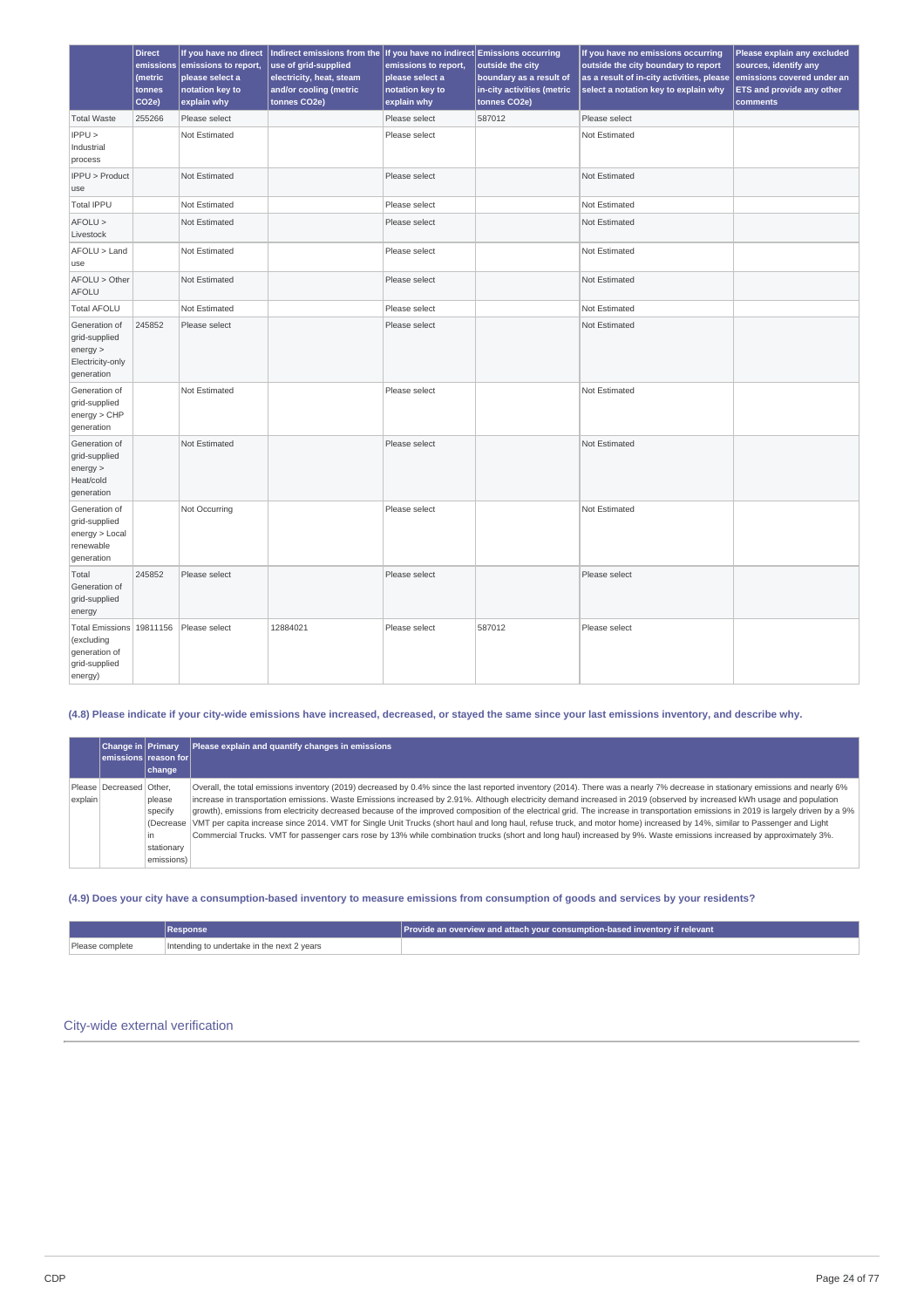(4.11) Does your city have a strategy, or other policy document, in place for how to measure and reduce consumption-based GHG emissions in your city?

#### **Food**

**Response**

No

**Please provide more details on and/or a link to the strategy**

### **Construction**

**Response**

No

**Please provide more details on and/or a link to the strategy**

**Transportation**

**Response**

No

**Please provide more details on and/or a link to the strategy**

**Clothing and textiles**

**Response**

No

**Please provide more details on and/or a link to the strategy**

**Electronics**

**Response**

No

**Please provide more details on and/or a link to the strategy**

**Aviation**

**Response**

No

**Please provide more details on and/or a link to the strategy**

(4.12) Has the city-wide GHG emissions data you are currently reporting been externally verified or audited in part or in whole?

Intending to undertake in the next 2 years

(4.12b) Please explain why your city-wide emissions inventory is not verified and describe any plans to verify your city-wide emissions in the future.

| <b>Reason</b>                                                                                                                                                           |  |
|-------------------------------------------------------------------------------------------------------------------------------------------------------------------------|--|
| Please explain   Other, please specify (The City recently completed its 2019 GHG Emissions Inventory and is exploring options for third party review and verification.) |  |

### Historical emissions inventories

(4.13) Please provide details on any historical and base year city-wide emissions inventories your city has, in order to allow assessment of targets in the table **below.**

**Inventory date from** January 1 2014

**Inventory date to** December 31 2014

**Scopes / boundary covered** Total emissions

**Previous emissions (metric tonnes CO2e)** 33414017

**Is this inventory used as the base year inventory?** Yes

**Methodology**

Global Protocol for Community Greenhouse Gas Emissions Inventories (GPC)

**File name and attach your inventory** 2014 City of Houston Greenhouse Gas Emissions Inventory Houston\_2014\_GPC\_CIRIS\_05.18.2018\_COH\_FINAL for CDP.xlsx

**Comments**

Re-stating previous emissions inventories

(4.14) Since your last submission, have you needed to recalculate any past city-wide GHG emission inventories previously reported to CDP?

Yes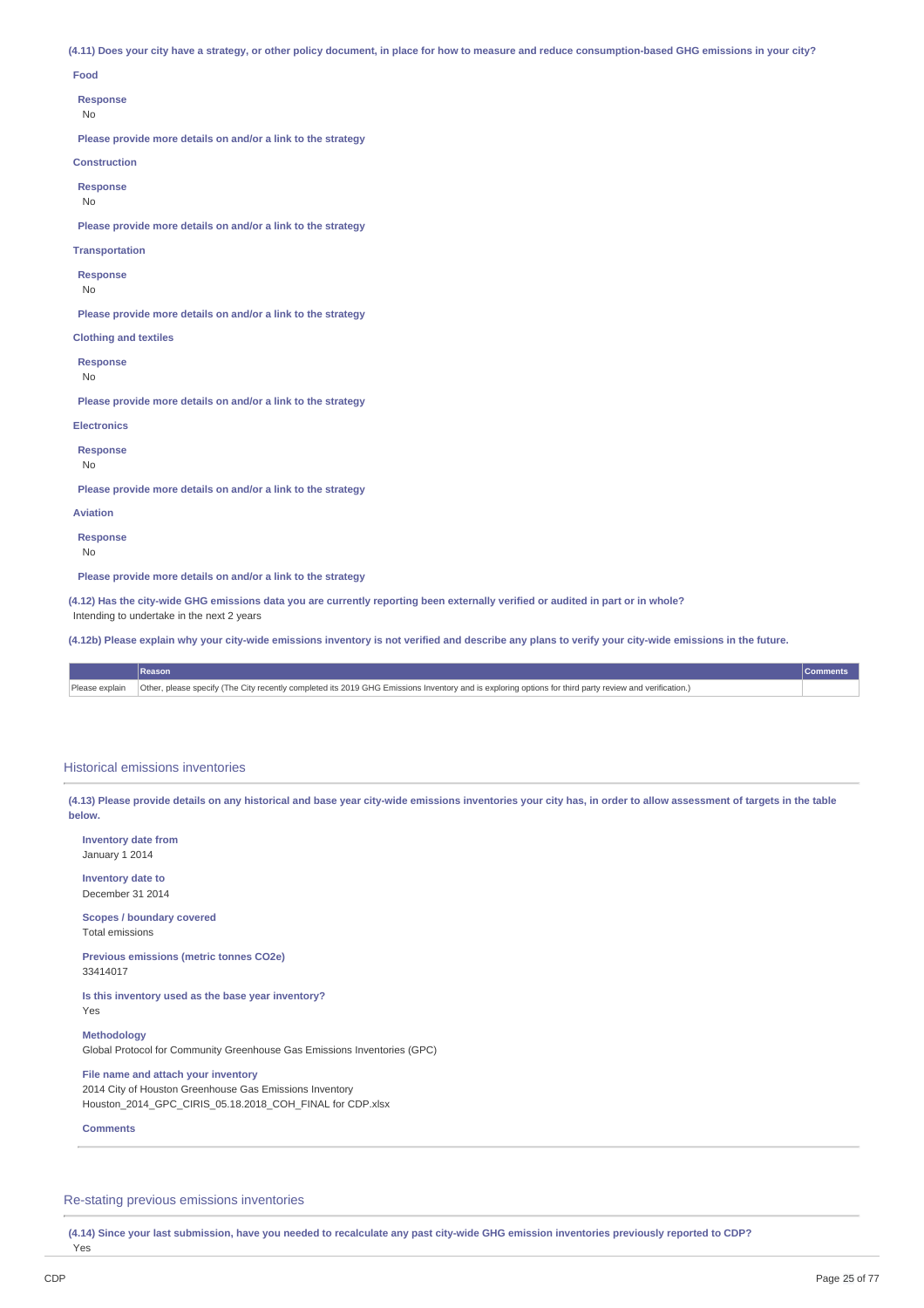(4.14a) Please provide your city's recalculated total city-wide emissions figures for any previous inventories along with Scope 1, 2 and 3 breakdowns where **applicable.**

**Inventory date from** January 1 2014

**Inventory date to** December 31 2014

**Scope/boundary covered** Total emissions

**Previous emissions (metric tonnes CO2e)** 33414017

**Updated emissions (metric tonnes CO2e)** 33414134

**Updated methodology** Global Protocol for Community Greenhouse Gas Emissions Inventories (GPC)

**File name and attach your new inventory** 2014 Houston GHG Emissions Inventory CAP 2014 Houston GHG Emissions Inventory CAP.xlsx

# **Reason for recalculation**

The recalculation results from an update of the resident population used to determine the metric tonnes organic waste treated biologically to determine the emissions from the biological treatment of waste. Because of rounding issues the CIRIS spreadsheet and the total used as the baseline in the Houston Climate Action Plan differ slightly 33,414.135 verses 33,414,134 (CAP). The City, to be consist with the CAP reports the 33,414,134 as the base.

**Inventory date from** January 1 2014

**Inventory date to** December 31 2014

**Scope/boundary covered** Scope 1 (direct)

**Previous emissions (metric tonnes CO2e)** 19263921

**Updated emissions (metric tonnes CO2e)** 19264019

**Updated methodology** Global Protocol for Community Greenhouse Gas Emissions Inventories (GPC)

**File name and attach your new inventory**

### **Reason for recalculation**

The recalculation results from an update of the resident population used to calculate municipal wastewater emissions.

**Inventory date from** January 1 2014

**Inventory date to** December 31 2014

**Scope/boundary covered** Scope 3 (other indirect)

**Previous emissions (metric tonnes CO2e)** 571584

**Updated emissions (metric tonnes CO2e)** 571602

**Updated methodology** Global Protocol for Community Greenhouse Gas Emissions Inventories (GPC)

# **File name and attach your new inventory**

### **Reason for recalculation**

The recalculation results from an update of the resident population used to determine the metric tonnes organic waste used to calculate emissions from the biological treatment of solid waste.

# GCoM Emission Factor and Activity Data

**(4.15) Please provide a summary of emissions factors and activity data used in your inventory.**

# **Applicable sub-sector**

CRF - Stationary energy > Residential buildings

```
Category
Direct emissions
```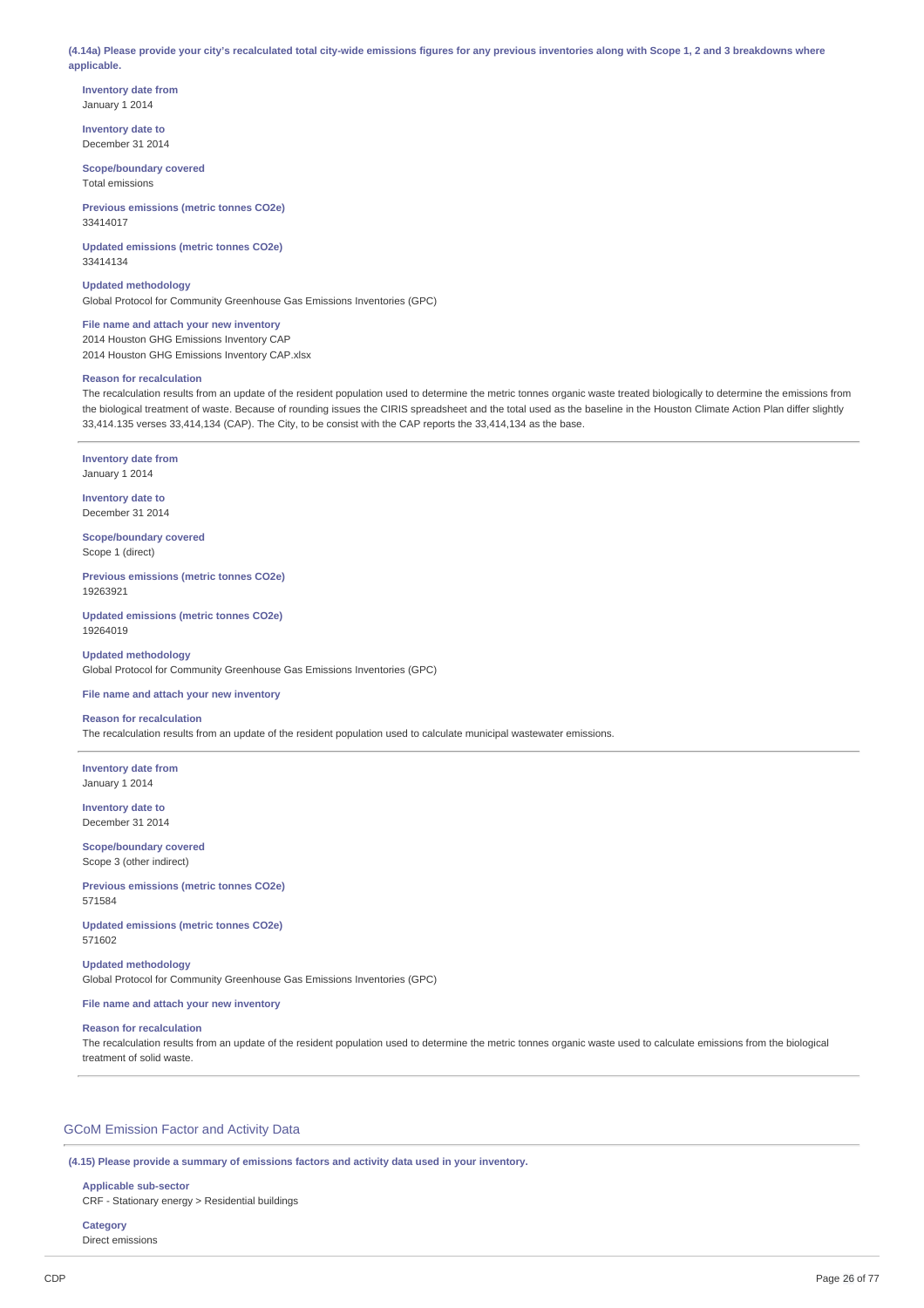### **Fuel type or activity** Natural gas

### **Emission factor source**

National Emissions Factors Database, U.S. Environmental Protection Agency Emissions Factors Hub Emissions Factors for Greenhouse Gas Inventories

**Gas** CO2e

**Emission factor value** 0.0000544956

**Emission factor unit (numerator)** Tonne (t)

**Emission factor unit (denominator)** scf

**Activity level (per emission factor unit denominator)** 14973158000

**Comment**

The emissions value for gas equals the tCO2e (CO2, Ch4 and N2O)

**Applicable sub-sector** CRF - Stationary energy > Residential buildings

# **Category**

Indirect emissions from the use of grid-supplied electricity, heat, steam and/or cooling

**Fuel type or activity** Electricity

### **Emission factor source**

National electricity emission factor database/ U.S Environmental Protection Agency/ Emission factor for grid-supplied electricity (eGRID2018 - ERCT). Released March 2020

**Gas** CO2e

**Emission factor value** 0.4245813299

**Emission factor unit (numerator)** Tonne (t)

**Emission factor unit (denominator)** M<sub>M</sub>

**Activity level (per emission factor unit denominator)** 9536934.31

### **Comment**

Includes single family and multi-family use. The emissions value for gas equals the tCO2e (CO2, Ch4 and N2O).

**Applicable sub-sector** CRF -Stationary energy > Commercial buildings & facilities

**Category** Direct emissions

**Fuel type or activity** Natural gas

### **Emission factor source**

National Emissions Factors Database, U.S. Environmental Protection Agency Emissions Factors Hub Emissions Factors for Greenhouse Gas Inventories

**Gas** CO2e

**Emission factor value** 0.0000544956

**Emission factor unit (numerator)** Tonne (t)

**Emission factor unit (denominator)** scf

**Activity level (per emission factor unit denominator)** 8245174100

### **Comment**

The emissions value for gas equals the tCO2e (CO2, Ch4 and N2O).

**Applicable sub-sector**

CRF -Stationary energy > Commercial buildings & facilities

# **Category**

Indirect emissions from the use of grid-supplied electricity, heat, steam and/or cooling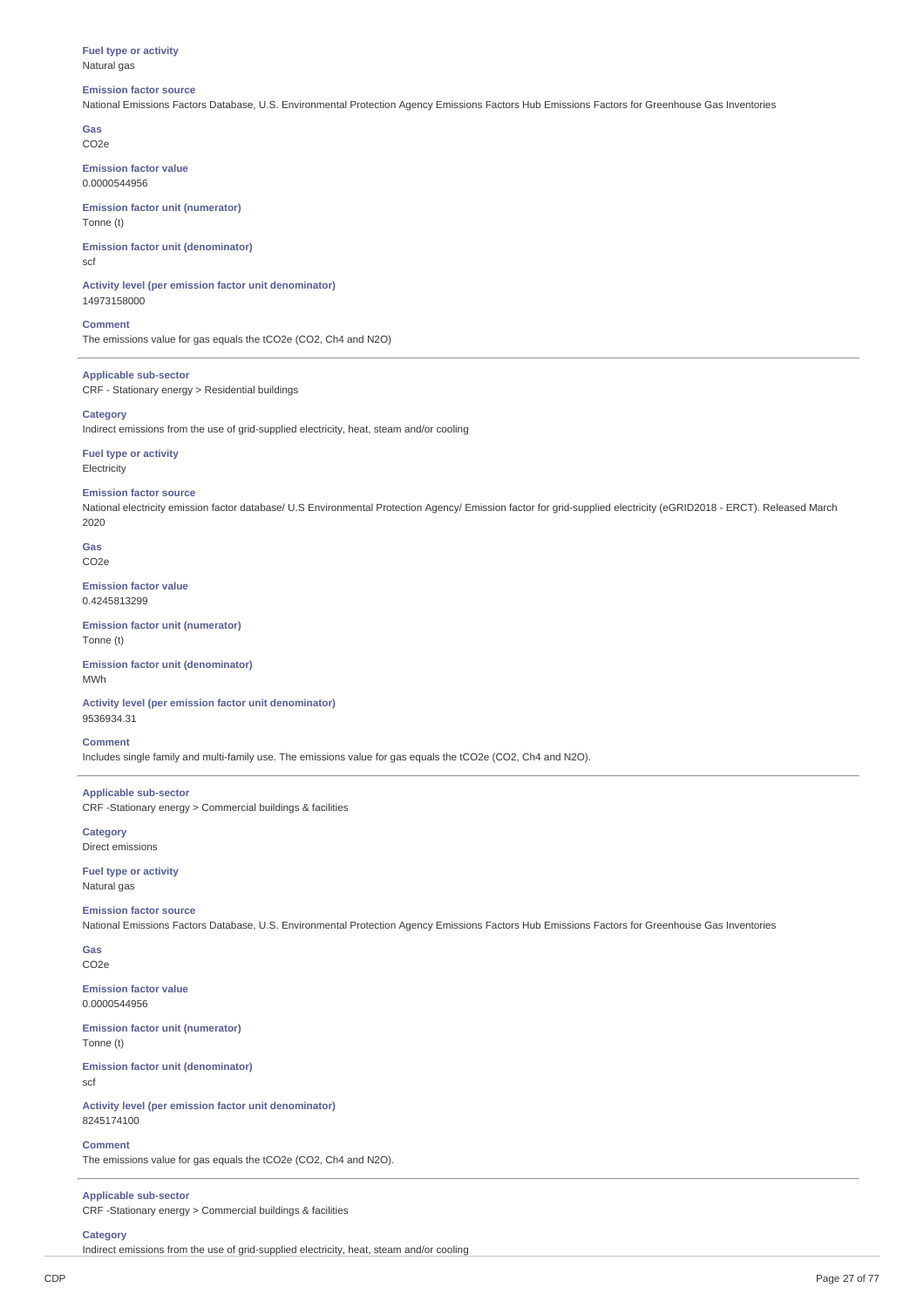# **Fuel type or activity Electricity**

### **Emission factor source**

National electricity emission factor database/ U.S Environmental Protection Agency/ Emission factor for grid-supplied electricity (eGRID2018 - ERCT). Released March 2020

**Gas** CO2e

**Emission factor value** 0.4245813299

**Emission factor unit (numerator)** Tonne (t)

**Emission factor unit (denominator)** MWh

**Activity level (per emission factor unit denominator)** 20808302.79

**Comment** The emissions value for gas equals the tCO2e (CO2, Ch4 and N2O).

**Applicable sub-sector** CRF - Stationary energy > Industrial buildings & facilities

**Category** Direct emissions

**Fuel type or activity** Natural gas

**Emission factor source**

National Emissions Factors Database, U.S. Environmental Protection Agency Emissions Factors Hub Emissions Factors for Greenhouse Gas Inventories

**Gas** CO2e

**Emission factor value** 0.000054496

**Emission factor unit (numerator)** Tonne (t)

**Emission factor unit (denominator)** scf

**Activity level (per emission factor unit denominator)** 21711133400

**Comment** The emissions value for gas equals the tCO2e (CO2, Ch4 and N2O).

**Applicable sub-sector** CRF - Stationary energy > Fugitive emissions

**Category** Direct emissions

**Fuel type or activity** Natural gas

**Emission factor source** Default emissions factors CIRIS Fugitive Gas Calculator

**Gas** CO2e

**Emission factor value** 0.000027551

**Emission factor unit (numerator)** Tonne (t)

**Emission factor unit (denominator)** m3

**Activity level (per emission factor unit denominator)** 1271503871

**Comment** The emissions value for gas equals the tCO2e.

**Applicable sub-sector** CRF - Transportation > On-road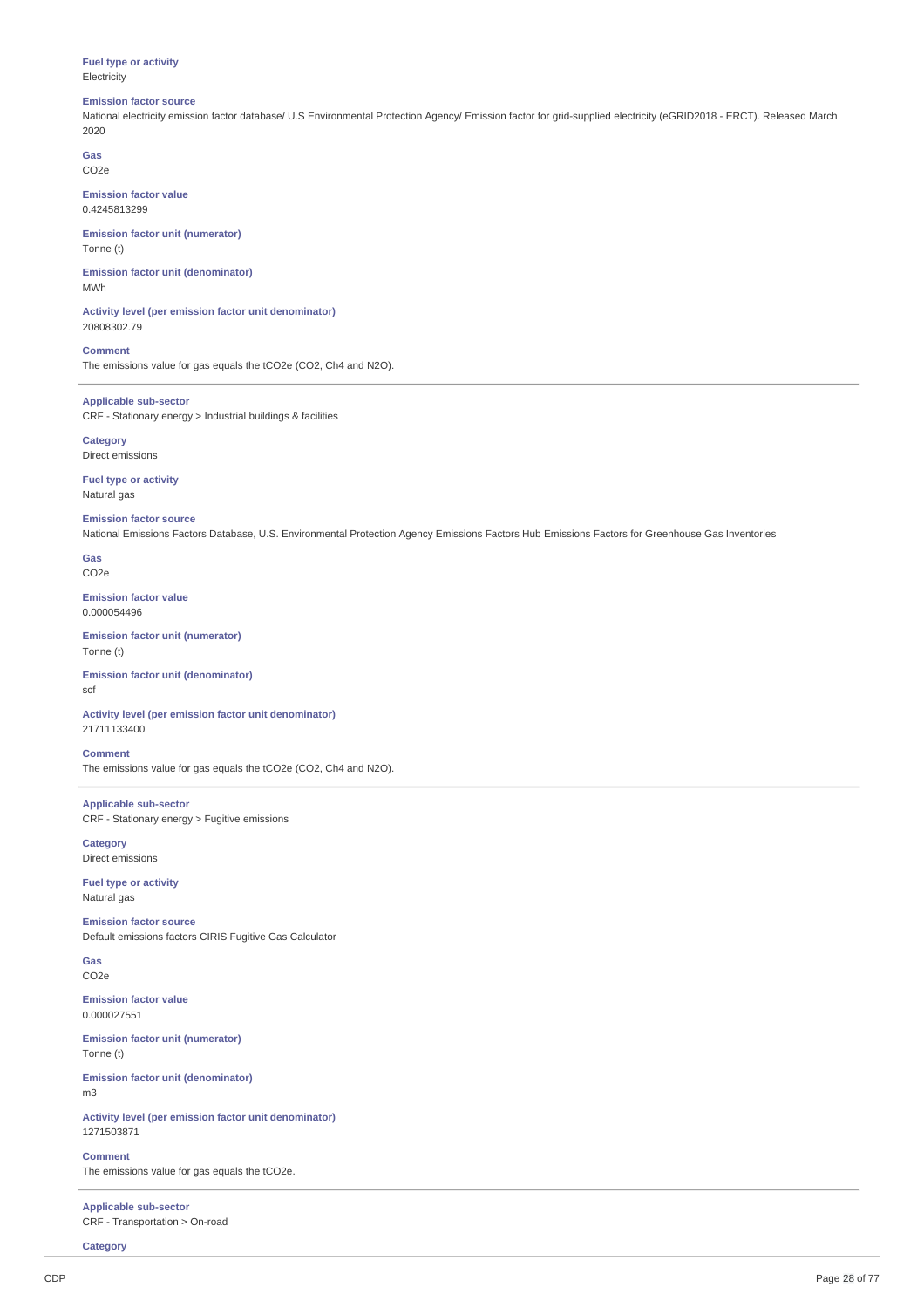# **Fuel type or activity** Motor gasoline (petrol)

# **Emission factor source**

Houston-Galveston Area Council and Texas A&M Transportation Institute/ Distance-based emission factor calculated using EPA's MOVES Model

**Gas** CO2e

# **Emission factor value**

**Emission factor unit (numerator)** Tonne (t)

**Emission factor unit (denominator)** Mile

**Activity level (per emission factor unit denominator)** 35000696859

### **Comment**

The emissions factors vary by vehicle type and can be found in the attached 2019 City of Houston GHG Emissions Inventory. The emissions value for gas equals the tCO2e (CO2, Ch4 and N2O).

**Applicable sub-sector** CRF - Transportation > On-road

### **Category** Direct emissions

**Fuel type or activity** Diesel oil

### **Emission factor source**

Houston-Galveston Area Council and Texas A&M Transportation Institute/ Distance-based emission factor calculated using EPA's MOVES Model

**Gas** CO2e

**Emission factor value**

**Emission factor unit (numerator)** Tonne (t)

**Emission factor unit (denominator)** Mile

**Activity level (per emission factor unit denominator)** 2389259778.1

### **Comment**

The emissions factors vary by vehicle type and can be found in the attached 2019 City of Houston GHG Emissions Inventory. The emissions value for gas equals the tCO2e (CO2, Ch4 and N2O).

**Applicable sub-sector** CRF - Transportation > Rail

**Category** Direct emissions

**Fuel type or activity** Diesel oil

# **Emission factor source**

National Emissions Factors Database, U.S. Environmental Protection Agency Emissions Factors Hub/ Emissions Factors for Greenhouse Gas Inventories

**Gas** CO2e

**Emission factor value** 0.01030748

**Emission factor unit (numerator)** Tonne (t)

**Emission factor unit (denominator)** Gallon (US)

**Activity level (per emission factor unit denominator)** 20350250

**Comment** The emissions value for gas equals the tCO2e (CO2, Ch4 and N2O).

**Applicable sub-sector** CRF - Transportation > Rail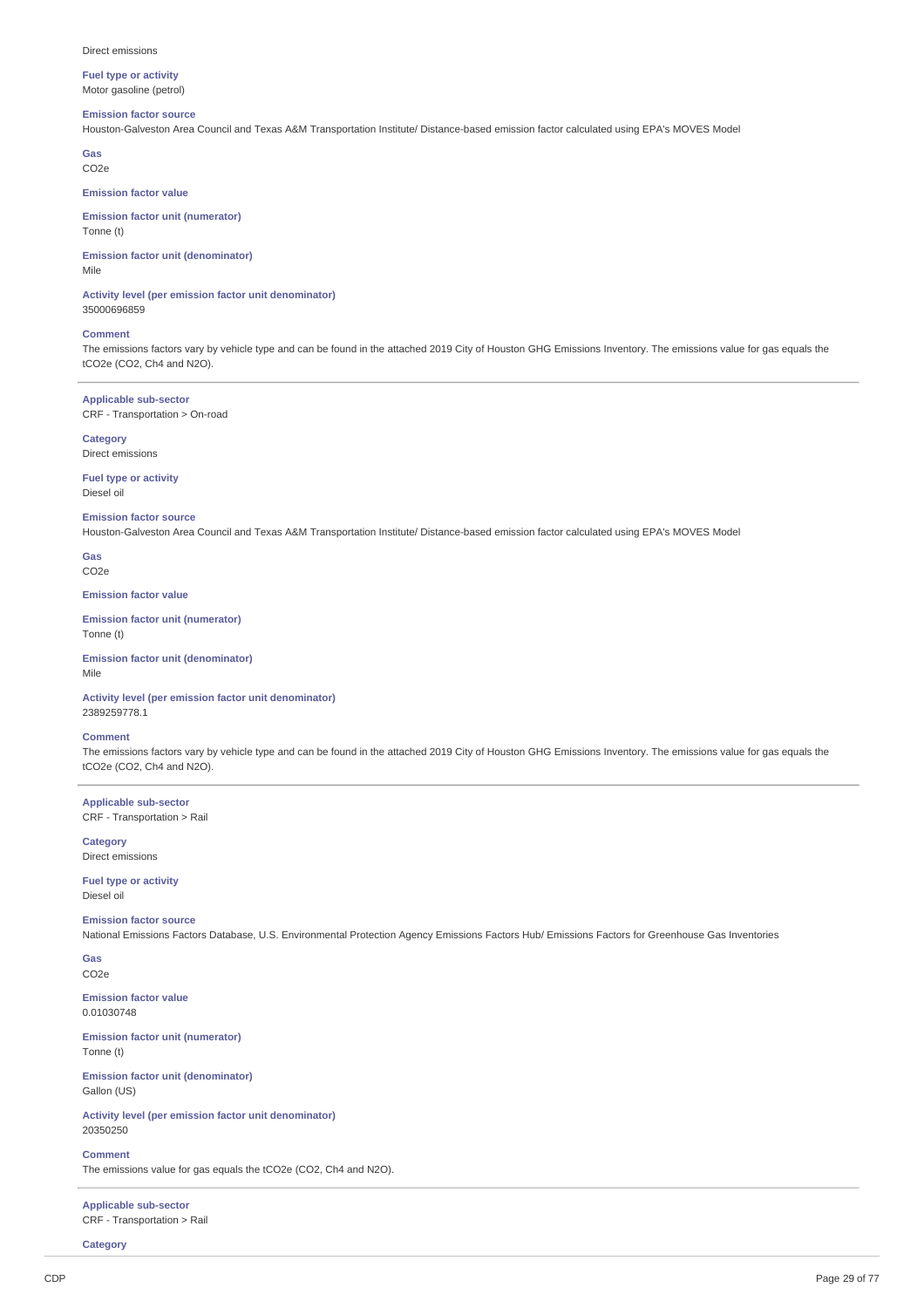**Fuel type or activity** Diesel oil

# **Emission factor source**

National Emissions Factors Database, U.S. Environmental Protection Agency Emissions Factors Hub/ Emissions Factors for Greenhouse Gas Inventories

**Gas** CO2e

**Emission factor value** 0.0000151425

**Emission factor unit (numerator)** Tonne (t)

**Emission factor unit (denominator)** Miles

**Activity level (per emission factor unit denominator)** 564901

**Comment** The emissions value for gas equals the tCO2e (CO2, Ch4 and N2O).

**Applicable sub-sector** CRF - Transportation > Rail

**Category** Direct emissions

**Fuel type or activity** Electricity

### **Emission factor source**

National Emissions Factors Database, U.S. Environmental Protection Agency Emissions Factors Hub/ Emissions Factors for Greenhouse Gas Inventories

**Gas** CO2e

**Emission factor value** 0.0001492015

**Emission factor unit (numerator)** Tonne (t)

**Emission factor unit (denominator)** Miles

**Activity level (per emission factor unit denominator)** 53624968

**Comment** The emissions value for gas equals the tCO2e (CO2, Ch4 and N2O).

**Applicable sub-sector** CRF - Transportation > Aviation

**Category** Direct emissions

**Fuel type or activity** Jet kerosene

# **Emission factor source**

National Emissions Factors Database, U.S. Environmental Protection Agency Emissions Factors Hub/ Emissions Factors for Greenhouse Gas Inventories

**Gas** CO2e

**Emission factor value** 0.00978409

**Emission factor unit (numerator)** Tonne (t)

**Emission factor unit (denominator)** Gallon (US)

**Activity level (per emission factor unit denominator)** 58819

**Comment** The emissions value for gas equals the tCO2e (CO2, Ch4 and N2O).

**Applicable sub-sector** CRF - Waste > Solid waste disposal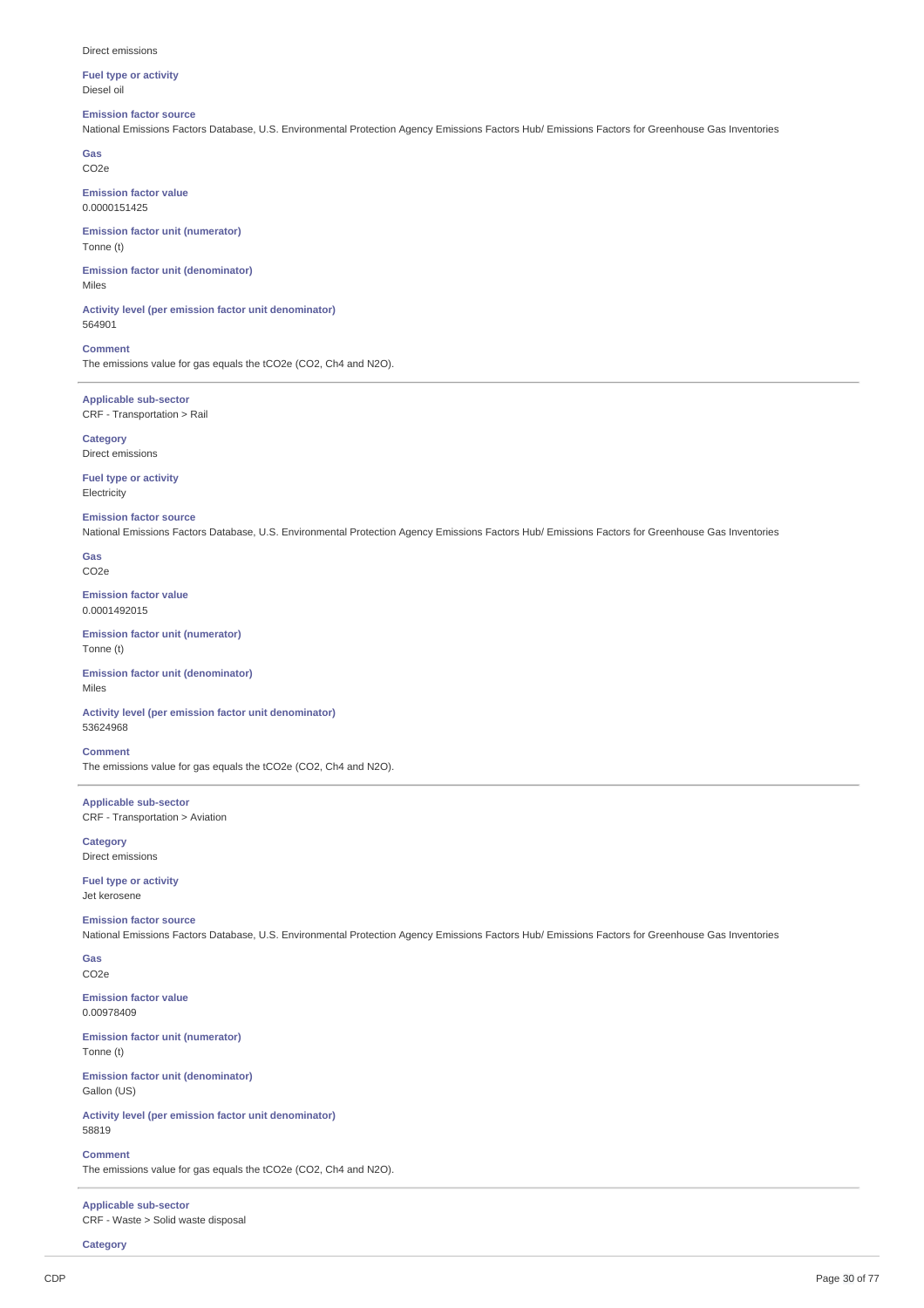**Fuel type or activity** Landfill gas

# **Emission factor source**

Default emissions factors CIRIS Solid Waste Disposal Calculator

**Gas** CO2e

**Emission factor value** 0.279015208

**Emission factor unit (numerator)** Tonne (t)

**Emission factor unit (denominator)** Landfill waste metric tonnes

**Activity level (per emission factor unit denominator)** 107840

**Comment** Direct release of landfill gas to the atmosphere plus combustion of landfill gas without energy recovery. The emissions value for gas equals the tCO2e.

**Applicable sub-sector** CRF - Waste > Solid waste disposal

# **Category**

Emissions occurring outside the city boundary as a result of in-city activities

**Fuel type or activity** Landfill gas

**Emission factor source**

Default emissions factors CIRIS Solid Waste Disposal Calculator

**Gas** CO2e

**Emission factor value** 0.279015691

**Emission factor unit (numerator)** Tonne (t)

**Emission factor unit (denominator)** Landfill waste metric tonnes

**Activity level (per emission factor unit denominator)** 2030703

**Comment**

Direct release of landfill gas to the atmosphere plus combustion of landfill gas without energy recovery. The emissions value for gas equals the tCO2e.

**Applicable sub-sector** CRF - Waste > Biological treatment

**Category** Emissions occurring outside the city boundary as a result of in-city activities

**Fuel type or activity** Other, please specify (Composting of organic waste diverted from landfill)

**Emission factor source** Default emissions factors CIRIS Biological Treatment Calculator

**Gas** CO2e

**Emission factor value** 0.171518833

**Emission factor unit (numerator)** Tonne (t)

**Emission factor unit (denominator)** Organic waste treated biologically in metric tonnes.

**Activity level (per emission factor unit denominator)** 119019

**Comment** The emissions value for gas equals the tCO2e.

**Applicable sub-sector** CRF - Waste > Wastewater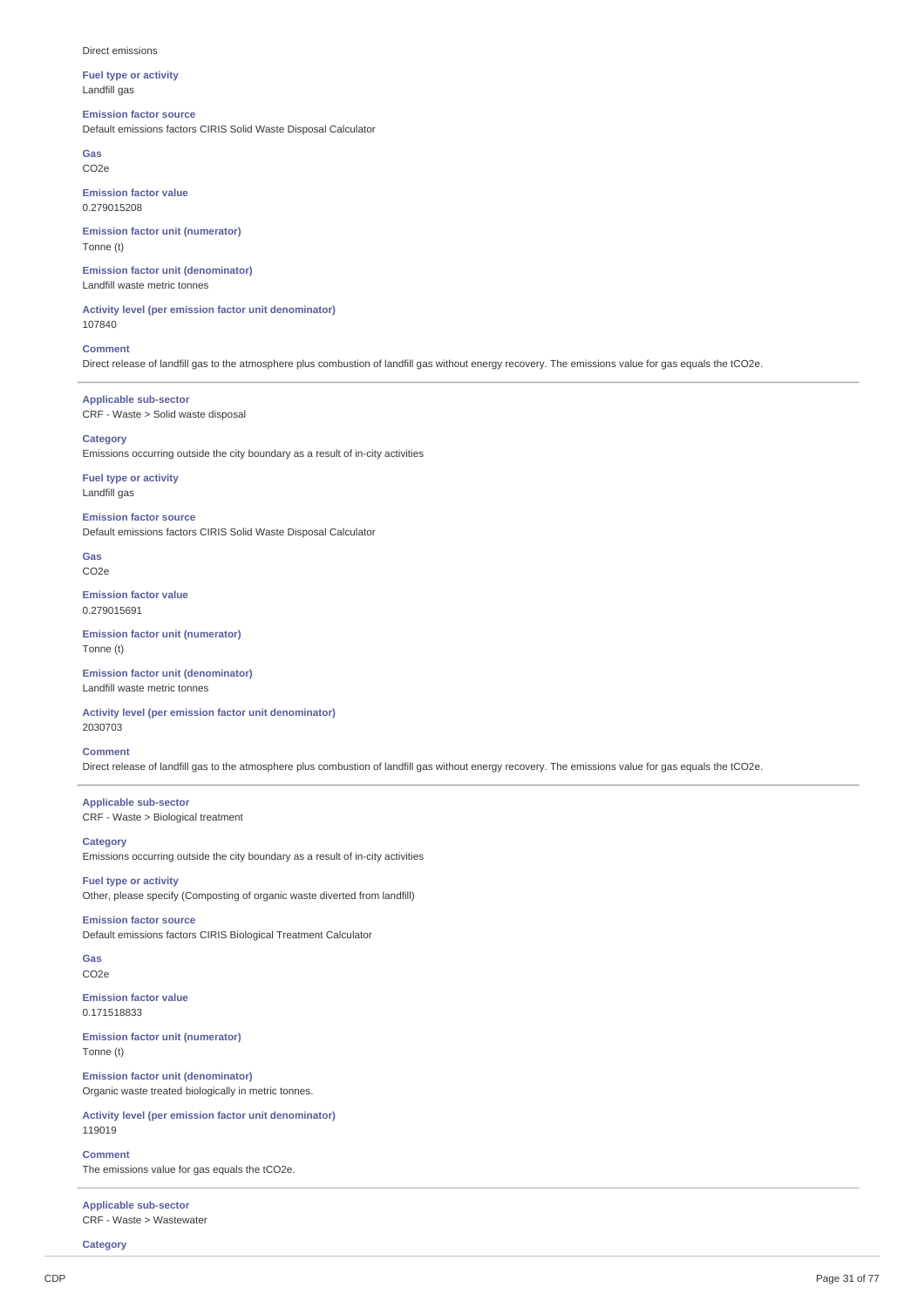**Fuel type or activity** Other, please specify (Municipal wastewater for WWTPs)

### **Emission factor source**

Default emissions factors CIRIS Wastewater Calculator

**Gas** CO2e

**Emission factor value** 0.097047841

**Emission factor unit (numerator)** Tonne (t)

**Emission factor unit (denominator)** Population

**Activity level (per emission factor unit denominator)** 2320268

**Comment** The emissions value for gas equals the tCO2e.

**Applicable sub-sector** CRF - Generation of grid-supplied energy > Electricity-only generation

**Category** Direct emissions

**Fuel type or activity** Other, please specify (Electricity generation)

**Emission factor source** U.S. EPA FLIGHT Tool, Data reported to U.S. EPA directly by facility

**Gas** CO2e

**Emission factor value**

**Emission factor unit (numerator)** Tonne (t)

**Emission factor unit (denominator)** Data reported to U.S. EPA directly by facility

**Activity level (per emission factor unit denominator)**

**Comment** Data reported to U.S. EPA directly by facility

**Applicable sub-sector** CRF - Generation of grid-supplied energy > Electricity-only generation

**Category** Direct emissions

**Fuel type or activity** Other, please specify (Combustion of landfill gas with energy recovery)

**Emission factor source** Default emissions factors CIRIS Solid Waste Disposal Calculator, EPA Flight tool

**Gas** CO2e

**Emission factor value** 0.141124174

**Emission factor unit (numerator)** Tonne (t)

**Emission factor unit (denominator)** Landfill waste metric tonnes

**Activity level (per emission factor unit denominator)** 1742097

**Comment** The emissions value for gas equals the tCO2e.

Emissions Reduction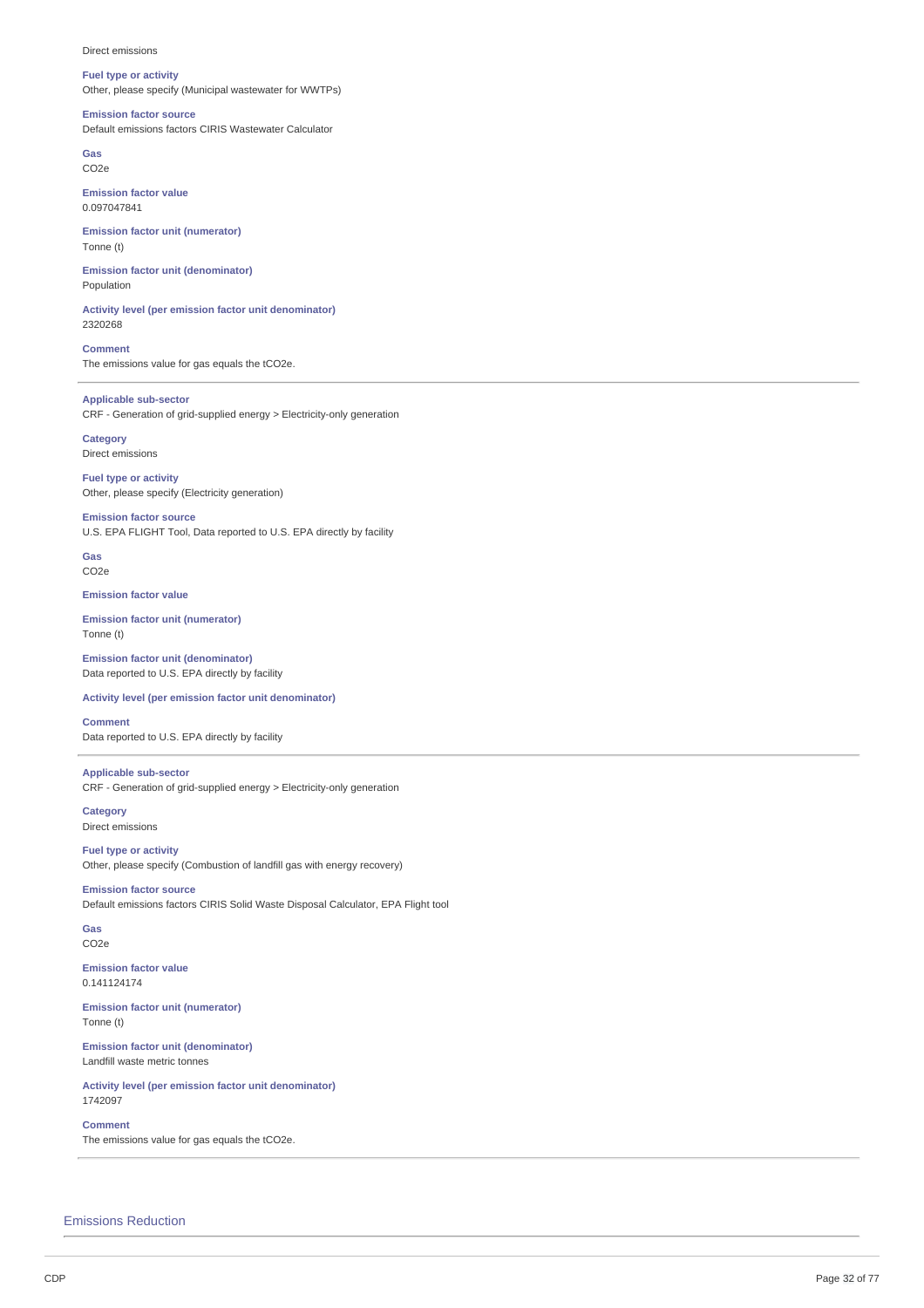**(5.0) Do you have a GHG emissions reduction target(s) in place at the city-wide level?** Base year emissions (absolute) target

(5.0a) Please provide details of your total city-wide base year emissions reduction (absolute) target(s). In addition, you may add rows to provide details of your **sector-specific targets, by providing the base year emissions specific to that target.**

**Sector**

All emissions sources included in city inventory

**Where sources differ from the inventory, identify and explain these additions / exclusions** http://greenhoustontx.gov/climateactionplan/index.html

**Boundary of target relative to city boundary (reported in 0.1)** Same – covers entire city and nothing else

**Base year** 2014

**Year of target introduction** 2020

**Base year emissions (metric tonnes CO2e)** 33414134

**Percentage reduction target** 40

**Target year** 2030

**Target year absolute emissions (metric tonnes CO2e) [Auto-calculated]** 20048480.4

The CAP plan targets account for certain growth factors, which result in an estimated target emissions reduction of 18 million metric tonnes CO2e.

**Percentage of target achieved so far**  $\Omega$ 

**Does this target align with the global 1.5 - 2 °C pathway set out in the Paris Agreement?** Yes - 1.5 °C

**Select the initiatives that this target contributes towards** Global Covenant of Mayors for Climate & Energy 100 Resilient Cities STAR Communities Mayors National Climate Action Agenda

**Does this target align to a requirement from a higher level of sub-national government** No

Please describe your target. If your country has an NDC and your city's target is less ambitious than the NDC, please explain why. http://greenhoustontx.gov/climateactionplan/index.html

**Target meets initial GCoM validation criteria** Automatically validate target

### **Sector**

All emissions sources included in city inventory

**Where sources differ from the inventory, identify and explain these additions / exclusions** http://greenhoustontx.gov/climateactionplan/index.html

**Boundary of target relative to city boundary (reported in 0.1)** Same – covers entire city and nothing else

**Base year** 2014

**Year of target introduction** 2020

**Base year emissions (metric tonnes CO2e)** 33414134

**Percentage reduction target** 75

**Target year** 2040

**Target year absolute emissions (metric tonnes CO2e) [Auto-calculated]** 8353533.5

The CAP plan targets account for certain growth factors, which result in an estimated target emissions reduction of 33 million metric tonnes CO2e.

**Percentage of target achieved so far**

```
\Omega
```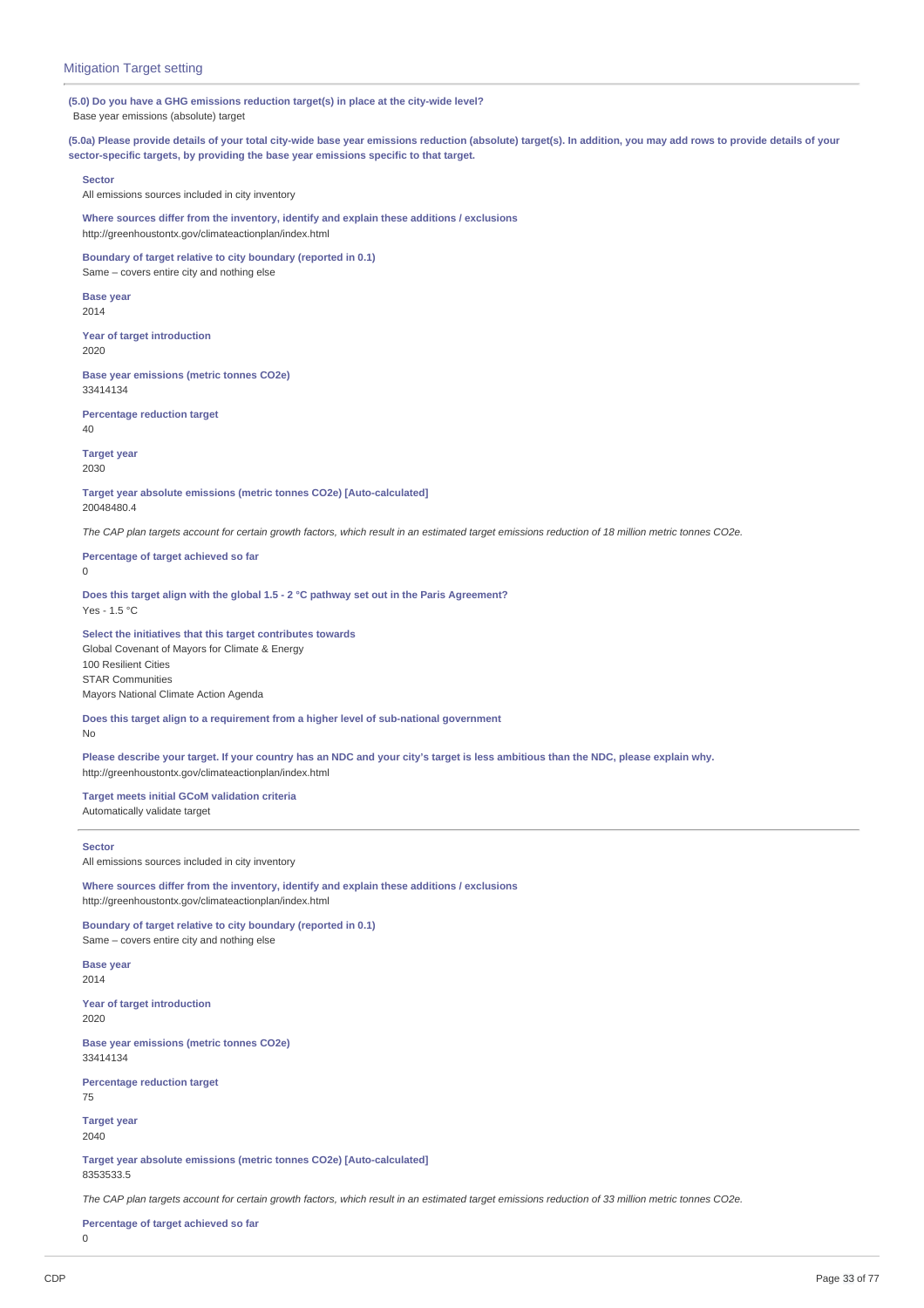**Does this target align with the global 1.5 - 2 °C pathway set out in the Paris Agreement?** Yes - 1.5 °C

**Select the initiatives that this target contributes towards** Global Covenant of Mayors for Climate & Energy 100 Resilient Cities STAR Communities Mayors National Climate Action Agenda

**Does this target align to a requirement from a higher level of sub-national government** No

Please describe your target. If your country has an NDC and your city's target is less ambitious than the NDC, please explain why. http://greenhoustontx.gov/climateactionplan/index.html

**Target meets initial GCoM validation criteria** Automatically validate target

### **Sector**

All emissions sources included in city inventory

**Where sources differ from the inventory, identify and explain these additions / exclusions** http://greenhoustontx.gov/climateactionplan/index.html

**Boundary of target relative to city boundary (reported in 0.1)** Same – covers entire city and nothing else

**Base year** 2014

**Year of target introduction** 2020

**Base year emissions (metric tonnes CO2e)** 33414134

**Percentage reduction target** 100

**Target year** 2050

**Target year absolute emissions (metric tonnes CO2e) [Auto-calculated]** 0

**Percentage of target achieved so far**  $\Omega$ 

**Does this target align with the global 1.5 - 2 °C pathway set out in the Paris Agreement?** Yes - 1.5 °C

**Select the initiatives that this target contributes towards** Global Covenant of Mayors for Climate & Energy 100 Resilient Cities STAR Communities Mayors National Climate Action Agenda

**Does this target align to a requirement from a higher level of sub-national government**

No

Please describe your target. If your country has an NDC and your city's target is less ambitious than the NDC, please explain why. http://greenhoustontx.gov/climateactionplan/index.html

**Target meets initial GCoM validation criteria** Automatically validate target

(5.1) Please describe how the target(s) reported above align with the global 1.5 - 2 °C pathway set out in the Paris agreement.

In April 2020, the City of Houston launched its Climate Action Plan. As outlined in the CAP, to comply with the Paris Agreement, the Houston plan will follow science-based criteria that will cap the temperature increase associated with climate change to 1.5 degrees Celsius. Scientists believe that preventing global temperatures from rising more than 1.5 degrees Celsius will avert the worst consequences of climate change. To comply with the Paris Climate Agreement and achieve a long-term goal of carbon neutrality by 2050, ambitious, interim targets were established. Using these targets as a roadmap, the CAP aims to reduce Houston's base year emissions (33,414,134 tonnes CO2e in 2014; city-induced framework) by at least 40% by 2030 and at least 75% by 2040.) The plan promotes practical, cost-effective steps to develop global low-carbon energy, transportation, and waste solutions.

(5.2) Is your city-wide emissions reduction target(s) conditional on the success of an externality or component of policy outside of your control? No

**(5.3) Does your city-wide emissions reduction target(s) account for the use of transferable emissions units?** No

### **Mitigation Actions**

(5.4) Describe the anticipated outcomes of the most impactful mitigation actions your city is currently undertaking: the total cost of the action and how much is **being funded by the local government.**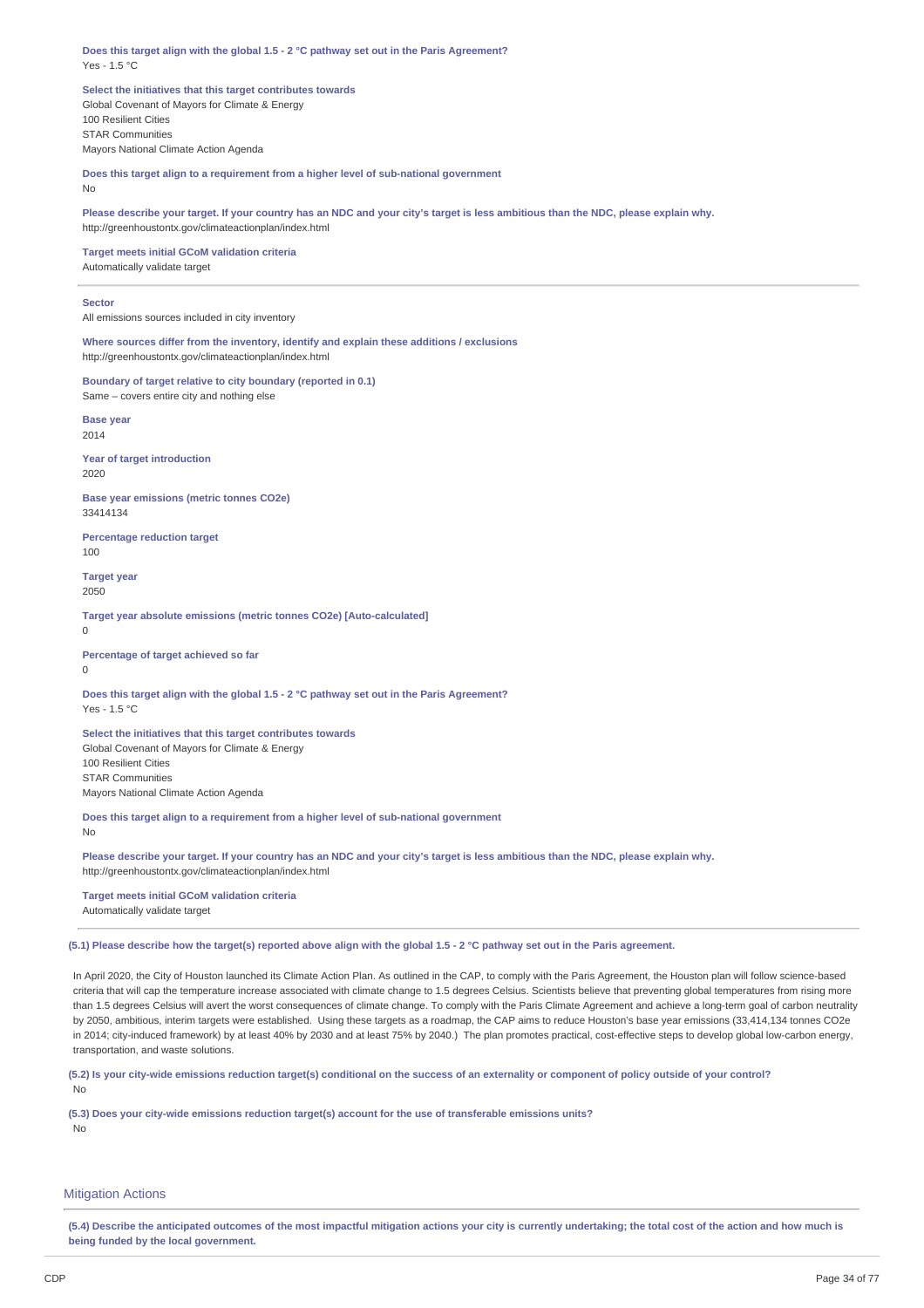### **Mitigation action**

Energy Supply > Low or zero carbon energy supply generation

**Action title**

Community Solar Projects on Municipal Land

# **Means of implementation**

Awareness raising program or campaign Stakeholder engagement Infrastructure development

# **Implementation status** Pre-feasibility study

**Estimated emissions reduction (metric tonnes CO2e)** 80420

**Energy savings (MWh)** 127540

**Renewable energy production (MWh)** 127540

**Timescale of reduction / savings / energy production** Per year

### **Co-benefit area**

Enhanced resilience Reduced GHG emissions Improved resource efficiency (e.g. food, water, energy) Job creation Improved resource quality (e.g. air, water) Improved resource security (e.g. food, water, energy)

### **Scope and impact of action**

Through participation in the C40 Reinventing Cities program, the City is making plans to re-imagine how under-utilized public assets can be used in a sustainable way. Starting in Sunnyside, a neighborhood in the Complete Communities program, the City will will work with Sunnyside Energy to convert the 240-acre Holmes Road landfill into a 70 MW solar farm. The proposal by Sunnyside Energy (a partnership between EDF Renewables, MP2 Energy, and Wolfe Energy) was selected through a competitive process and includes other potential benefits such as jobs and training, energy discounts for lower-income residents in the neighborhood, and reduced flooding.

**Finance status** Pre-feasibility study status

**Total cost of the project** 86325000

**Total cost provided by the local government**  $\theta$ 

# **Majority funding source** Public-private partnership

**Total cost provided by the majority funding source (currency)** 86325000

**Web link to action website** http://greenhoustontx.gov/pressrelease20190829.html

**Name of the stakeholder group** <Not Applicable>

**Role in the GCC program** <Not Applicable>

**Name of the engagement activities** <Not Applicable>

**Aim of the engagement activities** <Not Applicable>

**Attach reference document** <Not Applicable>

**Mitigation action** Buildings > Building performance rating and reporting

**Action title** Building Performance Rating

**Means of implementation** Policy and regulation

**Implementation status** Implementation

**Estimated emissions reduction (metric tonnes CO2e)** 13759

**Energy savings (MWh)** 19460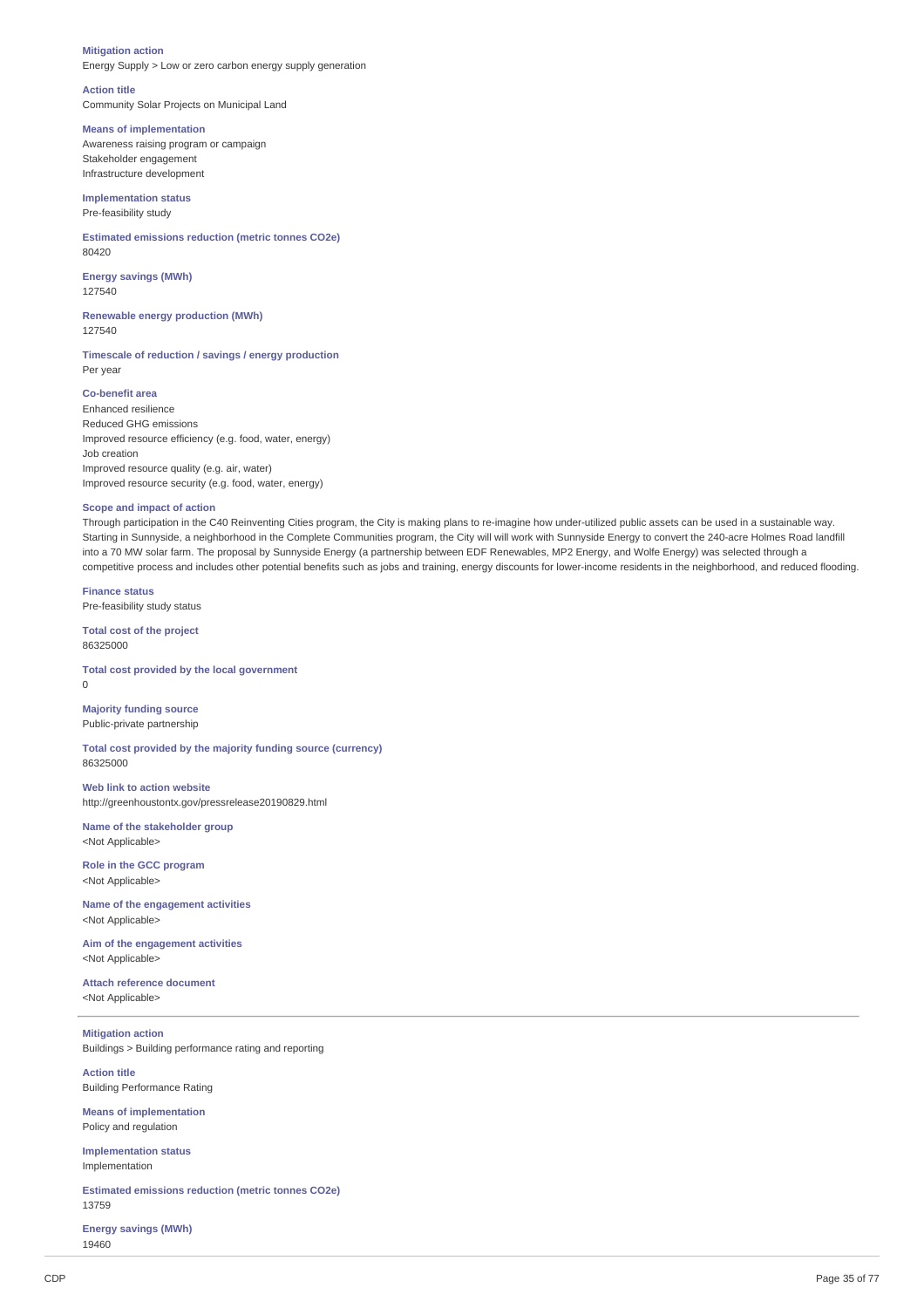# **Renewable energy production (MWh)**

0

### **Timescale of reduction / savings / energy production** Projected lifetime

**Co-benefit area** Reduced GHG emissions Improved resource efficiency (e.g. food, water, energy) Shift to more sustainable behaviours

# **Scope and impact of action**

The City of Houston has voluntary benchmarking programs, like the Department of Energy's Better Buildings Challenge, where commercial buildings opt into disclosing their energy ratings to the City. Municipal buildings account for 7 million out of 30 million square feet of the city's commitment.

**Finance status** Finance secured

**Total cost of the project**

**Total cost provided by the local government**

**Majority funding source** Please select

**Total cost provided by the majority funding source (currency)**

# **Web link to action website**

https://betterbuildingssolutioncenter.energy.gov/partners/houston-tx

**Name of the stakeholder group** <Not Applicable>

**Role in the GCC program** <Not Applicable>

**Name of the engagement activities** <Not Applicable>

**Aim of the engagement activities** <Not Applicable>

**Attach reference document** <Not Applicable>

# **Mitigation action**

Buildings > Energy efficiency/ retrofit measures

# **Action title**

Property Assessed Clean Energy Program/Energy

# **Means of implementation**

Stakeholder engagement Infrastructure development Financial mechanism

**Implementation status** Operation

**Estimated emissions reduction (metric tonnes CO2e)** 5888

**Energy savings (MWh)** 10888.89

**Renewable energy production (MWh)** 52.88

**Timescale of reduction / savings / energy production** Per year

# **Co-benefit area**

Reduced GHG emissions Improved resource efficiency (e.g. food, water, energy) Job creation Resource conservation (e.g. soil, water)

### **Scope and impact of action**

In 2016, Houston created the first municipal Property Assessed Clean Energy Program (PACE) to provide an additional tool for Houston property owners to finance energy efficiency, renewable energy, and water conservation projects. In 2017, Houston's first PACE project was announced, which, at just over \$2 million, was the largest PACE project in Texas at that time. Thus far, 5 projects have been completed in Houston, resulting in more than \$26.6 million in investment and saving 5,888 metric tonnes of CO2 emissions each year, 23.5 million gallons water/year, 10.9 million kWh/year of electricity, and 3.7 million BTU/year of natural gas. PACE projects also created 357 jobs.

**Finance status**

Finance secured

**Total cost of the project** 26652455

**Total cost provided by the local government**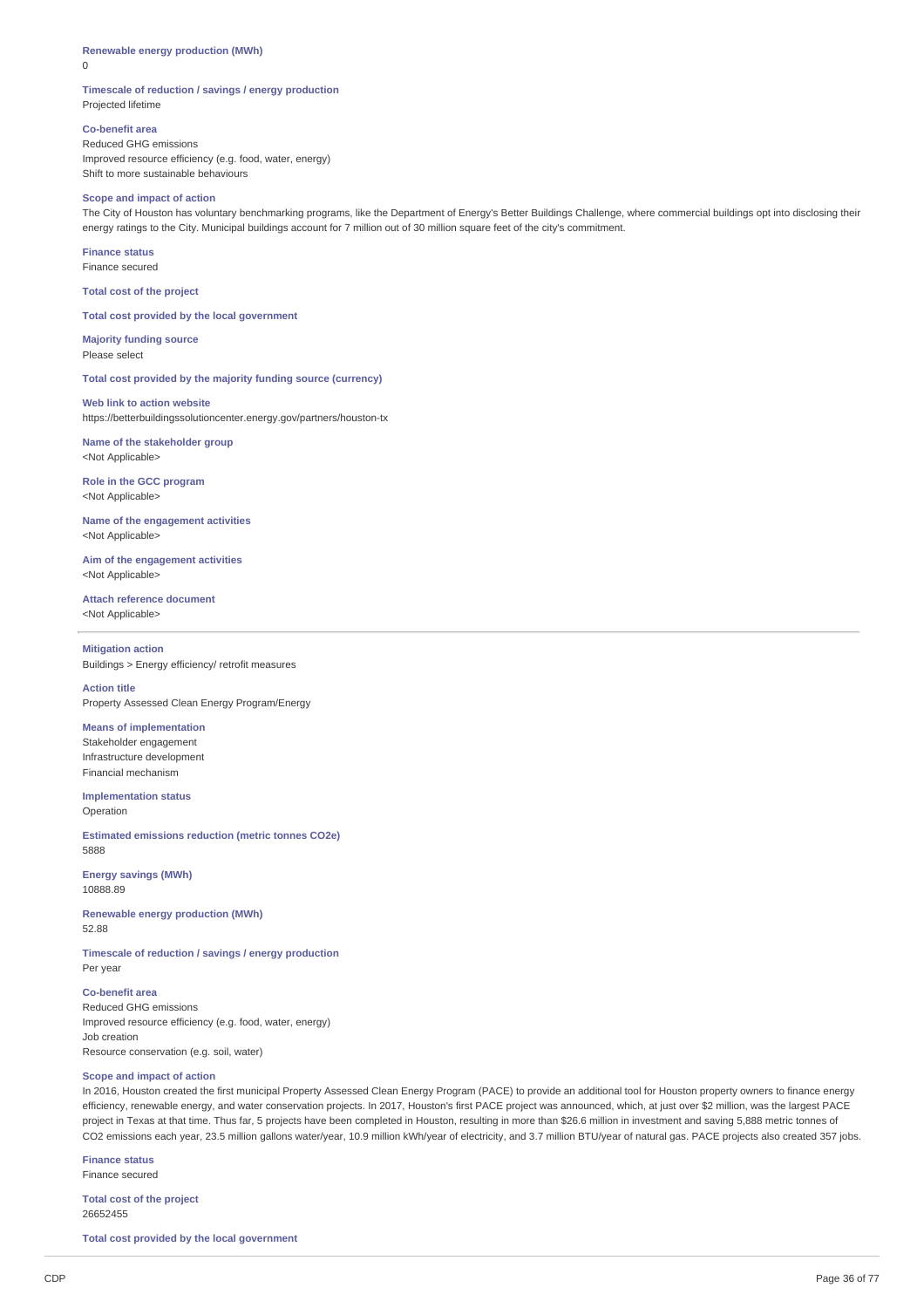#### $\Omega$

**Majority funding source** Public-private partnership

**Total cost provided by the majority funding source (currency)** 26652455

**Web link to action website** https://www.texaspaceauthority.org/houston-pace/

**Name of the stakeholder group** <Not Applicable>

**Role in the GCC program** <Not Applicable>

**Name of the engagement activities** <Not Applicable>

**Aim of the engagement activities** <Not Applicable>

**Attach reference document** <Not Applicable>

## **Mitigation action**

Private Transport > Improve fuel economy and reduce CO2 from motorized vehicles

**Action title**

EVolve Houston Partnership and EVolve Electric Vehicle Roadmap 30 by 30

#### **Means of implementation**

Awareness raising program or campaign Policy and regulation Sustainable public procurement

**Implementation status** Operation

**Estimated emissions reduction (metric tonnes CO2e)**

**Energy savings (MWh)**

## **Renewable energy production (MWh)**

**Timescale of reduction / savings / energy production** Please select

**Co-benefit area** Reduced GHG emissions Shift to more sustainable behaviours

## **Scope and impact of action**

EVolve Houston is a public-private coalition founded by Mayor Turner, Shell, NRG Energy, CenterPoint Energy, the University of Houston, and LDR Advisory Partners that is dedicated to improving air quality and reducing GHG emissions by electrifying transportation in Houston. Launched in late 2019, EVolve Houston has set a "30 by 30" goal: for electric vehicles to reach a 30% share of annual new car sales in Houston by 2030. To achieve this goal, EVolve Houston developed an Electric Vehicle Roadmap, which focuses on strategically increasing the awareness, availability, and affordability of electric vehicles. EVolve Houston is already implementing these initiatives through pilot projects, demonstrations, and educational outreach to accelerate EV adoption.

**Finance status** Please select

**Total cost of the project**

**Total cost provided by the local government**

**Majority funding source** Public-private partnership

**Total cost provided by the majority funding source (currency)**

**Web link to action website** https://www.evolvehouston.org/

**Name of the stakeholder group** <Not Applicable>

**Role in the GCC program** <Not Applicable>

**Name of the engagement activities** <Not Applicable>

**Aim of the engagement activities** <Not Applicable>

**Attach reference document** <Not Applicable>

**Mitigation action**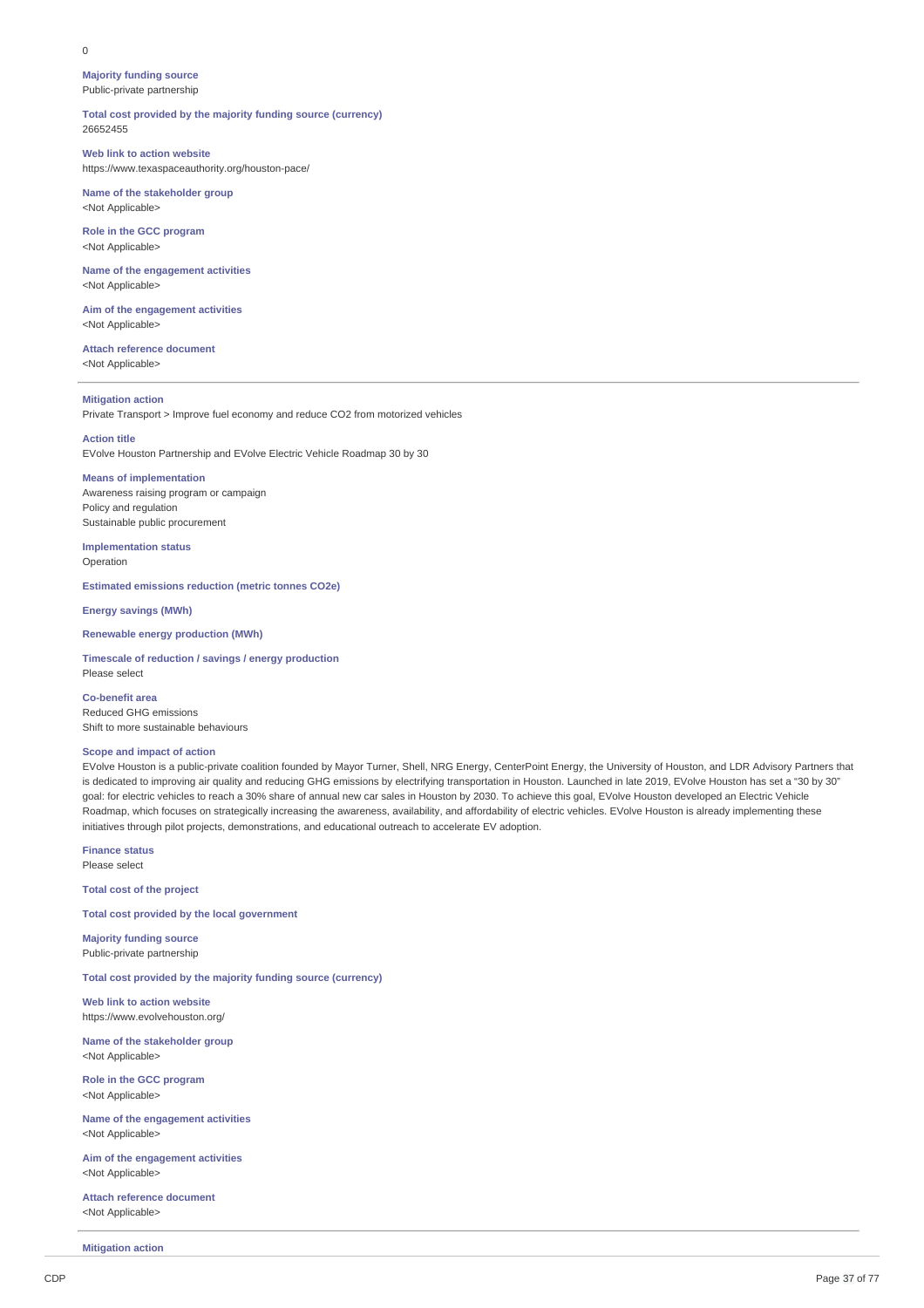Buildings > Energy efficiency/ retrofit measures

## **Action title**

City of Houston General Services Department (GSD) Energy Efficiency Project

**Means of implementation** Assessment and evaluation activities

#### **Implementation status** Pre-implementation

**Estimated emissions reduction (metric tonnes CO2e)** 4654

**Energy savings (MWh)** 6583.05

**Renewable energy production (MWh)**

**Timescale of reduction / savings / energy production** Per year

**Co-benefit area** Reduced GHG emissions Improved resource efficiency (e.g. food, water, energy) Resource conservation (e.g. soil, water) Shift to more sustainable behaviours

## **Scope and impact of action**

GSD applied to the State Energy Conservation Office (SECO) for energy efficiency funding under its LoanStar (Saving Taxes and Resources) Revolving Loan Program to fund the energy cost reduction measures identified by Texas Engineering Experiment Station (TEES) Energy System Laboratory. The total estimated cost of energy cost reduction measures is \$2,753,914 with a payback of 6.7 years. GSD will implement the energy cost reduction measures at Bob Lanier Public Works Buildings, City Hall, City Hall Annex, and the Houston Permitting Center. The City will repay the low-interest SECO loan from energy cost savings achieved through retrofits of the facilities. On May 6, 2020 City Council approved Ordinance No. 2020-0395 an Interlocal Agreement for Energy Services between the City of Houston and Texas A&M Engineering Equipment Station.

**Finance status** Pre-feasibility study status

**Total cost of the project** 2753914

**Total cost provided by the local government** 2753914

**Majority funding source** Other, please specify (SECO LoanStar Revolving Loan Program)

**Total cost provided by the majority funding source (currency)** 2753914

# **Web link to action website**

https://houston.novusagenda.com/agendapublic/CoverSheet.aspx?ItemID=19643&MeetingID=429; https://comptroller.texas.gov/programs/seco/funding/loanstar/

**Name of the stakeholder group** <Not Applicable>

**Role in the GCC program** <Not Applicable>

**Name of the engagement activities** <Not Applicable>

**Aim of the engagement activities** <Not Applicable>

**Attach reference document** <Not Applicable>

**Mitigation action** Buildings > Building codes and standards

**Action title** LEED Designed Buildings

**Means of implementation** Policy and regulation

**Implementation status** Operation

**Estimated emissions reduction (metric tonnes CO2e)** 15555

**Energy savings (MWh)** 22000

**Renewable energy production (MWh)**

**Timescale of reduction / savings / energy production** Per year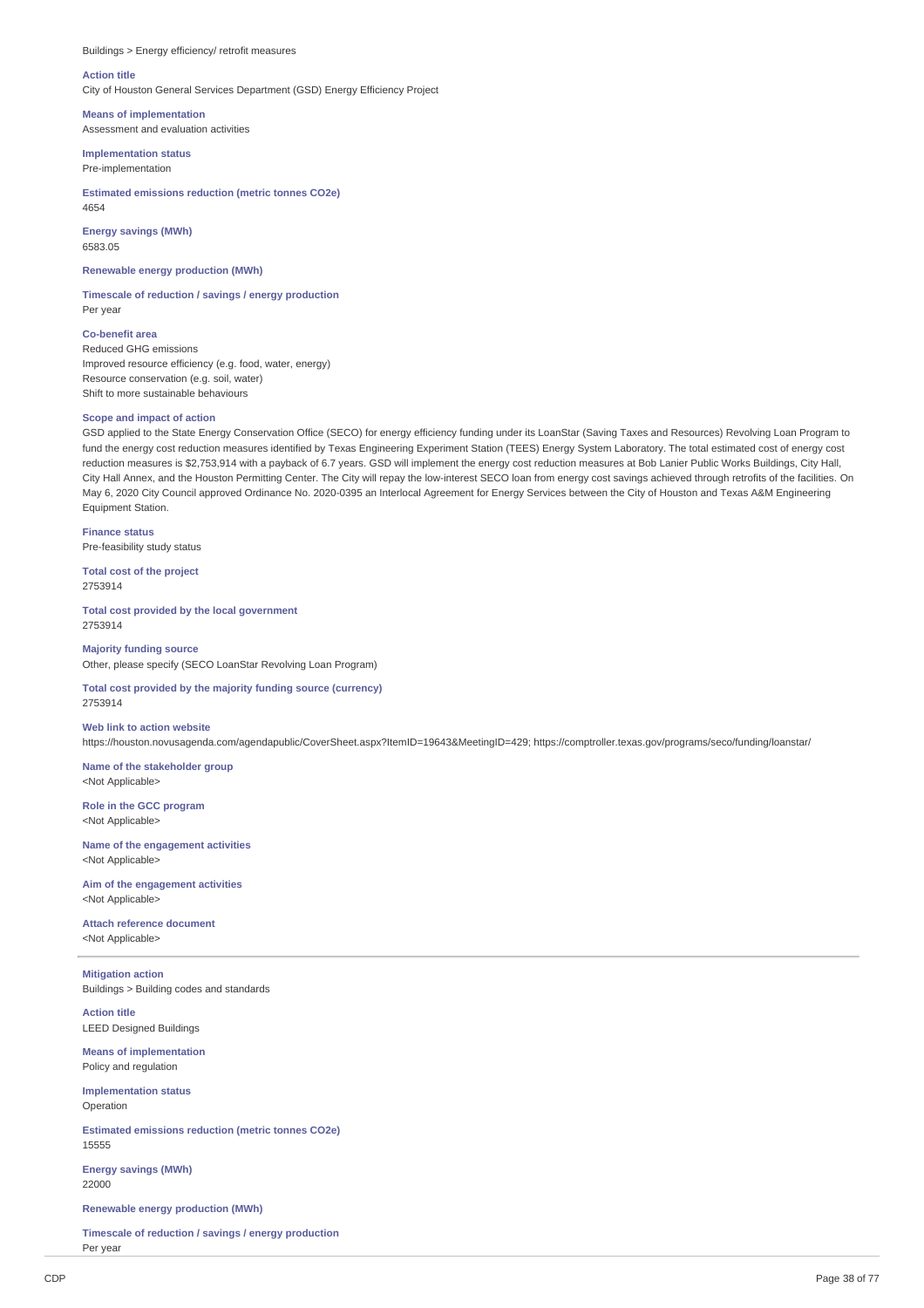#### **Co-benefit area**

Reduced GHG emissions Improved resource efficiency (e.g. food, water, energy) Resource conservation (e.g. soil, water) Shift to more sustainable behaviours

## **Scope and impact of action**

Since 2004, the City of Houston has required all new municipal buildings larger than 10,000 square feet to be LEED Certified. The City now has 37 LEED municipal buildings and is investing in energy efficiency upgrades to 6 million square feet of city facilities through energy performance contracting. This effort has reduced energy use by 30%, saving more than 22 million kWh of electricity every year. A retro-commissioning audit of the Houston Permitting Center in 2019 identified \$9,000 of energyefficiency updates that will result in more than 1.3 million kWh saved per year

**Finance status**

Finance secured

**Total cost of the project**

**Total cost provided by the local government**

**Majority funding source** Please select

**Total cost provided by the majority funding source (currency)**

## **Web link to action website**

http://www.greenhoustontx.gov/pdf/ordinance-greenbuilding.pdf; http://www.greenhoustontx.gov/energy.html; http://greenhoustontx.gov/climateactionplan/CAP-April2020.pdf (pg 25)

**Name of the stakeholder group** <Not Applicable>

**Role in the GCC program** <Not Applicable>

**Name of the engagement activities** <Not Applicable>

**Aim of the engagement activities** <Not Applicable>

**Attach reference document** <Not Applicable>

#### **Mitigation action**

Finance and Economic Development > Developing the green economy

**Action title** Greentown Houston

**Means of implementation** Capacity building and training activities Stakeholder engagement

**Implementation status** Pre-implementation

**Estimated emissions reduction (metric tonnes CO2e)**

**Energy savings (MWh)**

## **Renewable energy production (MWh)**

**Timescale of reduction / savings / energy production** Please select

#### **Co-benefit area**

Reduced GHG emissions Greening the economy Economic growth Job creation

## **Scope and impact of action**

Greentown Labs will provide approximately 30,000 square feet of prototyping lab and office space for about 50 startups. Greentown labs will help reach the CAP target of attracting 50 Energy 2.0 companies to Houston by 2025.

#### **Finance status** Please select

**Total cost of the project**

**Total cost provided by the local government**  $\Omega$ 

**Majority funding source** Public-private partnership

**Total cost provided by the majority funding source (currency)**

#### **Web link to action website**

https://greentownlabs.com/houston/; http://greenhoustontx.gov/climateactionplan/CAP-April2020.pdf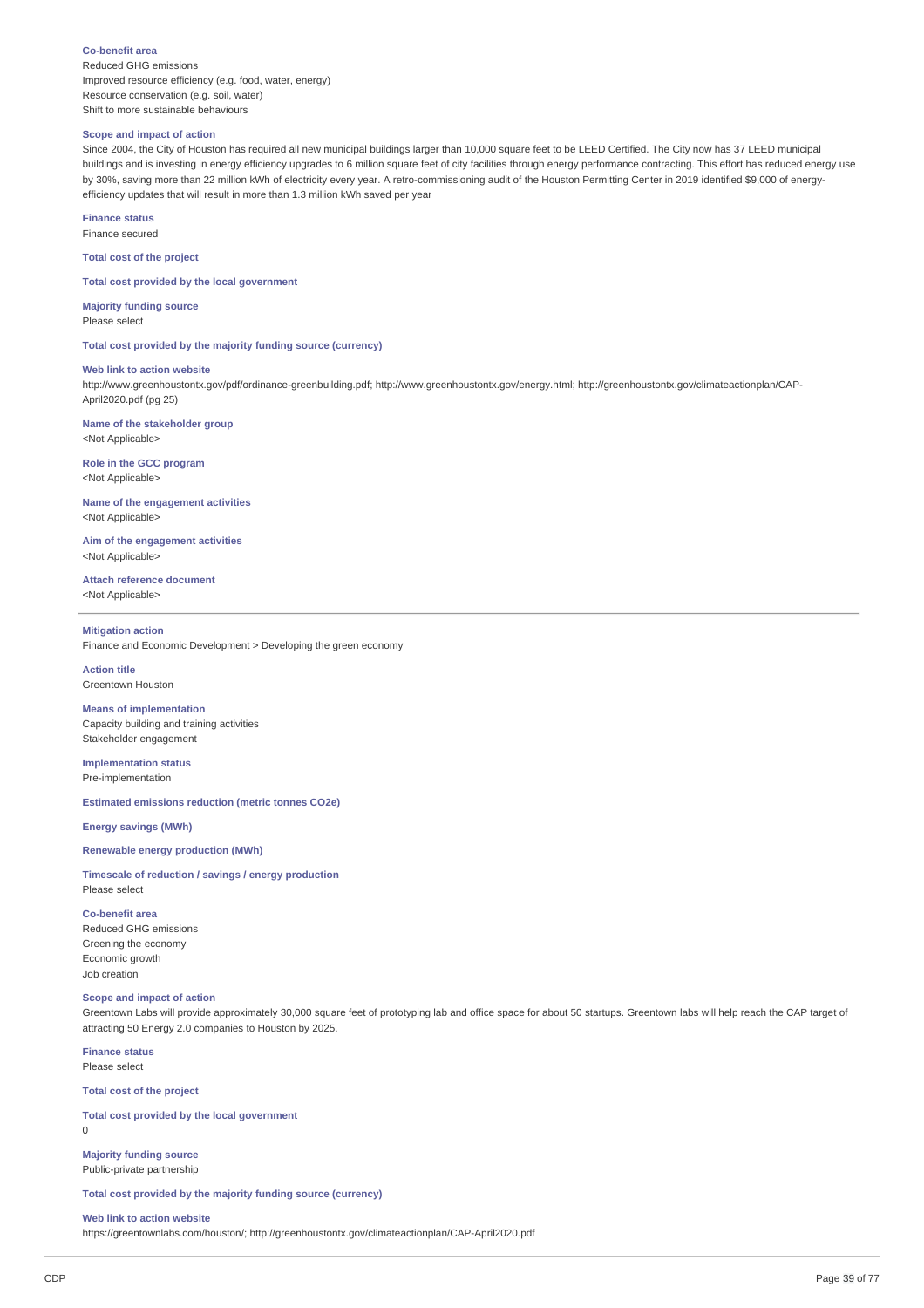#### **Name of the stakeholder group** <Not Applicable>

**Role in the GCC program** <Not Applicable>

**Name of the engagement activities** <Not Applicable>

**Aim of the engagement activities** <Not Applicable>

**Attach reference document** <Not Applicable>

## **Mitigation action**

Private Transport > Improve fuel economy and reduce CO2 from motorized vehicles

## **Action title**

City of Houston 100% EV Fleet Conversion (Non-emergency municipal fleet)

**Means of implementation**

Infrastructure development Development and implementation of action plan Sustainable public procurement

# **Implementation status**

**Scoping** 

**Estimated emissions reduction (metric tonnes CO2e)** 30750

**Energy savings (MWh)**

**Renewable energy production (MWh)**

**Timescale of reduction / savings / energy production** Per year

**Co-benefit area** Reduced GHG emissions

## **Scope and impact of action**

The City of Houston committed to converting its non-emergency, light-duty fleet to electric or hybrid vehicles by 2030. The City was awarded a \$75k grant from Rice University/Kinder Foundation for a green fleet study with the Houston Solutions Lab, to help the Fleet Department determine when to replace City fleet vehicles and what type of fuel would be most emissions and cost efficient. The study was presented at the Transportation, Technology and Infrastructure council committee.

**Finance status** Pre-feasibility study status

**Total cost of the project**

**Total cost provided by the local government**

**Majority funding source** Public-private partnership

**Total cost provided by the majority funding source (currency)**

### **Web link to action website**

http://greenhoustontx.gov/climateactionplan/CAP-April2020.pdf; https://www.houstontx.gov/fleet/ev/; houstontx.gov/council/committees/tti/20200305/presentation-evs.pdf

**Name of the stakeholder group** <Not Applicable>

**Role in the GCC program** <Not Applicable>

**Name of the engagement activities** <Not Applicable>

**Aim of the engagement activities** <Not Applicable>

**Attach reference document** <Not Applicable>

## **Mitigation action**

Private Transport > Improve fuel economy and reduce CO2 from motorized vehicles

**Action title** Green Fleet Program

**Means of implementation**

Infrastructure development Development and implementation of action plan Sustainable public procurement

**Implementation status** Implementation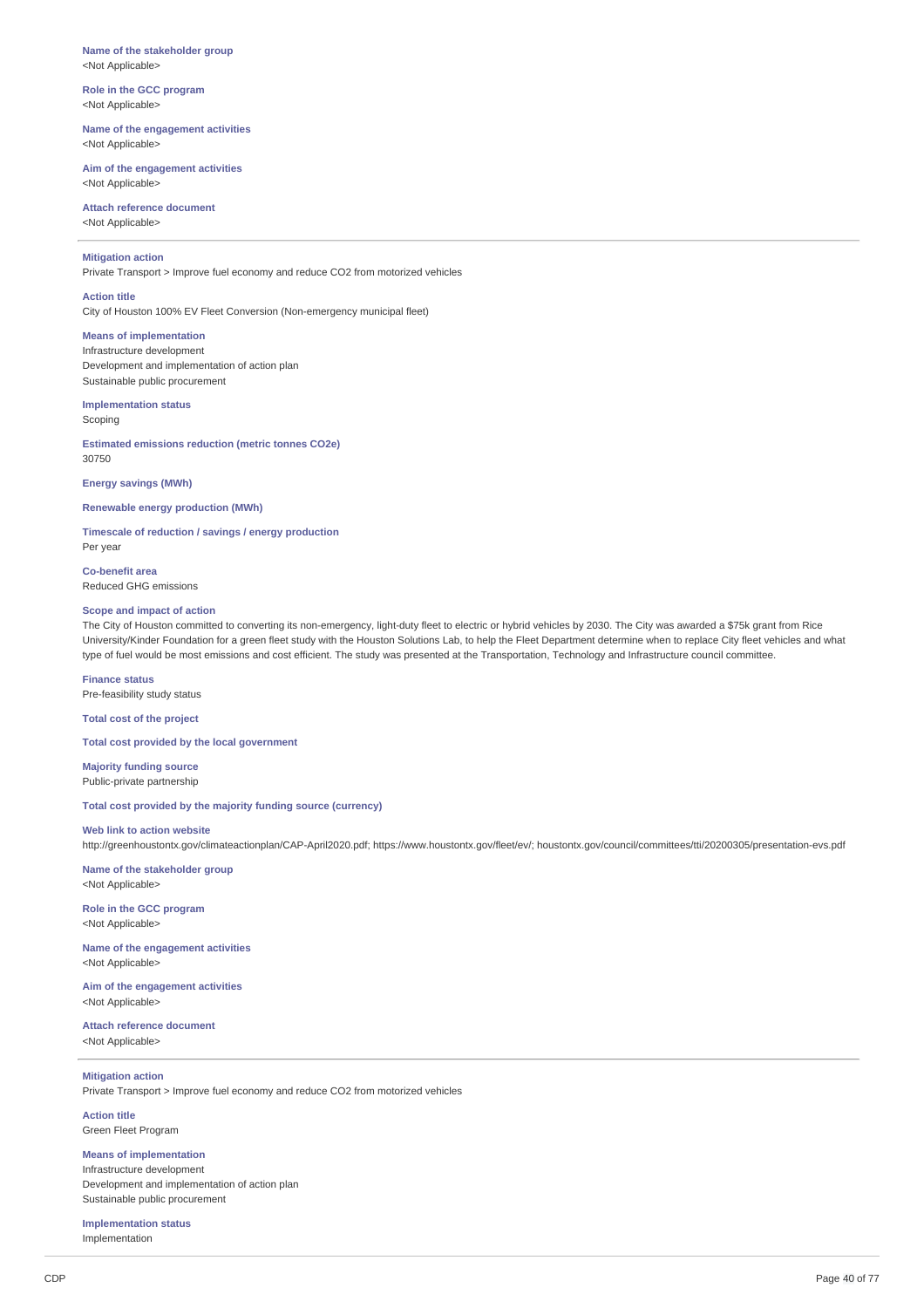#### **Estimated emissions reduction (metric tonnes CO2e)**

**Energy savings (MWh)**

**Renewable energy production (MWh)**

**Timescale of reduction / savings / energy production** Please select

**Co-benefit area** Reduced GHG emissions

#### **Scope and impact of action**

The City of Houston has one of the largest green fleets in the nation, including 525 hybrid vehicles and 44 electric vehicles, and was one of the first municipalities to pilot electric fleet vehicles. Approximately 50% of the City's non-specialty, light-duty fleet has been replaced with hybrid vehicles. Overall, about 5.7% of the City's entire vehicle fleet is green. Unfortunately, due to the severe flooding in the parking garages under City Hall, nearly all of the City's EV fleet was destroyed in 2017. (The City is still lacking the Pre-Harvey EV infrastructure, and therefore recently issued an RFI. The next step will be to issue an RFP once the initial responses are received). The City Fleet Management Department (FMD)is also conducting pilot projects to evaluate opportunities to deploy alternative fuels such as ethanol and biodiesel. In partnership with Houston Public Works, FMD is piloting a 5,000-gallon ethanol (E-85) alternative fuel tank and dispenser to use with ethanol/gasoline-capable flexible fuel vehicles. Planned for 2020, FMD will test the integration of biodiesel (B-20) in heavy- and medium-duty diesel equipment.

**Finance status**

Pre-feasibility study status

**Total cost of the project**

**Total cost provided by the local government**

**Majority funding source** Public-private partnership

**Total cost provided by the majority funding source (currency)**

**Web link to action website** http://greenhoustontx.gov/climateactionplan/CAP-April2020.pdf; https://www.houstontx.gov/fleet/ev/

**Name of the stakeholder group** <Not Applicable>

**Role in the GCC program** <Not Applicable>

**Name of the engagement activities** <Not Applicable>

**Aim of the engagement activities** <Not Applicable>

**Attach reference document** <Not Applicable>

**Mitigation action**

Community-Scale Development > Transit oriented development

**Action title**

Houston Bike Share Program / Expansion Project

**Means of implementation** Infrastructure development

Monitor activities

**Implementation status** Operation

**Estimated emissions reduction (metric tonnes CO2e)** 516.2

**Energy savings (MWh)**

**Renewable energy production (MWh)**

**Timescale of reduction / savings / energy production** Other, please specify (2019 estimated reduction)

**Co-benefit area** Reduced GHG emissions Improved public health Shift to more sustainable behaviours

## **Scope and impact of action**

Houston BCycle is the city's bike share program and currently consists of over 110 stations and 800 bikes available to riders across central Houston neighborhoods. The system is operated by Houston Bike Share, a local 501(c)(3) nonprofit whose mission is to provide equitable access to bike share that fosters recreation, mobility and personal wellness. With oversight from the Houston Planning & Development Department and funding support from a federal grant and local partners, Houston Bike Share is leading a \$4.7 million project to expand the Houston BCycle network. In 2019, Houston BCycle ridership is the highest it's ever been with a 50% increase in bike share trips compared to last year. This is the largest growth in ridership in the history of the bike share program, surpassing the 26% growth from 2017-2018. Expansion Project. Is expected to be completed in 2020. The Planning & Development Department sponsored an application in the 2015 Transportation Improvement Program Call for Projects to expand the Houston BCycle program and was awarded a grant from the Federal Highway Administration. The expansion project will almost quadruple the size of bike share in Houston over the next two years by adding 97 bike stations and 767 bicycles. Two transport vans will also be added to help distribute bikes across the Houston BCycle network. As new stations are added to the network, the bike share system becomes more useful by connecting more neighborhoods to job centers and recreational destinations. The grant will reimburse the City of Houston for 80% of the cost to expand the system, up to \$3.7 million. Houston Bike Share, the City's project partner and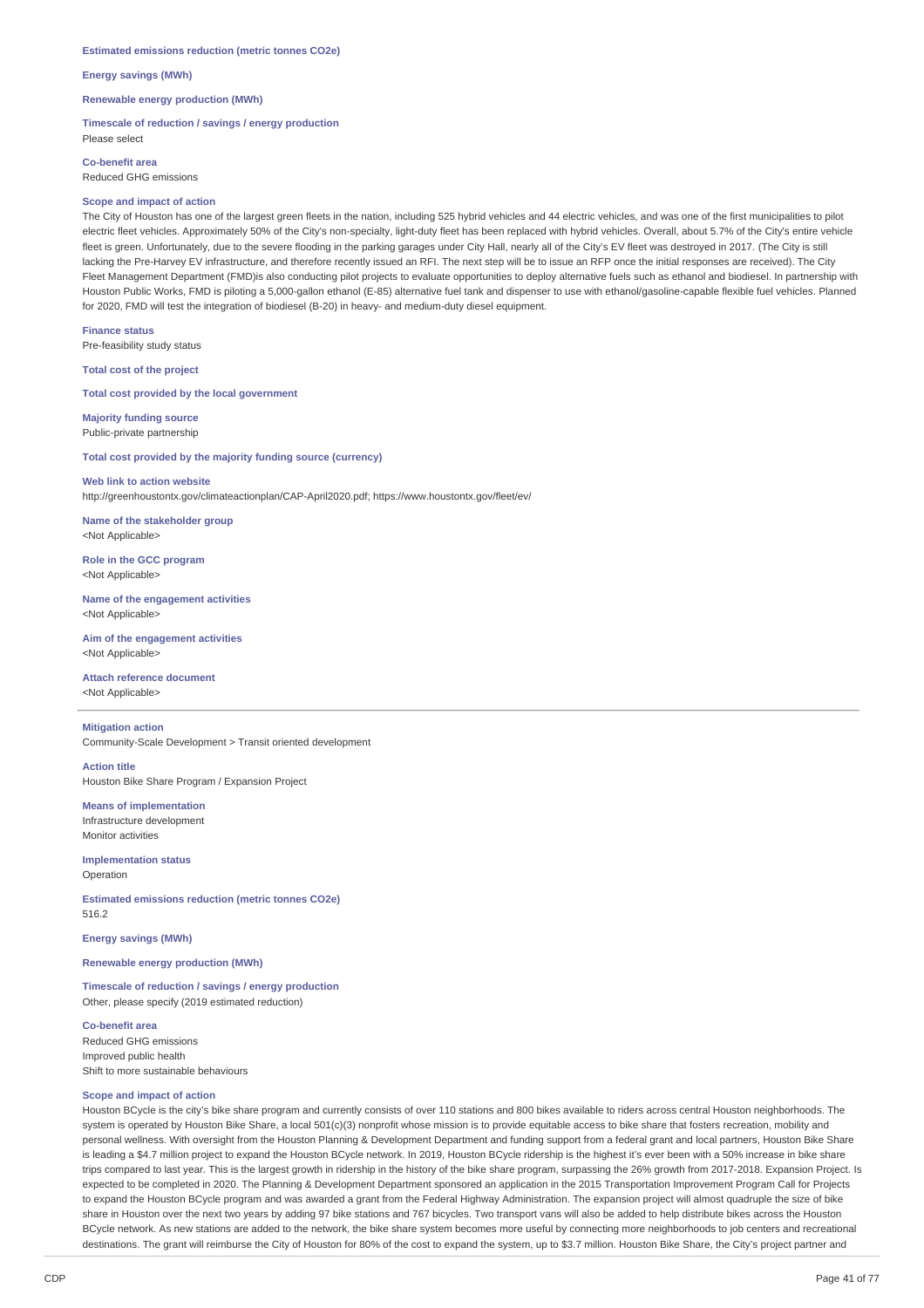program operator, will provide the 20% local match requirement and oversee installation of the bike stations. City of Houston provides 100% of the funding upfront for the grant-funded expansion project. 80% of project expenses is reimbursable by TxDOT (Texas Department of Transportation). Houston Bike Share provides the 20% local match funds for the project. The \$940,500 Local Government Participation is provided to the City by Houston Bike Share. The City works in partnership with Houston Bike Share, a local 501(c)(3) nonprofit whose mission is to provide equitable access to bike share that fosters recreation mobility and personal wellness. Houston Bike Share partners with local public and private stakeholders to obtain local match funding for the bike stations. The City does not provide funding for the operation of the Houston BCycle program. Bike station user fees provide 80% of operational needs for the program. Houston Bike Share obtains other grants and private donations to supplement operation needs. Funding information below is for the expansion project.

**Finance status** Finance secured

**Total cost of the project** 4704745

**Total cost provided by the local government** 940500

**Majority funding source** Public-private partnership

**Total cost provided by the majority funding source (currency)** 3762000

**Web link to action website** https://www.houstontx.gov/planning/transportation/BCycle.html

**Name of the stakeholder group** <Not Applicable>

**Role in the GCC program** <Not Applicable>

**Name of the engagement activities** <Not Applicable>

**Aim of the engagement activities** <Not Applicable>

**Attach reference document** <Not Applicable>

## **Mitigation action**

Bayou Greenways 2020

Community-Scale Development > Transit oriented development

## **Action title**

**Means of implementation** Awareness raising program or campaign

Infrastructure development **Implementation status**

Operation

**Estimated emissions reduction (metric tonnes CO2e)**

**Energy savings (MWh)**

## **Renewable energy production (MWh)**

**Timescale of reduction / savings / energy production** Please select

**Co-benefit area** Enhanced resilience Reduced GHG emissions Job creation

## **Scope and impact of action**

In 2020, the Houston Parks Board completed the \$220 million Bayou Greenways initiative which created 150 miles of trails and bridges connecting Houston's major bayous across 3,000 acres of park space. It is anticipated that 1.5 million Houstonians will live within 1.5 miles of the Bayou Greenways. The City will encourage the integration of walking, biking, and transit corridors with the Bayou Greenways 2020 linear park system to provide more access to existing trails, and the Beyond the Bayous program will bring more parks and trails to the city so that everyone can enjoy equitable access to green spaces. Through these efforts, the City will enhance the environmental health of its communities and its economic landscape, creating new homes and job opportunities. Most of the Bayou Greenways is completed (85%), i.e designed, constructed and in operation. The Houston Parks Board is on target to complete the project by 12/31/2020 or shortly after. The City contributed \$100 million in park bond funds toward the project. The remaining \$120 million is through private donations as well as state and federal grants.

**Finance status**

Finance secured

**Total cost of the project** 220000000

**Total cost provided by the local government** 100000000

**Majority funding source** Public-private partnership

**Total cost provided by the majority funding source (currency)**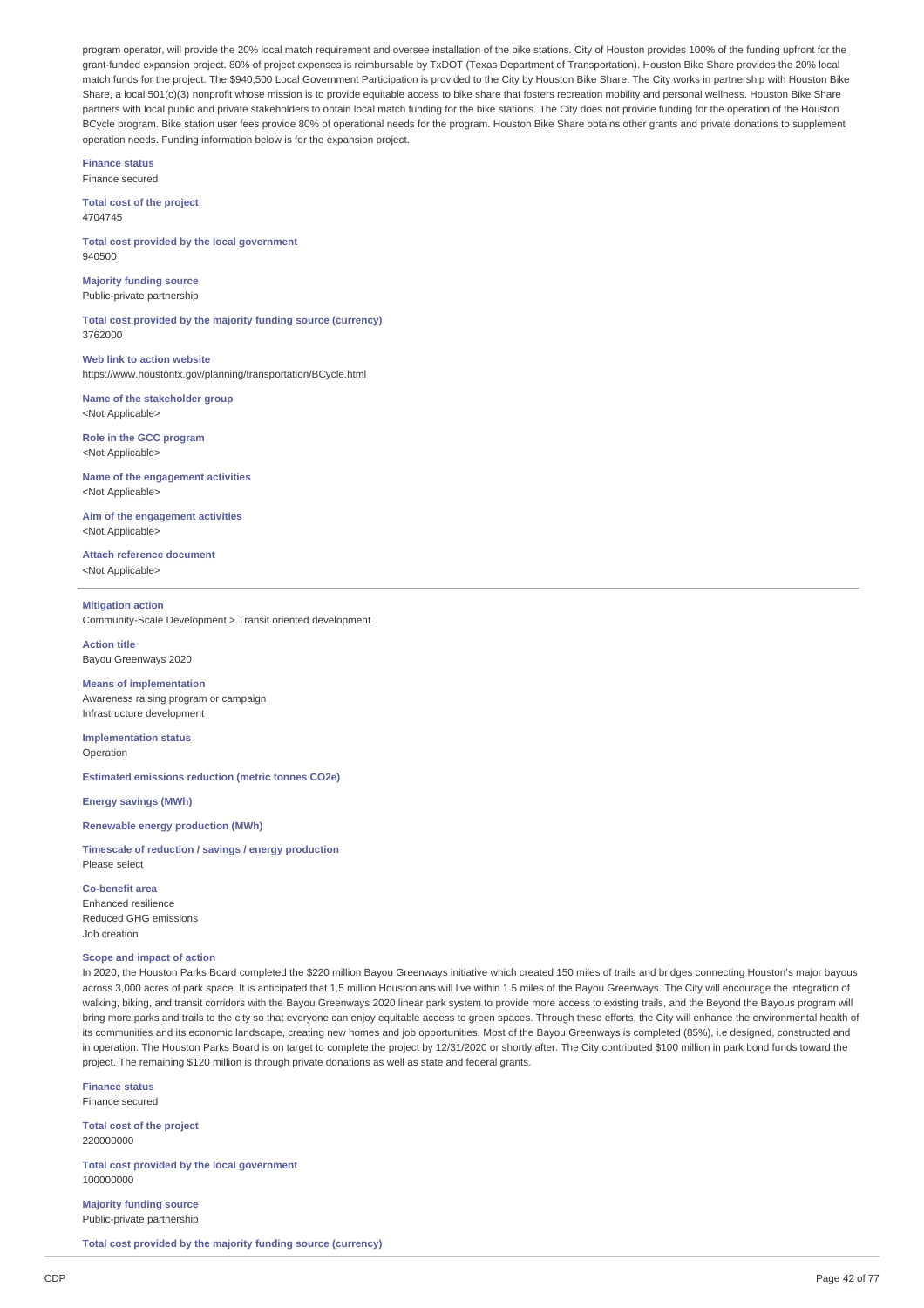#### 120000000

#### **Web link to action website**

https://houstonparksboard.org/about/bayou-greenways-2020

## **Name of the stakeholder group** <Not Applicable>

**Role in the GCC program** <Not Applicable>

#### **Name of the engagement activities** <Not Applicable>

**Aim of the engagement activities** <Not Applicable>

#### **Attach reference document** <Not Applicable>

**Mitigation action** Buildings > Energy efficiency/ retrofit measures

## **Action title**

Houston Airport System Energy Efficiency Project

## **Means of implementation** Assessment and evaluation activities

**Implementation status** Implementation

**Estimated emissions reduction (metric tonnes CO2e)** 17255

**Energy savings (MWh)** 24404

**Renewable energy production (MWh)**

**Timescale of reduction / savings / energy production** Per year

## **Co-benefit area**

Reduced GHG emissions Improved resource efficiency (e.g. food, water, energy) Resource conservation (e.g. soil, water) Shift to more sustainable behaviours

## **Scope and impact of action**

HAS-Airport Energy Efficiency: The Houston Airport System through a design and construction management agreement with the Texas A&M Engineering Experiment Station (TEES), a member of the Texas A&M University System, will upgrade and renovate outdated infrastructure and equipment at the William P. Hobby and George Bush Intercontinental Airports. The projects include installing four new chillers, improving building operations, and installing a solar array on new shading canopies. The implemented projects will reduce annual energy consumption by more than 24 million kWh and utility costs by more than \$1.3 million. This will also help the Houston Airport System to reach its "net-zero" energy goal for George Bush Intercontinental Airport. The Texas A&M Engineering Experiment Station Energy Systems Laboratory will manage project design and construction. The majority of funding will come from the LoanSTAR Program, administered by the State Energy Conservation Office of the Texas Comptroller's Office.

**Finance status** Finance secured

**Total cost of the project** 28370167

**Total cost provided by the local government** 12847025

## **Majority funding source**

Other, please specify (Project management services related to the actual implementation of equipment upgrade and energy efficiency measures funded by City and/or State agencies (i.e. State Energy Conservation Office (SECO))

**Total cost provided by the majority funding source (currency)** 15523142

**Web link to action website** https://www.fly2houston.com/newsroom/releases/texas-m-system-partners-city-houston-implement-capital-improvement-and-energy-efficiency-upgrades-ho/

**Name of the stakeholder group** <Not Applicable>

**Role in the GCC program** <Not Applicable>

**Name of the engagement activities** <Not Applicable>

**Aim of the engagement activities** <Not Applicable>

**Attach reference document**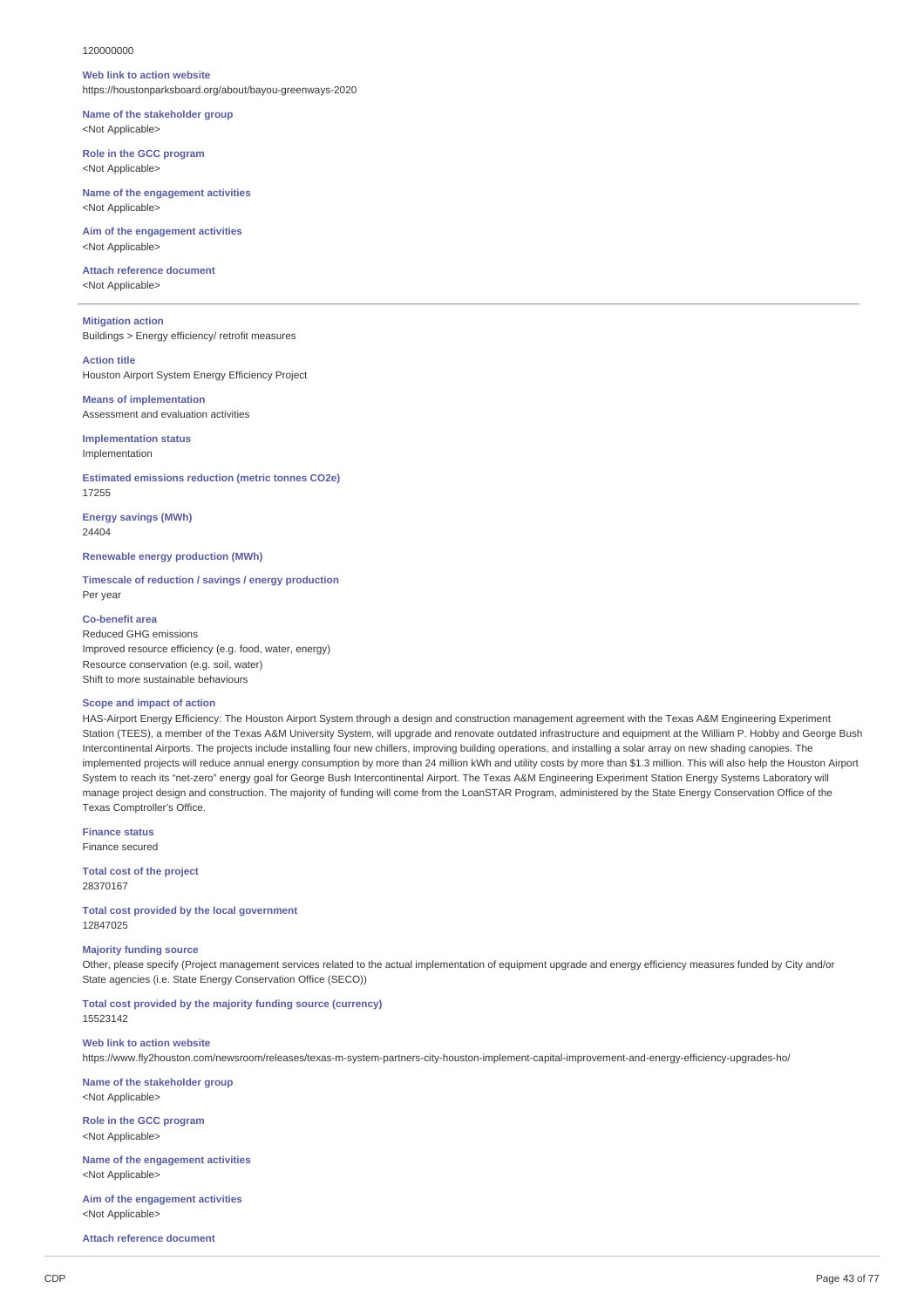## **Mitigation action**

Community-Scale Development > Transit oriented development

## **Action title**

Houston Bike Implementation Plan

#### **Means of implementation**

Awareness raising program or campaign Infrastructure development

**Implementation status** Implementation

**Estimated emissions reduction (metric tonnes CO2e)**

**Energy savings (MWh)**

**Renewable energy production (MWh)**

#### **Timescale of reduction / savings / energy production** Please select

**Co-benefit area** Reduced GHG emissions Social inclusion, social justice Improved resource quality (e.g. air, water)

Improved public health Improved access to and quality of mobility services and infrastructure Shift to more sustainable behaviours

## **Scope and impact of action**

Starting in Fiscal Year 2018, the City of Houston allocated \$1.1 million each year for five years for bicycle infrastructure through its Capital Improvement Project. The Houston Bike Plan was adopted by City Council and Mayor Sylvester Turner in 2017. Almost 1,800 miles of high-comfort bikeways are planned for the City of Houston. In 2019 the City reported the completion of 42 miles of high-comfort bike lanes plus partners completed 25 miles of off-street bike facilities, which means over 300 miles of the Bike Plan has been implemented with 1,500 more miles planned. The total costs to be provided by the City has not yet been determined, since partners and funding sources have not all been determined.

**Finance status** Feasibility undertaken

**Total cost of the project** 525000000

**Total cost provided by the local government**

## **Majority funding source**

Other, please specify (The City is working to secure financing and not all the funding sources have been identified.)

**Total cost provided by the majority funding source (currency)**

**Web link to action website** houstonbikeplan.org; https://www.houstontx.gov/planning/transportation/CompleteStreets/Complete\_Streets\_Annual\_Report\_2018-2019.pdf

**Name of the stakeholder group** <Not Applicable>

**Role in the GCC program** <Not Applicable>

<Not Applicable>

**Name of the engagement activities**

**Aim of the engagement activities** <Not Applicable>

**Attach reference document** <Not Applicable>

**Mitigation action** Finance and Economic Development > Instruments to fund low carbon projects

**Action title** Municipal Fleet Air Quality Monitoring Pilot

**Means of implementation** Assessment and evaluation activities

**Implementation status** Pre-implementation

**Estimated emissions reduction (metric tonnes CO2e)**

**Energy savings (MWh)**

## **Renewable energy production (MWh)**

**Timescale of reduction / savings / energy production** Please select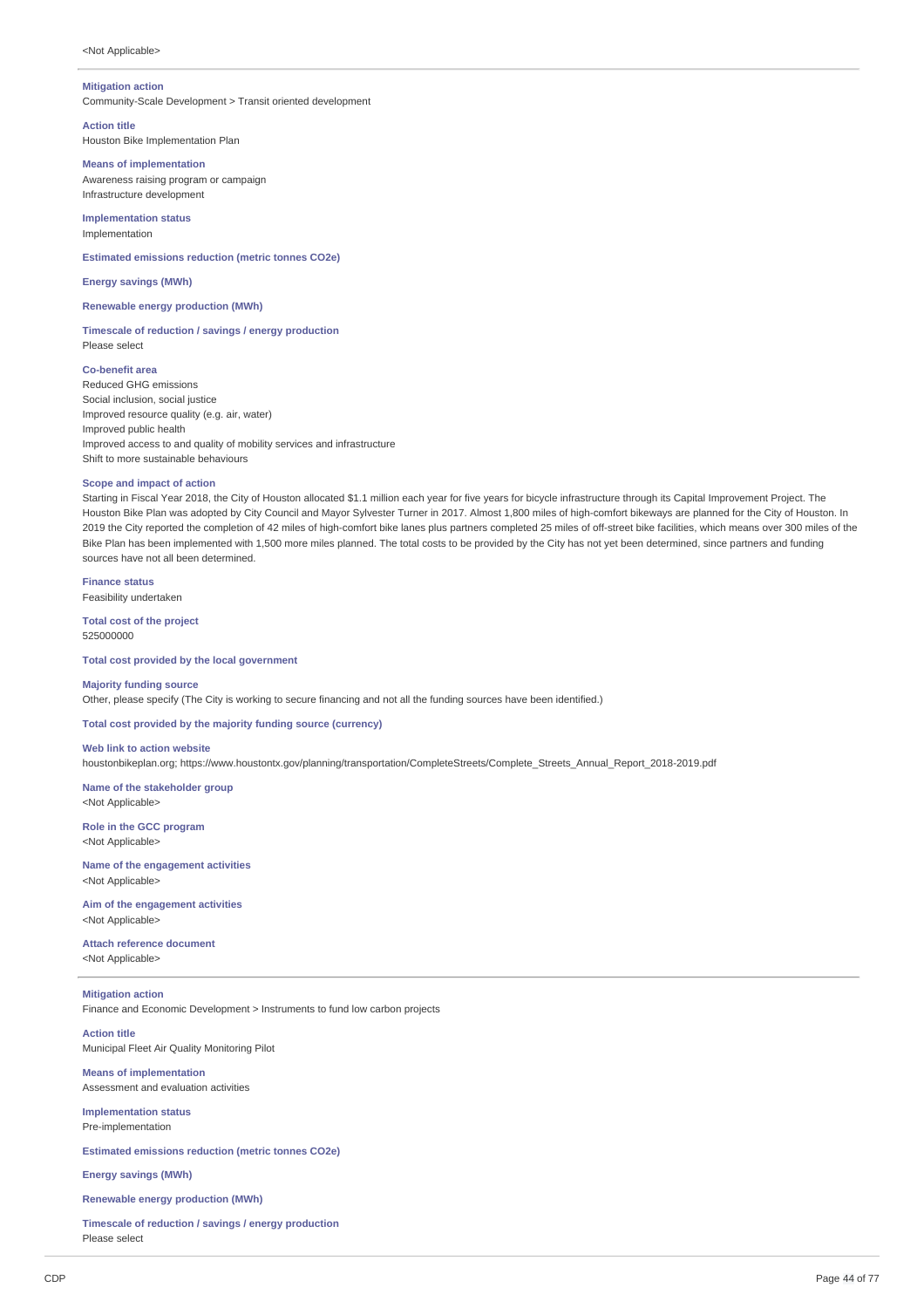#### **Co-benefit area**

Enhanced climate change adaptation Reduced GHG emissions Improved public health Improved access to data for informed decision-making

## **Scope and impact of action**

In 2019, in partnership with the Houston Health Department (HHD), the Environmental Defense Fund (EDF) implemented a "smart fleet" pilot to test a cost-effective, scalable model for mapping air pollution using municipal vehicles. Prior to this pilot, air pollution mapping using vehicle-mounted sensors required expensive equipment, special-purpose vehicles, time-consuming hands-on instrument management, and special-purpose routes. In contrast, the Houston Smart Fleet pilot used rugged, low-cost instruments mounted on municipal vehicles. HHD vehicles collected and transmitted data in real time, demonstrating a new model for cities to actively monitor air quality using existing assets. Based on the success of the project, HHD ordered 10 additional vehicle monitors to continue the program full time.

**Finance status**

Finance secured

**Total cost of the project** 570000

**Total cost provided by the local government** 570000

**Majority funding source** Public-private partnership

**Total cost provided by the majority funding source (currency)** 570000

**Web link to action website** houstontx.gov/smartcity/

**Name of the stakeholder group** <Not Applicable>

**Role in the GCC program** <Not Applicable>

**Name of the engagement activities** <Not Applicable>

**Aim of the engagement activities** <Not Applicable>

**Attach reference document** <Not Applicable>

## **Mitigation action**

Waste > Recycling or composting collections and/or facilities

## **Action title**

City of Houston Long Range Solid Waste Management Plan

# **Means of implementation**

Education Awareness raising program or campaign Stakeholder engagement Assessment and evaluation activities Development and implementation of action plan Financial mechanism

**Implementation status**

Scoping

**Estimated emissions reduction (metric tonnes CO2e)**

**Energy savings (MWh)**

## **Renewable energy production (MWh)**

**Timescale of reduction / savings / energy production** Please select

**Co-benefit area** Reduced GHG emissions Promote circular economy Shift to more sustainable behaviours

## **Scope and impact of action**

The City's Solid Waste Department is in the process of developing a 20-year long range solid waste management plan. The Plan was presented to Council Committee in June and is expected to be finalized in 2020. The plan proposes to among other things, right-size collection's operations with necessary collections equipment and staffing. increase the number of inspectors needed to address illegal dumping enforcement in a more substantial way, and provide first class programs designed to reduce waste generation and improve quality of recycling programs. The cost of the plan was approximately \$485,000.

**Finance status** Pre-feasibility study status

**Total cost of the project** 485000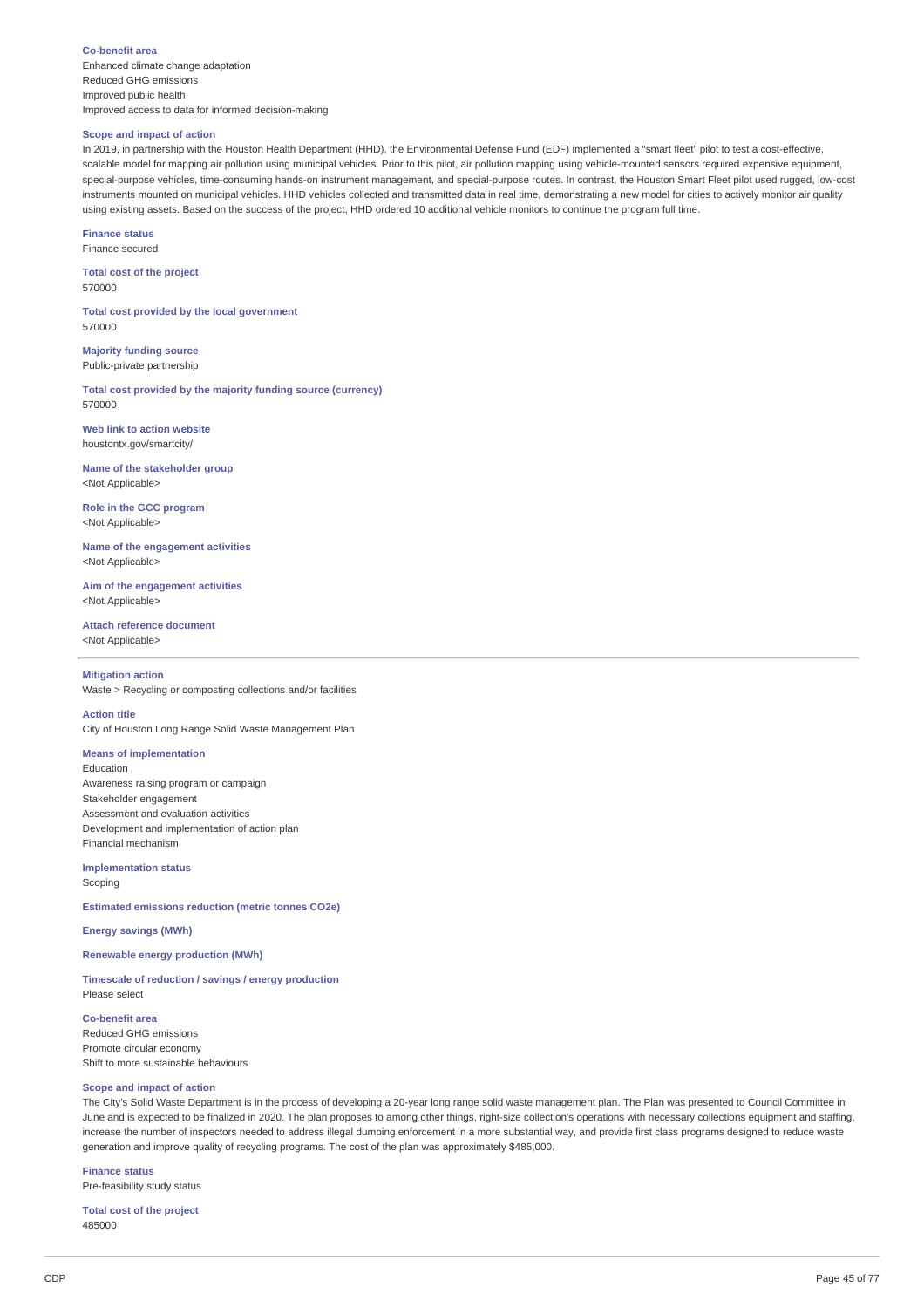**Total cost provided by the local government** 485000

### **Majority funding source** Local

**Total cost provided by the majority funding source (currency)** 485000

#### **Web link to action website** https://www.houstontx.gov/council/committees/rna/20200601/swd-long-range-plan.pdf

**Name of the stakeholder group** <Not Applicable>

**Role in the GCC program** <Not Applicable>

**Name of the engagement activities** <Not Applicable>

**Aim of the engagement activities** <Not Applicable>

**Attach reference document** <Not Applicable>

## **Mitigation action**

Private Transport > Improve fuel economy and reduce CO2 from motorized vehicles

**Action title** Electric vehicle charging infrastructure

## **Means of implementation**

Awareness raising program or campaign Stakeholder engagement Infrastructure development Sustainable public procurement

**Implementation status**

Scoping

**Estimated emissions reduction (metric tonnes CO2e)**

## **Energy savings (MWh)**

#### **Renewable energy production (MWh)**

**Timescale of reduction / savings / energy production** Please select

## **Co-benefit area**

Reduced GHG emissions Improved access to and quality of mobility services and infrastructure Shift to more sustainable behaviours

#### **Scope and impact of action**

The City's Climate Action Plan, identifies accelerating the transition to cleaner and more efficient vehicle technologies as a priority action to reduce greenhouse gas emissions. To further enable EV ownership and ensure its viability for all residents, sufficient infrastructure needs to be put in place. Currently, the City operates 63 publicly available Level 2 charging stations. The City also operates several level 2 charging stations for fleet vehicles. According to a 2019 study by the International Council on Clean Transportation, the Houston area has 31-40% of the charging infrastructure in place to meed the demand needed by 2025. The City is working with EVolve Houston to expand public and private charging options across the City. On July 10, 2020 the City issued a Request for Information to gather information about business models and potential partnerships opportunities with third-party electric vehicle support equipment (EVSE) providers for owning, operating, and managing publicly accessible EVSE on City-owned property, in addition to privately accessible EVSE on City-owned property.

**Finance status** Pre-feasibility study status

**Total cost of the project**

#### **Total cost provided by the local government**

#### **Majority funding source**

Other, please specify (The RFI requests information regarding potential additional revenue generating avenues to offset expenditures by the City)

**Total cost provided by the majority funding source (currency)**

## **Web link to action website**

https://purchasing.houstontx.gov/bids/I03320/I03320%20-%20RFI%20for%20Publicly%20Accessible%20EV%20Charging%20Stations.pdf

**Name of the stakeholder group** <Not Applicable>

**Role in the GCC program** <Not Applicable>

**Name of the engagement activities** <Not Applicable>

**Aim of the engagement activities** <Not Applicable>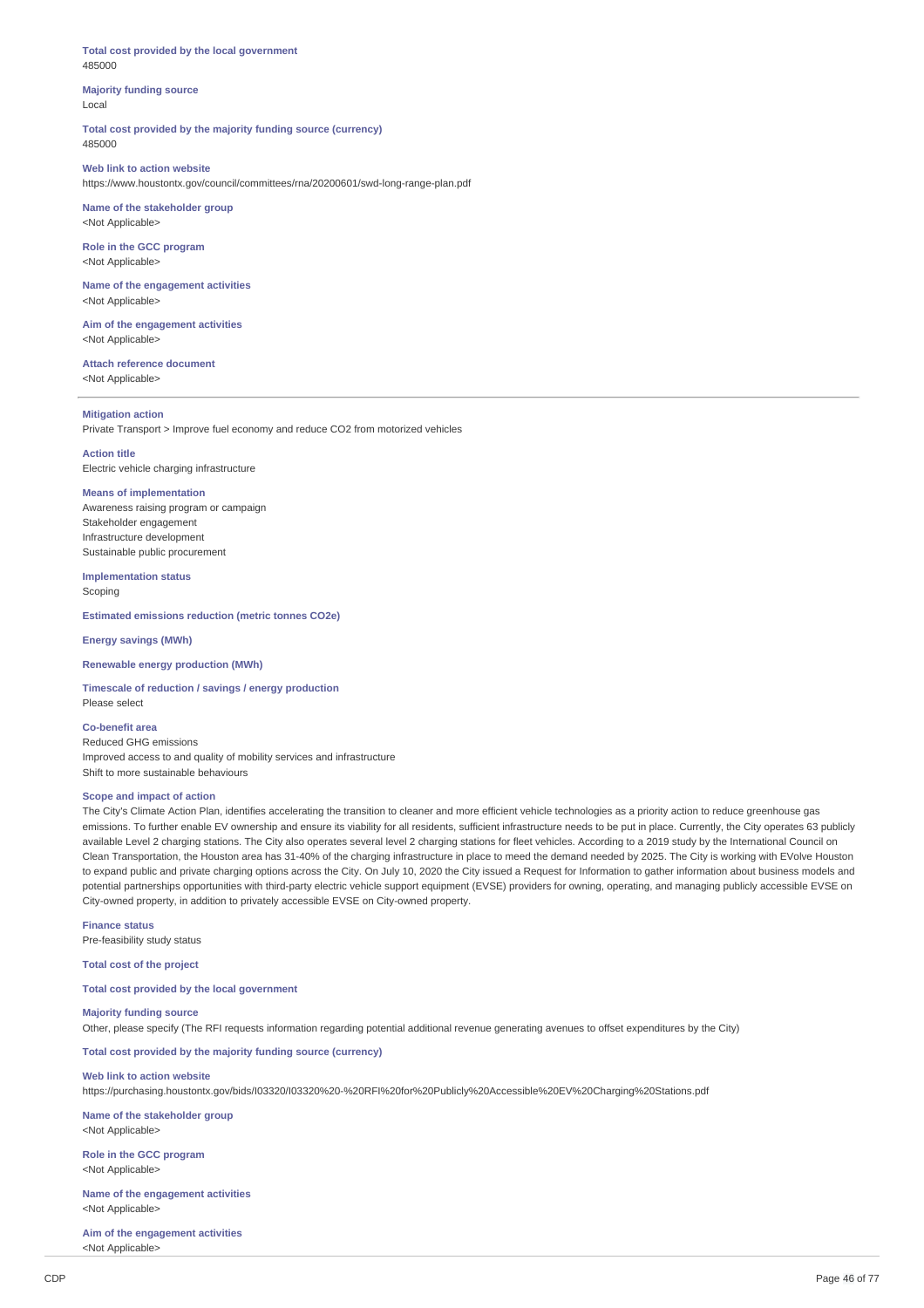# **Attach reference document**

<Not Applicable>

#### **Mitigation action**

Community-Scale Development > Green space and/ or biodiversity preservation and expansion

#### **Action title**

Houston Parks and Recreation Department (HPARD) Legacy Tree Program

## **Means of implementation**

Awareness raising program or campaign Assessment and evaluation activities Development and implementation of action plan

#### **Implementation status** Pre-implementation

**Estimated emissions reduction (metric tonnes CO2e)**

## **Energy savings (MWh)**

**Renewable energy production (MWh)**

**Timescale of reduction / savings / energy production** Please select

**Co-benefit area** Enhanced resilience Reduced GHG emissions Ecosystem preservation and biodiversity improvement

## **Scope and impact of action**

The Houston Parks and Recreation Department (HPARD) is planning a Legacy Tree Program to propagate native seedlings for installation into restoration sites and other tree plantings around the city and is developing a tree nursery to hold 10,000 trees annually. Planned to launch in 2020, the Linear Forests Initiative will tie into the current adoption program to create a plan to reforest esplanades across the city. These programs will prioritize tree planting in underserved communities and increase the city's overall tree canopy. The total cost to be provided by the City has not yet been determined, since partners and funding sources have not all been determined.

## **Finance status**

Feasibility finalized, and finance partially secured

#### **Total cost of the project** 4700000

**Total cost provided by the local government**

#### **Majority funding source**

Other, please specify (Tree Fund - special fund dedicated for tree planting (https://library.municode.com/tx/houston/codes/code\_of\_ordinances? nodeId=COOR\_CH33PLDE\_ARTVTRSHSCFE\_DIV2BUSI\_S33-123TRPLEQCR))

**Total cost provided by the majority funding source (currency)** 500000

**Web link to action website** http://greenhoustontx.gov/climateactionplan/CAP-April2020.pdf (page 25)

**Name of the stakeholder group** <Not Applicable>

**Role in the GCC program** <Not Applicable>

**Name of the engagement activities** <Not Applicable>

**Aim of the engagement activities** <Not Applicable>

#### **Attach reference document** <Not Applicable>

**Mitigation action** Private Transport > Infrastructure for non-motorized transport

**Action title** Vision Zero Action Plan

#### **Means of implementation** Awareness raising program or campaign

Stakeholder engagement Infrastructure development

**Implementation status** Pre-implementation

**Estimated emissions reduction (metric tonnes CO2e)**

#### **Energy savings (MWh)**

**Renewable energy production (MWh)**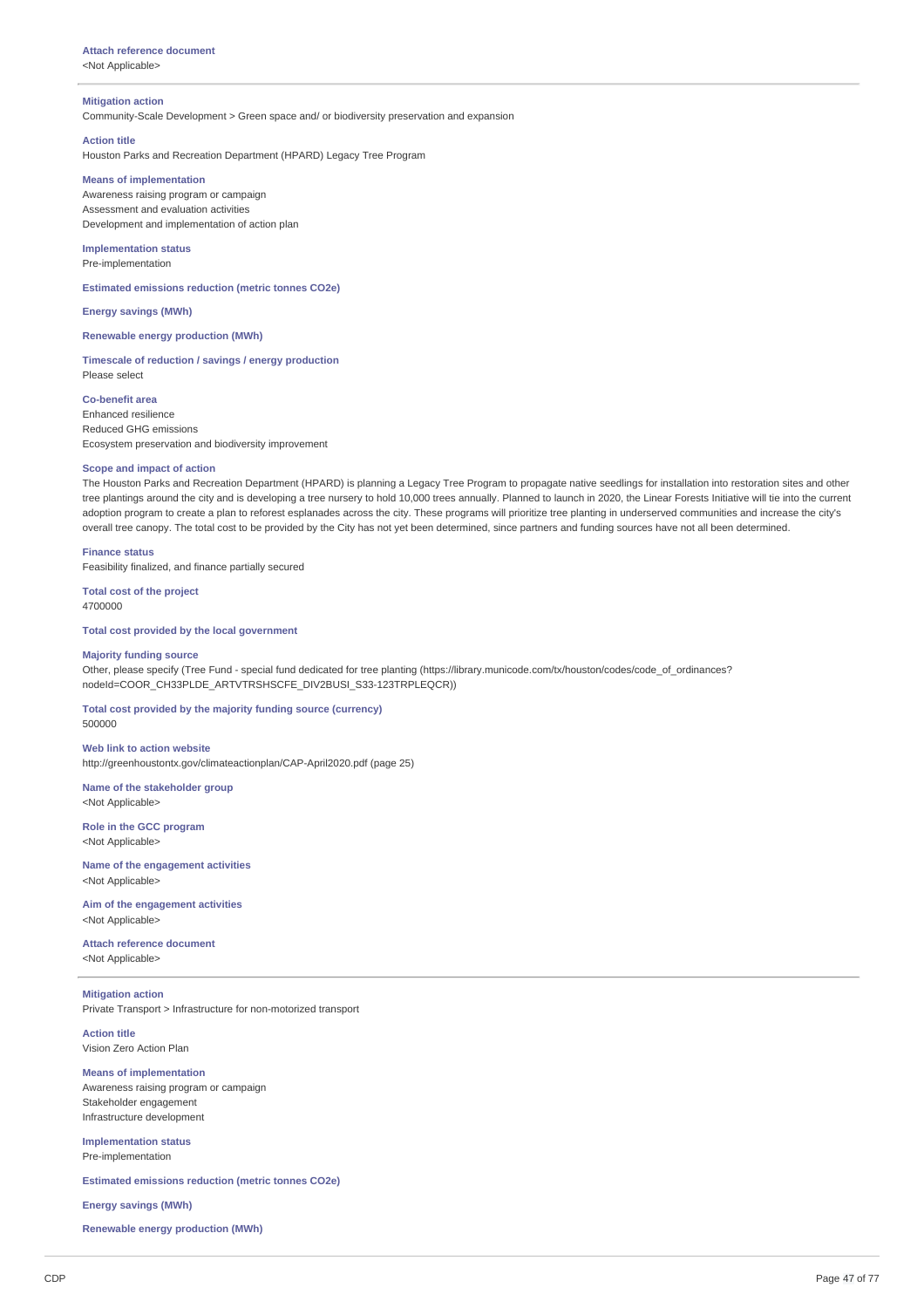#### **Timescale of reduction / savings / energy production** Please select

**Co-benefit area** Reduced GHG emissions Improved public health Improved access to and quality of mobility services and infrastructure

## **Scope and impact of action**

In 2019 Mayor Turner signed an Executive Order for Vision-Zero Houston and appointed an Executive Committee and a Task Force to guide development of a Vision Zero Action Plan. The purpose of the plan is to eliminate traffic-related fatalities and improve road safety by 2030, and to identify mechanisms to ensure accountability and funding to reach its goals. The Planning and Development Department is currently working with stakeholders to develop short-term safety actions. Improving roadway safety for all users, especially pedestrians and bicyclists, is an important first step to encourage greater use of active and multi-modal transportation. One project example includes narrowing Hillcroft Avenue located in Houston from 8 vehicular lanes to 6 with the addition of buffered bike lanes; enhancing the pedestrian realm, including 8' sidewalks, improved lighting, and more trees for shade; among other things.

**Finance status** Pre-feasibility study status

**Total cost of the project**

**Total cost provided by the local government**

**Majority funding source** Please select

**Total cost provided by the majority funding source (currency)**

## **Web link to action website**

https://www.houstontx.gov/visionzero/index.html; https://www.houstontx.gov/visionzero/pdf/One%20Pager%20-%20Updated-compressed.pdf

**Name of the stakeholder group** <Not Applicable>

**Role in the GCC program** <Not Applicable>

**Name of the engagement activities** <Not Applicable>

**Aim of the engagement activities** <Not Annlicable>

**Attach reference document** <Not Applicable>

#### **Mitigation action**

Private Transport > Infrastructure for non-motorized transport

**Action title** Walkable Places Program and Plan

#### **Means of implementation**

Awareness raising program or campaign Stakeholder engagement Infrastructure development Policy and regulation

**Implementation status**

Pre-implementation

**Estimated emissions reduction (metric tonnes CO2e)**

## **Energy savings (MWh)**

**Renewable energy production (MWh)**

**Timescale of reduction / savings / energy production** Please select

## **Co-benefit area**

Reduced GHG emissions Improved resource efficiency (e.g. food, water, energy) Improved public health Improved access to and quality of mobility services and infrastructure Shift to more sustainable behaviours

## **Scope and impact of action**

Both the Walkable Places and Transit-Oriented Development Programs will be effective from October 1, 2020. Both programs create rules to guide development on private properties. These rules are related to the pedestrian realm, building design and site design. The City of Houston Proposed Walkable Places Program and Plan establishes a public process to create context sensitive, pedestrian friendly development rules along designated street segments with the city. These public street corridors are in areas where the goal is to attract higher density commercial, office, and multifamily residential developments and improve the pedestrian experience.

**Finance status** Please select

**Total cost of the project**

**Total cost provided by the local government**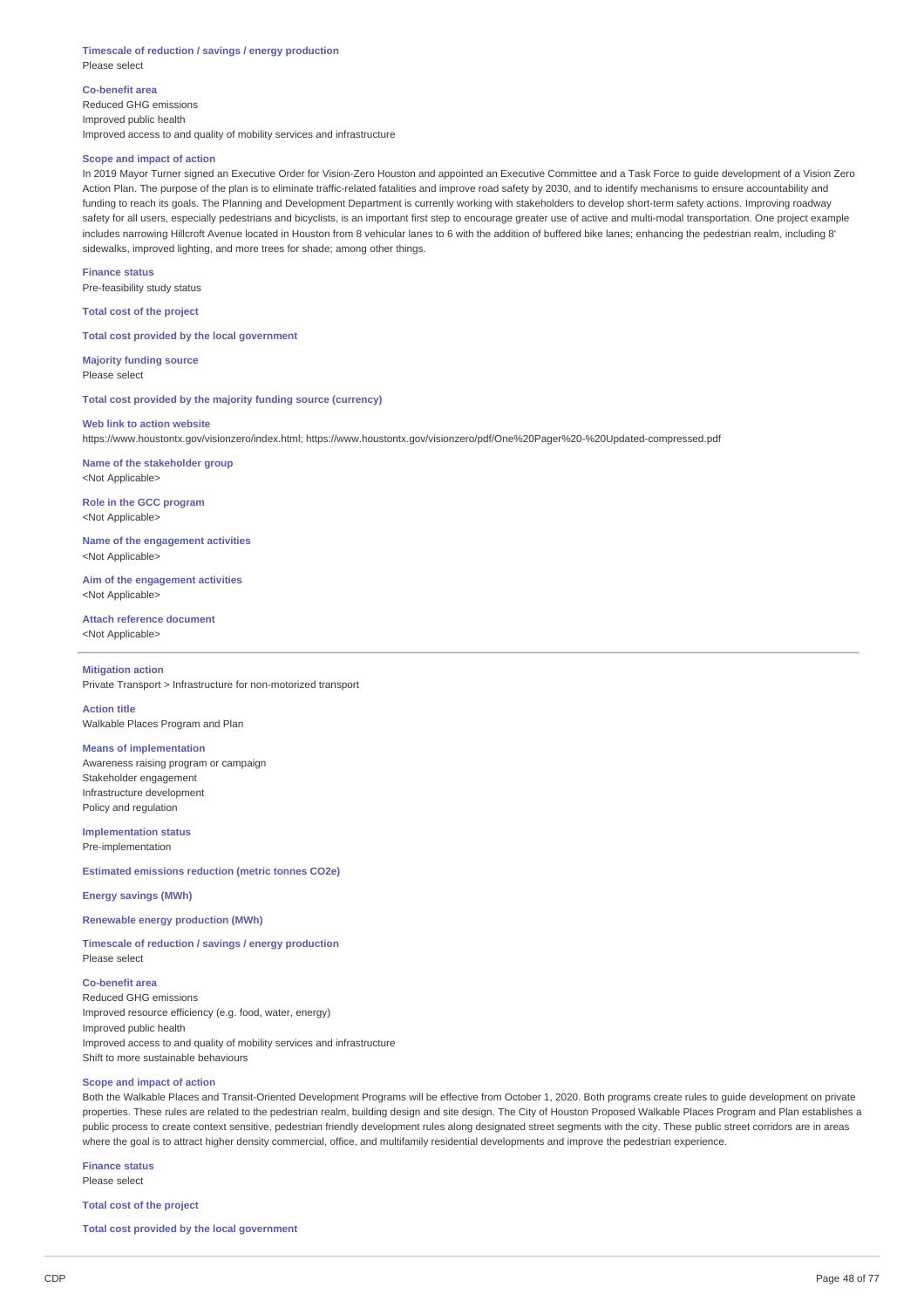### **Majority funding source** Please select

## **Total cost provided by the majority funding source (currency)**

## **Web link to action website**

https://www.houstontx.gov/planning/Commissions/committee\_walkable-places.html; https://houstontx.gov/planning/docs\_pdfs/walkable\_places/Walkable%20Places%20and%20Transit-Oriented%20Development%20Ordinance.pdf

**Name of the stakeholder group** <Not Applicable>

**Role in the GCC program** <Not Applicable>

**Name of the engagement activities** <Not Applicable>

**Aim of the engagement activities** <Not Applicable>

**Attach reference document** <Not Applicable>

#### **Mitigation action**

Private Transport > Infrastructure for non-motorized transport

**Action title** Transit Oriented Development

#### **Means of implementation**

Awareness raising program or campaign Stakeholder engagement Infrastructure development Policy and regulation

**Implementation status** Pre-implementation

**Estimated emissions reduction (metric tonnes CO2e)**

**Energy savings (MWh)**

## **Renewable energy production (MWh)**

**Timescale of reduction / savings / energy production** Please select

## **Co-benefit area**

Reduced GHG emissions Improved resource efficiency (e.g. food, water, energy) Improved public health Improved access to and quality of mobility services and infrastructure Shift to more sustainable behaviours

## **Scope and impact of action**

Both the Walkable Places and Transit-Oriented Development Programs will be effective from October 1, 2020. Both programs create rules to guide development on private properties. These rules are related to the pedestrian realm, building design and site design. The City of Houston Transit-Oriented Development Amendment and Transit Corridor Ordinance are designed to encourage the use of different types of transportation, such as walking and cycling, that reduce car dependency. The program promotes pedestrian safety by creating wider, unobstructed sidewalks and landscaping, increasing the 'eyes on the street' and providing more separation between automobile and pedestrian areas.

**Finance status**

Feasibility undertaken

**Total cost of the project**

**Total cost provided by the local government**

**Majority funding source** Please select

**Total cost provided by the majority funding source (currency)**

#### **Web link to action website**

https://www.houstontx.gov/planning/Commissions/committee\_walkable-places.html; https://houstontx.gov/planning/docs\_pdfs/walkable\_places/Walkable%20Places%20and%20Transit-Oriented%20Development%20Ordinance.pdf

**Name of the stakeholder group** <Not Applicable>

**Role in the GCC program** <Not Applicable>

**Name of the engagement activities** <Not Applicable>

**Aim of the engagement activities** <Not Applicable>

**Attach reference document**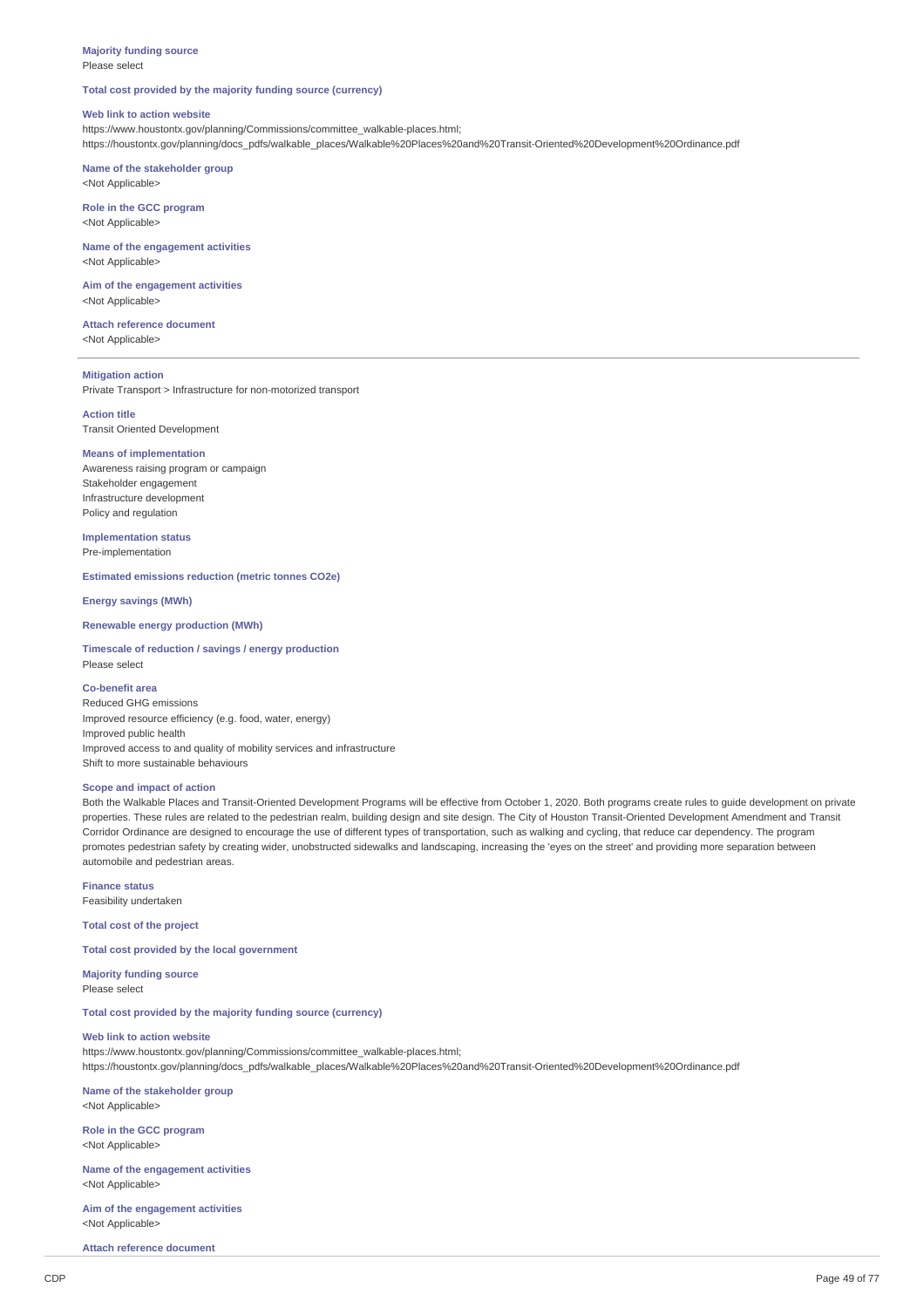#### **Mitigation action**

Water > Water use efficiency projects

**Action title** 2019 Water Conservation Plan

**Means of implementation** Development and implementation of action plan

**Implementation status** Implementation

**Estimated emissions reduction (metric tonnes CO2e)**

**Energy savings (MWh)**

**Renewable energy production (MWh)**

**Timescale of reduction / savings / energy production** Please select

**Co-benefit area** Reduced GHG emissions Improved resource efficiency (e.g. food, water, energy) Resource conservation (e.g. soil, water) Shift to more sustainable behaviours

## **Scope and impact of action**

Houston Public Works recently updated the City's Water Conservation Plan to include a wide range of water conservation programs to educate and engage customers about the importance of water and what they can do to protect and preserve this essential resource.

**Finance status** Finance secured

**Total cost of the project** 40000

**Total cost provided by the local government** 40000

**Majority funding source** Local

**Total cost provided by the majority funding source (currency)** 40000

**Web link to action website** https://www.publicworks.houstontx.gov/sites/default/files/assets/2019\_water\_conservation\_plan\_01132020.pdf

**Name of the stakeholder group** <Not Applicable>

**Role in the GCC program** <Not Applicable>

**Name of the engagement activities** <Not Applicable>

**Aim of the engagement activities** <Not Applicable>

**Attach reference document** <Not Applicable>

## Mitigation Planning

(5.5) Does your city have a climate change mitigation or energy access plan for reducing city-wide GHG emissions?

Yes

The City launched its Climate Action Plan April 2020. The CAP is pending approval by City Council. Separately the City launched its Resilient Houston Strategy February *2020. http://greenhoustontx.gov/climateactionplan/index.html houstontx.gov/mayor/chief-resilience-officer.html*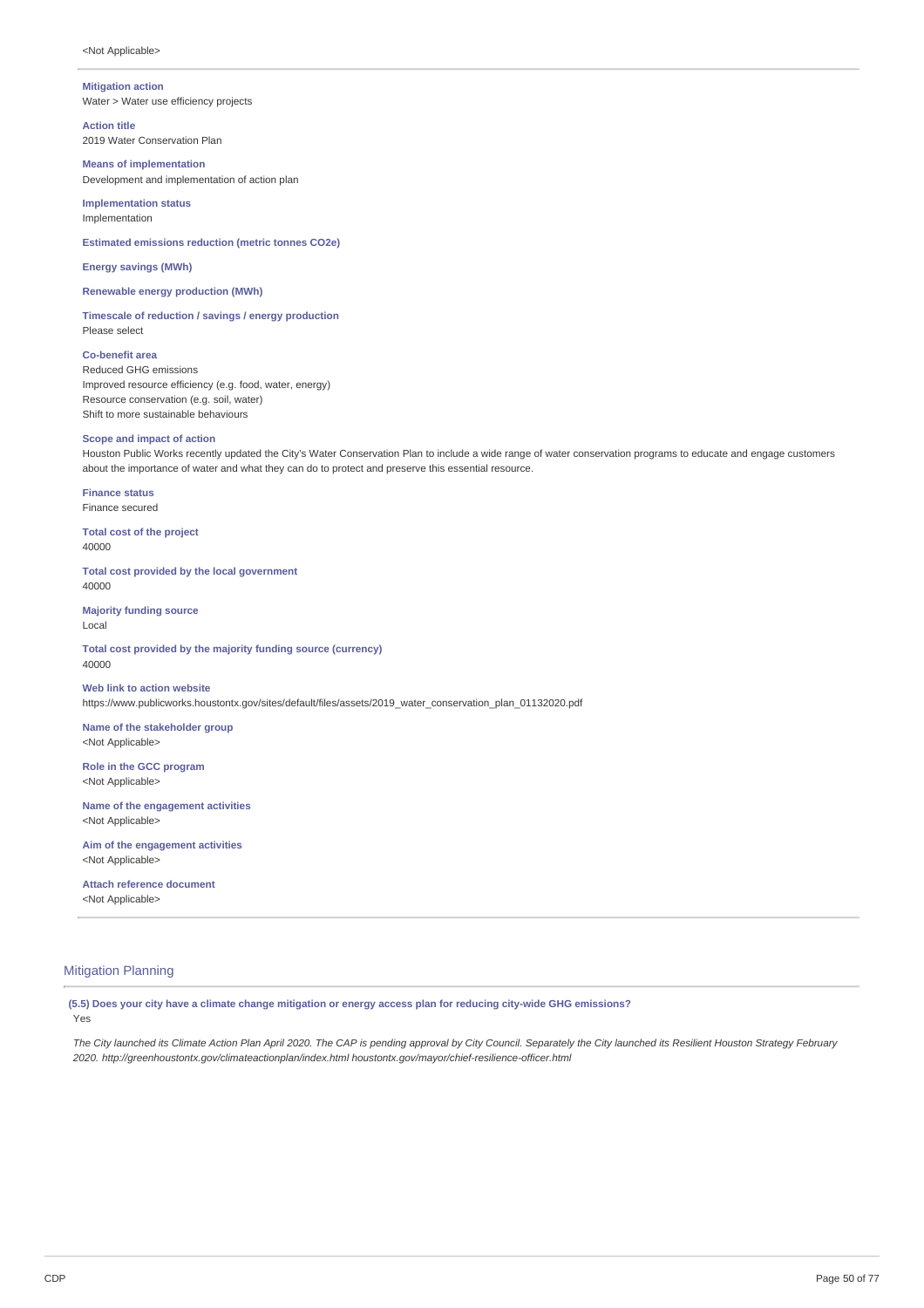(5.5a) Please attach your city's climate change mitigation plan below. If your city has both mitigation and energy access plans, please make sure to attach all **relevant documents below.**

**Publication title and attach document** Houston Climate Action Plan CAP-April2020.pdf

## **Web link**

http://greenhoustontx.gov/climateactionplan/

**Focus area of plan** Climate change mitigation plan

**Year of adoption from local government** 2020

**Areas covered by action plan**

Energy Transport (Mobility) Building and Infrastructure Waste

## **Boundary of plan relative to city boundary (reported in 0.1)** Same – covers entire city and nothing else

If the city boundary is different from the plan boundary, please explain why and any areas/other cities excluded or included N/A - The boundaries are not different.

**Stage of implementation**

Plan developed but not implemented

Has your local government assessed the synergies, trade-offs, and co-benefits, if any, of the main mitigation and adaptation actions you identified? Yes

## **Describe the synergies, trade-offs, and co-benefits of this interaction**

There are numerous synergies and co-benefits with other goals and actions, including those identified in the Resilience Plan, the Houston Public Works Water Conservation Plan, Houston Airport System Sustainable Management Plan, Houston Bike Plan, Bayou Greenways 2020 Project, and many other plans and initiatives. There are several co-benefits tied to each goal and target including, but not limited to, economic growth, cost-savings, improved environmental quality, better health and well-being, affordability, enhanced resilience, improved resource efficiency and resource conservation, improved community equity, job creation, and ecosystem preservation.

### **Description of the stakeholder engagement process**

Development of the plan included a very extensive stakeholder process which is outlined in the plan. Stakeholder engagement included public participation, comment and input on the draft plan. Working groups, public meetings, an a 'host-a-meeting" toolbox to facilitate and share dialogue. Starting in January 2019, the City of Houston convened a multi-sector working group consisting of approximately 160 subject-matter experts and stakeholders to help draft the CAP. After this initial convening, smaller working groups dedicated to the four focus areas—transportation, building optimization, energy transition, and materials management—were formed. During this same time period, the City of Houston also hosted a series of public community meetings at neighborhood multi-service centers across the City to introduce community members to the CAP development process and obtain feedback on proposed strategies and actions. The Office of Sustainability also participated in City of Houston Capital Improvement Plan (CIP) public meetings to encourage residents to learn more about the CAP and how to get involved. City participation in community events and workshops throughout the year provided additional opportunities to engage students, residents, and businesses. The City also held numerous individual discussions and interviews with private sector stakeholders and subject matter experts that helped to socialize the CAP and garner additional feedback and input. During the implementation process the City will continue to utilize a robust stakeholder process.

## **Does your plan include policy goals that explicitly reflect one of the following principles?**

<Not Applicable>

**Primary author of plan** Consultant

**Comment**

Please note that the Houston Climate Action Plan was launched in April 2020. Approval by City Council was tabled.

**Opportunities** 

**Opportunities**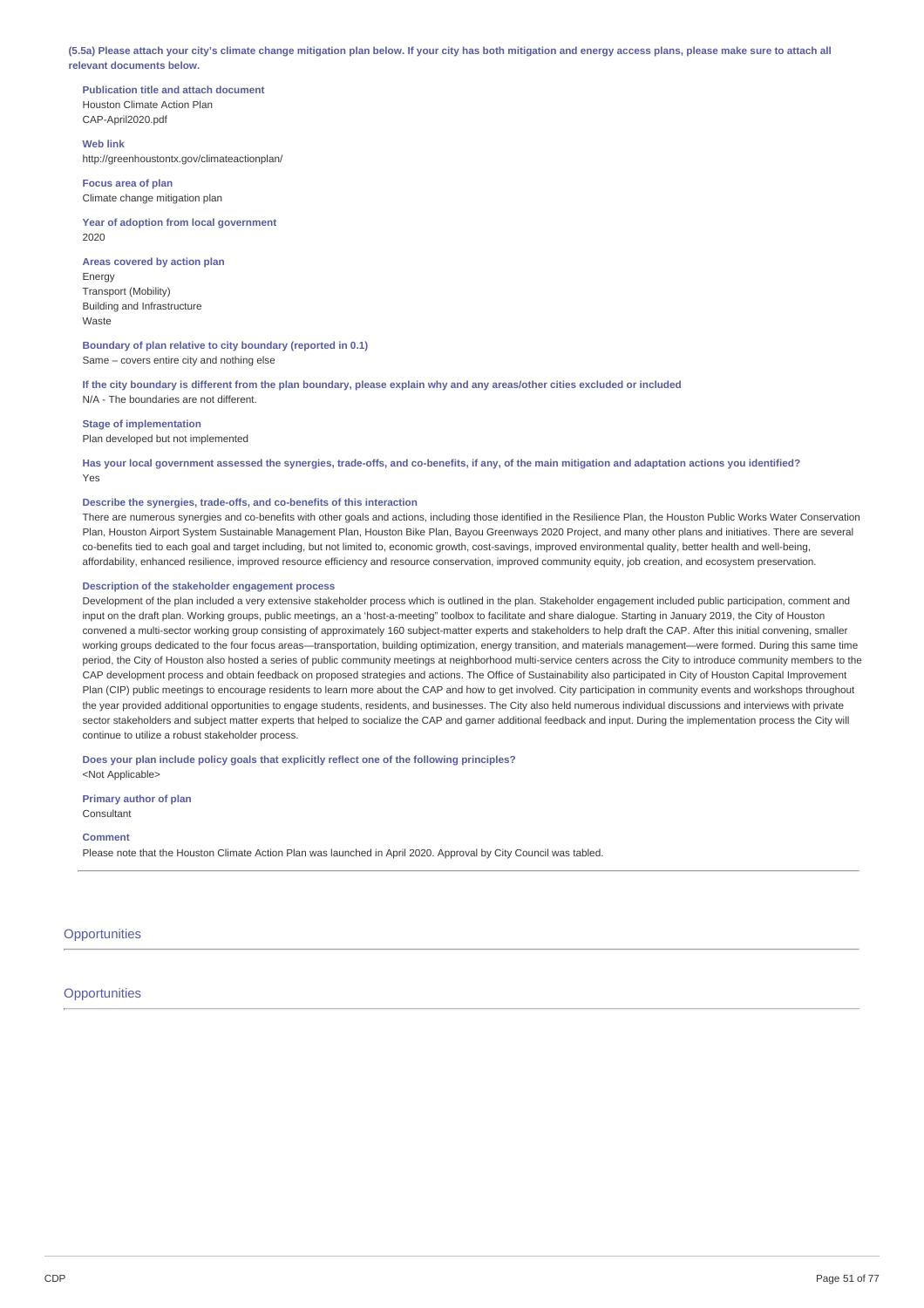(6.0) Please indicate the opportunities your city has identified as a result of addressing climate change and describe how the city is positioning itself to take **advantage of these opportunities.**

|                                                                 | Opportunity Describe how the city is maximizing this opportunity                                                                                                                                                                                                                                                                                                                                                                                                                                                                                                                                                                                                                                                                                                                                                                                                                                                                                                                                                                                                                                                                                                                                                                                                                                                                                                                                                                                                                                                                                                                                                                                                    |
|-----------------------------------------------------------------|---------------------------------------------------------------------------------------------------------------------------------------------------------------------------------------------------------------------------------------------------------------------------------------------------------------------------------------------------------------------------------------------------------------------------------------------------------------------------------------------------------------------------------------------------------------------------------------------------------------------------------------------------------------------------------------------------------------------------------------------------------------------------------------------------------------------------------------------------------------------------------------------------------------------------------------------------------------------------------------------------------------------------------------------------------------------------------------------------------------------------------------------------------------------------------------------------------------------------------------------------------------------------------------------------------------------------------------------------------------------------------------------------------------------------------------------------------------------------------------------------------------------------------------------------------------------------------------------------------------------------------------------------------------------|
| of clean<br>technology<br>businesses                            | Development Houston is often regarded as a hub for the world's leading energy companies, but it is also gaining momentum on growing a clean energy job market. Mayor Turner announced a new initiative to<br>make Houston a prime location for startups in tech, including Clean Tech. On April 18, 2018, Mayor Turner announced the creation of a 9.4-acre innovation district within Houston's Midtown district.<br>The innovation district is anchored by a former Sears building and will bring academic, entrepreneurial, and corporate communities together. The innovation district will connect the city's other districts<br>through an innovation corridor spanning over 9 miles and connected by light rail, bike lanes and sidewalks. The district is expected to attract technology startups, including those in clean tech.<br>Additionally, more than 17.8 percent of the nation's total biodiesel production capacity resides in the Houston region. According the U.S. Energy Information Administration, Texas' annual biodiesel<br>production capacity of 431.0 million gallons is the highest in the nation. With 14 biodiesel plants, Texas has more biodiesel plants than lowa (10) or California (9). The Houston area represents more<br>than 92.8 percent of all biodiesel production capacity in the state of Texas. From bioenergy companies to biotechnology firms, the city encourages and welcomes new economic development in the<br>clean energy sector. In a Brookings Institution study, Houston ranked 9th in the nation for top local clean economies. It was reported that there were 39,986 green jobs in the region in 2011. |
| Improved<br>efficiency of<br>municipal<br>operations            | In the City's municipal energy efficiency program, 6 million square feet of municipally-owned buildings are achieving quaranteed energy use reductions approaching 30% with paybacks of, on<br>average, less than ten years. 18 libraries used Qualified Energy Conservation Bonds to fund additional municipal energy efficiency work. The City has long offered an expedited permitting process<br>for a fee- this was originally only available to projects where the total cost of construction was over \$1 million. However, the City has begun to offer a LEED incentive program, where any building<br>which has registered for LEED certification can take part in the quick start program and LEED projects can also receive a rebate on the Quick Start program fees- with the rebate tiered from 25% -<br>100% of fees depending on the level of LEED certification obtained. On June 23, 2004, City Council adopted the Green Building Resolution, which established LEED certification as a standard for<br>new construction, replacement facilities and major renovations of city of Houston-owned buildings and facilities with more than 10,000 square feet of occupied space. The City also approved an<br>energy efficiency policy for municipal operations in 2011.                                                                                                                                                                                                                                                                                                                                                                             |
| of resource<br>conservation<br>and<br>management                | Development As more people notice extreme weather events occurring in Houston, there is more attention placed on how the community needs to be more resilient. For instance, after the major drought in 2011,<br>residents were increasingly inquiring about installing rainwater harvesting and the City's annual half-price rain barrel sale.                                                                                                                                                                                                                                                                                                                                                                                                                                                                                                                                                                                                                                                                                                                                                                                                                                                                                                                                                                                                                                                                                                                                                                                                                                                                                                                     |
| Increased<br>for<br>investment in<br>infrastructure<br>projects | Natural disasters like Hurricane Harvey, have highlighted the need to invest in the City's infrastructure. In the aftermath of Harvey, over 663 million dollars have been committed to projects to<br>opportunities increases storm water detention and channel conveyance. As the city continues to rebuild, it is committed to looking towards smart, resilient solutions.                                                                                                                                                                                                                                                                                                                                                                                                                                                                                                                                                                                                                                                                                                                                                                                                                                                                                                                                                                                                                                                                                                                                                                                                                                                                                        |

(6.1) Has your city measured and demonstrated the wider social and economic impacts of delivering climate actions/projects/policies? If so, please provide more **details and a link to more information.**

https://www.houstontx.gov/mayor/Resilient-Houston-Resilience-Assessment-2019may.pdf

## Collaboration

**(6.2) Does your city collaborate in partnership with businesses in your city on sustainability projects?** Yes

**(6.2a) Please provide some key examples of how your city collaborates with business in the table below.**

| Collaboration Type of<br>  area | collaboration               | <b>Description of collaboration</b>                                                                                                                                                                                                                                                                                                                                                                                                                                                                                                                                                                                                                                                                                                                              |
|---------------------------------|-----------------------------|------------------------------------------------------------------------------------------------------------------------------------------------------------------------------------------------------------------------------------------------------------------------------------------------------------------------------------------------------------------------------------------------------------------------------------------------------------------------------------------------------------------------------------------------------------------------------------------------------------------------------------------------------------------------------------------------------------------------------------------------------------------|
| Energy                          | Collaborative<br>initiative | In 2014, Houston's transmission and distribution utility, CenterPoint Energy, in partnership with the City of Houston, began converting 165,000 streetlights from to LED technology.<br>This project increases public safety and reduces GHG emissions by 5%, energy use by 50%, and energy costs of \$28 million. CenterPoint has recently recommitted to fund the<br>City's Residential Energy Efficiency Program (REEP) which was first run between 2007-2009. CenterPoint also offers funds through the Hard to Reach Programs which aims to help<br>low income households undertake energy efficiency projects.                                                                                                                                             |
| Transport<br>(Mobility)         | Collaborative<br>initiative | Cigna has supported the City's Cigna Sunday Streets events where streets are opened to bicyclists, pedestrians, and families and closed to car traffic.                                                                                                                                                                                                                                                                                                                                                                                                                                                                                                                                                                                                          |
| Waste                           | Collaborative<br>initiative | In 2017 Houston began its newest project in waste management: a new 36-million-dollar contract with FCC Environmental Services for curbside recycling. This new contract makes it<br>just as cost effective to recycle as using older more primitive waste disposal techniques.                                                                                                                                                                                                                                                                                                                                                                                                                                                                                  |
| Transport<br>(Mobility)         | Collaborative<br>initiative | An agreement has been reached that will allow hike and bike trails along CenterPoint's utility ROWs. CenterPoint committed \$1.5 million to build the first leg of the trails.                                                                                                                                                                                                                                                                                                                                                                                                                                                                                                                                                                                   |
| Building and<br>Infrastructure  | Collaborative<br>initiative | Houston is participating in C40's Reinventing Cities Challenge. The goal of reinventing cities is to take under-used city property and challenge the best and brightest minds to<br>redesign, reimagine, and reinvent how they can be used in a sustainable way. This challenge pairs City owned land with private companies to redevelop the brownfield. Two sites in<br>Houston were chosen - the 240-acre former Sunnyside landfill and the Velasco Street Incinerator along East Buffalo Bayou. Sunnyside would be the perfect place for a community<br>solar farm and Velasco Street will soon be one of the hottest properties in town when the East Buffalo Bayou Park development expands. The final Phase 2 proposals were<br>submitted on May 1, 2019. |

## **(6.3) Describe how your local/regional government collaborates and coordinates horizontally on climate action.**

|                                                                  | <b>Entity with</b><br>which your<br>local/regional<br>government<br>$ $ collaborates and $ $<br>  coordinates<br>horizontally on<br><b>climate action</b> | <b>Description</b>                                                                                                                                                                                                                                                                                                                                                                                                                                                                                                                                                                                                                                                                                                                                                                                                                                                                                                                                                                                                                                                                                                  |
|------------------------------------------------------------------|-----------------------------------------------------------------------------------------------------------------------------------------------------------|---------------------------------------------------------------------------------------------------------------------------------------------------------------------------------------------------------------------------------------------------------------------------------------------------------------------------------------------------------------------------------------------------------------------------------------------------------------------------------------------------------------------------------------------------------------------------------------------------------------------------------------------------------------------------------------------------------------------------------------------------------------------------------------------------------------------------------------------------------------------------------------------------------------------------------------------------------------------------------------------------------------------------------------------------------------------------------------------------------------------|
| Horizontal<br>collaboration jurisdictions<br>and<br>coordination | Neighboring                                                                                                                                               | Houston Harris Heat Action Team Organizers (City of Houston and Harris County) measured Harris County's hottest and coolest places during a one-day heat mapping campaign<br>this summer. Urban areas are especially prone to high temperatures due to a combination of hard surfaces (buildings, roads), limited vegetation (such as trees), and heat-<br>producing factors like car use and industrial activity. This problem, known as the urban heat island effect, can create issues for human health, infrastructure, and quality of life.<br>Understanding how temperatures vary based on qualities of the natural and built landscape can inform how we reduce the impacts of rising summer temperatures in our<br>communities. This heat mapping project is part of a larger initiative, Heat Watch, lead by CAPA Strategies and supported by the National Oceanic and Atmospheric Administration<br>(NOAA)'s Climate Program Office. The Houston/Harris County team is one of 13 communities selected to participate in 2020 summer campaigns.<br>http://www.qreenhoustontx.qov/pressrelease20200805.html |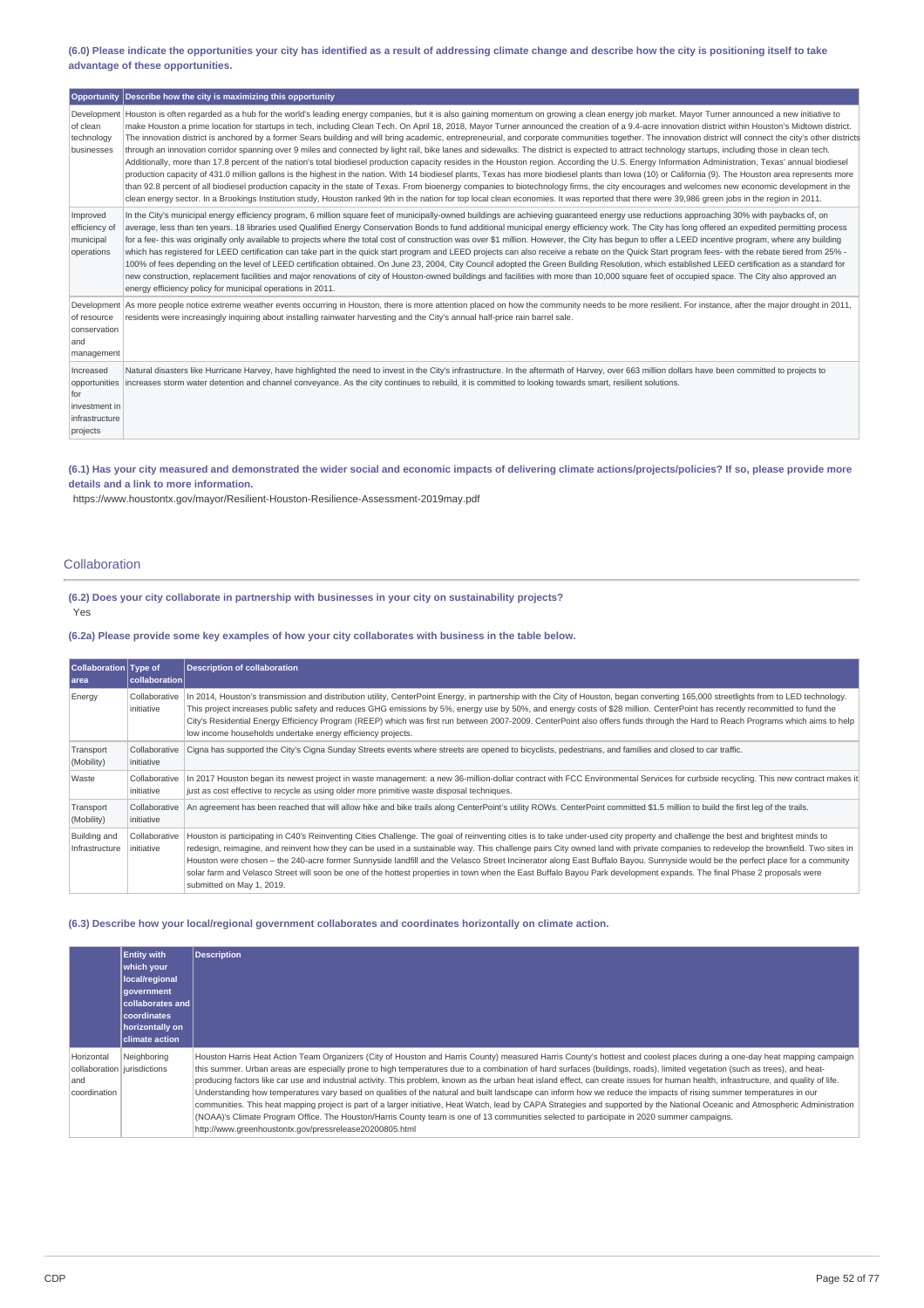#### (6.4) Describe how your local/regional government collaborates and coordinates vertically (higher levels of government) on climate action.

City of Houston Legislative Principals for the 86th Session of the Texas Legislature: 1. Support legislative and administrative efforts to assist the Houston region in improving air quality and addressing flooding/drainage challenges. Support initiatives for additional green space, urban forestation and park enhancements. 2. Support legislation strengthening local governments' regulatory authority over energy industry participants to protect consumer interests and make delivery systems more reliable and resilient. 3. Support legislation expanding the meaningful input of local governments to state agencies with oversight of energy industries. 4. Support legislation that protects adequate compensation for the use of City of Houston property and public rights-of-way and grants municipalities greater control over the 1 placement of these nodes . 5. Support legislation to give local residents more influence in environmental permitting in their neighborhoods

#### Finance and Economic Opportunities

(6.5) List any mitigation, adaptation, water related or resilience projects you have planned within your city for which you hope to attract financing and provide details on the estimated costs and status of the project. If your city does not have any relevant projects, please select 'No relevant projects' under 'Project Area'.

**Project area** Renewable energy

**Project title** 5-Star Program

**Stage of project development** Project feasibility

**Status of financing** Project not funded and seeking full funding

**Financing model identified** No

#### **Identified financing model description**

#### **Project description and attach project proposal**

The City's 5-Star Program is a creative way to couple renewable energy systems and energy efficiency projects. The 5-Star Program "sustainably" reinvests in Houston's historic neighborhoods. Builders receive incentives to build energy efficient homes and add photovoltaics and solar thermal as upgrades to these newly completed homes.

**Total cost of project** 1000000

#### **Total investment cost needed** 1000000

## **Project area**

Other, please specify (Houston Green Office Challenge)

#### **Project title** Houston Green Office Challenge

**Stage of project development** Project feasibility

**Status of financing** Project not funded and seeking partial funding

**Financing model identified** No

**Identified financing model description**

## **Project description and attach project proposal**

The Houston Green Office Challenge invites commercial office owners/managers and tenants in Houston to increase their environmental and economic performance in cleaner transportation choices, energy conservation, property management/tenant engagement, water efficiency and waste reduction.

#### **Total cost of project** 40000

**Total investment cost needed** 40000

**Project area** Energy efficiency / retrofit

**Project title** Residential Energy Efficiency Program (REEP)

**Stage of project development** Project feasibility

**Status of financing** Project not funded and seeking full funding

**Financing model identified** No

#### **Identified financing model description**

**Project description and attach project proposal** The Department of Energy described the City of Houston as a leader in weatherization through the Residential Energy Efficiency Program (REEP). The City received \$23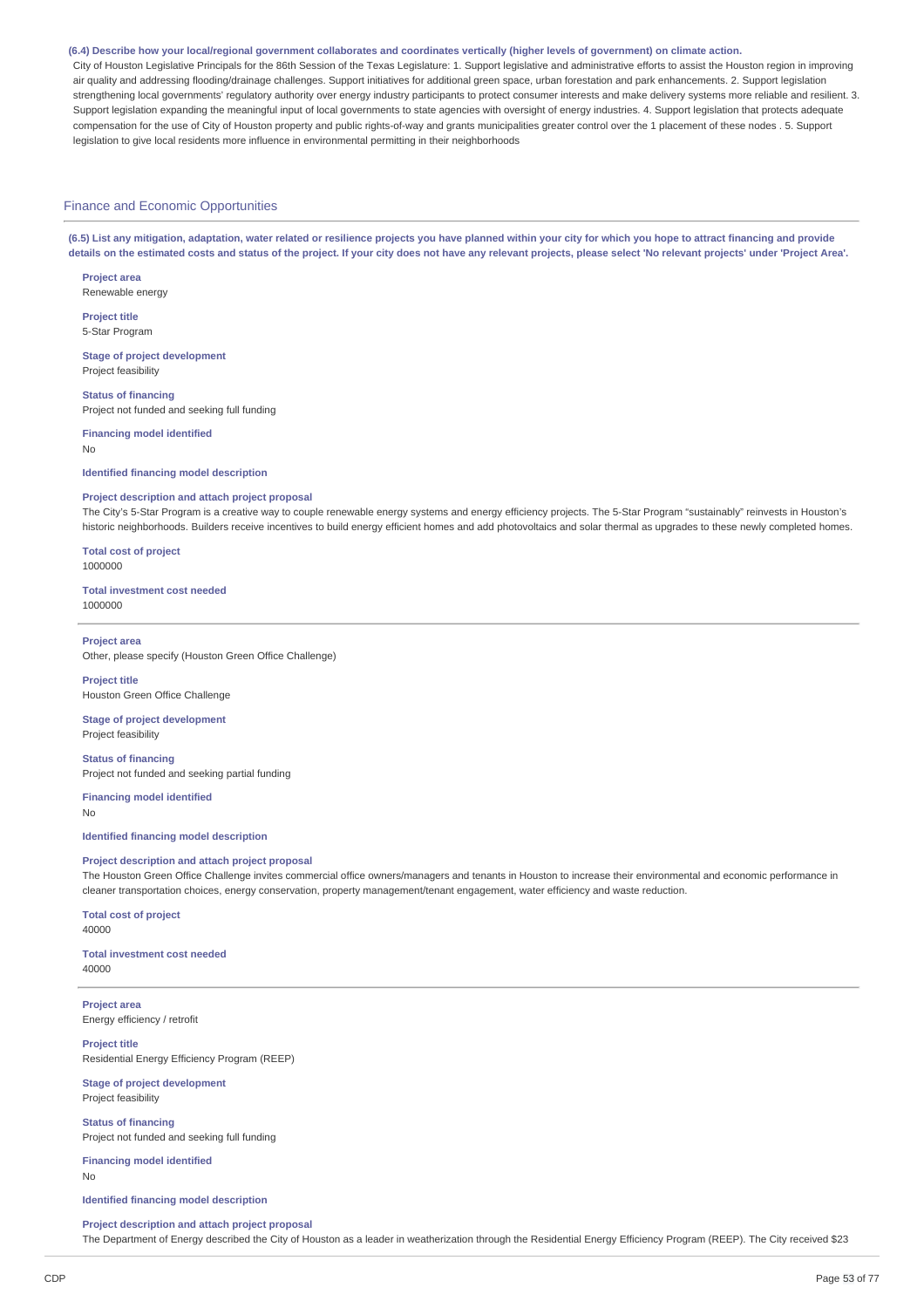million from the DOE to help thousands of Houston residents. Centerpoint and the City of Houston partnered to continue the program in 2014.

**Total cost of project** 2000000

## **Total investment cost needed** 2000000

**Project area** Buildings

**Project title** Building Benchmark

**Stage of project development** Scoping

**Status of financing** Project not funded and seeking full funding

**Financing model identified** Please select

**Identified financing model description**

## **Project description and attach project proposal**

After participating in the City Energy Project, the City of Houston is looking for a private-sector partner to build a platform or method to incentive private building owners to benchmark buildings, despite regulatory hurdles of accessing and publishing data.

#### **Total cost of project** 50000

**Total investment cost needed** 50000

**Project area**

Other, please specify (Climate Action Plan Net-zero Emissions Reduction)

**Project title** The Houston Climate Action Plan

**Stage of project development** Implementation

**Status of financing** Other, please specify (The City received funding to develop the Climate Action Plan. )

**Financing model identified** Please select

## **Identified financing model description**

#### **Project description and attach project proposal**

On April 22, 2020 – the 50th anniversary of Earth Day – the City launched the science-based, community-driven Houston Climate Action Plan to reduce greenhouse gas (GHG) emissions, meet the Paris Agreement goal of carbon neutrality by 2050, and lead the global energy transition. http://www.greenhoustontx.gov/climateactionplan/CAP-April2020.pdf

**Total cost of project** 350000

**Total investment cost needed** 350000

**Project area** Renewable energy

**Project title** 100% Renewable Energy Purchasing

**Stage of project development** Post-implementation

**Status of financing** Other, please specify (Project is funded)

**Financing model identified** No

**Identified financing model description**

## **Project description and attach project proposal**

Starting July 1, 2020, 100% of the municipal electricity supply sourced from wind and solar, the City of Houston is the largest municipal purchaser of green power in the nation. The City of Houston has committed to purchasing 100% renewable energy through a renewed partnership with NRG Energy as the City's retail electric provider. As part of the contract renewal, the City will power all municipal operations with renewable energy and realize \$65 million in savings over the seven-year contract. Through the NRG Renewable Select plan, the City will receive 1,034,399 MWh of renewable electricity annually from a new, third-party utility-scale solar facility in Texas that is dedicated to City operations. In 2017, the City added a power purchase agreement (PPA) for a 50-megawatt (MW) solar facility in Alpine, TX to the municipal power portfolio. In exchange for increasing the PPA from 30 to 50 MW, the overall contract price was reduced by 8%, resulting in an estimated \$40 million savings over the 20year term of the PPA. The City has also installed solar panels on multiple municipal buildings including the Houston Permitting Center, City Hall Annex, and George R. Brown Convention Center. http://www.greenhoustontx.gov/pressrelease20200430.html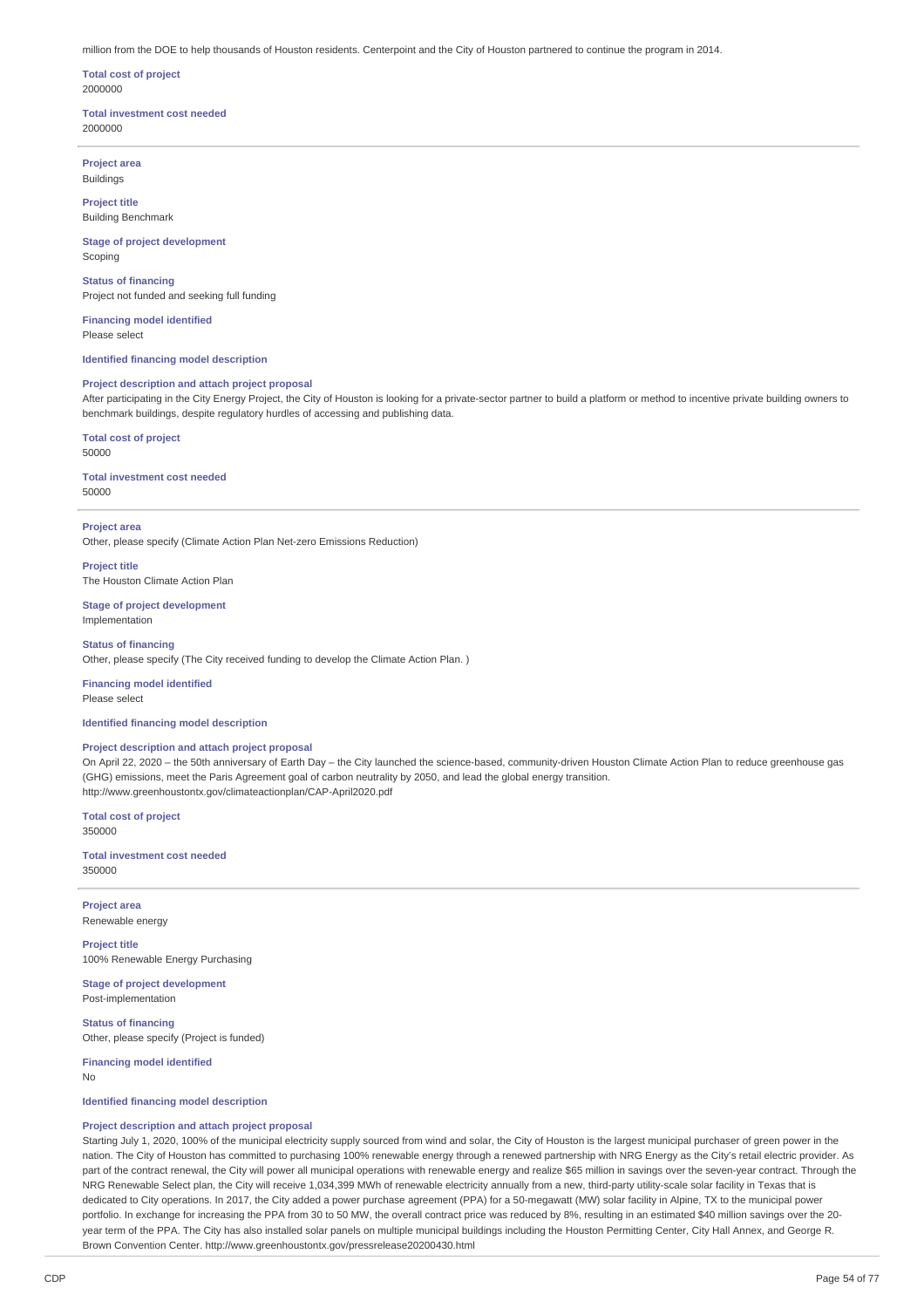#### **Total cost of project**

## **Total investment cost needed**

**Project area** Renewable energy

**Project title** Sunnsyside Solar Farm

**Stage of project development** Project feasibility

## **Status of financing**

Project partially funded and seeking additional funding

**Financing model identified** No

### **Identified financing model description**

## **Project description and attach project proposal**

Through participation in the C40 Reinventing Cities program, the City is making plans to re-imagine how under-utilized public assets can be used in a sustainable way. Starting in Sunnyside, a neighborhood in the Complete Communities program, the City will work with Sunnyside Energy to convert the 240-acre Holmes Road landfill into a 70 MW solar farm, which will be one of the largest urban solar farms in the US. The proposal by Sunnyside Energy (a partnership between EDF Renewables, MP2 Energy, and Wolfe Energy) was selected through a competitive process and includes other potential benefits such as jobs and training, energy discounts for lower-income residents in the neighborhood, and reduced flooding. http://www.greenhoustontx.gov/pressrelease20190829.html

**Total cost of project** 86325000

**Total investment cost needed** 86325000

**Project area** Renewable energy

**Project title** Fast-Track Solar Permitting

**Stage of project development** Implementation

**Status of financing** Other, please specify (Funded through regular operations)

**Financing model identified** No

**Identified financing model description** Regular city operational budget

## **Project description and attach project proposal**

The Houston Permitting Center offers expedited solar panel permitting for residential properties. This incentive has helped encourage the increased adoption of solar panel installations over the past four years.

**Total cost of project**

## **Total investment cost needed**

**Project area** Buildings

**Project title** LEED Designed Buildings

**Stage of project development** Post-implementation

**Status of financing** Other, please specify (Funded through operations)

**Financing model identified**

No

## **Identified financing model description**

#### **Project description and attach project proposal**

Since 2004, the City of Houston has required all new municipal buildings larger than 10,000 square feet to be LEED Certified.11 The City now has 37 LEED municipal buildings and is investing in energy efficiency upgrades to 6 million square feet of city facilities through energy performance contracting. This effort has reduced energy use by 30%, saving more than 22 million kWh of electricity every year. A retro-commissioning audit of the Houston Permitting Center in 2019 identified \$9,000 of energyefficiency updates that will result in more than 1.3 million kWh saved per year.

#### **Total cost of project**

**Total investment cost needed**

# **Project area**

Energy efficiency / retrofit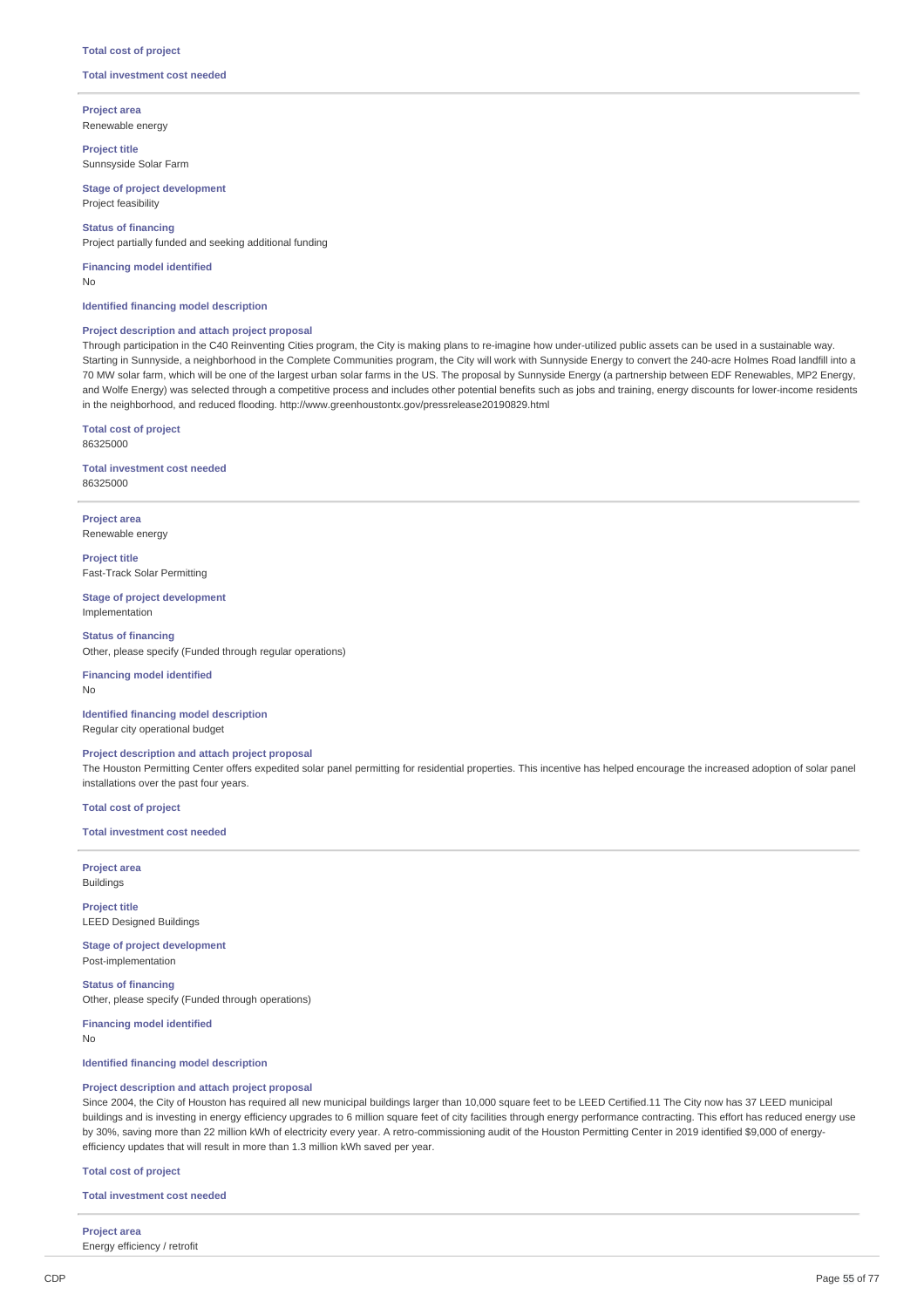**Stage of project development** Implementation

**Status of financing** Other, please specify (Funded )

**Financing model identified** No

**Identified financing model description**

## **Project description and attach project proposal**

The Houston Airport System (HAS) is currently implementing a 2018 sustainability management plan made possible through a multi-year planning grant from the Federal Aviation Administration. HAS is also working with Texas A&M University to implement capital-improvement and energy-efficiency upgrades at William P. Hobby Airport and George Bush Intercontinental Airport. Projects include installing four new chillers, improving building operations, and installing solar arrays to reduce the annual energy consumption by more than 24 million kWh.

**Total cost of project** 28370167

**Total investment cost needed** 28370167

**Project area** Energy efficiency / retrofit

**Project title** Fire Station Energy Challenge

**Stage of project development** Post-implementation

**Status of financing** Other, please specify (Sponsored by IKEA)

**Financing model identified** No

**Identified financing model description**

## **Project description and attach project proposal**

Sponsored by IKEA, this friendly competition between partic- ipating Houston Fire Stations resulted in reduced energy consumption by motivating simple behavior changes around lighting and electronics use.

## **Total cost of project**

**Total investment cost needed**

**Project area** Energy efficiency / retrofit

**Project title** Green Building Resources Center

**Stage of project development** Implementation

**Status of financing** Other, please specify (Funded through regular city operations )

**Financing model identified** No

## **Identified financing model description**

## **Project description and attach project proposal**

Located within the Houston Permitting Center, this program promotes economical, sustainable building solutions for the public including solar panel installation, low-impact development techniques, energy-efficient windows and lighting, heating and cooling technologies, and water conservation methods (including discounted rain and compost barrel sales). http://www.greenhoustontx.gov/greenbuilding.html

**Total cost of project**

**Total investment cost needed**

**Project area** Other, please specify (Education )

**Project title** Cities Connecting Children to Nature

**Stage of project development** Implementation

**Status of financing** Other, please specify (Funded through regular city operations)

**Financing model identified**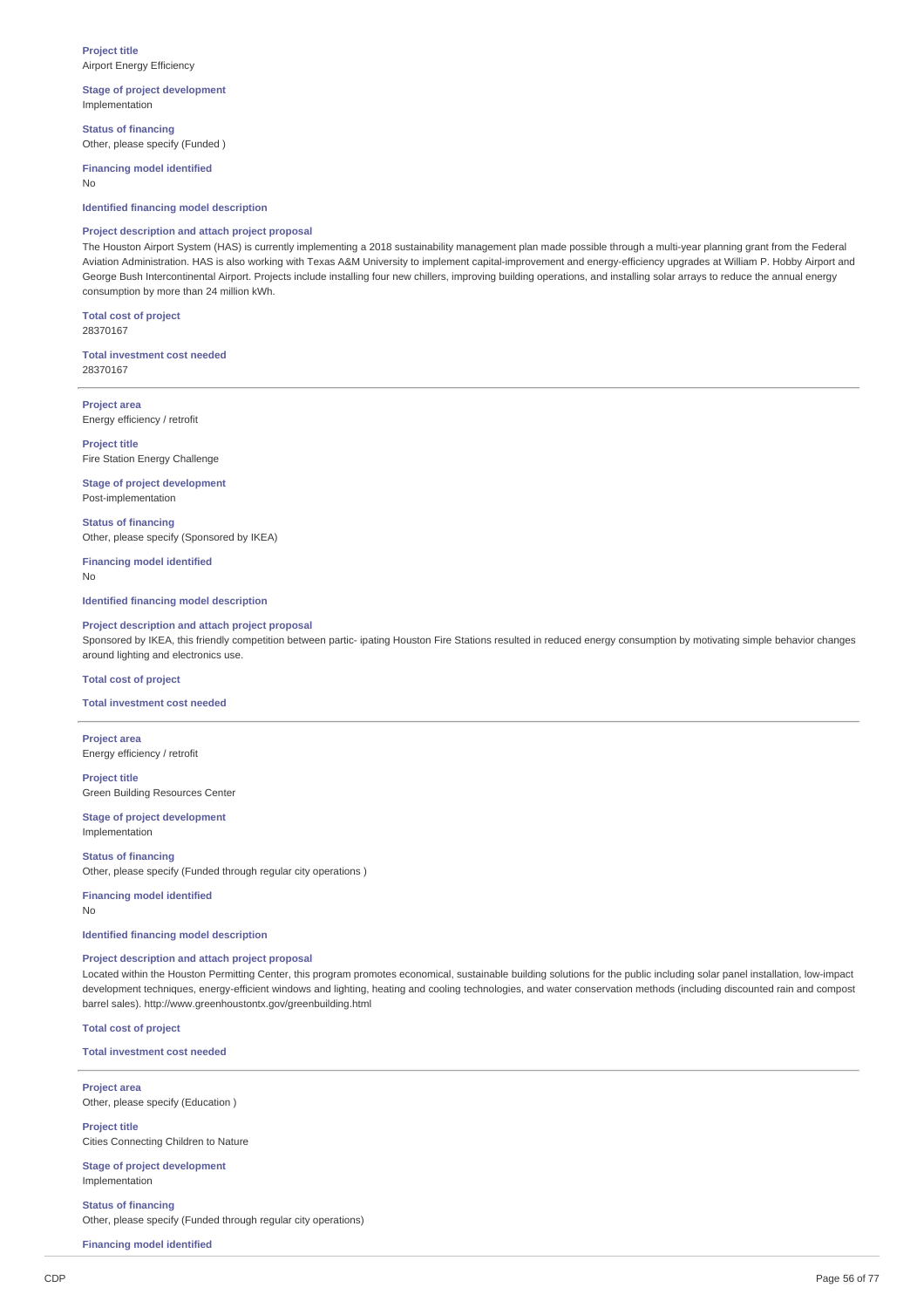#### **Identified financing model description**

#### **Project description and attach project proposal**

Launched in 2018, the Mayor's Office of Education leads the Houston Cities Connecting Children to Nature Program, a collaboration of organizations and individuals championing the health, happiness, education, and success of all our area children through equitable access to nature.

## **Total cost of project**

**Total investment cost needed**

**Project area** Other, please specify (Urban Forestry)

**Project title** Legacy Tree Program

**Stage of project development** Implementation

**Status of financing** Other, please specify (Funded through regular city operations)

**Financing model identified**

No

#### **Identified financing model description**

## **Project description and attach project proposal**

The Houston Parks and Recreation Department (HPARD) is planning a Legacy Tree Program to propagate native seedlings for installation into restoration sites and other tree plantings around the city and is developing a tree nursery to hold 10,000 trees annually. Planned to launch in 2020, the Linear Forests Initiative will tie into the current adoption program to create a plan to reforest esplanades across the city. These programs will prioritize tree planting in underserved communities and increase the city's overall tree canopy.

**Total cost of project** 4700000

**Total investment cost needed** 4700000

**Project area** Energy efficiency / retrofit

#### **Project title**

Property Assessed Clean Energy (PACE) Program

**Stage of project development** Implementation

**Status of financing** Project not funded and seeking partial funding

**Financing model identified** No

**Identified financing model description**

## **Project description and attach project proposal**

The City has an active commercial PACE program that has resulted in more than \$25 million invested in the past five years to finance energy-efficiency, renewable-energy, and water-conservation projects.

**Total cost of project**

**Total investment cost needed**

**Project area** Water management

**Project title** Water Conservation Plan

**Stage of project development** Implementation

**Status of financing** Project partially funded and seeking additional funding

**Financing model identified** No

**Identified financing model description**

#### **Project description and attach project proposal**

Houston Public Works recently updated the City's Water Conservation Plan to include a wide range of water conservation programs to educate and engage customers about the importance of water and what they can do to protect and preserve this essential resource.

https://www.publicworks.houstontx.gov/sites/default/files/assets/2019\_water\_conservation\_plan\_01132020.pdf

**Total cost of project** 1047000000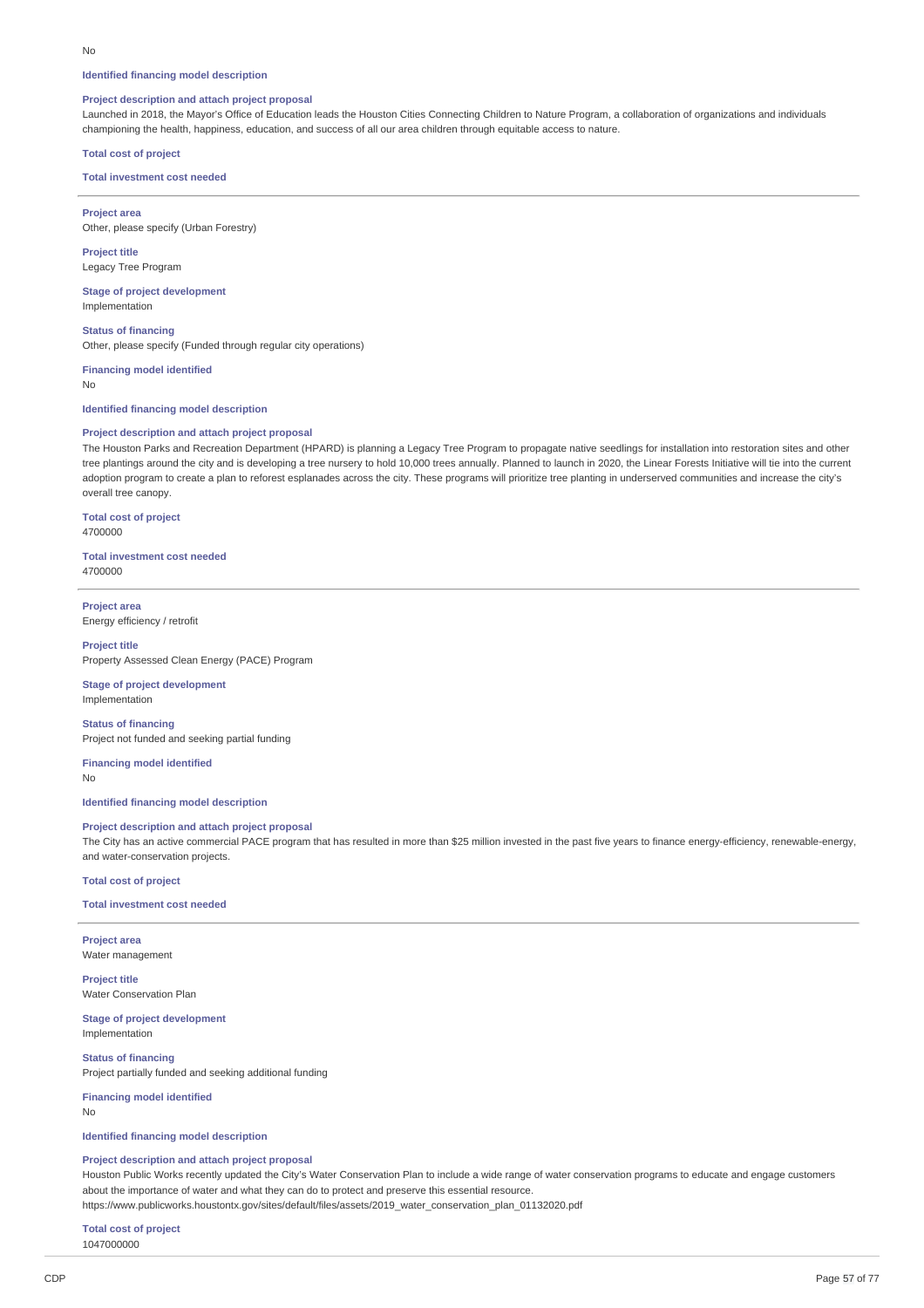**Project area** Water management

**Project title** Wastewater Operations

## **Stage of project development** Project structuring

**Status of financing** Project partially funded and seeking additional funding

#### **Financing model identified** No

**Identified financing model description**

## **Project description and attach project proposal**

Houston Public Works plans to consolidate 39 wastewater treatment facilities into 30 and to include energy efficiency upgrades and resource recovery at all remaining sites.

**Total cost of project**

**Total investment cost needed**

**Project area** Waste management

**Project title** Long-Range Solid Waste Plan

**Stage of project development** Project structuring

**Status of financing** Project not funded and seeking partial funding

**Financing model identified** No

**Identified financing model description**

## **Project description and attach project proposal**

The Solid Waste Management Department (SWMD) is developing a 20-year, long-range plan for the sustainable management of solid waste and recycling within city limits. The plan includes a gap analysis of current operations and provides recommendations for increased landfill diversion as well as environmentally sound and financially stable future actions.

**Total cost of project** 485000

**Total investment cost needed** 485000

**Project area** Transport

**Project title** Municipal Fleet

**Stage of project development** Project feasibility

**Status of financing** Project not funded and seeking partial funding

**Financing model identified** No

**Identified financing model description**

## **Project description and attach project proposal**

The municipal fleet currently includes 23 electric and plug-in-hybrid vehicles and 505 hybrid vehicles. Fleet Management Department (FMD) is working with Rice University to evaluate how to electrify the City's non- emergency passenger fleet. FMD is also conducting pilot projects to evaluate opportunities to deploy alternative fuels such as ethanol and biodiesel. In partnership with HPW, FMD is piloting a 5,000-gallon ethanol (E-85) alternative fuel tank and dispenser to use with ethanol/gasoline-capable flexible fuel vehicles. Planned for 2020, FMD will test the integration of biodiesel (B-20) in heavy- and medium-duty diesel equipment.

**Total cost of project**

**Total investment cost needed**

**Project area** Transport

**Project title** Electric Vehicle Charging

**Stage of project development**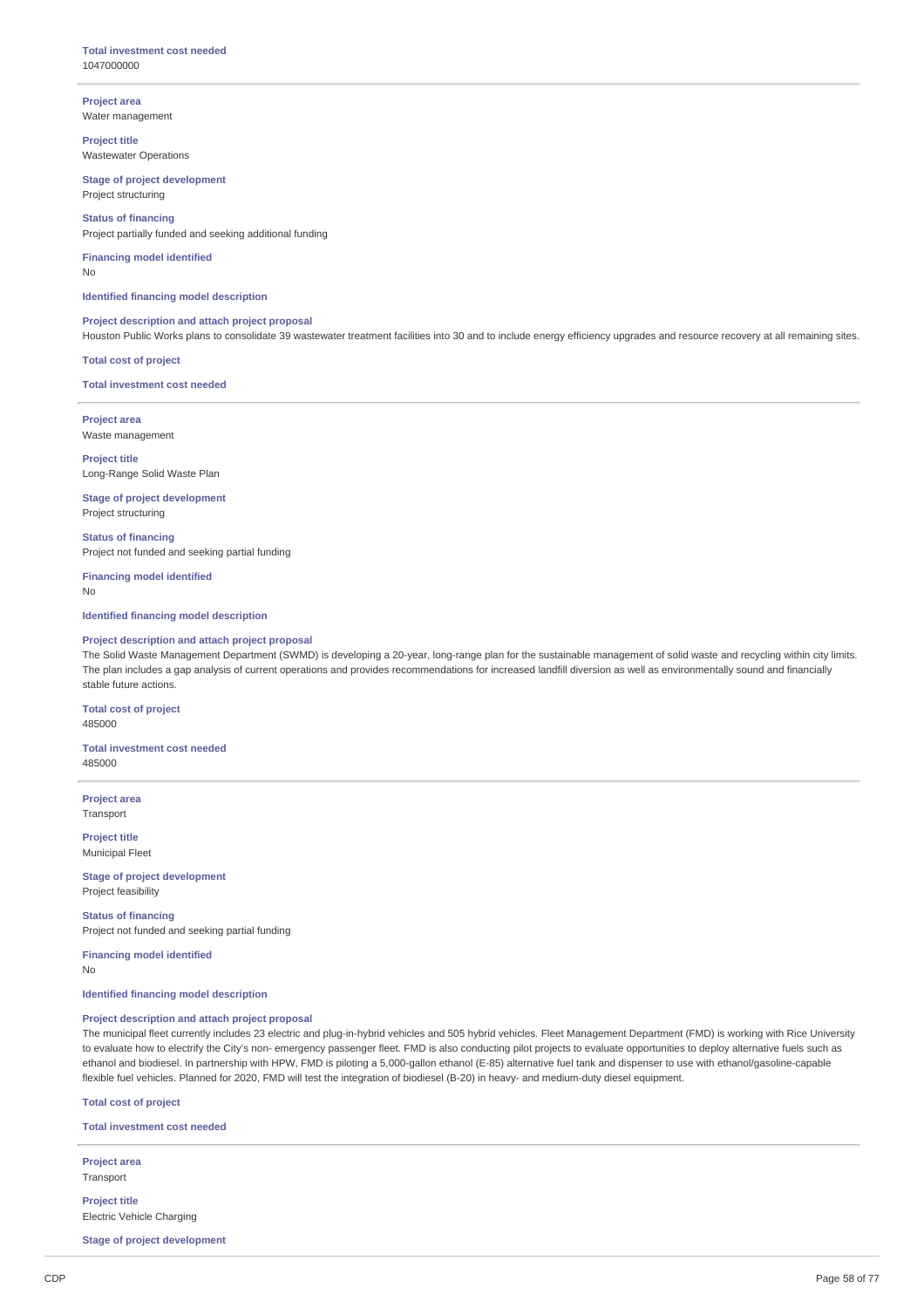#### Scoping

#### **Status of financing**

Project not funded and seeking partial funding

**Financing model identified**

No

**Identified financing model description**

## **Project description and attach project proposal**

Since 2010, the City worked to help Houston "drive electric", creating a network of 65 public electric vehicle charging stations at parks, libraries, theaters, and city buildings throughout the community. The City is working with EVolve Houston to expand public and private charging options across the city. http://www.greenhoustontx.gov/pressrelease20200713.html

## **Total cost of project**

**Total investment cost needed**

**Project area** Transport

**Project title** Smart Cities

**Stage of project development** Implementation

**Status of financing** Project partially funded and seeking additional funding

**Financing model identified** No

## **Identified financing model description**

#### **Project description and attach project proposal**

The City's Office of Innovation is supporting numerous "Smart Cities" initiatives that pilot new technologies to reduce local vehicle emissions while increasing mobility. Examples of initiatives include working with METRO to streamline rider apps, bus tracking, and route optimization; reduce traffic downtown through parking guidance systems; and use smart trash bins in parks to optimize trash collection.

**Total cost of project**

**Total investment cost needed**

**Project area** Other, please specify (Air Quality )

**Project title** Mobile Air Quality Programs

**Stage of project development** Implementation

**Status of financing** Project partially funded and seeking additional funding

**Financing model identified** No

#### **Identified financing model description**

## **Project description and attach project proposal**

The City's Health Department (HHD) educates Houstonians about the public health impacts of transportation emissions and promotes outreach efforts with the non-profit organization Air Alliance Houston. This includes placing bumper stickers on school buses to remind drivers of Houston's five-minute idling limit12 and the health impacts of air pollution. HHD developed and uses the Rapid Alert Benzene Information: Time Sensitive, or RABITS, system to inform where and when elevated benzene concentrations are detected so HHD can respond more quickly with more specific monitoring or enforcement. The City also supports legislation to limit placement of concrete batch plants and is conducting research on the source of hot spots of formaldehyde toxic air pollution in Houston.

**Total cost of project** 570000

**Total investment cost needed** 570000

**Project area** Other, please specify (Bayou Parks)

**Project title** Bayou Greenways 2020 Project

**Stage of project development** Project structuring

**Status of financing** Please select

**Financing model identified** No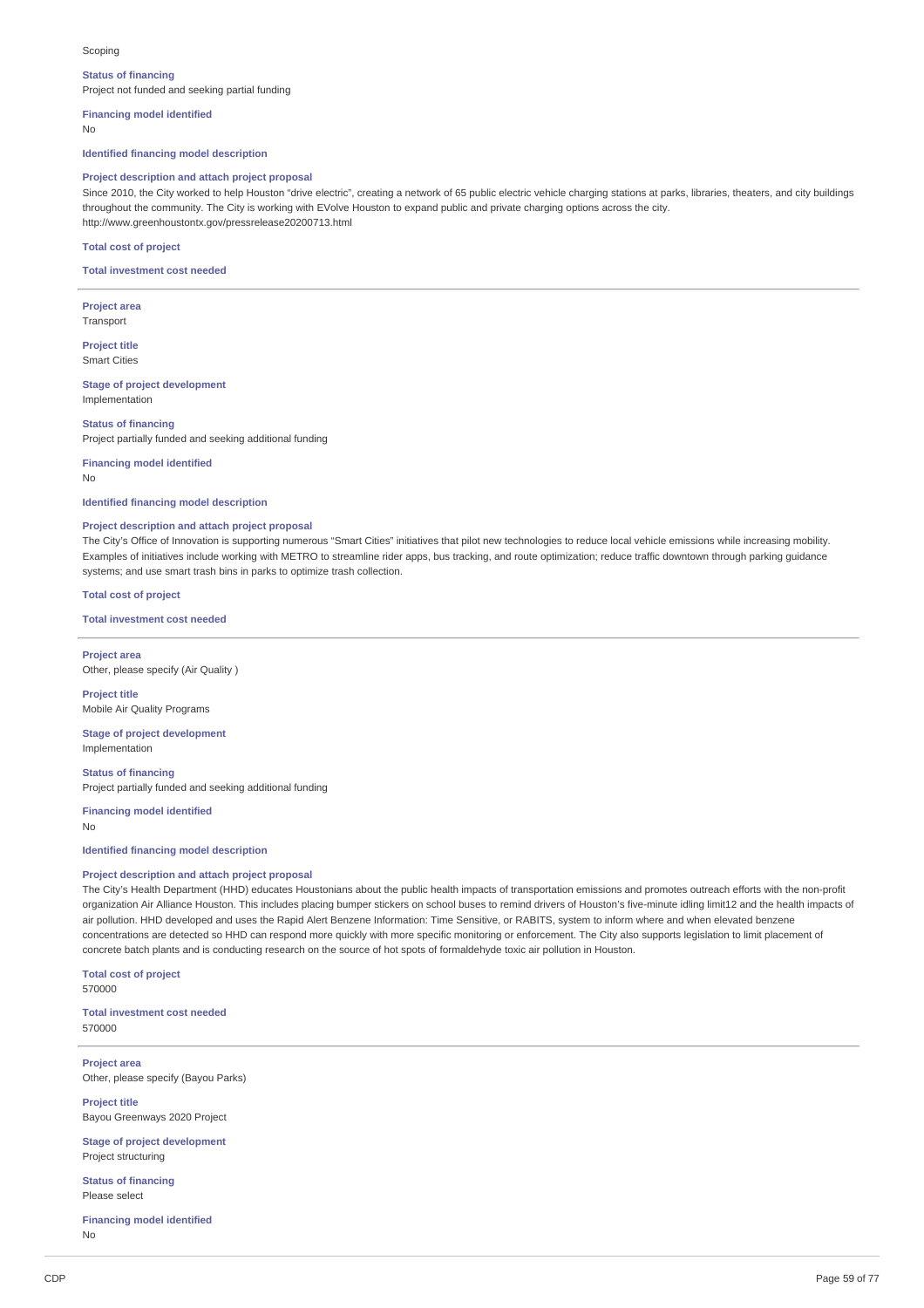## **Project description and attach project proposal**

This public-private partnership between the Houston Parks Board and the City of Houston is converting 3,000 acres of land along bayous into linear parks, including 150 miles of hike and bike trails that connect communities.

**Total cost of project** 220000000

**Total investment cost needed** 220000000

**Project area** Other, please specify (Biking Areas)

**Project title** Houston Bike Plan Implementation

**Stage of project development** Implementation

**Status of financing** Other, please specify (Funding secured)

**Financing model identified** Do not know

## **Identified financing model description**

#### **Project description and attach project proposal**

Starting in Fiscal Year 2018, the City of Houston allocated \$1.1 million each year for five years for bicycle infrastructure through its Capital Improvement Project. The Houston Bike Plan was adopted by City Council and Mayor Sylvester Turner in 2017. Almost 1,800 miles of high-comfort bikeways are planned for the City of Houston. In 2019 the City reported the completion of 42 miles of high-comfort bike lanes plus partners completed 25 miles of off-street bike facilities, which means over 300 miles of the Bike Plan has been implemented with 1,500 more miles planned. The total costs to be provided by the City has not yet been determined, since partners and funding sources have not all been determined.

**Total cost of project** 525000000

**Total investment cost needed** 525000000

**Project area** Transport

**Project title** Bike Share

**Stage of project development** Implementation

**Status of financing** Project partially funded and seeking additional funding

**Financing model identified** Do not know

## **Identified financing model description**

#### **Project description and attach project proposal**

Houston B-Cycle is a bike share program that initially began as a pilot project funded by an EPA grant to the City of Houston in 2012 to encourage biking in Houston. Now a 501(c)(3), Houston B-Cycle continues to partner with the Planning and Development Department to secure additional funding to expand bike stations across the city.

**Total cost of project** 3700000

**Total investment cost needed** 3700000

**Project area Transport** 

**Project title** Reducing Parking Requirements

**Stage of project development** Implementation

**Status of financing** Project partially funded and seeking additional funding

**Financing model identified** Do not know

**Identified financing model description**

## **Project description and attach project proposal**

Minimum parking requirements result in the creation of excessive parking facilities and encourage car dependence. In July 2019, City Council approved Planning and Development's proposal to expand exemptions for minimum parking requirements to two additional neighborhoods in Houston— East Downtown and Midtown. This will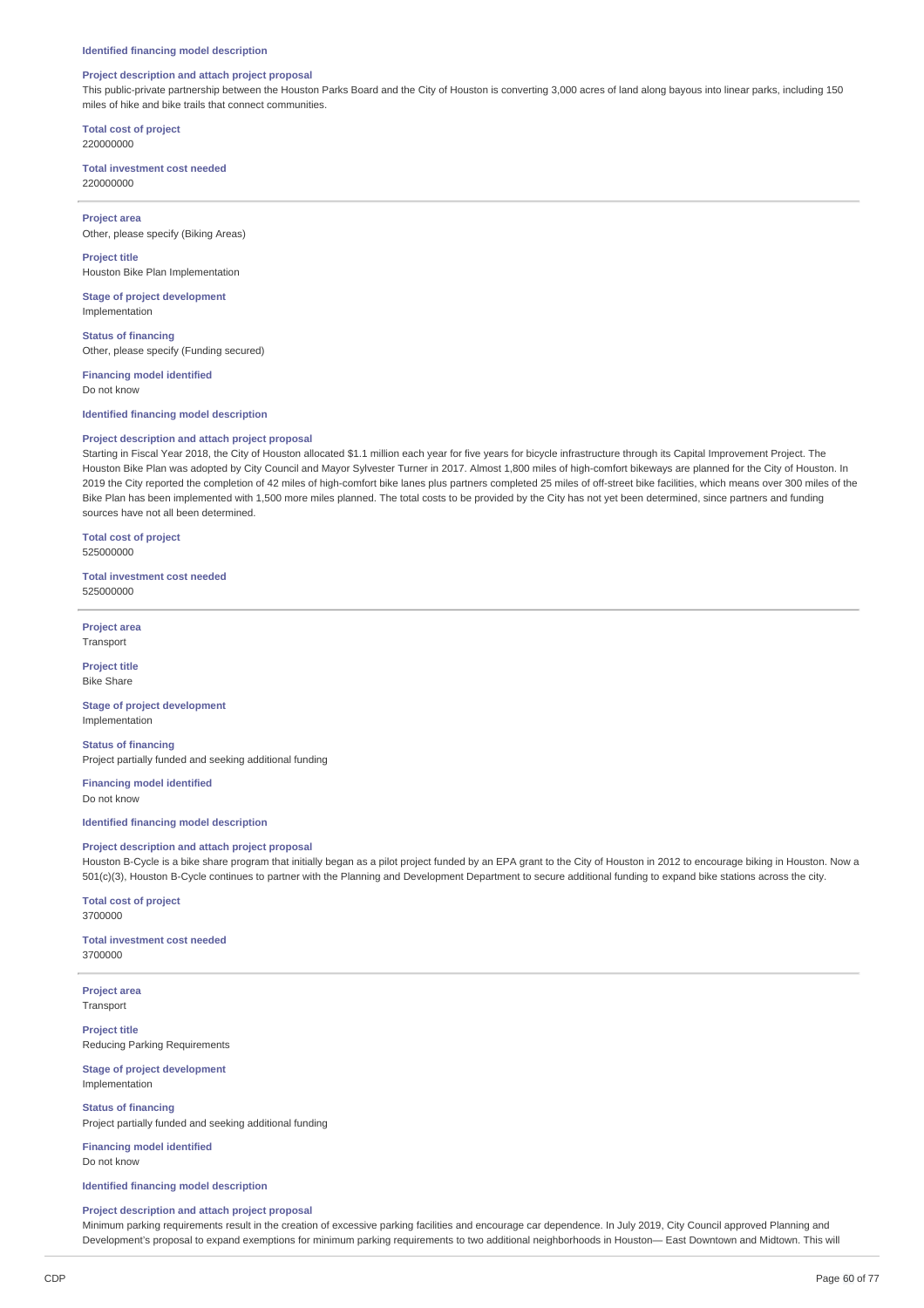#### allow for higher-density development and fewer impervious surfaces in the city.

## **Total cost of project**

#### **Total investment cost needed**

**Project area** Transport

**Project title** Vision Zero Action Plan

## **Stage of project development**

Project structuring

#### **Status of financing**

Project partially funded and seeking additional funding

**Financing model identified** Do not know

## **Identified financing model description**

## **Project description and attach project proposal**

Improving roadway safety for all users, especially pedestrians and bicyclists, is an important first step to encourage greater use of active and multi-modal transpor- tation. To eliminate traffic-related fatalities and improve road safety by 2030, this plan will identify mechanisms to ensure accountability and funding to reach its goals. The Planning and Development Department is currently working with stakeholders to develop short-term safety actions. https://cityofhouston.news/mayor-sylvester-turner-signsvision-zero-executive-order-to-eliminate-traffic-fatalities-and-injuries/

#### **Total cost of project**

**Total investment cost needed**

**Project area** Other, please specify (Walkable Places)

**Project title** Walkable Places & Transit Oriented Development

**Stage of project development** Implementation

**Status of financing** Project partially funded and seeking additional funding

**Financing model identified** Do not know

## **Identified financing model description**

## **Project description and attach project proposal**

The City of Houston Proposed Walkable Places and Transit-Oriented Development Amendment and Transit Corridor Ordinance are designed to encourage higher- density and mixed uses, reduce sidewalk interruptions and obstructions, promote multi- modal transportation, and encourage walkability. http://www.greenhoustontx.gov/pressrelease20200806.html

**Total cost of project**

**Total investment cost needed**

**Project area** Water management

**Project title** Living With Water Houston

**Stage of project development** Implementation

**Status of financing** Project partially funded and seeking additional funding

**Financing model identified** Do not know

## **Identified financing model description**

#### **Project description and attach project proposal**

Living With Water Houston was undertaken as part of the Resilient Houston strategy development process. The Mayor's Office for Resilience teamed with The Water Institute of the Gulf, Waggonner & Ball, and the Kingdom of the Netherlands to hold two Living With Water workshops to develop place-specific strategies to reduce flood risk and equip Houstonians to prepare for the next storm. The outcomes of the Living With Water workshops are summarized in the following report and incorporated into the Resilient Houston strategy. Living with Water is an exploration of the regional systems, natural and built, that define Houston and an analysis of regional flood risk in the context of climate projections and increasing urbanization. The key to Living With Water approach – and Resilient Houston strategy - is a recognition that actions to reduce risk and increase resilience can be taken at multiple interconnected scales—from the home, to the block, neighborhood, bayou, city, and region. The report goes on to highlight design proposals and recommendations developed for three focus areas – Kashmere Gardens, Independence Heights, and Greenspoint – as well as overall neighborhood-scale recommendations. The Living With Water workshops provided an opportunity for a deep dive into this critical component of Houston's resilience. Houston is the first city to integrate these two-well established frameworks for advancing city resilience, combining a comprehensive vision for a more resilient Houston with place-based strategies that reduce risk and deliver multiple community benefits. Living With Water Houston builds on the many local efforts underway to reduce flood risk and provides a framework and illustrative vision for aligning future actions. The strategies presented in this document should be embraced, localized, developed, and deployed to address the increasing riverine/bayou, urban drainage, and storm surge flooding that threatens Houston. https://www.houstontx.gov/mayor/Living-With-Water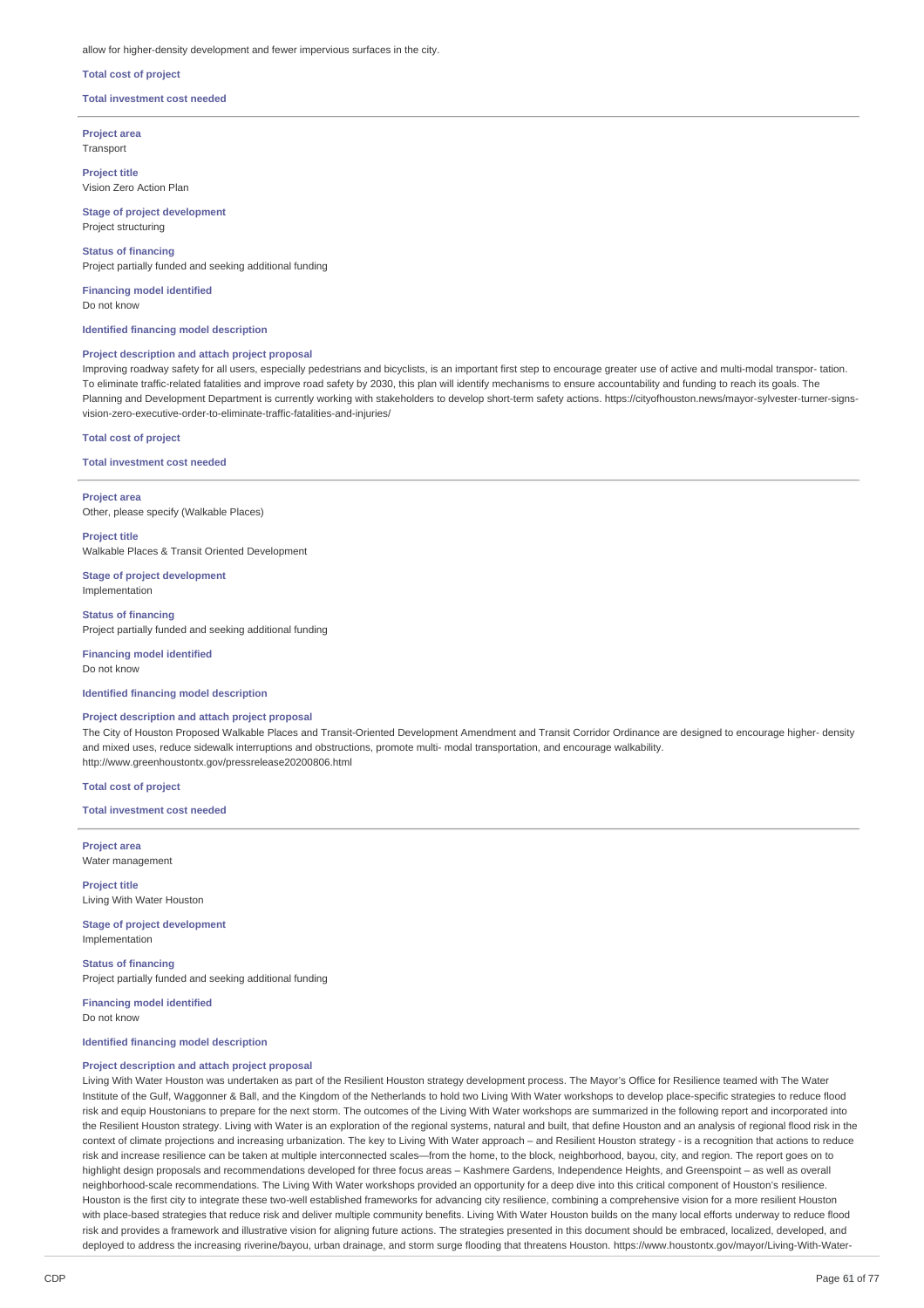Final-Report.pdf http://www.greenhoustontx.gov/pressrelease20200130.html

**Total cost of project**

#### **Total investment cost needed**

## **(6.6) Has your city tested their climate actions through pilot/demonstration projects?**

|            | $ p$ rojects | Pilot/demonstration Description of project and weblink                                                                                                                          |
|------------|--------------|---------------------------------------------------------------------------------------------------------------------------------------------------------------------------------|
| Tested by  | Yes          | EVolve Houston is a coalition of sustainability-minded civic, business, and academic leaders who seek to accelerate clean transportation through electrification. Collaborating |
| city       |              | with government, academic, private industry, and community leaders, our goal is to improve regional air quality and reduce greenhouse gas emissions in the Greater Houston      |
| government |              | area, https://www.evolvehouston.org                                                                                                                                             |

(6.7) Has your city received/secured funding for any low carbon projects (e.g. energy efficiency, renewable energy, low emission vehicles, bus rapid transit, waste management) or climate adaptation projects from a development bank (e.g. World Bank, Asian Development Bank, etc.)?

|                               | Funding received/secured for low carbon projects or climate adaptation |  |
|-------------------------------|------------------------------------------------------------------------|--|
| Funding received/secured<br>. | 'No                                                                    |  |

## (6.8) Has your city established a fund to invest in energy efficiency, renewable energy or carbon reduction projects?

|           | Funds to invest in energy efficiency, renewable energy or carbon reduction projects | <b>Comment</b>                                                               |  |  |
|-----------|-------------------------------------------------------------------------------------|------------------------------------------------------------------------------|--|--|
| Funds Yes |                                                                                     | https://www.houstontx.gov/mayor/press/2020/100-percent-renewable-energy.html |  |  |

## (6.9) Has your city taken steps to decarbonize the investments held by the city retirement funds and/or municipal investments, e.g. by making a commitment to **divest from fossil fuels and/or increase sustainable investments?**

|                                                                                                                                                       |     | Response Please provide more details about how your city is taking steps to<br>decarbonize the investments |
|-------------------------------------------------------------------------------------------------------------------------------------------------------|-----|------------------------------------------------------------------------------------------------------------|
| Municipal investments, e.g. by divesting from fossil fuels                                                                                            | Yes | https://www.houstontx.gov/mayor/press/2020/100-percent-renewable-<br>energy.html                           |
| Investments held by the city retirement funds, e.g. by making a commitment to divest from fossil fuels and/or increase No<br>sustainable investments? |     |                                                                                                            |

## (6.11) If city staff pensions are managed at the city level, who has responsibility for making investments decisions for the city retirement funds?

|                                      | Does the department/institution have responsibility for oversight and/or implementation of investment of the Comment<br>city retirement funds? |  |
|--------------------------------------|------------------------------------------------------------------------------------------------------------------------------------------------|--|
| City council/elected representatives | Yes                                                                                                                                            |  |
| Treasury or city finance staff       | N <sub>o</sub>                                                                                                                                 |  |
| City pension fund board              | Do not know                                                                                                                                    |  |
| Other staff                          | Yes                                                                                                                                            |  |

*State legislators also play a role in overseeing investment of city retirement funds*

# **(6.12) Does your city have its own credit rating?**

|                  | Does your city Rating agency Rating<br>have a credit<br>rating? |                        |                                                                                                                                                      | If you do not have a credit rating, please provide more details on why and what steps you are taking to<br>get one                                                                                                                                                   |
|------------------|-----------------------------------------------------------------|------------------------|------------------------------------------------------------------------------------------------------------------------------------------------------|----------------------------------------------------------------------------------------------------------------------------------------------------------------------------------------------------------------------------------------------------------------------|
| International No |                                                                 |                        |                                                                                                                                                      | The City of Houston does not have an international credit rating because the City does not conduct business in<br>the international market. Consequently, the City is not taking steps to obtain an international credit rating<br>because there is no need for one. |
| Domestic         | Yes                                                             | Standard and<br>Poor's | Moody's, Fitch,   Moody's Aa3 stable; S&P's rating AA; Fitch's rating<br>AA (Source:<br>http://www.houstontx.gov/controller/treasury/about.h<br>tml) | <not applicable=""></not>                                                                                                                                                                                                                                            |

## Climate Action Planning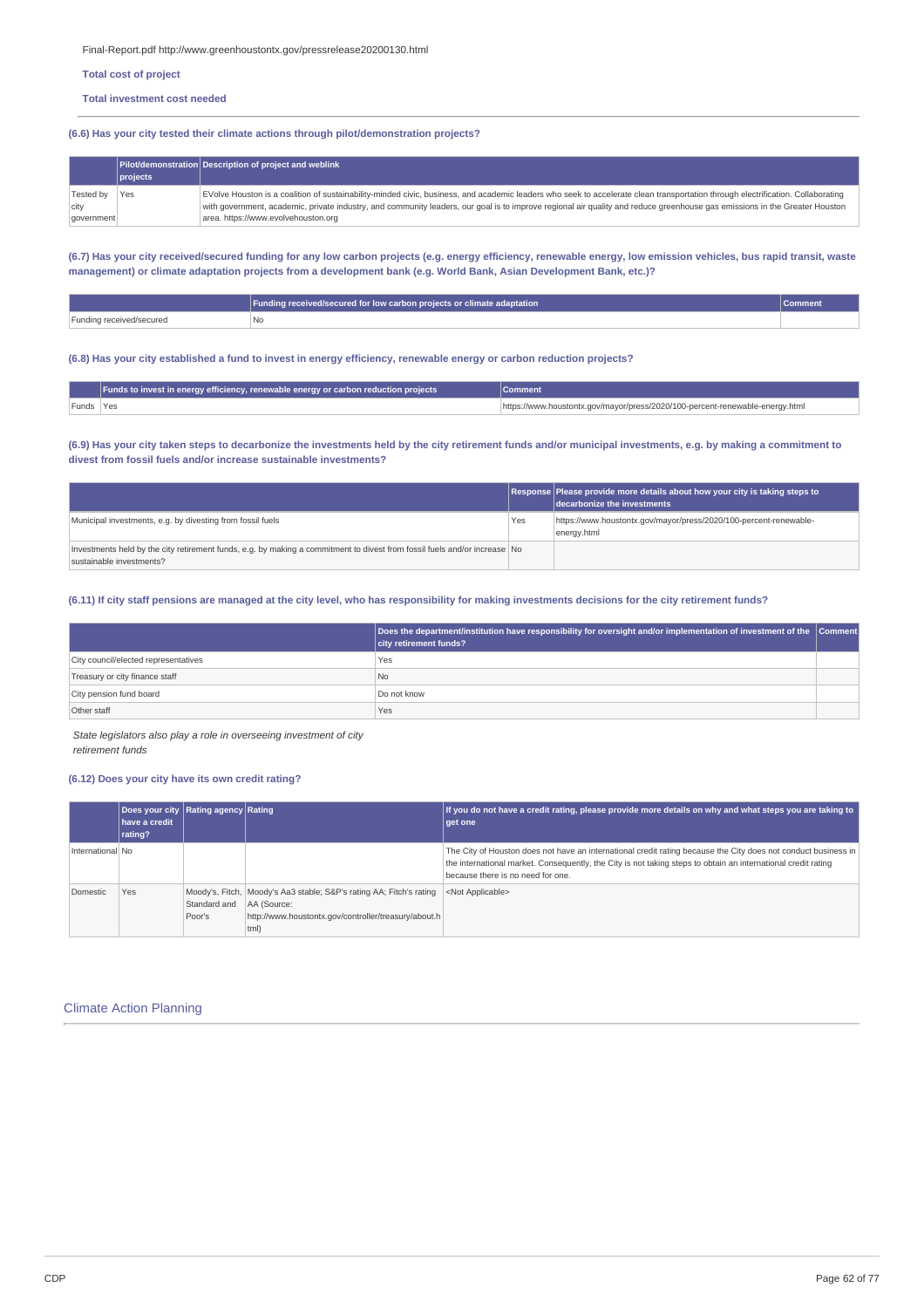(6.14) How do the city's environment/sustainability and economic development departments work together, for instance, in planning climate actions?

## **Working togehter**

**Have ad-hoc-meetings/workshops together (e.g. on climate action planning)**

Yes

**Joint strategy development/long-term planning (e.g. on the green economy, supporting green jobs and social equity)**

**Joint research**

Yes

Yes

**Joint target setting and/or monitoring (e.g. environmental targets impacting business)**

Yes

**Jointly engaging businesses (e.g. encouraging businesses to go green, strategy consultations)** Yes

**Other, please specify**

**If they do not work together, please explain why**

**(6.15) How many people within your city are employed in green jobs/industries?**

|                          | <b>Number</b><br>of people<br>in your<br>city<br>in green<br><b>jobs</b><br>and/or<br>industries variables | If you<br>measure<br>green jobs in<br>vour city,<br>employed please also<br>indicate if you indicate<br>analyze<br>demographic | If you<br>analyse<br>demographic<br>variables.<br><b>please</b><br><b>Iwhich</b><br>variables<br>from the list<br>below | <b>Comment</b>                                                                                                                                                                                                                                                                                                                                                                                                                                                                                                                                                                                                                                                                                                                                                                                                                                                                                                                                                                                                  |
|--------------------------|------------------------------------------------------------------------------------------------------------|--------------------------------------------------------------------------------------------------------------------------------|-------------------------------------------------------------------------------------------------------------------------|-----------------------------------------------------------------------------------------------------------------------------------------------------------------------------------------------------------------------------------------------------------------------------------------------------------------------------------------------------------------------------------------------------------------------------------------------------------------------------------------------------------------------------------------------------------------------------------------------------------------------------------------------------------------------------------------------------------------------------------------------------------------------------------------------------------------------------------------------------------------------------------------------------------------------------------------------------------------------------------------------------------------|
| Green<br>jobs/industries | 39986                                                                                                      | No                                                                                                                             | Working<br>status                                                                                                       | Elimination of the Green Goods and Services Occupations program On March 1, 2013, President Obama ordered into effect the across-the-board<br>spending cuts (commonly referred to as sequestration) required by the Balanced Budget and Emergency Deficit Control Act, as amended. Under the<br>order, the Bureau of Labor Statistics (BLS) must cut its current budget by more than \$30 million, about 5 percent of the current 2013 appropriation, by<br>September 30, 2013. In order to achieve these savings and protect core programs, the BLS will eliminate two programs and all "measuring green jobs"<br>products. These products include: data on employment by industry and occupation for businesses that produce green goods and services; data on the<br>occupations and wages of jobs related to green technologies and practices; and green career information publications. Please see<br>https://www.bls.gov/bls/sequester info.htm for more information regarding the sequestration at BLS. |

## Energy

# **(8.0) Does your city have a renewable energy or electricity target?**

Yes

The City of Houston recently committed to purchasing 100% renewable energy effective July 1, 2020. In April 2020, the City of Houston launched its Climate Action Plan, *which has a goal of 100% renewable energy by 2025 for municipal operations.*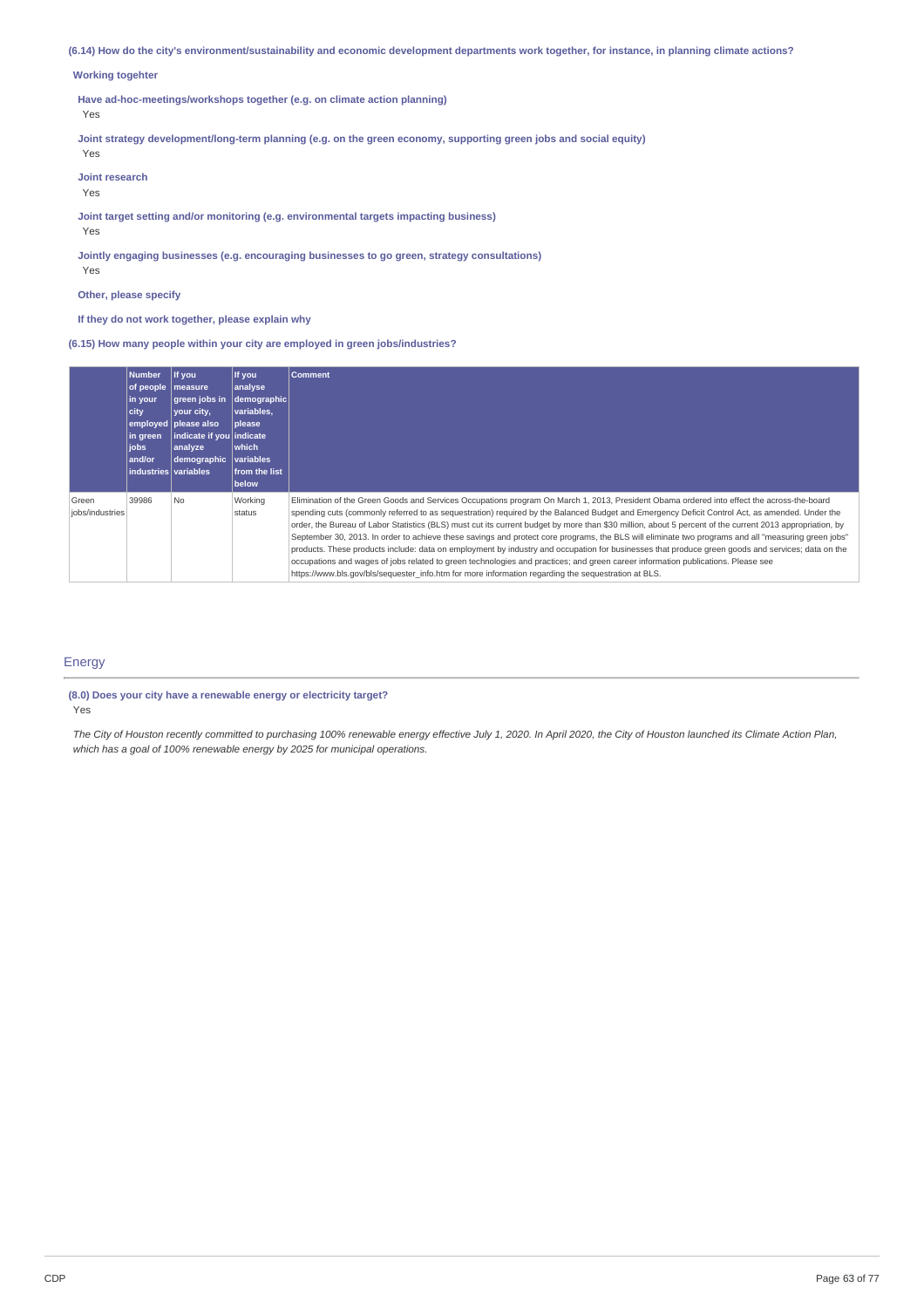#### (8.0a) Please provide details of your renewable energy or electricity target(s) and how the city plans to meet those targets.

#### **Scale**

Local government operations

**Type** Electricity

### **Energy / electricity types covered by target**

Other, please specify (Purchased)

#### **Base year** 2020

Total renewable energy / electricity covered by target in base year (in unit specified in column 3: energy/electricity types covered by target) 1248958

**Percentage renewable energy / electricity of total energy or electricity in base year**

## 100

**Target year**

## 2025

Total renewable energy / electricity covered by target in target year (in unit specified in column 3: energy/electricity types covered by target) 1248958

**Percentage renewable energy / electricity of total energy or electricity in target year** 100

## **Percentage of target achieved**

100

Please specify plans to meet the target(s) and in which sector this target will be implemented (i.e. All energy sectors, electricity, heating and cooling and/or **transport)**

As of July 1, 2020 the City of Houston has achieved this target. The City entered into a five-year contract (with two one-year renewal options) with NRG, the City's retail electric provider. As of July 1, 2020, Houston began purchasing 100% renewable energy through this contract with NRG.

**Scale** City-wide

**Type**

Electricity

## **Energy / electricity types covered by target**

All electricity produced (in MWh)

#### **Base year** 2014

Total renewable energy / electricity covered by target in base year (in unit specified in column 3: energy/electricity types covered by target) 7550

**Percentage renewable energy / electricity of total energy or electricity in base year**

## **Target year**

2050

0.03

Total renewable energy / electricity covered by target in target year (in unit specified in column 3: energy/electricity types covered by target) 5000000

**Percentage renewable energy / electricity of total energy or electricity in target year**

**Percentage of target achieved**

21

10

Please specify plans to meet the target(s) and in which sector this target will be implemented (i.e. All energy sectors, electricity, heating and cooling and/or **transport)**

The City launched its Climate Action Plan April 2020 which has an overall goal to achieve carbon neutrality by 2050. A community goal of generating 5 million MWh from local rooftop and community solar per year by 2050 is part of this broader goal. The City is in the process of developing more 'specific' targets. Houston will grow Houston's investment in renewable and resilient energy by supporting and promoting the use and development of renewable energy; supporting and promoting retail renewable energy opportunities: and advocating for renewable energy policies at the local, state and federal levels.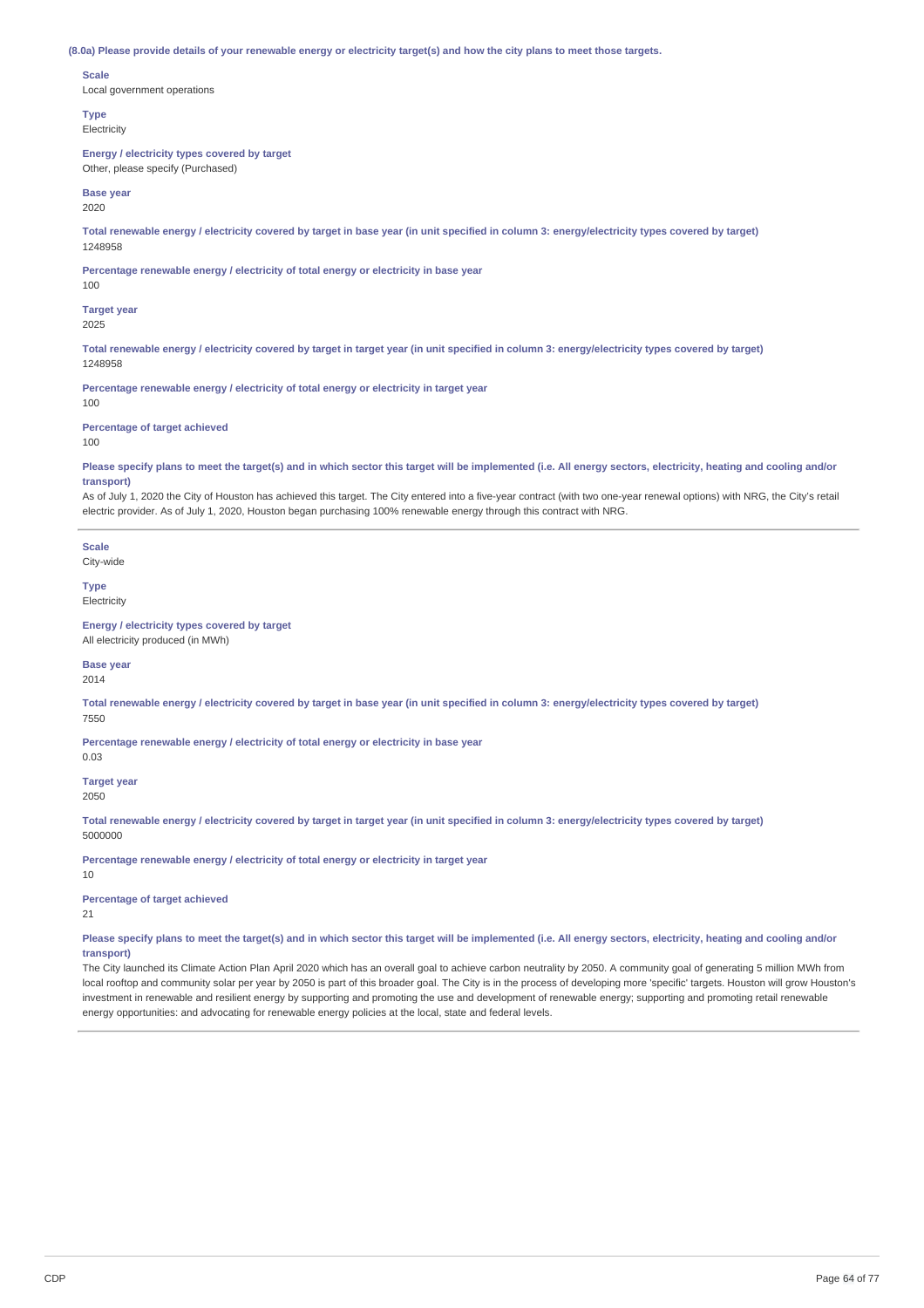## **(8.1) Please indicate the source mix of electricity consumed in your city.**

| (8.1) Please indicate the source mix of electricity consumed in y |
|-------------------------------------------------------------------|
| <b>Electricity source</b>                                         |
| Coal<br>22.62                                                     |
| Gas<br>48.55                                                      |
| Oil<br>0.03                                                       |
| <b>Nuclear</b><br>10                                              |
| <b>Hydro</b><br>0.22                                              |
| <b>Biomass</b><br>0.24                                            |
| Wind<br>17.02                                                     |
| <b>Geothermal</b><br>$\Omega$                                     |
| <b>Solar</b><br>0.77                                              |
| <b>Other sources</b><br>0.55                                      |
| Total - please ensure this equals 100%<br>100                     |
| Year data applies to<br>2018                                      |
|                                                                   |

**(8.2) What scale is the electricity mix data reported above?**

Other, please specify (eGRID2018v2 SRL18 eGRID subregion year 2018 data)

(8.3) What percentage of your city's electricity grid mix is zero carbon? "Zero carbon" includes solar, wind, hydro, biomass and geothermal as the source to **produce electricity.**

# 18.25

(8.4) How much (in MW capacity) renewable energy is installed within the city boundary in the following categories?

|                                 | <b>MW</b> capacity | <b>Comment</b>                                                                                                                          |
|---------------------------------|--------------------|-----------------------------------------------------------------------------------------------------------------------------------------|
| Renewable district heat/cooling |                    |                                                                                                                                         |
| Solar PV                        | 42.53              | Installed solar PV Capacity increased to 42.53 in 2019 from 20.9 (2018). https://environmentamerica.org/feature/ame/shining-cities-2020 |
| Solar thermal                   |                    |                                                                                                                                         |
| Hydro power                     |                    |                                                                                                                                         |
| Wind                            |                    |                                                                                                                                         |
| Other, please specify           |                    |                                                                                                                                         |

## **(8.5) Does your city have a target to increase energy efficiency?**

Yes

April 2020, the City launched its Climate Action Plan which has an overall goal to achieve carbon neutrality by 2050. Increasing energy efficiency is part of this broader carbon reduction goal. As a result, the City is in the process of defining and establishing 'specific' targets.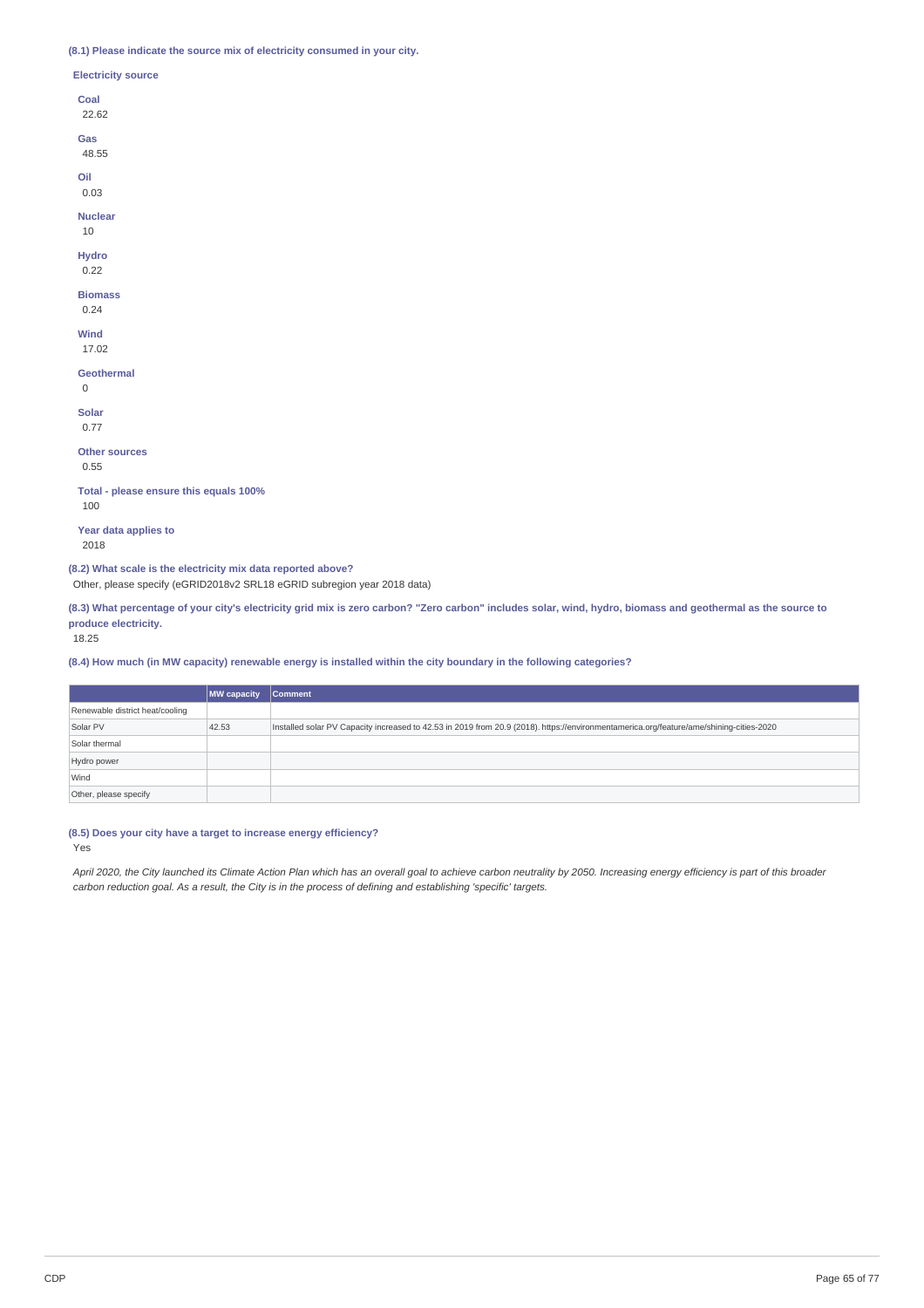#### **(8.5a) Please provide details on your city's energy efficiency targets.**

**Scale** City-wide

**Energy efficiency type covered by target** Reduce total energy consumed (in MWh)

**Base year**

2014

**Total energy consumed/produced covered by target in base year (in unit specified in column 2)** 26095683

**Target year**

2030

**Total energy consumed/produced covered by target in target year (in unit specified in column 2)** 31223971

**Percentage of energy efficiency improvement in target year compared to base year levels**

**Percentage of target achieved**

 $\Omega$ 

6

#### **Plans to meet target (include details on types of energy in thermal /electricity)**

The City launched its Climate Action Plan April 2020, which has an overall goal to achieve carbon neutrality by 2050. Interim goals include 40% by 2030 and 75% by 2040. Increasing energy efficiency is part of this broader carbon reduction goal. As a result, the City is in the process of establishing 'specific' targets in the following areas: CAP Target 7. Adopt the 2021 International Code Council (ICC) model codes by 2025 with a minimum 5-year update. The City will also establish a plan to achieve 85% energy code compliance by 2030. (B1.1 Update energy code and increase compliance; B1.2 Develop programs that improve building energy efficiency to include municipal benchmarking and disclosure policy for municipal buildings by 2021 and developing benchmarking and audit programs for commercial, industrial and residential buildings; and B1.3 reduce water and wastewater energy consumption by 10% through optimization of facility operations and water conservation. CAP Target 8. Double the current number of PACE projects by 2025 (B2.1 Promote clean energy financing programs; B2.2 Expand utility energy financing and incentive programs this includes promoting weatherization programs to reduce residential energy consumption and focus on reducing energy burden on low-income populations and supporting and participating in CenterPoint's portfolio of energy efficiency programs. CAP Target 9. 70% of non-residential buildings operated by trained building operators by 2030 (B3.1 Provide training in the operation, management, and maintenance of relevant building systems. This includes promoting existing building owner/operator trainings and certification and identifying programs that need to be developed; educating, engaging and connecting the community about career pathway opportunities; providing training and education resources for single and multi-family residences and educating owners/operators on the Federal Rules governing refrigerant management.)

**Please indicate to which energy sector(s) the target applies (Multiple choice)**

Commercial buildings Residential buildings Public facility

## **Buildings**

(9.0) What is the total tCO2e emissions per capita from existing commercial, institutional and residential buildings in your city?

|                    | Total tonnes of CO2e emissions per<br>$ $ capita |
|--------------------|--------------------------------------------------|
| Commercial         | 4                                                |
| Municipal          | 0.11                                             |
| Residential        | 2.1                                              |
| New buildings      |                                                  |
| All building types |                                                  |

Information pulled from 2019 City-Wide GHG inventory and 2019 Municipal Inventory. Categories include Commercial, Municipal and *Residential Buildings.*

#### (9.1) Does your city have emissions reduction targets or energy efficiency targets for the following building types?

|        | $\blacksquare$ $\blacksquare$ $\blacksquare$ $\blacksquare$ $\blacksquare$ $\blacksquare$ $\blacksquare$ $\blacksquare$ $\blacksquare$ $\blacksquare$ $\blacksquare$ $\blacksquare$ $\blacksquare$ $\blacksquare$ $\blacksquare$ $\blacksquare$ $\blacksquare$ $\blacksquare$ $\blacksquare$ $\blacksquare$ $\blacksquare$ $\blacksquare$ $\blacksquare$ $\blacksquare$ $\blacksquare$ $\blacksquare$ $\blacksquare$ $\blacksquare$ $\blacksquare$ $\blacksquare$ $\blacksquare$ $\blacks$ | Enerav | Please provide more details and/or link to more information about the |
|--------|--------------------------------------------------------------------------------------------------------------------------------------------------------------------------------------------------------------------------------------------------------------------------------------------------------------------------------------------------------------------------------------------------------------------------------------------------------------------------------------------|--------|-----------------------------------------------------------------------|
|        | reduction reduction target.                                                                                                                                                                                                                                                                                                                                                                                                                                                                |        | efficiency energy efficiency target.                                  |
| target |                                                                                                                                                                                                                                                                                                                                                                                                                                                                                            | target |                                                                       |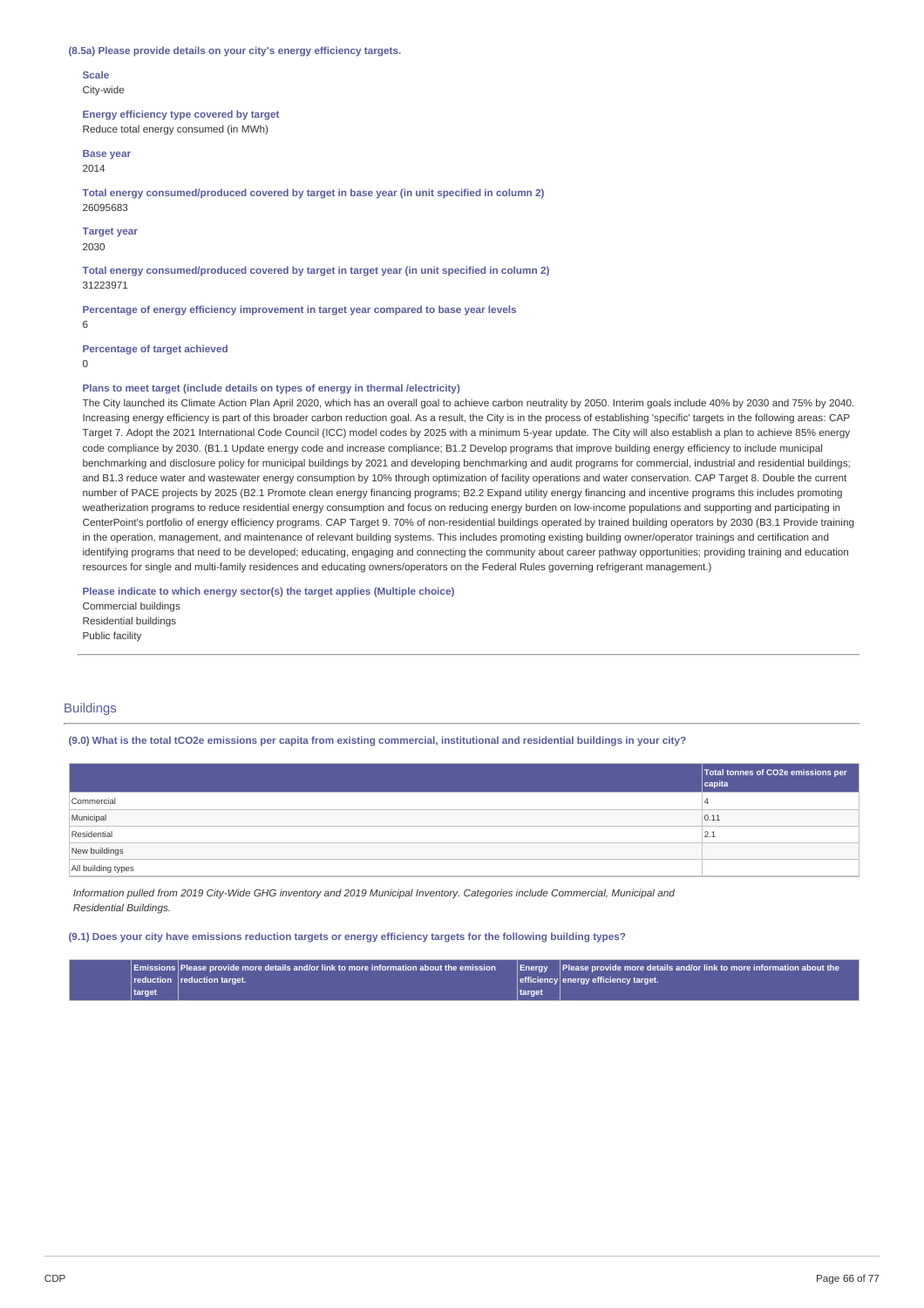|                               | reduction | Emissions   Please provide more details and/or link to more information about the emission<br>reduction target.                                                                                                                                                                                                                                                                                                                                                                                                                                                                                                                                                                                                                                                                                                                                                                                                                                                                                                                                                                                                                                                                                                                                                                                                                                                                                                                                                                                                                                                                                                                                                                                                                                                                                                                                                                                                                                    | <b>Energy</b> | Please provide more details and/or link to more information about the<br>efficiency energy efficiency target.                                                                                                                                                                                                                                                                                                                                                                                                                                                                                                                                                                                                                                                                                                                                                                                                                                                                                                                                                                                                                                                                                                                                                                                                                                                                                                                                                                                                                                                                                                                                                                                                                                                                                                                                                                                                                                      |
|-------------------------------|-----------|----------------------------------------------------------------------------------------------------------------------------------------------------------------------------------------------------------------------------------------------------------------------------------------------------------------------------------------------------------------------------------------------------------------------------------------------------------------------------------------------------------------------------------------------------------------------------------------------------------------------------------------------------------------------------------------------------------------------------------------------------------------------------------------------------------------------------------------------------------------------------------------------------------------------------------------------------------------------------------------------------------------------------------------------------------------------------------------------------------------------------------------------------------------------------------------------------------------------------------------------------------------------------------------------------------------------------------------------------------------------------------------------------------------------------------------------------------------------------------------------------------------------------------------------------------------------------------------------------------------------------------------------------------------------------------------------------------------------------------------------------------------------------------------------------------------------------------------------------------------------------------------------------------------------------------------------------|---------------|----------------------------------------------------------------------------------------------------------------------------------------------------------------------------------------------------------------------------------------------------------------------------------------------------------------------------------------------------------------------------------------------------------------------------------------------------------------------------------------------------------------------------------------------------------------------------------------------------------------------------------------------------------------------------------------------------------------------------------------------------------------------------------------------------------------------------------------------------------------------------------------------------------------------------------------------------------------------------------------------------------------------------------------------------------------------------------------------------------------------------------------------------------------------------------------------------------------------------------------------------------------------------------------------------------------------------------------------------------------------------------------------------------------------------------------------------------------------------------------------------------------------------------------------------------------------------------------------------------------------------------------------------------------------------------------------------------------------------------------------------------------------------------------------------------------------------------------------------------------------------------------------------------------------------------------------------|
|                               | target    |                                                                                                                                                                                                                                                                                                                                                                                                                                                                                                                                                                                                                                                                                                                                                                                                                                                                                                                                                                                                                                                                                                                                                                                                                                                                                                                                                                                                                                                                                                                                                                                                                                                                                                                                                                                                                                                                                                                                                    | target        |                                                                                                                                                                                                                                                                                                                                                                                                                                                                                                                                                                                                                                                                                                                                                                                                                                                                                                                                                                                                                                                                                                                                                                                                                                                                                                                                                                                                                                                                                                                                                                                                                                                                                                                                                                                                                                                                                                                                                    |
| Commercial                    | Yes       | The City launched its Climate Action Plan April 2020 which has an overall goal to achieve<br>carbon neutrality by 2050. The City is in the process of establishing 'specific' targets'<br>related to the following areas: CAP Target 7. Adopt the 2021 International Code Council<br>(ICC) model codes by 2025 with a minimum 5-year update. The City will also establish a<br>plan to achieve 85% energy code compliance by 2030. (B1.1 Update energy code and<br>increase compliance; B1.2 Develop programs that improve building energy efficiency to<br>include developing benchmarking and audit programs for commercial, industrial and<br>residential buildings; and B1.3 reduce water and wastewater energy consumption by 10%<br>through optimization of facility operations and water conservation.) CAP Target 8. Double<br>the current number of PACE projects by 2025 (B2.1 Promote clean energy financing<br>programs; B2.2 Expand utility energy financing and incentive programs). CAP Target 9.<br>70% of non-residential buildings operated by trained building operators by 2030 (B3.1<br>Provide training in the operation, management, and maintenance of relevant building<br>systems. This includes promoting existing building owner/operator trainings and<br>certification and identifying programs that need to be developed; educating, engaging and<br>connecting the community about career pathway opportunities; providing training and<br>education resources for single and multi-family residences and educating<br>owners/operators on the Federal Rules governing refrigerant management.)<br>http://www.greenhoustontx.gov/climateactionplan/CAP-April2020.pdf Houston adopted the<br>2015 IECC for commercial buildings with amendments, effective December 2016. The City<br>also adopted ASHRAE 90.1-2013 with amendments, effective December 2016.<br>https://www.houstonpermittingcenter.org/help/codes | Yes           | Increasing energy efficiency is part of the City's broader carbon reduction goal.<br>As a result, the City is in the process of defining and establishing 'specific'<br>targets related to the following areas: CAP Target 7. Adopt the 2021<br>International Code Council (ICC) model codes by 2025 with a minimum 5-year<br>update. The City will also establish a plan to achieve 85% energy code<br>compliance by 2030. (B1.1 Update energy code and increase compliance; B1.2<br>Develop programs that improve building energy efficiency to include developing<br>benchmarking and audit programs for commercial, industrial and residential<br>buildings; and B1.3 reduce water and wastewater energy consumption by 10%<br>through optimization of facility operations and water conservation. CAP Target<br>8. Double the current number of PACE projects by 2025 (B2.1 Promote clean<br>energy financing programs; B2.2 Expand utility energy financing and incentive<br>programs). CAP Target 9. 70% of non-residential buildings operated by trained<br>building operators by 2030 (B3.1 Provide training in the operation,<br>management, and maintenance of relevant building systems. This includes<br>promoting existing building owner/operator trainings and certification and<br>identifying programs that need to be developed; educating, engaging and<br>connecting the community about career pathway opportunities; providing<br>training and education resources for single and multi-family residences and<br>educating owners/operators on the Federal Rules governing refrigerant<br>management.) http://www.greenhoustontx.gov/climateactionplan/CAP-<br>April2020.pdf Houston adopted the 2015 IECC for commercial buildings with<br>amendments, effective December 2016. The City also adopted ASHRAE 90.1-<br>2013 with amendments, effective December 2016.<br>https://www.houstonpermittingcenter.org/help/codes |
| Municipal                     | Yes       | The City launched its Climate Action Plan April 2020 which has an overall goal to achieve<br>carbon neutrality by 2050. The City is in the process of establishing 'specific' targets' to<br>include: CAP Target 7. Adopt the 2021 International Code Council (ICC) model codes by<br>2025 with a minimum 5-year update. The City will also establish a plan to achieve 85%<br>energy code compliance by 2030. (B1.1 Update energy code and increase compliance;<br>B1.2 Develop programs that improve building energy efficiency to include adopting a<br>municipal benchmarking and disclosure policy for municipal buildings by 2021 and<br>developing benchmarking and audit programs for commercial, industrial and residential<br>buildings; and B1.3 reduce water and wastewater energy consumption by 10% through<br>optimization of facility operations and water conservation.<br>http://www.greenhoustontx.gov/climateactionplan/CAP-April2020.pdf Houston adopted the<br>2015 IECC for commercial buildings with amendments, effective December 2016. The city<br>also adopted ASHRAE 90.1-2013 with amendments, effective December 2016.<br>https://www.houstonpermittingcenter.org/help/codes                                                                                                                                                                                                                                                                                                                                                                                                                                                                                                                                                                                                                                                                                                                                        | Yes           | Increasing energy efficiency is part of the City's broader carbon reduction goal.<br>As a result, the City is in the process of defining and establishing 'specific'<br>targets related to the following areas: CAP Target 7. Adopt the 2021<br>International Code Council (ICC) model codes by 2025 with a minimum 5-year<br>update. The City will also establish a plan to achieve 85% energy code<br>compliance by 2030. (B1.1 Update energy code and increase compliance; B1.2<br>Develop programs that improve building energy efficiency to include adopting a<br>municipal benchmarking and disclosure policy for municipal buildings by 2021<br>and developing benchmarking and audit programs for commercial, industrial<br>and residential buildings; and B1.3 reduce water and wastewater energy<br>consumption by 10% through optimization of facility operations and water<br>conservation. http://www.greenhoustontx.gov/climateactionplan/CAP-<br>April2020.pdf Houston adopted the 2015 IECC for commercial buildings with<br>amendments, effective December 2016. The city also adopted ASHRAE 90.1-<br>2013 with amendments, effective December 2016.<br>https://www.houstonpermittingcenter.org/help/codes Better Buildings<br>Challenge: the City established a goal to achieve 20% energy reduction below<br>2008 levels by 2020. Municipal buildings account for 7 million out of 30 million<br>square feet of the city's commitment. On June 23, 2004, City Council adopted<br>the Green Building Resolution, which established LEED certification as a<br>standard for new construction, replacement facilities and major renovations of<br>City of Houston-owned buildings and facilities with more than 10,000 sq. feet of<br>occupied space.                                                                                                                                                                            |
| Residential                   | Yes       | The City launched its Climate Action Plan April 2020 which has an overall goal to achieve<br>carbon neutrality by 2050. The City is in the process of establishing 'specific' targets' to<br>include: CAP Target 7. Adopt the 2021 International Code Council (ICC) model codes by<br>2025 with a minimum 5-year update. The City will also establish a plan to achieve 85%<br>energy code compliance by 2030. (B1.1 Update energy code and increase compliance;<br>B1.2 Develop programs that improve building energy efficiency to include developing<br>benchmarking and audit programs for commercial, industrial and residential buildings; and<br>B1.3 reduce water and wastewater energy consumption by 10% through optimization of<br>facility operations and water conservation.) CAP Target 8 includes a complimentary<br>initiative B2.2 to expand utility energy financing and incentive programs. This includes<br>promoting weatherization programs to reduce residential energy consumption and focus<br>on reducing energy burden of low-income populations and supporting and participating in<br>CenterPoint's portfolio of energy efficiency programs.<br>http://www.greenhoustontx.gov/climateactionplan/CAP-April2020.pdf                                                                                                                                                                                                                                                                                                                                                                                                                                                                                                                                                                                                                                                                                                     | Yes           | Increasing energy efficiency is part of the City's broader carbon reduction goal.<br>As a result, the City is in the process of defining and establishing 'specific'<br>targets related to the following areas: CAP Target 7. Adopt the 2021<br>International Code Council (ICC) model codes by 2025 with a minimum 5-year<br>update. The City will also establish a plan to achieve 85% energy code<br>compliance by 2030. (B1.1 Update energy code and increase compliance; B1.2<br>Develop programs that improve building energy efficiency to include developing<br>benchmarking and audit programs for commercial, industrial and residential<br>buildings; and B1.3 reduce water and wastewater energy consumption by 10%<br>through optimization of facility operations and water conservation.) CAP Target<br>8 includes a complimentary initiative B2.2 to expand utility energy financing and<br>incentive programs. This includes promoting weatherization programs to reduce<br>residential energy consumption and focus on reducing energy burden of low-<br>income populations and supporting and participating in CenterPoint's portfolio<br>of energy efficiency programs.<br>http://www.greenhoustontx.gov/climateactionplan/CAP-April2020.pdf                                                                                                                                                                                                                                                                                                                                                                                                                                                                                                                                                                                                                                                                                    |
| New buildings<br>All building | No        | The City launched its Climate Action Plan April 2020 which has an overall goal to achieve                                                                                                                                                                                                                                                                                                                                                                                                                                                                                                                                                                                                                                                                                                                                                                                                                                                                                                                                                                                                                                                                                                                                                                                                                                                                                                                                                                                                                                                                                                                                                                                                                                                                                                                                                                                                                                                          | No<br>Yes     | The City launched its Climate Action Plan April 2020 which has an overall goal                                                                                                                                                                                                                                                                                                                                                                                                                                                                                                                                                                                                                                                                                                                                                                                                                                                                                                                                                                                                                                                                                                                                                                                                                                                                                                                                                                                                                                                                                                                                                                                                                                                                                                                                                                                                                                                                     |
| types                         | Yes       | carbon neutrality by 2050. The City is in the process of establishing 'specific' targets' to<br>include: CAP Target 7. Adopt the 2021 International Code Council (ICC) model codes by<br>2025 with a minimum 5-year update. The City will also establish a plan to achieve 85%<br>energy code compliance by 2030. (B1.1 Update energy code and increase compliance;<br>B1.2 Develop programs that improve building energy efficiency to include adopting a<br>municipal benchmarking and disclosure policy for municipal buildings in 2021 and<br>developing benchmarking and audit programs for commercial, industrial and residential<br>buildings; and B1.3 reduce water and wastewater energy consumption by 10% through<br>optimization of facility operations and water conservation.<br>http://www.greenhoustontx.gov/climateactionplan/CAP-April2020.pdf                                                                                                                                                                                                                                                                                                                                                                                                                                                                                                                                                                                                                                                                                                                                                                                                                                                                                                                                                                                                                                                                                   |               | to achieve carbon neutrality by 2050. The City is in the process of establishing<br>'specific' targets' to include: CAP Target 7. Adopt the 2021 International Code<br>Council (ICC) model codes by 2025 with a minimum 5-year update. The City<br>will also establish a plan to achieve 85% energy code compliance by 2030.<br>(B1.1 Update energy code and increase compliance; B1.2 Develop programs<br>that improve building energy efficiency to include adopting a municipal<br>benchmarking and disclosure policy for municipal buildings in 2021 and<br>developing benchmarking and audit programs for commercial, industrial and<br>residential buildings; and B1.3 reduce water and wastewater energy<br>consumption by 10% through optimization of facility operations and water<br>conservation. http://www.greenhoustontx.gov/climateactionplan/CAP-<br>April2020.pdf                                                                                                                                                                                                                                                                                                                                                                                                                                                                                                                                                                                                                                                                                                                                                                                                                                                                                                                                                                                                                                                                 |

*The City launched its Climate Action Plan April 2020 with a focus area on building optimization.*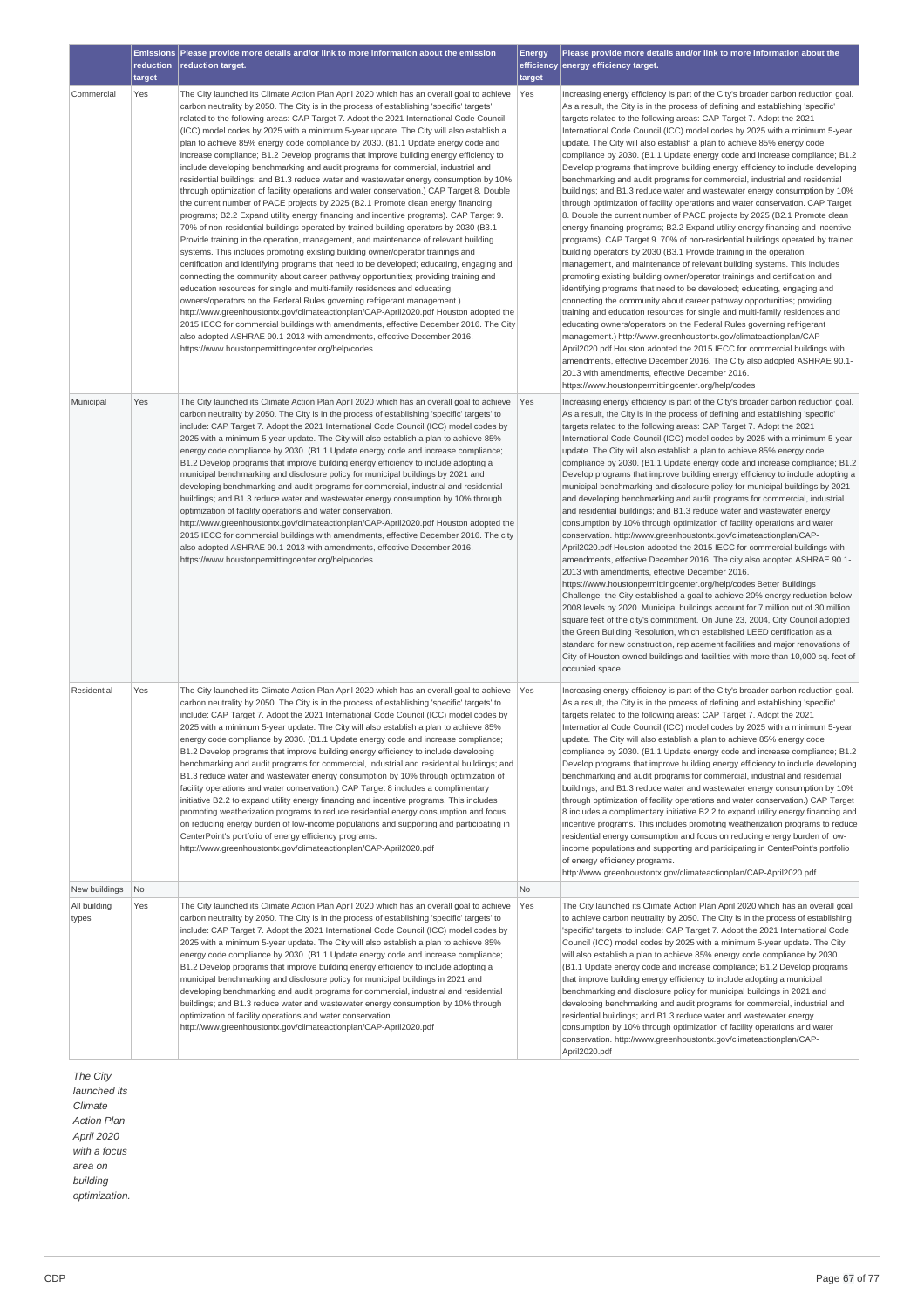# (9.2) Is your city implementing a strategy/pathway/roadmap to ensure that all new buildings are net zero carbon operational by 2030?

|                 |     | Building types that the policy applies to | l Please provide more detail and/or link to more information about the requirements " |
|-----------------|-----|-------------------------------------------|---------------------------------------------------------------------------------------|
| Please complete | 'No | Applicable>                               |                                                                                       |

(9.3) Is your city implementing any requirements to achieve net zero carbon existing buildings? For example, regulations, codes or planning policies requiring **Passive House or other ultra-high efficiency standards for existing buildings being implemented.**

|                                    | <b>Response</b> | $\mid$ Please provide more detail and/or link to more information about the requirements |
|------------------------------------|-----------------|------------------------------------------------------------------------------------------|
| Net zero carbon existing buildings | ' No            |                                                                                          |

## (9.4) What is the total final annual energy use for buildings within your city boundary (aggregated across all fuel types)? (\*in USA 'total final energy use' is known **as 'site energy use')?**

|                    | Total final energy use (kWh/annum) |
|--------------------|------------------------------------|
| Commercial         | 20808302787                        |
| Institutional      |                                    |
| Municipal          | 620443465                          |
| Residential        | 9536934306                         |
| New buildings      |                                    |
| All building types | 30345237093                        |

*Estimates based off of 2019 Emissions inventory and 2019 municipal energy usage.*

## (9.5) Is your city implementing any retrofit programs addressing existing commercial, residential and/or municipal buildings?

|                      | <b>Response Buildings</b> | that the<br>program<br>applies to | Please provide more detail and/or link to more information about the programs                                                                                                                                                                                                                                                                                                                                                                                                                                                                                                                                                                                                                                                                                                                                                                                                                                                                                                                                                                                                                                                                                                                                                                                                                                                                                                                                                                                                                                                                                                                                                                                                                                                                                                                                                                                                                                                                                                                                                                                                                                                                                                                                                                                                                                                                                                                                                                                                                                                                                                                                                                                                                                   |
|----------------------|---------------------------|-----------------------------------|-----------------------------------------------------------------------------------------------------------------------------------------------------------------------------------------------------------------------------------------------------------------------------------------------------------------------------------------------------------------------------------------------------------------------------------------------------------------------------------------------------------------------------------------------------------------------------------------------------------------------------------------------------------------------------------------------------------------------------------------------------------------------------------------------------------------------------------------------------------------------------------------------------------------------------------------------------------------------------------------------------------------------------------------------------------------------------------------------------------------------------------------------------------------------------------------------------------------------------------------------------------------------------------------------------------------------------------------------------------------------------------------------------------------------------------------------------------------------------------------------------------------------------------------------------------------------------------------------------------------------------------------------------------------------------------------------------------------------------------------------------------------------------------------------------------------------------------------------------------------------------------------------------------------------------------------------------------------------------------------------------------------------------------------------------------------------------------------------------------------------------------------------------------------------------------------------------------------------------------------------------------------------------------------------------------------------------------------------------------------------------------------------------------------------------------------------------------------------------------------------------------------------------------------------------------------------------------------------------------------------------------------------------------------------------------------------------------------|
| Retrofit<br>programs | Yes                       | Municipal                         | Residential  Houston Property Assessed Clean Energy (PACE) Program. The City of Houston's commercial Property Assessed Clean Energy or PACE program provides an additional tool<br>Commercial for Houston property owners to finance energy efficiency, renewable energy, and water conservation projects. Additional details and related ordinances can be found at:<br>https://www.texaspaceauthority.org/houston-pace/ City of Houston General Services Department (GSD) Energy Efficiency Project. GSD applied to the State Energy<br>Conservation Office (SECO) for energy efficiency funding under its LoanStar (Saving Taxes and Resources) Revolving Loan Program to fund the energy cost reduction<br>measures identified by the Texas Engineering Experiment Station (TEES) Energy System Laboratory. https://houston.novusagenda.com/agendapublic/CoverSheet.aspx?<br>ItemID=19643&MeetingID=429; https://comptroller.texas.gov/programs/seco/funding/loanstar/ Voluntary benchmarking programs, like the DOE's Better Buildings Challenge:<br>https://betterbuildingssolutioncenter.energy.gov/partners/houston-tx Program to implement capital improvement and energy efficiency upgrades at Hobby and Bush Airports. A<br>Partnership between Texas A&M System and the City. https://www.fly2houston.com/newsroom/releases/texas-m-system-partners-city-houston-implement-capital-improvement-<br>and-energy-efficiency-upgrades-ho/ The City's electric utility offers retro-fit programs through its Energy Efficiency Plan which apply to municipal, commercial, residential<br>buildings and municipal buildings. The City does not own its own municipal electric utility. While the City is not directly involved, the City has worked with the company regarding<br>the plans, participates in the programs to benefit city buildings, and reviews the cost recovery for program implementation.<br>http://interchange.puc.texas.gov/Documents/50666_16_1068617.PDF https://www.centerpointenergy.com/en-us/SaveEnergyandMoney/Pages/centerpoint-efficiency.aspx?<br>sa=ho&au=bus LEED Certification and Building Retrofit Program: Since 2004, the City has reguired all new municipal buildings to be LEED certified. The City currently has 37<br>LEED buildings plans to add more through 2020. http://www.greenhoustontx.gov/pdf/ordinance-greenbuilding.pdf The City adopted a property tax incentive program for new<br>construction green buildings in 2009. This program establishes a partial tax abatement for U.S. Green Building Council (USGBC) LEED certified commercial buildings.<br>https://library.municode.com/tx/houston/ordinances/code_of_ordinances?nodeId=1026461 |

#### **Transport**

**(10.0) Do you have mode share information available to report for the following transport types?** Passenger transport

**(10.1) What is the mode share of each transport mode in your city for passenger transport?**

Information from the US Census American Community Survey: ACS 1018 1-Year Estimates data Profiles. The survey categories include car, truck, or van - alone and carpool, public transport, walked, other means and worked from home. Included public transport in bus category, and combined worked from home with other. *https://data.census.gov/cedsci/table?g=0400000US48\_1600000US4835000&d=ACS%201- Year%20Estimates%20Selected%20Population%20Profiles&tid=ACSSPP1Y2018.S0201&hidePreview=false*

**Please complete**

**Private motorized transport**

78.1

**Rail/Metro/Tram**

**Buses (including BRT)**

3.8

**Ferries/ River boats**

**Walking**

1.5

**Cycling**

**Taxis or For Hire Vehicles**

**Micro-Mobility**

**Other** 6.6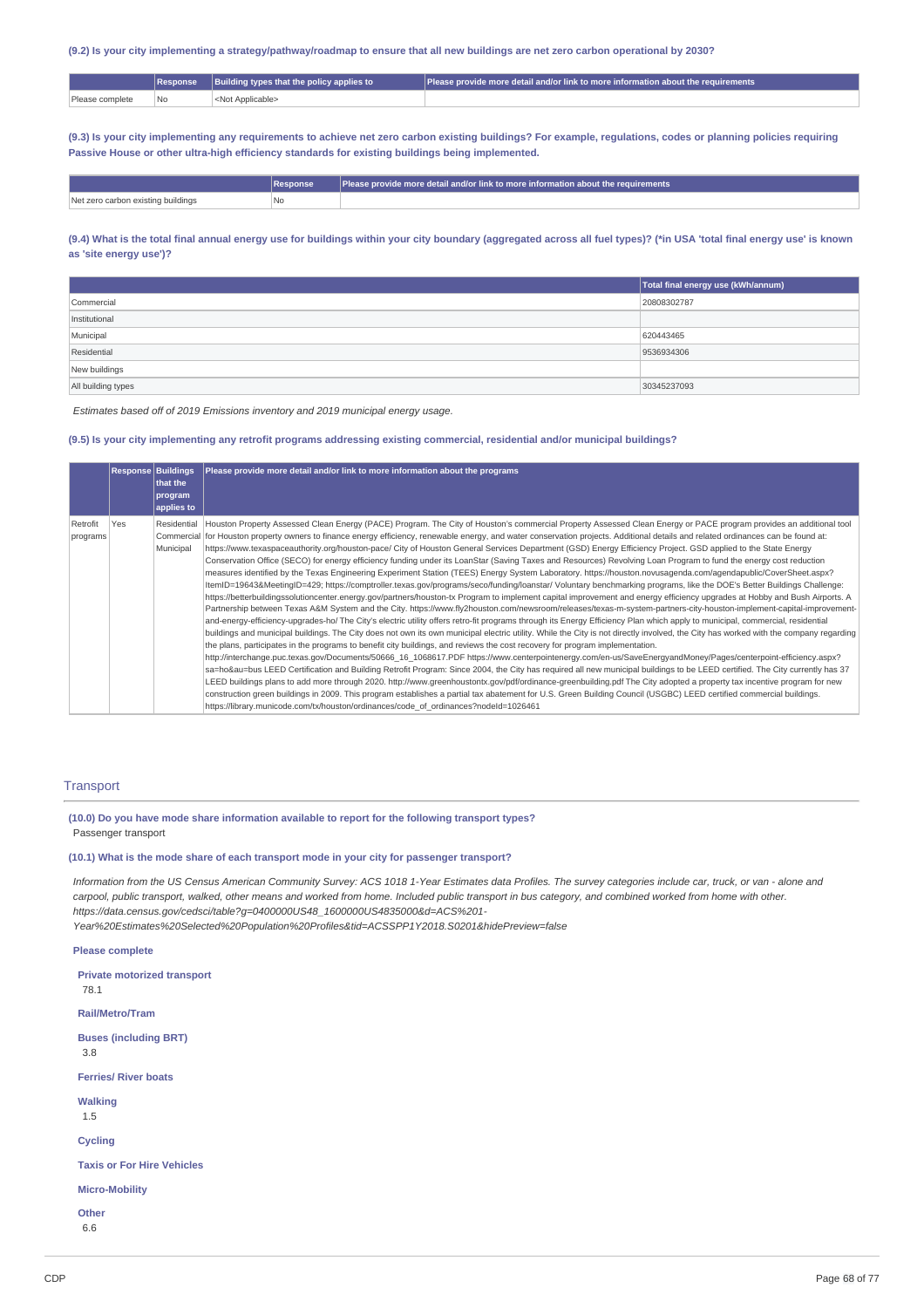## **(10.3) What are the total number of journeys made in your city each year by each mode below?**

|                            | Number of journeys<br>made each year |
|----------------------------|--------------------------------------|
| Private cars               | 33362811122                          |
| Rail / Metro / Tram        | 53624968                             |
| Buses (including BRT)      | 96992069                             |
| Ferries / River boats      |                                      |
| Walking                    |                                      |
| Cycling                    |                                      |
| Taxis or For Hire Vehicles |                                      |
| Other                      |                                      |

Response data pulled from 2019 GHG Emissions inventory and from the Metropolitan Transit Authority 2018 Annual Agency Profile. Rail is given in *annual passenger miles. The number of miles of walking and cycling in the city is not available.*

## (10.4) Please provide the total fleet size and number of vehicle types for the following modes of transport.

|                  | $ $ of<br>private buses<br>cars | $ $ of | Number Number Number of Number Number Transport<br>municipal of<br>fleet<br>(excluding vehicles<br>buses) | freight |      | of taxis Network<br>Companies carshares<br>(e.g. Uber,<br>Lyft) fleet<br>size | Customer- Comment<br>drive<br>$ $ (e.g.<br>Car2Go,<br>Drivenow)<br>fleet size |                                                                                                                                                 |
|------------------|---------------------------------|--------|-----------------------------------------------------------------------------------------------------------|---------|------|-------------------------------------------------------------------------------|-------------------------------------------------------------------------------|-------------------------------------------------------------------------------------------------------------------------------------------------|
| Total fleet size | 137248 1236<br>9                |        | 9978                                                                                                      |         | 1807 |                                                                               |                                                                               | Number<br>or private<br>cars<br>includes<br>renter and<br>owner<br>occupied.<br>Does not<br>provide a<br>break<br>down of<br>type of<br>vehicle |
| Electric         | 1616                            |        | 44                                                                                                        |         |      |                                                                               |                                                                               |                                                                                                                                                 |
| Hybrid           | 12504                           |        | 525                                                                                                       |         |      |                                                                               |                                                                               |                                                                                                                                                 |
| Plug in hybrid   | 1118                            |        | l O                                                                                                       |         |      |                                                                               |                                                                               |                                                                                                                                                 |
| Hydrogen         |                                 |        | 0                                                                                                         |         |      |                                                                               |                                                                               |                                                                                                                                                 |

*Reporting for municipal fleet represents FY2019 numbers. Reporting for the number of private* vehicles and fuel type is an estimate based on the number of sales of vehicles by fuel type from *2011 (Jan) - 2019 (Jun) (https://autoalliance.org/energy-environment/advanced-technology-vehiclesales-dashboard/). This number was divided by the aggregate number of vehicles state wide for each fuel category. The resultant % was multiple by the reported aggregate number for vehicles for Houston. Reporting for 'Number of Buses' obtained from the Metropolitan Transit Authority Website https://www.ridemetro.org/Pages/AboutMetro.aspx. Reporting for 'Number of Private Cars' https://censusreporter.org/data/table/?*

*table=B25046&geo\_ids=04000US48,16000US4835000,01000US&primary\_geo\_id=04000US48*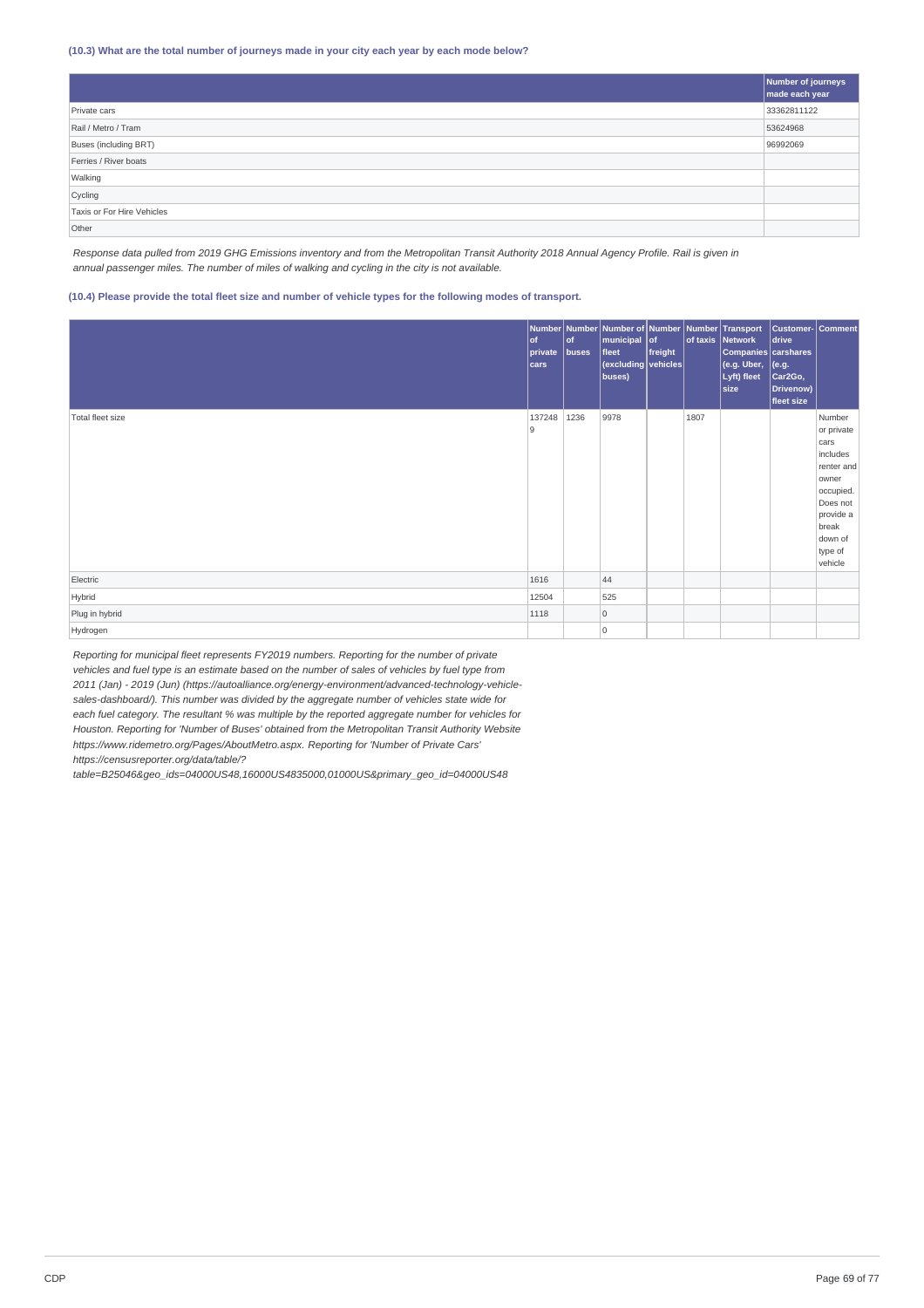## **(10.5) Provide information on GHG emissions from the transport sector.**

**Passenger Transport: Private cars**

**GHG emissions (CO2e)** 12259626

**Inventory year (numerical year)** 2019

**Passenger Transport: Public Transport (bus)**

**GHG emissions (CO2e)** 114684

**Inventory year (numerical year)** 2019

**Passenger Transport: Public Transport (LRT/MRT/Railway)**

**GHG emissions (CO2e)** 8086

**Inventory year (numerical year)** 2019

**Passenger Transport: Powered two/three wheelers (e.g. motorcycles)**

**GHG emissions (CO2e)** 10257 **Inventory year (numerical year)**

2019

**Passenger Transport: Taxi/TNC**

**GHG emissions (CO2e)**

**Inventory year (numerical year)**

**Freight transport**

**GHG emissions (CO2e)** 4602957

**Inventory year (numerical year)** 2019

**(10.6) How many buses has your city procured in the last year?**

|                           | Number of<br><b>buses</b> | Comment                                                                                                                                                                                                       |
|---------------------------|---------------------------|---------------------------------------------------------------------------------------------------------------------------------------------------------------------------------------------------------------|
| Total number of<br>buses  | 64                        | Bus procurement represents the number of buses procured by Metro in 2018. Information was not provided pertaining to the fuel type of the buses.<br>(https://www.transit.dot.gov/ntd/transit-agency-profiles) |
| Electric buses            |                           |                                                                                                                                                                                                               |
| Electric trolley<br>buses |                           |                                                                                                                                                                                                               |
| Hybrid                    |                           |                                                                                                                                                                                                               |
| Plug-in hybrid            |                           |                                                                                                                                                                                                               |
| Hydrogen                  |                           |                                                                                                                                                                                                               |
| Diesel                    |                           |                                                                                                                                                                                                               |
| <b>CNG</b>                |                           |                                                                                                                                                                                                               |

(10.7) Do you have a low or zero-emission zone in your city? (i.e. an area that disincentivises fossil fuel vehicles through a charge, a ban or access restriction) No

(10.9) How many public access EV charging points do you have in your city and/or metropolitan area for the following types.

|                       | Number of charging points | Number of charging points in your metropolitan area | <b>Comment</b> |
|-----------------------|---------------------------|-----------------------------------------------------|----------------|
| Rapid 43 kw and above |                           |                                                     |                |
| Fast 7-22kw           | 367                       | 577                                                 |                |
| Slow 3kw or below     |                           | 78                                                  |                |
| All types             | 488                       | 746                                                 |                |

*Information provided by HGAC, and City of Houston Charging Stations.*

**(10.11) Does your city collect air quality data?**

Yes

**(10.12) What is the most recent calendar year for which you have air quality data?** 2019

(10.14) Please provide city-wide average air pollution metrics from the monitoring sites within your city for the most recent three years.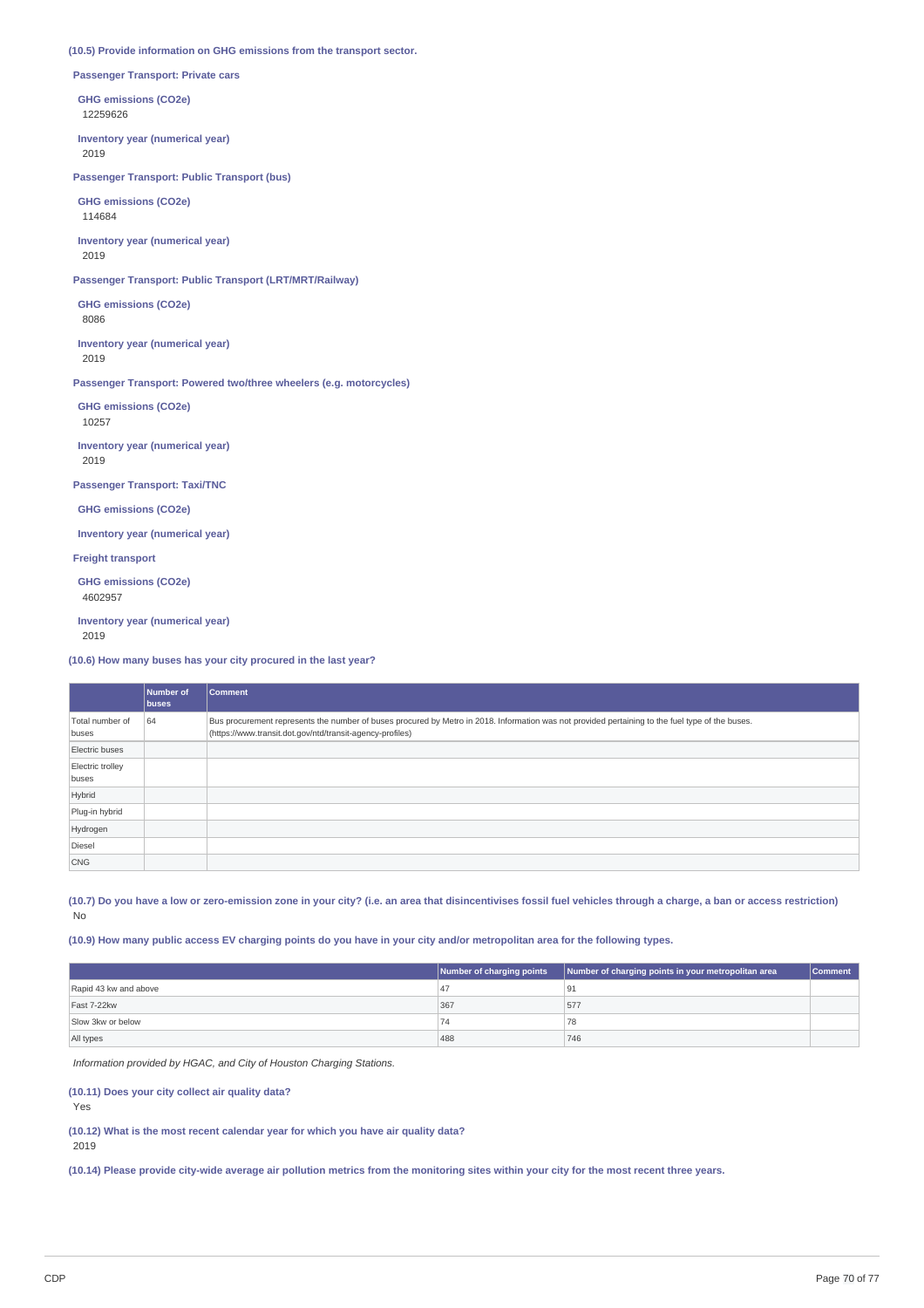## **PM2.5 (1 year (annual) mean)**

**Most recent years available (select year)** 2019

**Average concentration for most recent year available (ug/m3)** 9.83

**Average concentration for second most recent year available (ug/m3)** 9.91

**Average concentration for third most recent year available (ug/m3)**

9.33

**Number of monitoring stations**

4

## **Frequency of measurements (e.g. hourly, daily)**

Varies by site and pollutant: hourly in most cases. Not all pollutants are monitored at each station and some report hourly automatically, some are daily and need to be lab processed

**Where can the data be accessed?** https://www17.tceq.texas.gov/tamis/index.cfm

#### **Who owns the data?**

Varies: Texas Commission on Environmental Quality, City of Houston, Houston Regional Monitoring

**Publicly available?** Yes

**Completeness of data (%)**

100

## **PM2.5 (Maximum 24-hour average)**

**Most recent years available (select year)** 2019

**Average concentration for most recent year available (ug/m3)**

84.84

**Average concentration for second most recent year available (ug/m3)** 33.93

**Average concentration for third most recent year available (ug/m3)** 30.45

**Number of monitoring stations**

4

## **Frequency of measurements (e.g. hourly, daily)**

Varies by site and pollutant: hourly in most cases. Not all pollutants are monitored at each station and some report hourly automatically, some are daily and need to be lab processed

## **Where can the data be accessed?**

https://www17.tceq.texas.gov/tamis/index.cfm

**Who owns the data?**

Varies: Texas Commission on Environmental Quality, City of Houston, Houston Regional Monitoring

**Publicly available?**

Yes

**Completeness of data (%)** 100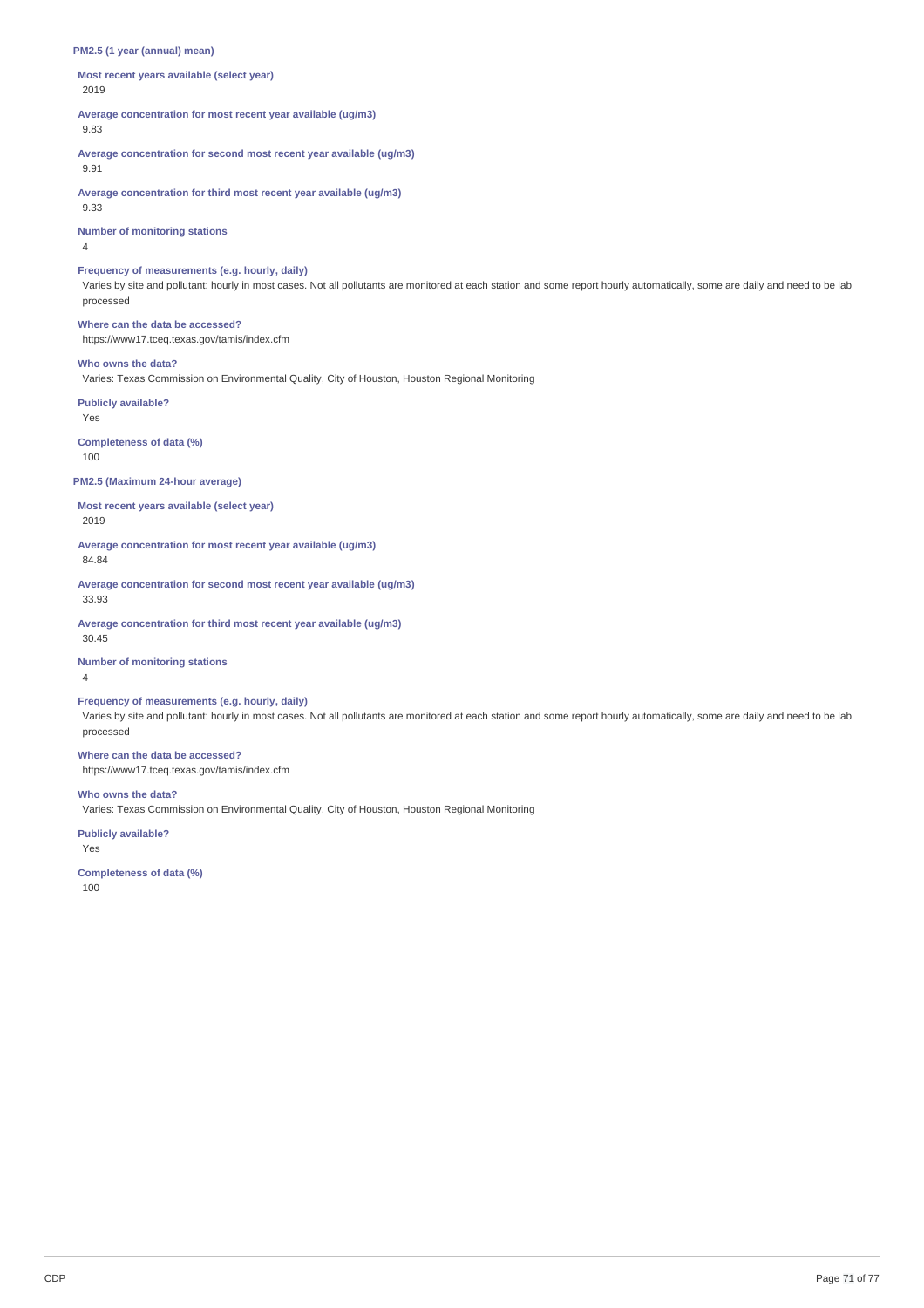#### **PM10 (1 year (annual) mean)**

**Most recent years available (select year)** 2019

**Average concentration for most recent year available (ug/m3)** 21.1

**Average concentration for second most recent year available (ug/m3)** 18.5

**Average concentration for third most recent year available (ug/m3)**

#### **Number of monitoring stations**

1

**Frequency of measurements (e.g. hourly, daily)**

Varies by site and pollutant: hourly in most cases. Not all pollutants are monitored at each station and some report hourly automatically, some are daily and need to be lab processed

# **Where can the data be accessed?**

https://www17.tceq.texas.gov/tamis/index.cfm

## **Who owns the data?**

Varies: Texas Commission on Environmental Quality, City of Houston, Houston Regional Monitoring

**Publicly available?** Yes

## **Completeness of data (%)**

79.6

## **PM10 (Maximum 24-hour average)**

**Most recent years available (select year)** 2019

**Average concentration for most recent year available (ug/m3)**

## 64.3

**Average concentration for second most recent year available (ug/m3)** 105.8

**Average concentration for third most recent year available (ug/m3)**

## **Number of monitoring stations**

1

**Frequency of measurements (e.g. hourly, daily)** Hourly

**Where can the data be accessed?**

## **Who owns the data?**

**Publicly available?**

Yes

**Completeness of data (%)** 84.9

**NO2 (1 year (annual) mean)**

## **Most recent years available (select year)**

2019

**Average concentration for most recent year available (ug/m3)** 20.4

**Average concentration for second most recent year available (ug/m3)** 19.3

**Average concentration for third most recent year available (ug/m3)** 19.7

**Number of monitoring stations**  $\alpha$ 

## **Frequency of measurements (e.g. hourly, daily)**

Most data downloaded from TCEQ is in hourly increments. Some pollutants have 5-minute data; however, that data requires a public records request for access.

#### **Where can the data be accessed?**

https://www17.tceq.texas.gov/tamis/index.cfm?fuseaction=report.main

## **Who owns the data?**

The data displayed on the Texas Commission on Environmental Quality website may not all be measured directly by the TCEQ. Other entities may supply TCEQ with data.

## **Publicly available?** Yes

**Completeness of data (%)** 94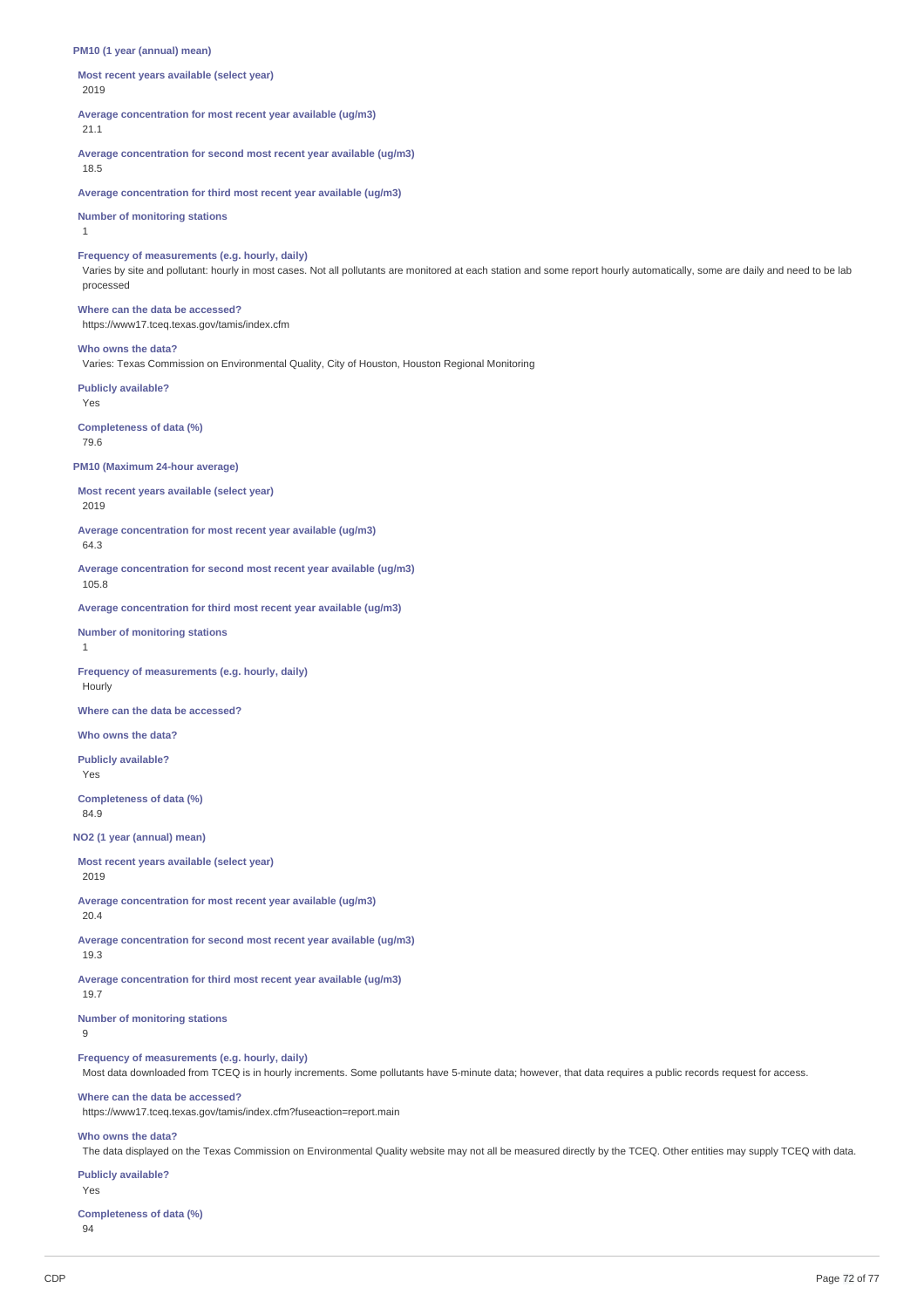#### **O3 (Daily maximum 8 hour mean)**

**Most recent years available (select year)** 2019

**Average concentration for most recent year available (ug/m3)**

## 81

**Average concentration for second most recent year available (ug/m3)**

# 88

**Average concentration for third most recent year available (ug/m3)** 74

**Number of monitoring stations**

16

## **Frequency of measurements (e.g. hourly, daily)**

Varies by site and pollutant: hourly in most cases. Not all pollutants are monitored at each station and some report hourly automatically, some are daily and need to be lab processed

#### **Where can the data be accessed?**

https://www.tceq.texas.gov/cgi-bin/compliance/monops/8hr\_attainment.pl

#### **Who owns the data?**

Varies: Texas Commission on Environmental Quality, City of Houston, Houston Regional Monitoring

**Publicly available?**

Yes

#### **Completeness of data (%)** 97

### **SO2 (Maximum 24-hour average)**

**Most recent years available (select year)** 2019

**Average concentration for most recent year available (ug/m3)**

7.87

**Average concentration for second most recent year available (ug/m3)** 7.54

**Average concentration for third most recent year available (ug/m3)**

7.11

## **Number of monitoring stations**

3

## **Frequency of measurements (e.g. hourly, daily)**

Most data downloaded from TCEQ is in hourly increments. Some pollutants have 5-minute data; however, that data requires a public records request for access.

## **Where can the data be accessed?**

https://www17.tceq.texas.gov/tamis/index.cfm?fuseaction=report.main

## **Who owns the data?**

The data displayed on the Texas Commission on Environmental Quality website may not all be measured directly by the TCEQ. Other entities may supply TCEQ with data.

**Publicly available?** Yes

**Completeness of data (%)** 97.3

## Urban Planning

**(11.0) What is the size of your city's park space in square km?**

144.5

*Our total park space is now 144.5 km2 (provided by City of Houston Parks and Recreation Department)*

(11.1) Report the total population living within 500m of a mass transit station, with mass transit defined as any Bus Rapid Transit (BRT), light rail, other rail-based transit modes or frequent bus services (average of five times an hour from 7 a.m. to 9 p.m. on a weekday).

**Total population living within 500m of a mass transit station**

## **Population**

83

**Comment**

83% of residents live within half a mile (0.8 km).

Food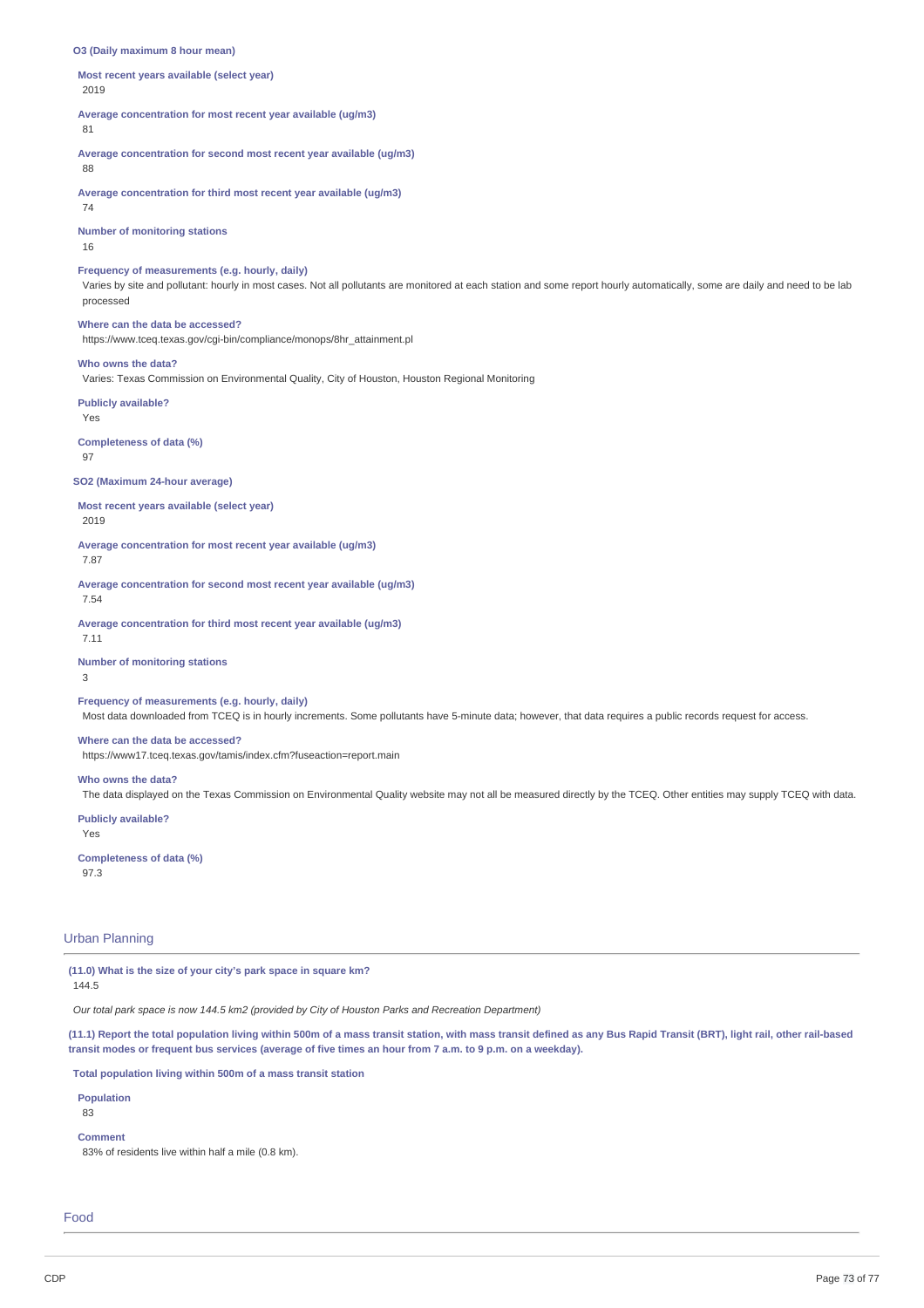(12.0) Report the total number of meals and tonnes that are served and/or sold through programs managed by your city (this includes schools, canteens, **hospitals etc.).**

**Total meals and tonnes that are served or sold through programs managed by your city**

**Number of meals** 44000000

#### **Tonnes served and/or sold**

#### **Comment**

Houston Independent School District serves 20 million breakfast meals and 24 million lunches. https://www.houstonisd.org/Page/125847 In 2018, the Houston Health Department managed the distribution of 1,412,394 , to adults 60 years or older, throughout Houston and Harris County. https://www.houstontx.gov/health/Aging/nutrition\_services.html# / Check if program still in place... maybe average number per year Further research needed.

(12.0a) Report the tonnes per food group that are served and/or sold through programs managed by your city (this includes schools, canteens, hospitals etc.).

#### **Vegetables**

**Tonnes served and/or sold**

**Comment**

#### **Fruit**

**Tonnes served and/or sold**

**Comment**

### **Dairy foods**

**Tonnes served and/or sold**

**Comment**

**Whole grains**

**Tonnes served and/or sold**

**Comment**

#### **Tubers or starchy**

**Tonnes served and/or sold**

**Comment**

#### **Protein sources**

**Tonnes served and/or sold**

#### **Comment**

**Added fats**

#### **Tonnes served and/or sold**

**Comment**

## **Foods with added sugar**

**Tonnes served and/or sold**

**Comment**

**(12.1) What is the per capita meat and dairy consumption (kg/yr) in your city?**

## **Meat consumption per capita (kg/year)**

## **Amount**

101.7

**Year data applies to** 2019

### **Comment**

According to the US Department of Agriculture (USDA), consumers are projected to eat 224.3 pounds of red meat and poultry. https://www.nationalchickencouncil.org/about-the-industry/statistics/per-capita-consumption-of-poultry-and-livestock-1965-to-estimated-2012-in-pounds/

### **Dairy consumption per capita (kg/year)**

**Amount** 293

**Year data applies to** 2018

### **Comment**

In 2018, the US Department of Agriculture (USDA) estimated the per capita consumption of dairy products to 646 pounds. https://www.ers.usda.gov/data-products/dairydata.aspx

(12.3) Does your city have any policies relating to food consumption within your city? If so, please describe the expected outcome of the policy.

|                 | Response | <b>Please describe the expected outcome of the policy</b> |
|-----------------|----------|-----------------------------------------------------------|
| Please complete | No       |                                                           |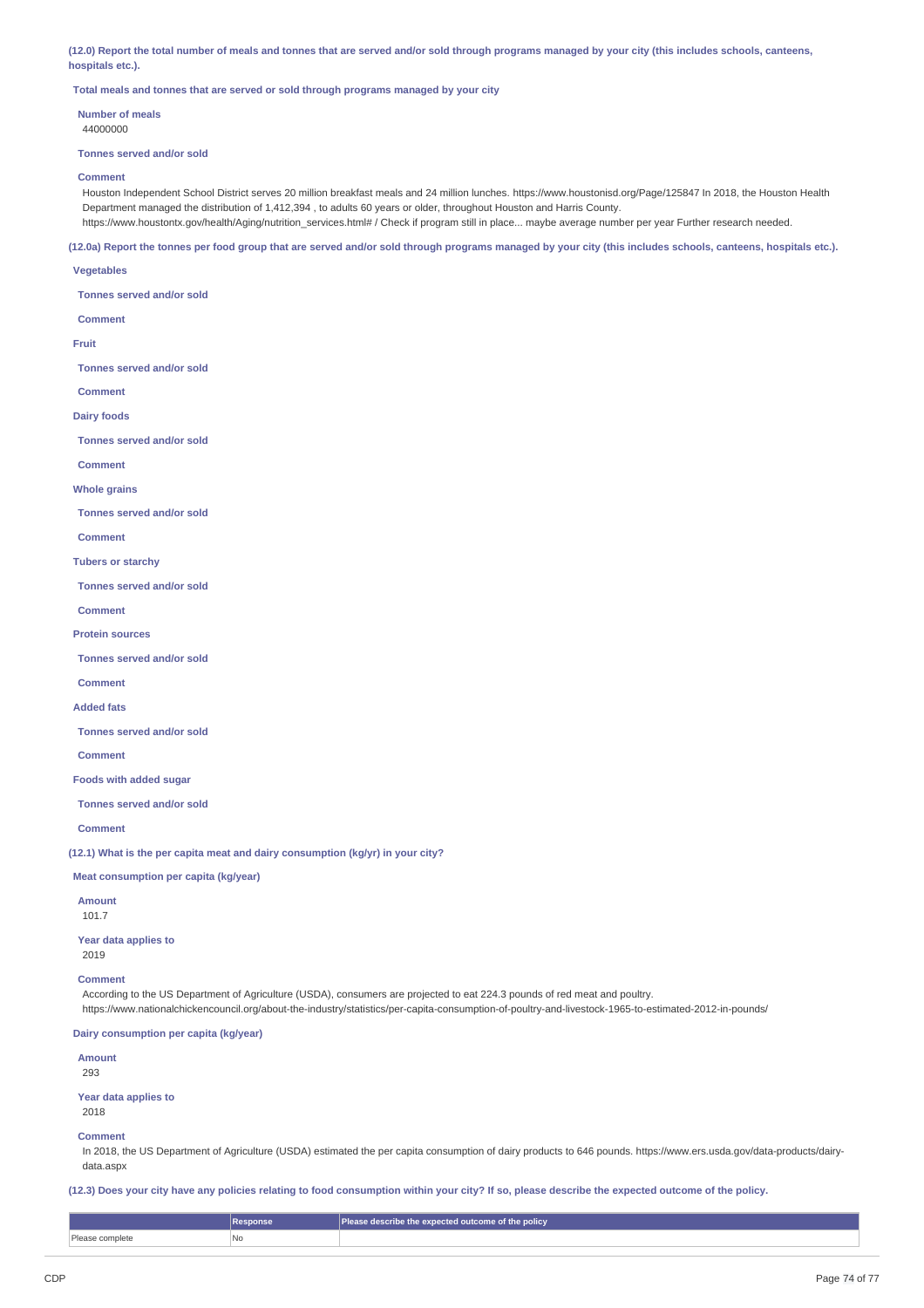**(12.4) How does your city increase access to sustainable foods?**

**Do you subsidise fresh fruits and vegetables?**

#### **Action implemented**

No

Please provide details and/or links to more information about the actions your city is taking to increase access to sustainable foods Check with Health Department

**Do you tax/ban higher carbon foods (meat, dairy, ultra-processed)?**

**Action implemented**

No

Please provide details and/or links to more information about the actions your city is taking to increase access to sustainable foods

**Do you use regulatory mechanisms that limit advertising of higher carbon foods (meat, dairy, ultra-processed)?**

**Action implemented**

No

Please provide details and/or links to more information about the actions your city is taking to increase access to sustainable foods

**Do you incentivise fresh fruit/vegetables vendor locations?**

**Action implemented** Please select

Please provide details and/or links to more information about the actions your city is taking to increase access to sustainable foods

**(12.5) Please report the total annual volume of food waste in tonnes.**

**Total annual volume of food waste**

**Total annual volume of food waste in tonnes**

**Comment**

**(12.6) What percentage of your population is food insecure?**

**Population that is food insecure**

**Percentage of population that is food insecure**

14.8

**Comment**

In 2018, 14.8% of people in Houston/Harris County reported being food insecure. http://www.houstonstateofhealth.com/indicators/index/view? indicatorId=2107&localeId=2675

#### **Waste**

**(13.0) What is the annual solid waste generation in your city?**

|                        |      | Annount of waste generated (tonnes/year) Year data applies to Please describe the methodology used to calculate the annual solid waste generation in your city |
|------------------------|------|----------------------------------------------------------------------------------------------------------------------------------------------------------------|
| Please complete 650420 | 2019 | Total Solid Waste Generation: tonnes (landfill, recycle, compost and reuse.)                                                                                   |

(13.1) How much of the solid waste generated in your city is disposed to landfill or incineration (tonnes/year)? 550350

(13.2) What percentage of the solid waste generated in your city is diverted away from landfill or incineration? 15.4

(13.3) What is the amount of your city's total solid waste collected for each of the following sectors (tonnes/year)?

|                                   | Amount of solid waste generated (tonnes/year) |
|-----------------------------------|-----------------------------------------------|
| Total                             | 650420                                        |
| Residential                       | 650420                                        |
| Commercial                        |                                               |
| Industrial                        |                                               |
| Construction and demolition waste |                                               |
| Other                             |                                               |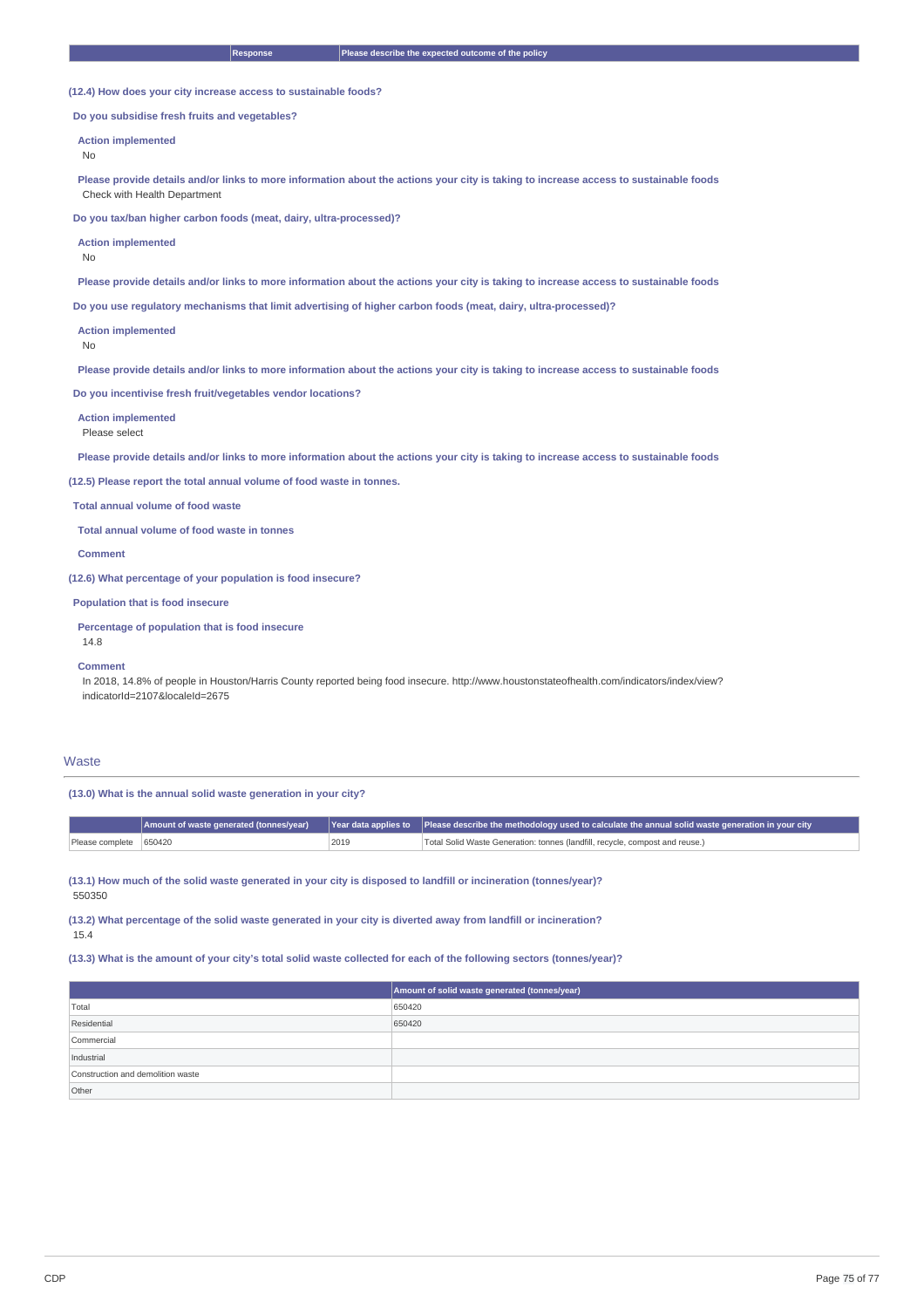#### **(13.4) What is the amount of solid waste being treated (tonnes/year) through the methods listed.**

|                                                 | Tonnes/year |
|-------------------------------------------------|-------------|
| Re-use                                          | 519         |
| Recycling                                       | 51191       |
| Composting                                      | 48360       |
| Anaerobic digestion                             |             |
| Incineration or other form of thermal treatment |             |
| Open burning                                    |             |
| Sanitary landfill                               | 550350      |
| Non-sanitary landfill                           |             |
| Other                                           |             |

#### **(13.5) Please provide a waste composition analysis**

Please see attached City of Houston Waste Characterization Study 2014 Final Report FINAL\_HoustonWasteCharacterizationStudyv2.pdf

**(13.6) Does your city have any of the following initiatives, policies and/or regulations.**

**Bans or restrictions on single use or non-recyclable materials**

**Response**

No

Please provide more details and/or a link to more information about any of the proposed initiatives/policies/regulations

**Volume based waste collection fees/incentives**

**Response**

No

Please provide more details and/or a link to more information about any of the proposed initiatives/policies/regulations

**Mandatory waste segregation**

**Response** No

Please provide more details and/or a link to more information about any of the proposed initiatives/policies/regulations

**Target(s) on reducing food waste to disposal (landfill and incineration)**

**Response**

No

Please provide more details and/or a link to more information about any of the proposed initiatives/policies/regulations

**Sanitary landfill with leachate capture and landfill gas management system**

**Response**

Yes

#### Please provide more details and/or a link to more information about any of the proposed initiatives/policies/regulations

The federal government regulates the minimum reguirements for municipal solid waste landfills, and they are required to meet location requirements to ensure they are built in suitable areas away from faults, wetlands, flood plains and other restricted areas; that they have composite liners, leachate collection and removal systems; groundwater monitoring; follow closure and post closure monitoring and financial assurance. See: https://www.epa.gov/landfills/municipal-solid-waste-landfills

## Water Security

## Water Supply

**(14.0) What are the sources of your city's water supply?**

Surface water, from sources located fully or partially within city boundary

Surface water, from sources outside the city boundary (by water transfer schemes) Ground water

Other source (Recycled/reclaimed water)

**(14.1) What percentage of your city's population has access to potable water supply service?**

100

**(14.2) Are you aware of any substantive current or future risks to your city's water security?** Yes

(14.2a) Please identify the risks to your city's water security as well as the timescale and level of risk.

| <b>Water security risk</b> | Anticipated              | <b>Estimated magnitude of potential</b> | <b>Estimated probability of</b> | <b>Risk description</b>                                                                                 |
|----------------------------|--------------------------|-----------------------------------------|---------------------------------|---------------------------------------------------------------------------------------------------------|
| <b>drivers</b>             | timescale                | impact                                  | l impact                        |                                                                                                         |
| Increased water stress     | Medium-term (by<br>2050) | <b>Extremely serious</b>                | High                            | H.B. 2846 Mandating Houston's Sale of Allens Creek Reservoir water rights to Brazos River<br>Authority. |